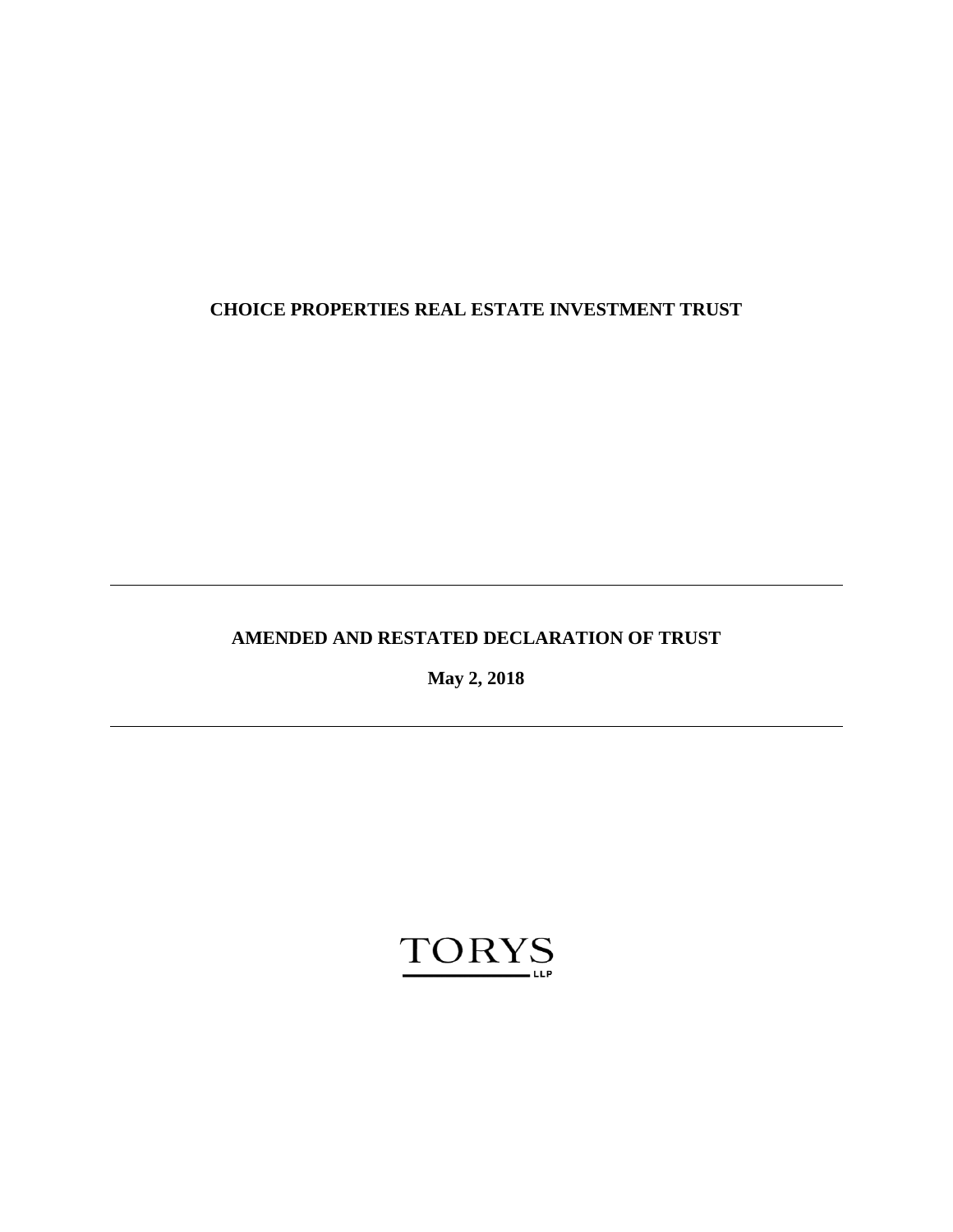# **TABLE OF CONTENTS**

| 1.1  |                                                                              |  |
|------|------------------------------------------------------------------------------|--|
| 1.2  |                                                                              |  |
| 1.3  |                                                                              |  |
| 1.4  |                                                                              |  |
| 1.5  |                                                                              |  |
|      |                                                                              |  |
| 2.1  |                                                                              |  |
| 2.2  |                                                                              |  |
| 2.3  |                                                                              |  |
| 2.4  |                                                                              |  |
| 2.5  |                                                                              |  |
| 2.6  |                                                                              |  |
|      |                                                                              |  |
|      |                                                                              |  |
| 3.1  |                                                                              |  |
| 3.2  |                                                                              |  |
| 3.3  |                                                                              |  |
| 3.4  |                                                                              |  |
| 3.5  | Rights, Warrants, Options, Convertible Indebtedness and Other Securities  15 |  |
| 3.6  |                                                                              |  |
| 3.7  |                                                                              |  |
| 3.8  |                                                                              |  |
| 3.9  |                                                                              |  |
| 3.10 |                                                                              |  |
| 3.11 |                                                                              |  |
| 3.12 |                                                                              |  |
| 3.13 |                                                                              |  |
| 3.14 |                                                                              |  |
| 3.15 |                                                                              |  |
| 3.16 |                                                                              |  |
| 3.17 |                                                                              |  |
| 3.18 |                                                                              |  |
| 3.19 |                                                                              |  |
| 3.20 |                                                                              |  |
| 3.21 |                                                                              |  |
| 3.22 |                                                                              |  |
| 3.23 |                                                                              |  |
| 3.24 |                                                                              |  |
| 3.25 |                                                                              |  |
| 3.26 |                                                                              |  |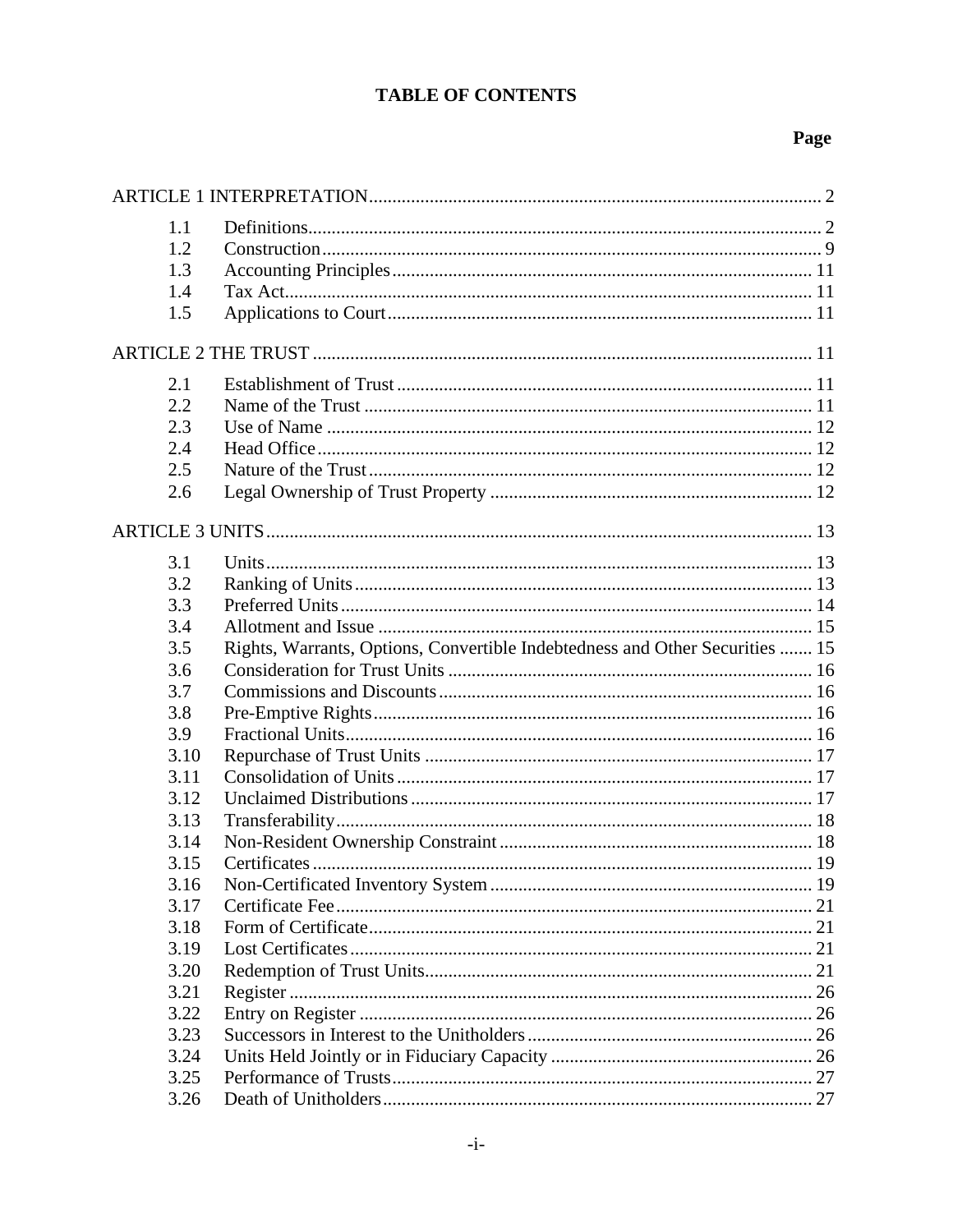| 3.28<br>ARTICLE 4 INVESTMENT GUIDELINES AND OPERATING POLICIES OF THE<br>4.1<br>4.2<br>4.3<br>4.4<br>4.5<br>4.6<br>4.7 |
|------------------------------------------------------------------------------------------------------------------------|
|                                                                                                                        |
|                                                                                                                        |
|                                                                                                                        |
|                                                                                                                        |
|                                                                                                                        |
|                                                                                                                        |
|                                                                                                                        |
|                                                                                                                        |
|                                                                                                                        |
|                                                                                                                        |
|                                                                                                                        |
| 5.1                                                                                                                    |
| 5.2                                                                                                                    |
| 5.3                                                                                                                    |
| 5.4                                                                                                                    |
| 5.5                                                                                                                    |
| 5.6                                                                                                                    |
| 5.7                                                                                                                    |
| 5.8                                                                                                                    |
| 5.9                                                                                                                    |
|                                                                                                                        |
| 6.1                                                                                                                    |
| 6.2                                                                                                                    |
| 6.3                                                                                                                    |
| 6.4                                                                                                                    |
| 6.5                                                                                                                    |
| 6.6                                                                                                                    |
| 6.7                                                                                                                    |
| 6.8                                                                                                                    |
| 6.9                                                                                                                    |
| 6.10                                                                                                                   |
| 6.11                                                                                                                   |
| 6.12                                                                                                                   |
|                                                                                                                        |
| 7.1                                                                                                                    |
| 7.2                                                                                                                    |
| 7.3                                                                                                                    |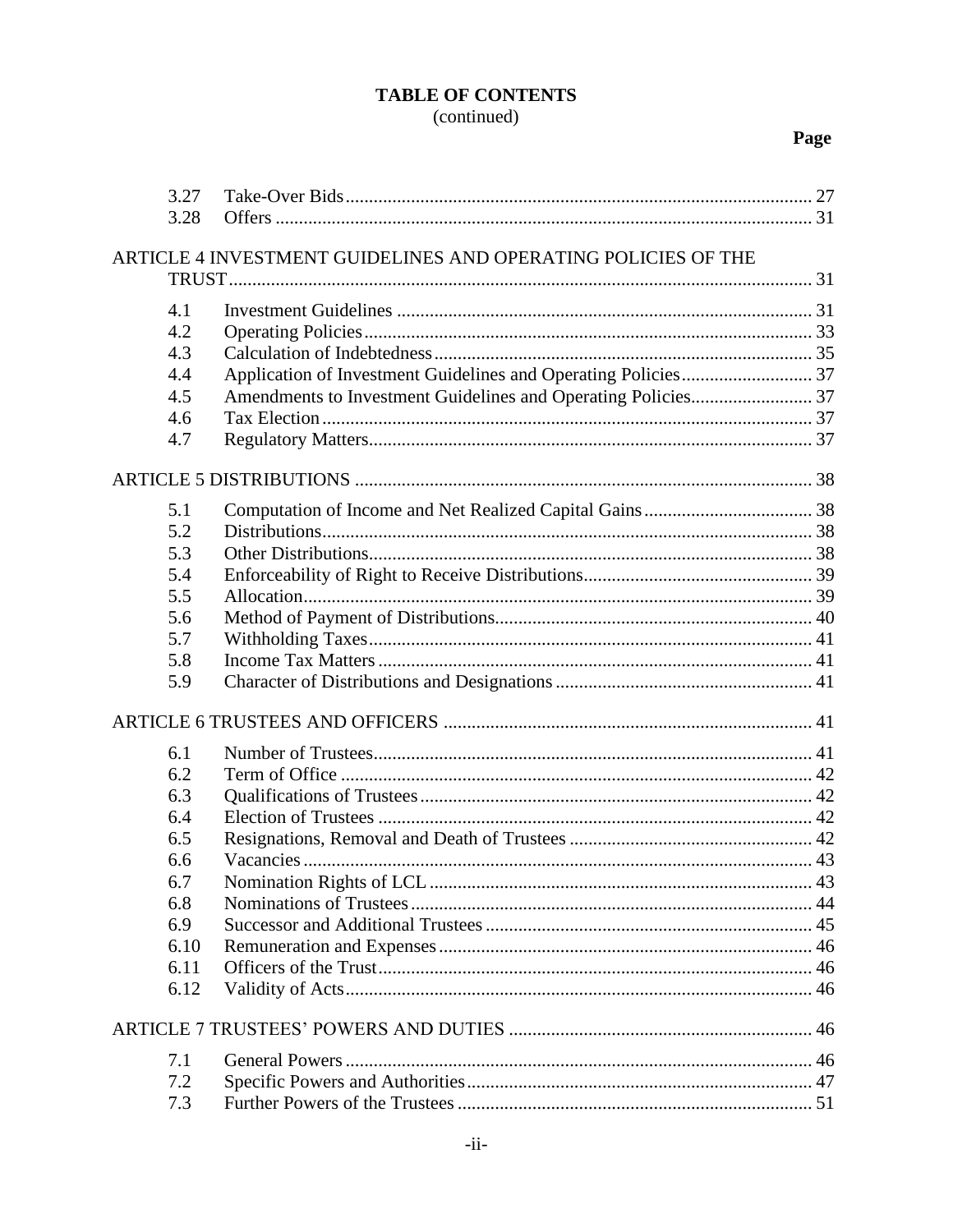| 7.4  |  |
|------|--|
| 7.5  |  |
| 7.6  |  |
| 7.7  |  |
| 7.8  |  |
|      |  |
| 8.1  |  |
| 8.2  |  |
| 8.3  |  |
| 8.4  |  |
| 8.5  |  |
| 8.6  |  |
| 8.7  |  |
|      |  |
| 9.1  |  |
| 9.2  |  |
| 9.3  |  |
| 9.4  |  |
| 9.5  |  |
|      |  |
| 10.1 |  |
| 10.2 |  |
|      |  |
|      |  |
| 11.1 |  |
|      |  |
| 12.1 |  |
| 12.2 |  |
| 12.3 |  |
| 12.4 |  |
| 12.5 |  |
|      |  |
| 13.1 |  |
| 13.2 |  |
| 13.3 |  |
| 13.4 |  |
|      |  |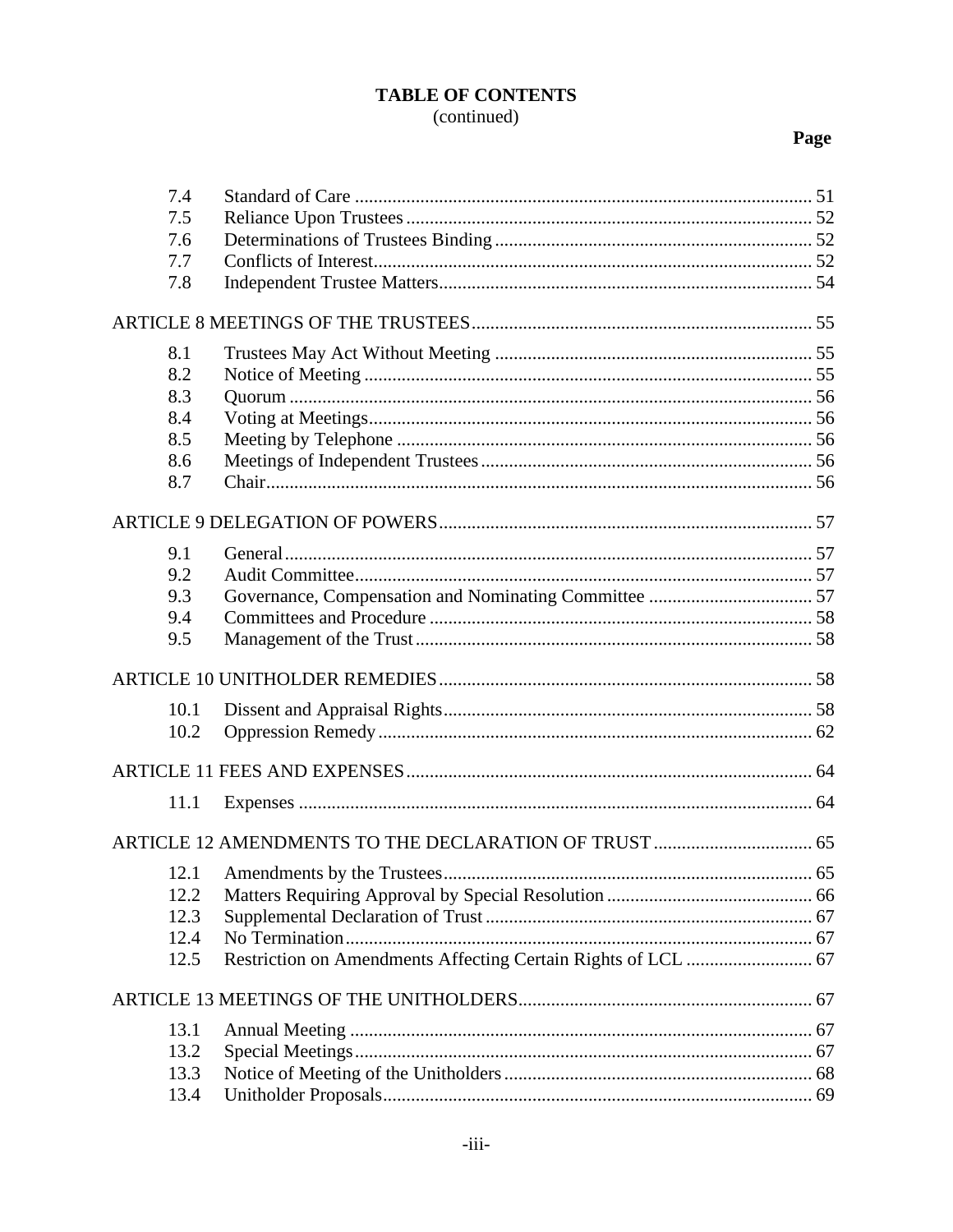| 13.5 |       |    |
|------|-------|----|
| 13.6 |       |    |
| 13.7 |       |    |
| 13.8 |       |    |
| 13.9 |       |    |
|      | 13.10 |    |
|      | 13.11 |    |
|      | 13.12 |    |
|      | 13.13 |    |
|      | 13.14 |    |
|      | 13.15 |    |
|      |       |    |
|      | 13.17 |    |
|      | 13.18 |    |
|      |       |    |
|      |       |    |
| 14.1 |       |    |
| 14.2 |       |    |
| 14.3 |       |    |
| 14.4 |       |    |
| 14.5 |       |    |
| 14.6 |       |    |
| 14.7 |       |    |
|      |       |    |
|      |       |    |
| 15.1 |       |    |
| 15.2 |       |    |
| 15.3 |       |    |
| 15.4 |       |    |
|      |       |    |
|      |       | 79 |
| 16.2 |       |    |
| 16.3 |       |    |
| 16.4 |       |    |
| 16.5 |       |    |
| 16.6 |       |    |
| 16.7 |       |    |
| 16.8 |       |    |
| 16.9 |       |    |
|      | 16.10 |    |
|      | 16.11 |    |
|      |       |    |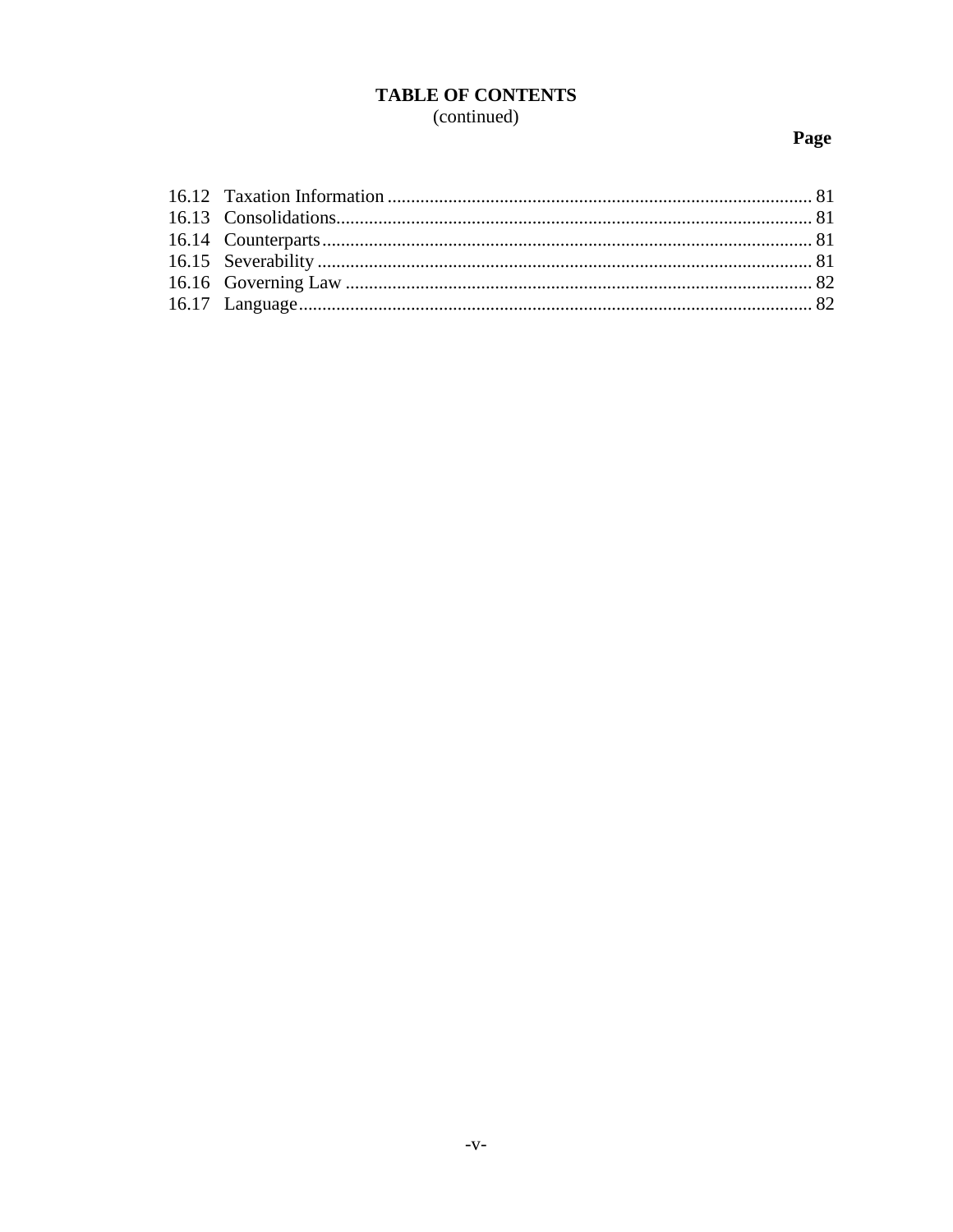## **CHOICE PROPERTIES REAL ESTATE INVESTMENT TRUST**

## **AMENDED AND RESTATED DECLARATION OF TRUST**

**THIS AMENDED AND RESTATED DECLARATION OF TRUST** is made in Toronto, Ontario as of the  $2<sup>nd</sup>$  day of May, 2018.

## **RECITALS**

**WHEREAS** the Trust was initially settled on May 21, 2013 and was established under the name "Choice Properties Real Estate Investment Trust", pursuant to a declaration of trust dated May 21, 2013 (the "**Original Declaration of Trust**"), for the principal purpose of providing persons who may become the holders of Units with an opportunity to participate directly or indirectly in a portfolio of income-producing real property investments and related assets;

**AND WHEREAS** the Trustees agreed to hold the initial contribution of \$10.00 and all amounts and assets subsequently received under the Original Declaration of Trust, as amended, or in respect of the investment of the assets of the Trust in accordance with the provisions set forth in the Original Declaration of Trust, as amended;

**AND WHEREAS** at an annual and special meeting of the Unitholders of the Trust held on May 2, 2018, Unitholders voted to amend and restate the Original Declaration of Trust with this Amended and Restated Declaration of Trust;

**AND WHEREAS** the Trustees continue to desire that the Trust shall qualify as a "mutual fund trust" and as a "real estate investment trust" pursuant to subsections 132(6) and 122.1(1) of the Tax Act (as hereinafter defined), respectively;

**AND WHEREAS** the Trustees desire to set out the agreements, terms and conditions which shall govern their rights, powers and obligations with respect to the administration of the Trust;

**NOW THEREFORE**, each of the undersigned Trustees, hereby confirms and declares that he or she agrees to hold in trust any and all property, real, personal or otherwise, tangible or intangible, which has been at or prior to the date hereof or is hereafter transferred, conveyed or paid to or otherwise received by him or her as Trustee or to which the Trust is otherwise entitled and all rents, income, profits and gains therefrom for the benefit of the Unitholders hereunder in accordance with and subject to the express provisions of this Amended and Restated Declaration of Trust: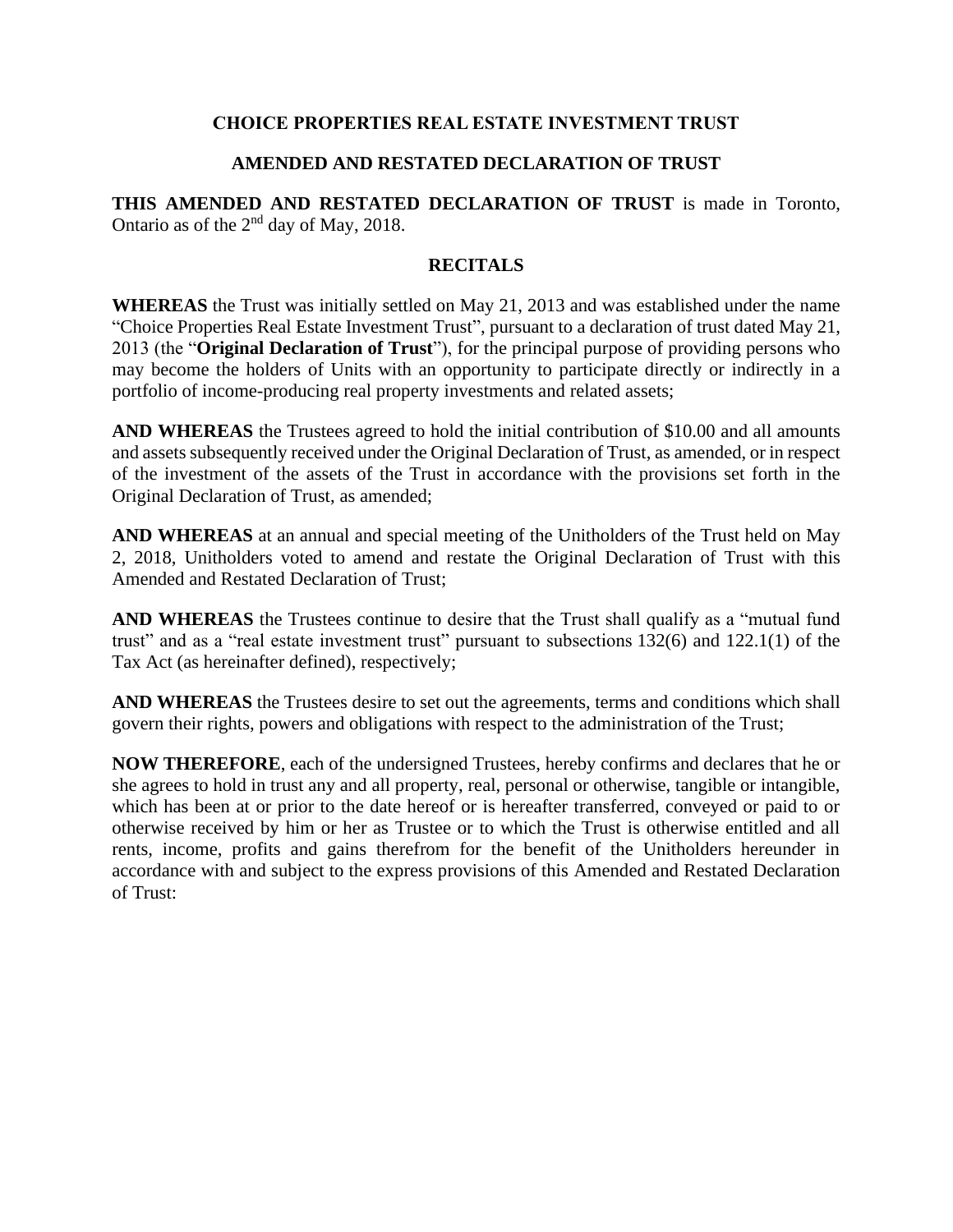# **ARTICLE 1 INTERPRETATION**

#### <span id="page-7-1"></span><span id="page-7-0"></span>**1.1 Definitions**

In this Declaration of Trust, including the recitals hereto, unless the context otherwise requires, the following terms shall have the meanings set forth below:

"**Affiliate**" means, with respect to any Person, a Person who is an "affiliate" of that first mentioned Person as that term is defined in NI 45-106;

"**Aggregate Adjusted Assets**" means, as at any date, as at the relevant Calculation Reference Date, the Aggregate Assets, provided that the component amount thereof that would otherwise comprise the amount shown on the Trust's balance sheet as "Investment properties" (or its equivalent) shall be instead calculated as the amount obtained by applying the Capitalization Factor as at such Calculation Reference Date to determine the fair value of the Trust's assets that would comprise "Investment properties" as at such date, using the valuation methodology described by the Trust in its then most recently published annual or interim financial statements or management's discussion and analysis, applied consistently in accordance with past practice;

"**Aggregate Assets**" means, as of any date, the total assets of the Trust, excluding goodwill and future income tax assets, determined on a consolidated basis and in accordance with GAAP, and giving effect to Proportionate Consolidation Adjustments and, to the extent applicable, adjusted for any adjustments which correspond to those made in accordance with the definition of Consolidated EBITDA (other than fair value adjustments reflecting an increase or decrease in the fair value of investment properties);

"**Annuitant**" means the annuitant or beneficiary of a Deferred Income Plan, or of any plan of which a Trust Unitholder acts as trustee or a carrier;

"**Associate**" means, with respect to any Person, a Person who is an "associate" of that first mentioned Person as that term is defined in the Securities Act;

"**Audit Committee**" means the committee of the Trustees established pursuant to Section 9.2:

"**Auditors**" means the firm of chartered accountants appointed as the auditors of the Trust and its Subsidiaries from time to time in accordance with Section [16.4;](#page-85-1)

"**Basic Basis**" means, at any time, the number of Trust Units outstanding at such time, excluding, for greater certainty, Trust Units issuable upon the surrender or exchange of Exchangeable Securities or Trust Exchangeable Securities;

"**Business Day**" means any day on which Canadian chartered banks are open for business in Toronto, Ontario, other than a Saturday, a Sunday or statutory holiday;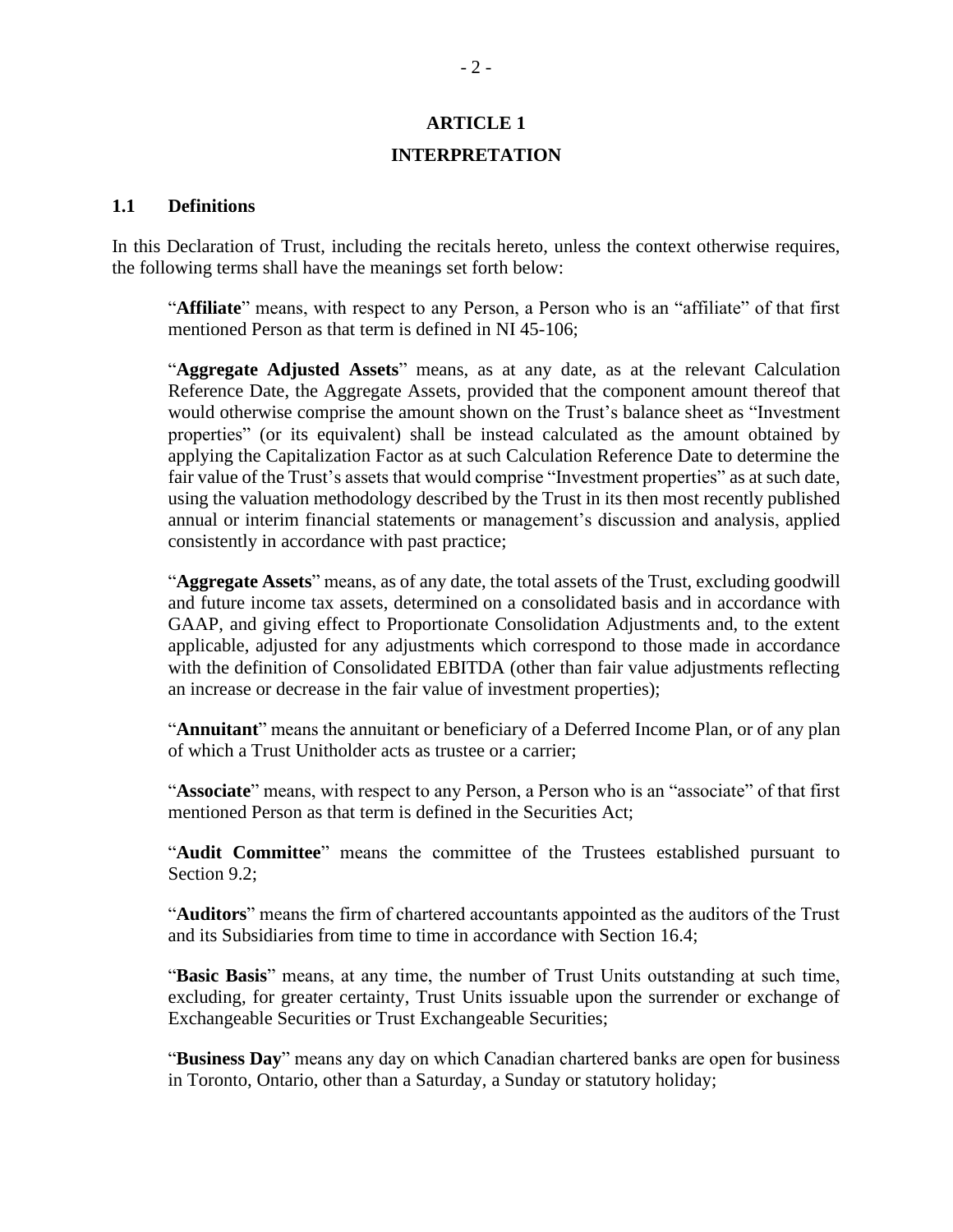"**Calculation Reference Date**" means, with respect to any date, the last day of the most recently completed fiscal quarter of the Trust;

"**Capital Lease Obligation**" of any Person means the obligation of such Person, as lessee, to pay rent or other payment amounts under a lease of real or personal property which is required to be classified and accounted for as a finance lease or a liability on a consolidated balance sheet of such Person in accordance with GAAP;

"**Capitalization Factor**" means, as at the relevant Calculation Reference Date, the amount determined as the simple average of the weighted average capitalization rate published by the Trust in reference to the calculation of the fair value of its assets in the Trust's annual or interim financial statements or management's discussion and analysis published for each of the eight (8) most recently completed fiscal quarters (including the fiscal quarter in which the relevant Calculation Reference Date occurs);

"**CBCA**" means the *Canada Business Corporations Act*;

"**CDS**" means CDS Clearing and Depository Services Inc., together with its successors from time to time;

"**Chair**", "**Lead Trustee**" "**Vice-Chair**", "**President**", "**Chief Executive Officer**", "**Chief Financial Officer**", "**Chief Operating Officer**", "**Executive Vice President**", "**Senior Vice President**", "**Vice President**" "**Treasurer**" and "**Secretary**" mean the Person(s) holding the respective offices from time to time if so elected, appointed, employed or engaged, directly or indirectly, by the Trustees;

"**Class A LP Unit**" means a unit of interest in the LP designated as a Class A LP Unit and having the rights and attributes described in the LP Agreement with respect thereto;

"**Class B LP Unit**" means a unit of interest in the LP designated as a Class B LP Unit and having the rights and attributes described in the LP Agreement with respect thereto, including the right of a holder thereof to exchange such unit for a Trust Unit;

"**Class C LP Unit**" means a unit of interest in the LP designated as a Class C LP Unit and having the rights and attributes described in the LP Agreement with respect thereto;

"**Consolidated EBITDA**" for any period means Consolidated Net Income for such period increased by the sum of, without duplication (i) Consolidated Interest Expense for such period, (ii) depreciation and amortization expense for such period, and (iii) Consolidated Income Tax Expense (other than income taxes, either positive or negative, attributable to unusual or non-recurring gains or losses or other non-cash gains or losses as adjusted for in calculating Consolidated Net Income);

"**Consolidated Income Tax Expense**" for any period means the income tax expense of the Trust for such period, determined on a consolidated basis and in accordance with GAAP and including Proportionate Consolidation Adjustments;

"**Consolidated Indebtedness**" has the meaning set out in Section [4.3;](#page-40-0)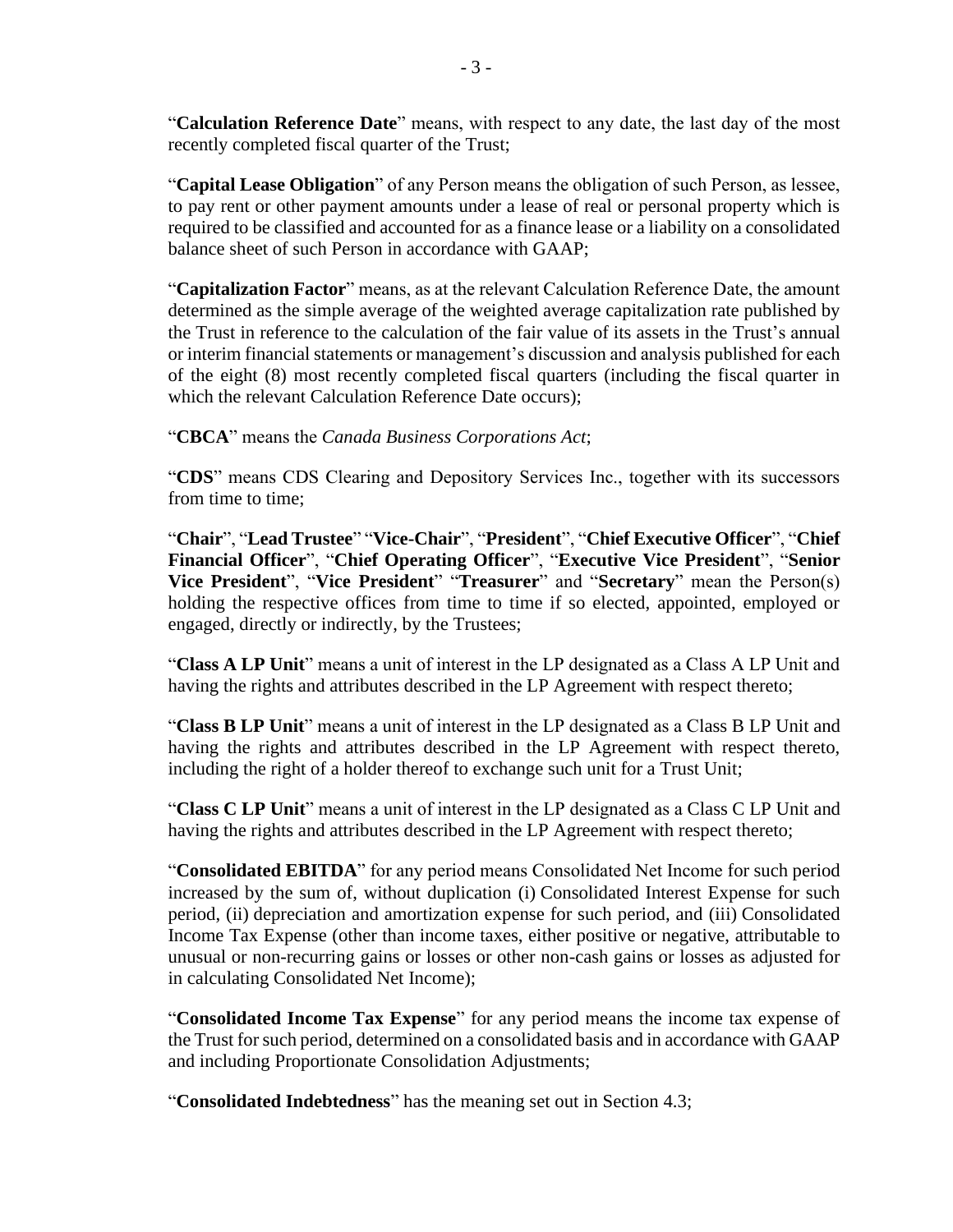"**Consolidated Interest Expense**" for any period means the aggregate amount of interest expense of the Trust, adjusted in all cases for Proportionate Consolidation Adjustments in respect of Consolidated Indebtedness, Capital Lease Obligations, the original issue discount (or, as applicable, premium) of any Consolidated Indebtedness issued at a price less than (or, as applicable, more than) the face amount thereof paid, accrued or scheduled to be paid or accrued by the Trust during such period and, to the extent interest has been capitalized on projects that are under development or held for future development during the period, the amount of interest so capitalized (including Proportionate Consolidation Adjustments), all as determined on a consolidated basis in accordance with GAAP; provided that (A) such amount shall be adjusted, as and to the extent applicable, for noncash gains or losses related to the Transferor Notes and (B) notwithstanding its presentation under GAAP, all interest expense of the Trust in respect of convertible debenture Indebtedness will be included at the face rate of interest, respectively, and (C) for the avoidance of doubt, distributions in respect of the Class B LP Units and Class C LP Units will not be included in determining Consolidated Interest Expense;

"**Consolidated Net Income**" for any period means the net income (loss) of the Trust for such period determined on a consolidated basis in accordance with GAAP, excluding (i) any gain or loss attributable to the sale or other disposition of any asset or liability of the Trust, other than the sale or disposition of income properties held for resale, (ii) any non-cash changes in fair value and other non-cash gains and losses of the Trust, determined on a consolidated basis in accordance with GAAP, and (iii) other non-recurring items; and including (iv) any Proportionate Consolidation Adjustments; and including or excluding, as applicable, the related tax impact of items (i) to (iii);

"**consolidation**" means a consolidation, combination or reduction (other than by way of redemption or purchase) in the number of outstanding Trust Units into a lesser number of Trust Units;

"**control**" or "**controlled**" has the meaning given to it in NI 45-106;

"**court**" means the Superior Court of Justice in the Province of Ontario;

"**Declaration of Trust**" means this amended and restated declaration of trust, as it may be further amended, supplemented or restated from time to time;

"**Deferred Income Plan**" means any trust governed by a registered retirement savings plan, a registered retirement income fund, a deferred profit sharing plan, a registered disability savings plan, a tax-free savings account or a registered education savings plan, each as defined in the Tax Act;

"**dissenting offeree**" means, where a take-over bid is made for all of the Trust Units other than those held by the offeror (and its Affiliates and Associates), a holder of Trust Units who does not accept the take-over bid and includes a subsequent holder of those Trust Units who acquires it from the first mentioned holder;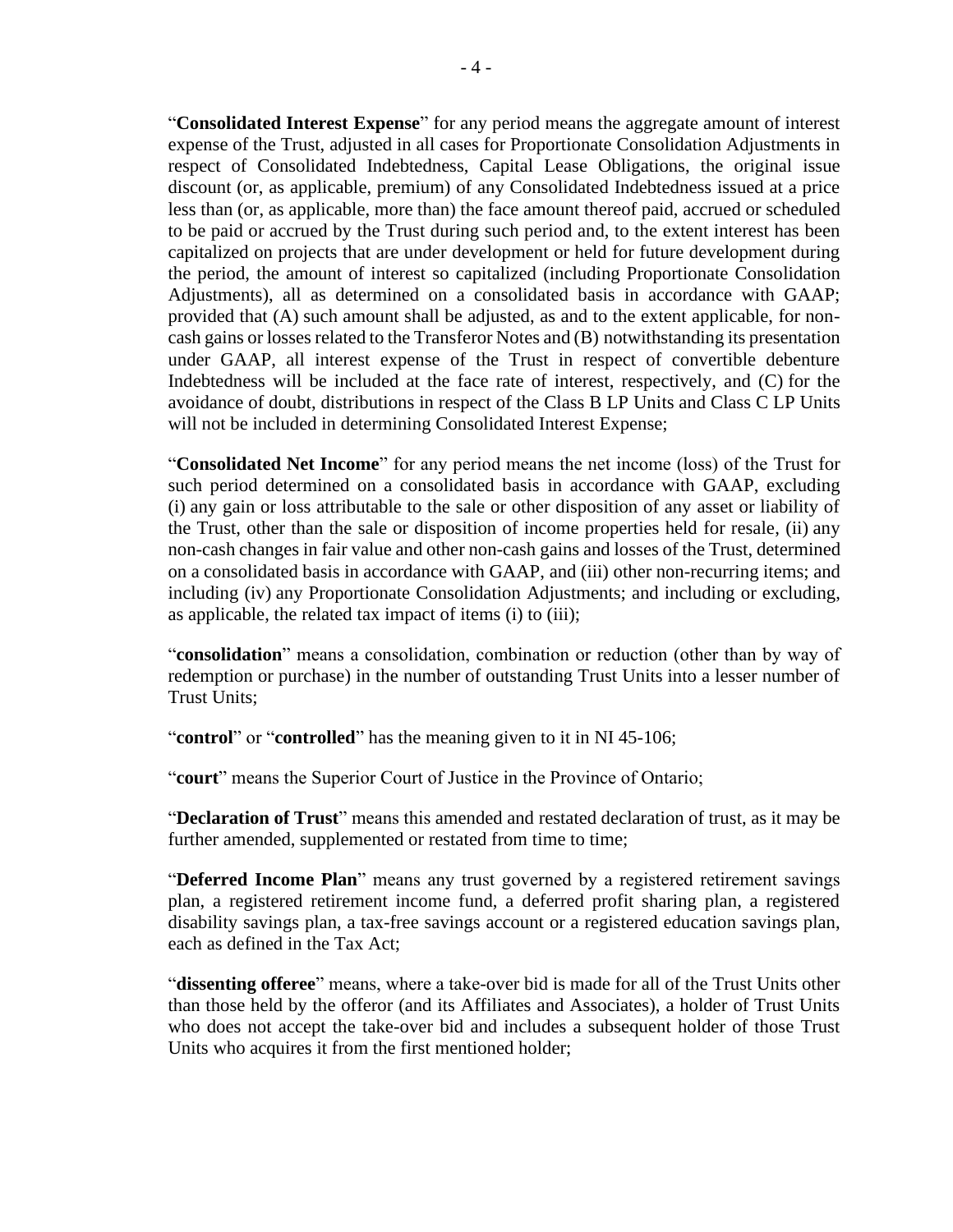"**Distribution Payment Date**" means, in respect of a Distribution Period, a Business Day on or about the fifteenth  $(15<sup>th</sup>)$  day of the immediately following month or such date as may be determined from time to time by the Trustees;

"**Distribution Period**" means each calendar month from and including the first day thereof to and including the last day thereof whether or not such day is a Business Day;

"**Distribution Record Date**" means, in respect of a Distribution Period, such date as may be determined from time to time by the Trustees, except that December 31 shall in all cases be a Distribution Record Date;

"**Distribution Reinvestment Plan**" means the distribution reinvestment plan adopted by the Trust for Trust Unitholders that may be in effect from time to time;

"**Exchange Agreement**" means the exchange and support agreement dated as of July 5, 2013 and entered into by the Trust, the LP, and each holder of a Class B LP Unit, and each additional person who becomes, from time to time, a holder of Class B LP Units and agrees to be a party to and bound by such agreement, as it may be amended, supplemented or restated from time to time;

"**Exchangeable Securities**" means any securities of any trust, limited partnership or corporation other than the Trust that are convertible or exchangeable directly for Trust Units without the payment of additional consideration therefor and, for greater certainty, includes the Class B LP Units;

"**Fully-Diluted Basis**" means, for the purposes of Section [3.14,](#page-23-1) at any time, the number of (i) Trust Units outstanding at such time and (ii) Trust Units issuable upon the surrender or exchange of Exchangeable Securities or Trust Exchangeable Securities at such time;

"**GAAP**" means generally accepted accounting principles in Canada (including IFRS) as in effect from time to time and as adopted by the Trustees;

"**General Partner**" means Choice Properties GP Inc., a corporation existing under the laws of the Province of Ontario, and the general partner of the LP;

"**going-private transaction**" means an arrangement, consolidation or other transaction involving the Trust, other than an acquisition pursuant to Section [3.27,](#page-32-2) that results in the interest of a holder of participating securities of the Trust being terminated without the consent of the holder and without the substitution of an interest of equivalent value in participating securities of the Trust or of a person that succeeds to the business of the Trust, which participating securities have rights and privileges that are equal to or greater than the affected participating securities;

"**Governance Committee**" means the committee of the Trustees established pursuant to Section [9.3;](#page-62-3)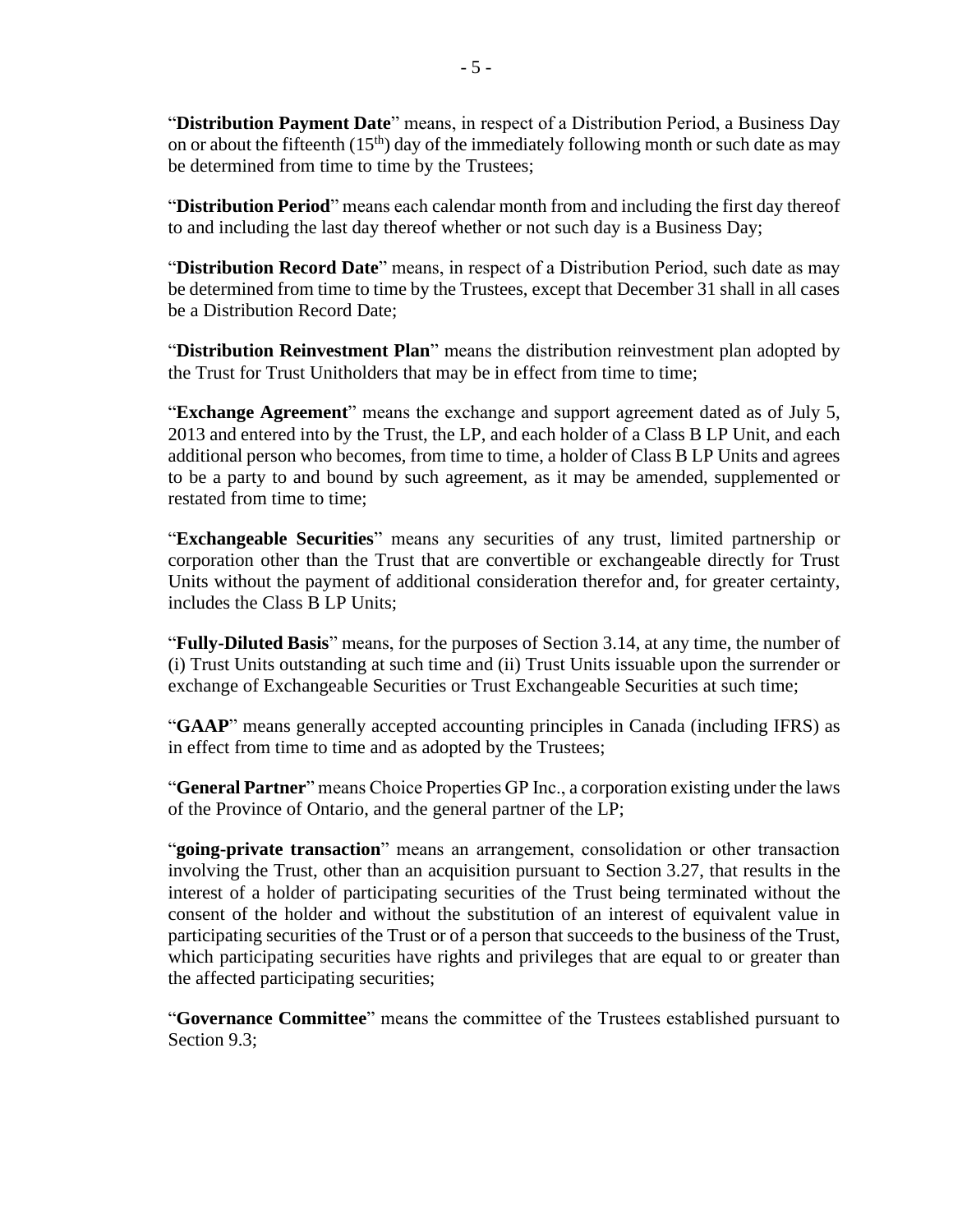"**IFRS**" means International Financial Reporting Standards, issued by the International Accounting Standards Board, and as adopted by the Canadian Institute of Chartered Accountants, as amended from time to time;

"**Indebtedness**" has the meaning set out in Section [4.3;](#page-40-0)

"**Indebtedness Percentages**" has the meaning set out in Section [4.2;](#page-38-0)

"**Independent Trustee**" means, at any time, a Trustee who, in relation to the Trust, is "independent" for purposes of National Instrument 58-101 - *Disclosure of Corporate Governance Practices*;

"**IPO Closing Date**" means July 5, 2013;

"**IPO Equity Offering**" means the issuance to the public of Trust Units by the Trust in connection with the initial public offering of the Trust on July 5, 2013;

"**IPO Prospectus**" means the (final) long form prospectus of the Trust dated June 26, 2013 relating to the IPO Equity Offering as filed with the securities commissions or similar authorities in each of the provinces and territories of Canada;

"**LCL**" means Loblaw Companies Limited, a company existing under the laws of Canada;

"**Lead Trustee**" has the meaning set out in Section [6.11;](#page-51-1)

"**LP**" means Choice Properties Limited Partnership, a limited partnership formed under the laws of the Province of Ontario and, as the circumstances require, references to the "LP" shall include, as and to the extent applicable, such other limited partnerships that may be Subsidiaries of the Trust from time to time;

"**LP Agreement**" means the amended and restated limited partnership agreement of Choice Properties Limited Partnership, as such agreement may be further amended, supplemented or amended and restated from time to time, and, as the circumstances require, references to "**LP Agreement**" shall include, as and to the extent applicable, the limited partnership agreement for any such other limited partnership that may be a Subsidiary of the Trust from time to time;

"**Material Agreements**" means, collectively, those agreements listed in the section entitled "Material Contracts" in the IPO Prospectus:

"**mortgage**" means any mortgage, charge, hypothec, bond, debenture, note or other evidence of indebtedness, in each case which is directly or indirectly secured by real property;

"**Monthly Limit**" has the meaning set out in Section [3.20;](#page-26-3)

"**Multilateral Instrument 61-101**" means Multilateral Instrument 61-101 - *Protection of Minority Security Holders in Special Transactions*;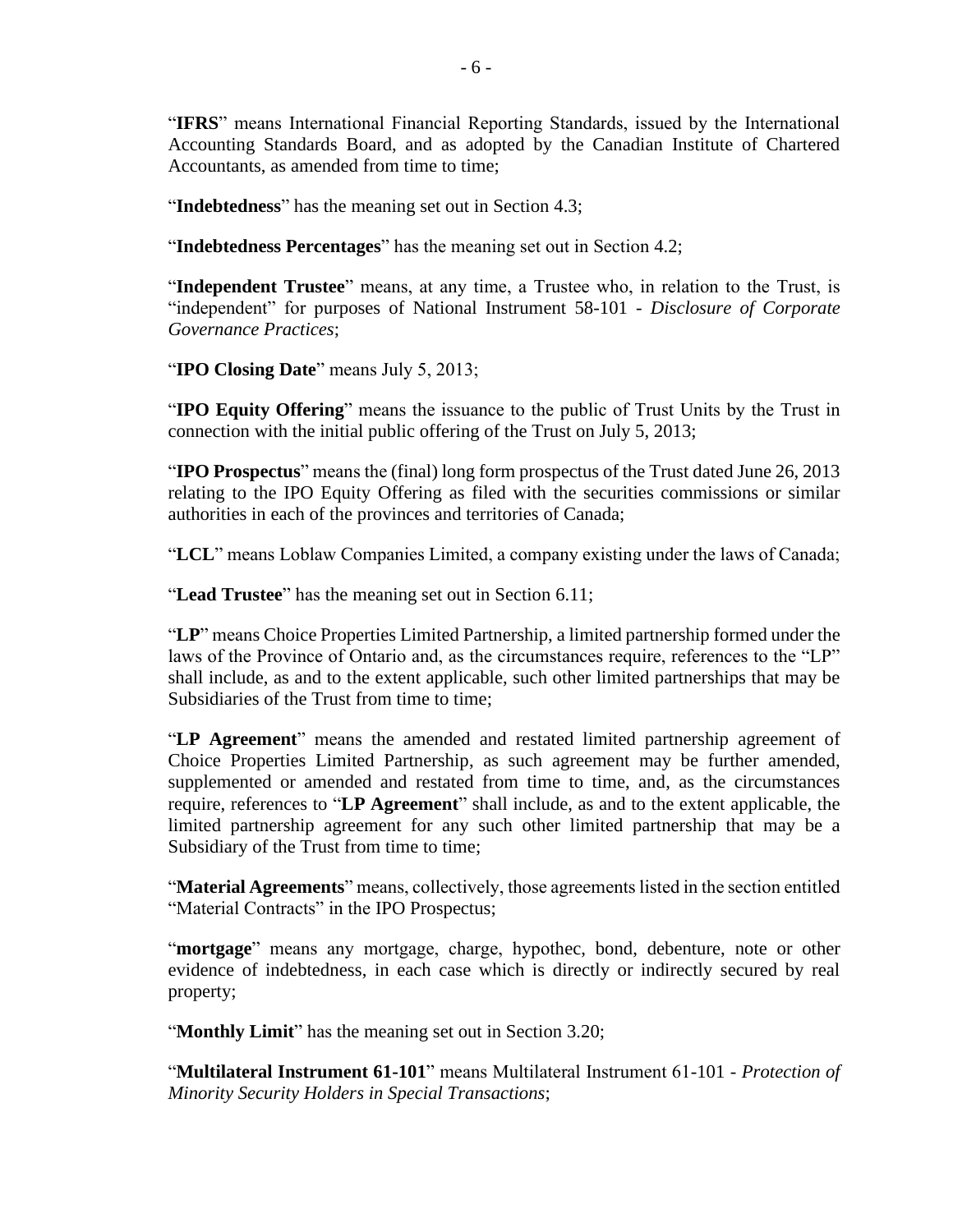"**Net Realized Capital Gains**" has the meaning set out in Section [5.1;](#page-43-1)

"**NI 45-106**" means National Instrument 45-106 - *Prospectus Exemptions*;

"**Nominating Unitholder**" has the meaning set out in Section [6.8;](#page-49-0)

"**Non-Resident**" means any Person that is not a Resident Canadian;

"**Notes**" means the promissory notes, bonds, debentures, debt securities or similar evidence of indebtedness issued by a Person;

"**Offer**" has the meaning set out in Section [3.28;](#page-36-0)

"**offeree**" means a Person to whom a take-over bid is made;

"**offeror**" means a Person who makes a take-over bid, and includes two or more Persons who, directly or indirectly, (i) make take-over bids jointly or in concert, or (ii) intend to exercise jointly or in concert voting rights attached to securities for which a take-over bid is made;

"**Ordinary Resolution**" means a resolution proposed to be passed as an ordinary resolution at a meeting of Unitholders (including an adjourned meeting) duly convened for that purpose and held in accordance with the provisions hereof at which a quorum is present, which resolution is passed by the affirmative votes of a majority of the Units represented at the meeting in person or by proxy and voted upon such resolution;

"**Original Declaration of Trust**" has the meaning set out in the Recitals;

"**participating securities**" means securities that give the holder of the securities a right to share in the earnings of the person that issued the securities and after the liquidation, dissolution, or winding-up of the person that issued the securities or, in the case of the Trust, upon the termination of the Trust, a right to share in its assets. For greater certainty, participating securities includes the Trust Units;

"**Permitted Indebtedness**" has the meaning set out in Section [4.3;](#page-40-0)

"**Person**" includes an individual, body corporate, partnership, limited partnership, joint venture, trust or unincorporated organization, the Crown or any agency or instrumentality thereof, or any other entity recognized by law;

"**Preferred Unit**" means a preferred unit representing an interest in the Trust (other than a Trust Unit) created, authorized and issued hereunder and having the rights and attributes established by the Trustees from time to time in accordance with Section [3.3;](#page-19-0)

**"Proportionate Consolidation Adjustments"** means accounting adjustments to reflect assets, liabilities, equity, revenues and expenses on a proportionate basis in place of the Trust's use of equity accounting in accordance with GAAP with respect to real estate investments or interests in which the Trust and its Subsidiaries participate;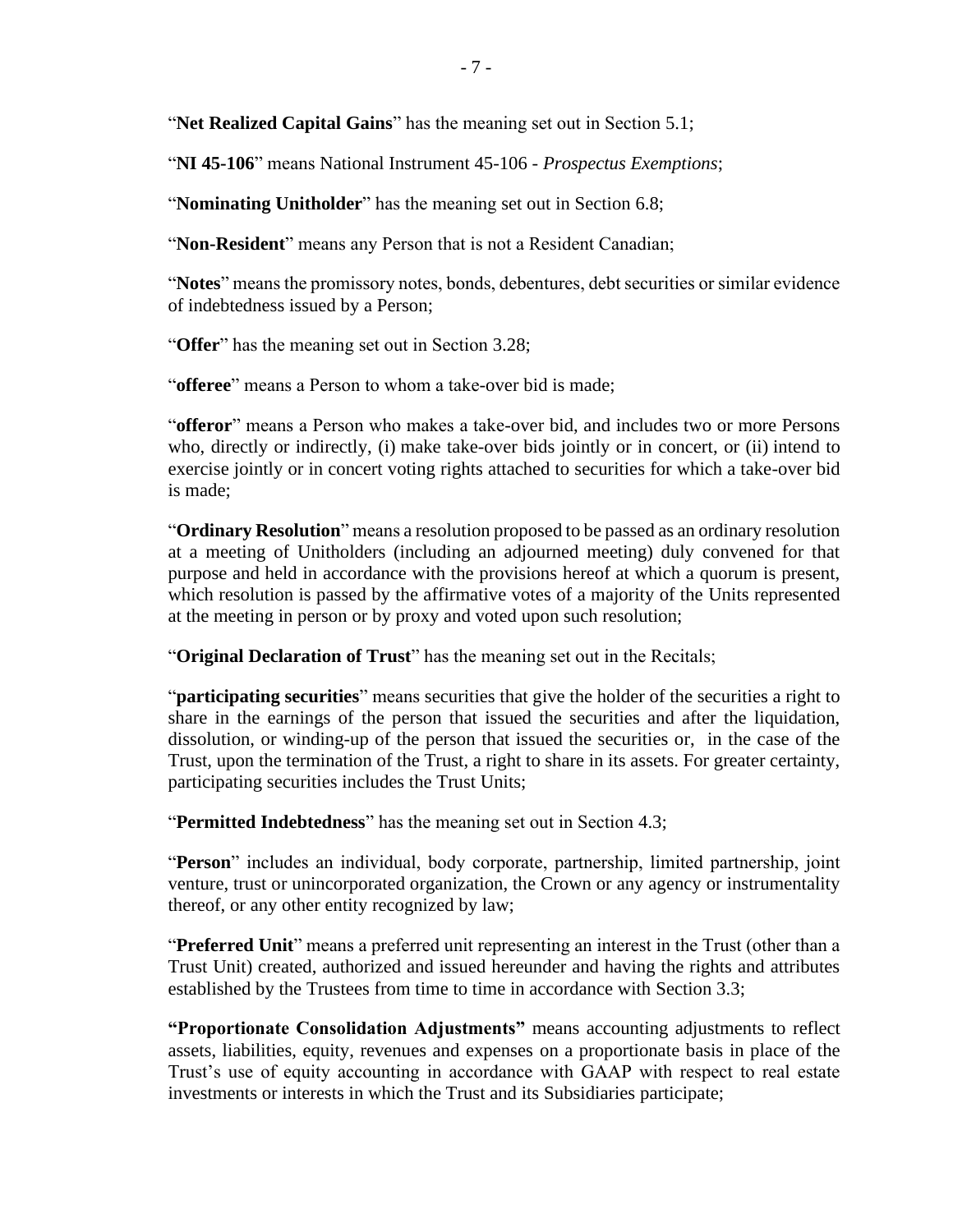"**real property**" means property which in law is real property and includes whether or not the same would in law be real property, leaseholds, mortgages, undivided joint interests in real property (whether by way of tenancy-in-common, joint tenancy, co-ownership, partnership, joint venture or otherwise), any interests in any of the foregoing and securities of corporations, trusts or partnerships whose sole or principal purpose and activity of which is to invest in, hold and deal in real property;

"**Redemption Date**" has the meaning set out in Section [3.20;](#page-26-3)

"**Redemption Price**" has the meaning set out in Section [3.20;](#page-26-3)

"**Register**" has the meaning set out in Section [3.21;](#page-31-0)

"**Registrar**" has the meaning set out in Section [3.21;](#page-31-0)

"**Related Party**" means, with respect to any person, a person who is a "related party" as that term is defined in Multilateral Instrument 61-101;

"**Resident Canadian**" means an individual (including a trust) or corporation who is a resident of Canada for purposes of the Tax Act, or a partnership that is a "Canadian partnership" for purposes of the Tax Act;

"**Securities Act**" means the *Securities Act* (Ontario);

"**Services Agreement**" means the agreement dated as of July 5, 2013 between the Trust, LP and Loblaws Inc., as such agreement may be amended, supplemented or restated from time to time;

"**Special Resolution**" means a resolution proposed to be passed as a special resolution at a meeting of Unitholders (including an adjourned meeting) duly convened for that purpose and held in accordance with the provisions hereof at which a quorum is present, which resolution is passed by the affirmative votes of the holders of at least two-thirds of the Units represented at the meeting in person or by proxy and voted upon such resolution;

"**Special Voting Unit**" means a special voting unit of the Trust that is authorized and issued pursuant to Section [3.1](#page-18-1) to a holder of an Exchangeable Security;

"**Strategic Alliance Agreement**" means the agreement dated as of July 5, 2013 between the Trust, LCL, Loblaws Inc. and Loblaw Properties Limited, as such agreement may be amended, supplemented or restated from time to time;

"**Subsidiary**" means, with respect to any Person, a Person who is a "subsidiary" of that first mentioned Person as that term is defined in NI 45-106;

"**Subsidiary Notes**" means promissory notes of the LP, a trust all of the units of which, or a corporation all of the shares of which, are owned directly or indirectly by the Trust or another entity that would be consolidated with the Trust under GAAP, having a maturity date and interest rate determined by the Trustees at the time of issuance;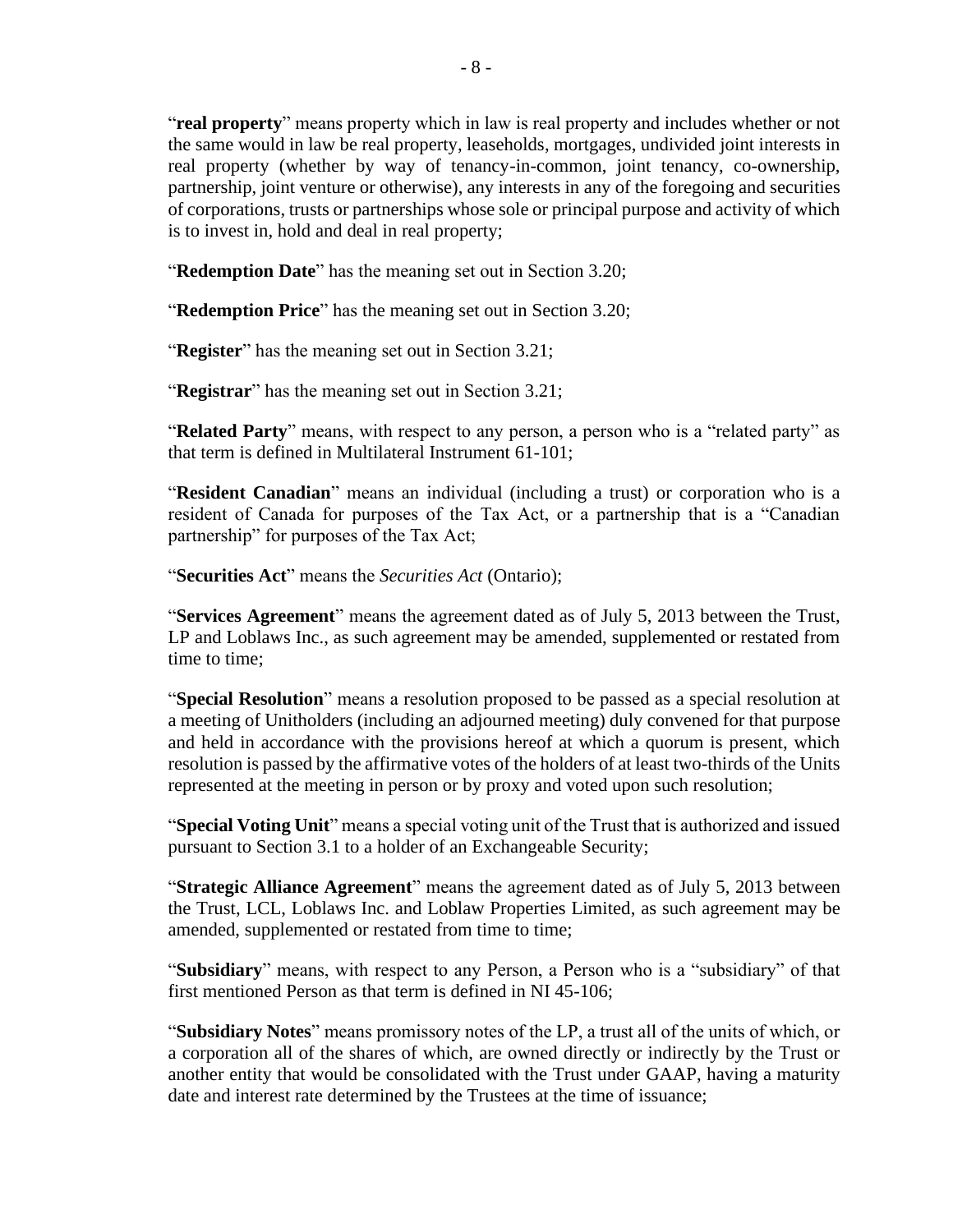"**take-over bid**" has the meaning given to such term in the Securities Act;

"**Tax Act**" means the *Income Tax Act* (Canada) and the regulations thereunder;

"**Transfer Agent**" has the meaning set out in Section [3.21;](#page-31-0)

"**Transferor Notes**" means, collectively, the Indebtedness owing by the LP to Loblaw Finance Trust, or any permitted transferees thereof, that were initially issued by the LP to such trust as part of a series of transactions related to the LP's acquisition of its initial properties from LCL in connection with the IPO Equity Offering;

"**Trust**" means the trust constituted hereunder but, for greater certainty, unless otherwise expressly provided, does not include any Subsidiaries or Affiliates thereof;

"**Trust Exchangeable Securities**" has the meaning set out in Section [3.5\(a\);](#page-20-2)

"**Trust Income**" has the meaning set out in Section [5.1;](#page-43-1)

"**Trust Liability**" has the meaning set out in Section [15.4\(a\);](#page-83-3)

"**Trust Property**" means, at any particular time, any and all assets of the Trust, including all proceeds therefrom;

"**Trustees**" means, as of any particular time, all of the trustees holding office under and in accordance with this Declaration of Trust, in their capacity as trustees hereunder, and "**Trustee**" means any of them;

"**Trustees' Regulations**" means the regulations adopted by the Board of Trustees pursuant to Section [7.3](#page-56-0) or Section [13.13](#page-79-1) from time to time;

"**Trust Unit**" means a unit of interest in the Trust authorized and issued hereunder as such and for the time being outstanding and includes a fraction of a Trust Unit but, for greater certainty, excludes a Special Voting Unit;

"**Trust Unitholder**" means a Person whose name appears on the Register as a holder of one or more Trust Units;

"**Units**" means, collectively, the Trust Units and the Special Voting Units; and

"**Unitholder**" or "**Holder**" means a Person whose name appears on the Register as a holder of one or more Trust Units or Special Voting Units, or a fraction thereof.

## <span id="page-14-0"></span>**1.2 Construction**

In this Declaration of Trust, unless otherwise expressly stated or the context otherwise requires:

(a) references to "herein", "hereby", "hereunder", "hereof" and similar expressions are references to this Declaration of Trust and not to any particular Article or Section of this Declaration of Trust;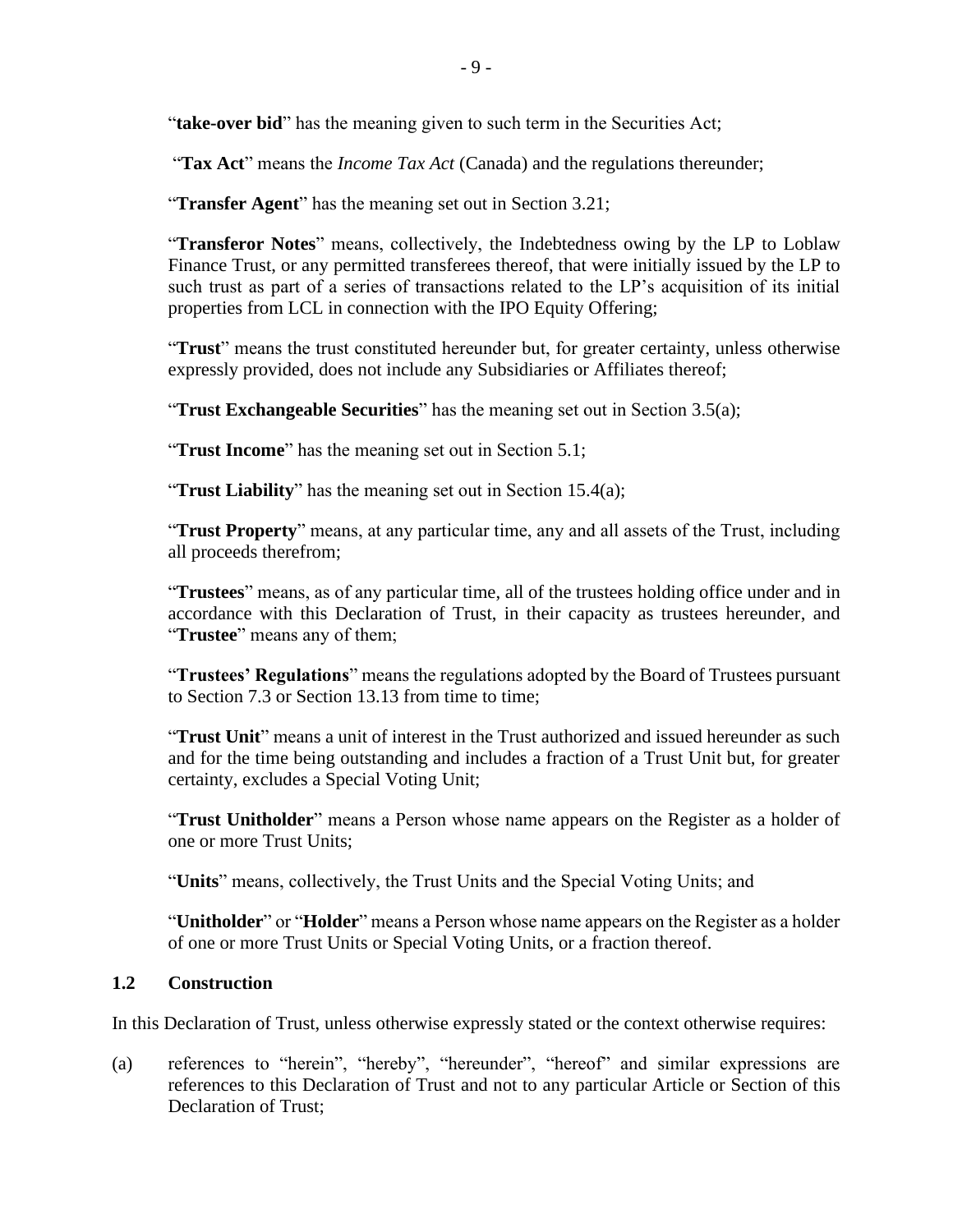- (b) references to an "Article" or "Section" are references to an Article or Section of this Declaration of Trust:
- (c) words importing the singular shall include the plural and vice versa, and words importing gender shall include the masculine, feminine and neuter genders;
- (d) the use of headings is for convenience of reference only and shall not affect the construction or interpretation hereof;
- (e) the words "includes" and "including", when following any general term or statement, are not to be construed as limiting the general term or statement to the specific items or matters set forth or to similar items or matters, but rather as referring to all other items or matters that could reasonably fall within the broadest possible scope of the general term or statement;
- (f) references to any Person include such Person's successors and assigns (to the extent such assigns are permitted by the terms of any applicable agreement);
- (g) unless the context otherwise requires, any reference to a statute, regulation, policy, rule or instrument shall include, and shall be deemed to be a reference also to, all amendments made to such statute, regulation, policy, rule or instrument and to any statute, regulation, policy, rule or instrument that may be passed which has the effect of supplementing or superseding the statute, regulation, policy, rule or instrument so referred to;
- (h) any reference to this Declaration of Trust or any other agreement, document or instrument shall be construed as a reference to this Declaration of Trust or, as the case may be, such other agreement, document or instrument as the same may have been, or may from time to time be, amended, varied, replaced, amended and restated or supplemented;
- (i) for greater certainty, where any reference is made in this Declaration of Trust to an act to be performed or which may not be performed by the Trust, such reference shall be construed and applied for all purposes as if it referred to an act to be performed or which may not be performed by the Trustees on behalf of the Trust or by some other Person duly authorized to do so by the Trustees or pursuant to the provisions hereof, and where reference is made in this Declaration of Trust to actions, rights or obligations of the Trustees, such reference shall be construed and applied for all purposes to refer to actions, rights or obligations of the Trustees in their capacity as Trustees, and not in their other capacities;
- (j) in the event that any day on which any amount is to be determined or any action is required to be taken hereunder is not a Business Day, then such amount shall be determined or such action shall be required to be taken at or before the requisite time on the next succeeding day that is a Business Day; and
- (k) unless otherwise specified, all references to "\$" or "dollars" are to lawful currency of Canada.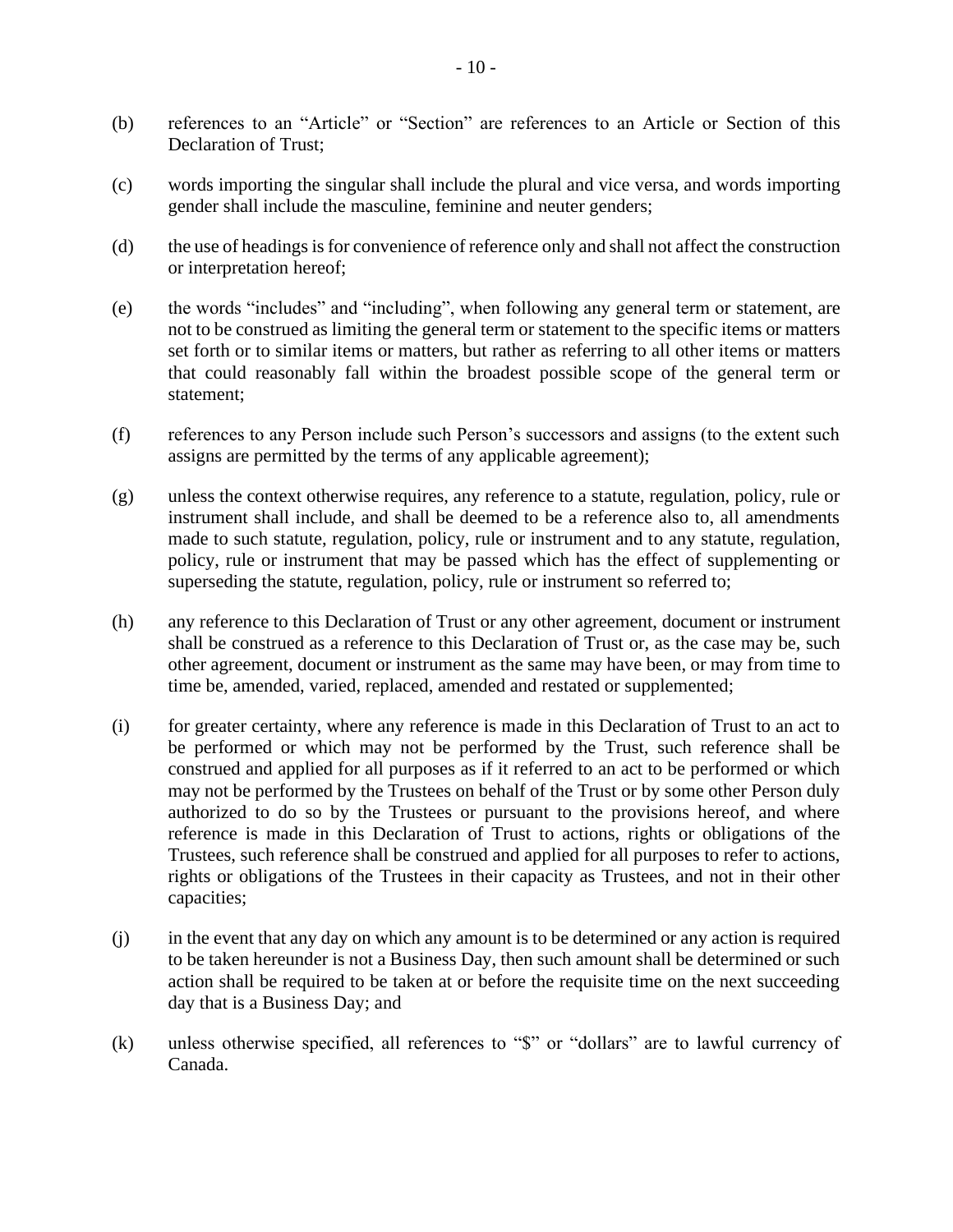## <span id="page-16-0"></span>**1.3 Accounting Principles**

All accounting terms not specifically defined in this Declaration of Trust shall be interpreted in accordance with GAAP. Where the character or amount of any asset or liability or item of revenue or expense is required to be determined, or any consolidation or other accounting computation is required to be made, for the purposes of this Declaration of Trust, such determination, consolidation or computation shall, unless the Trustees otherwise determine or the context otherwise requires, be made in accordance with GAAP, and all financial data prepared pursuant to this Declaration of Trust shall be prepared in accordance with such principles, consistently applied.

## <span id="page-16-1"></span>**1.4 Tax Act**

Any reference herein to a particular provision of the Tax Act shall include a reference to that provision as it may be replaced, renumbered or amended from time to time. Where there are proposals for amendments to the Tax Act which have not been enacted into law or proclaimed into force on or before the date on which such proposals are to become effective, the Trustees may take such proposals into consideration and apply the provisions hereof as if such proposals had been enacted into law and proclaimed into force.

## <span id="page-16-2"></span>**1.5 Applications to Court**

As the rights (including the right to apply to a court) and remedies set out in Sections [3.27,](#page-32-2) [7.7\(h\),](#page-59-1) [10.1,](#page-63-3) [10.2](#page-67-0) and [13.4](#page-74-0) of this Declaration of Trust are not statute-based, all references in this Declaration of Trust to Unitholder rights (or the rights of any other person) that may be enforced by the court or to remedies that may be granted by the court are subject to the court, in its discretion, accepting jurisdiction to consider and determine any proceeding commenced by an eligible Unitholder (or any other eligible person contemplated herein) applying to the court under such Sections.

## **ARTICLE 2**

## **THE TRUST**

## <span id="page-16-4"></span><span id="page-16-3"></span>**2.1 Establishment of Trust**

The Trustees hereby declare themselves and agree to act as trustees of the Trust and to hold and administer the Trust Property in trust for the benefit of the Trust Unitholders on and subject to the terms and conditions of this Declaration of Trust.

## <span id="page-16-5"></span>**2.2 Name of the Trust**

The name of the Trust is "Choice Properties Real Estate Investment Trust" in its English form and "Fiducie de Placement Immobilier Propriétés de Choix" in its French form. As far as practicable and except as otherwise provided in this Declaration of Trust, the Trustees shall conduct the affairs of the Trust, hold property, execute all documents and take all legal proceedings under that name, in either its English or French form.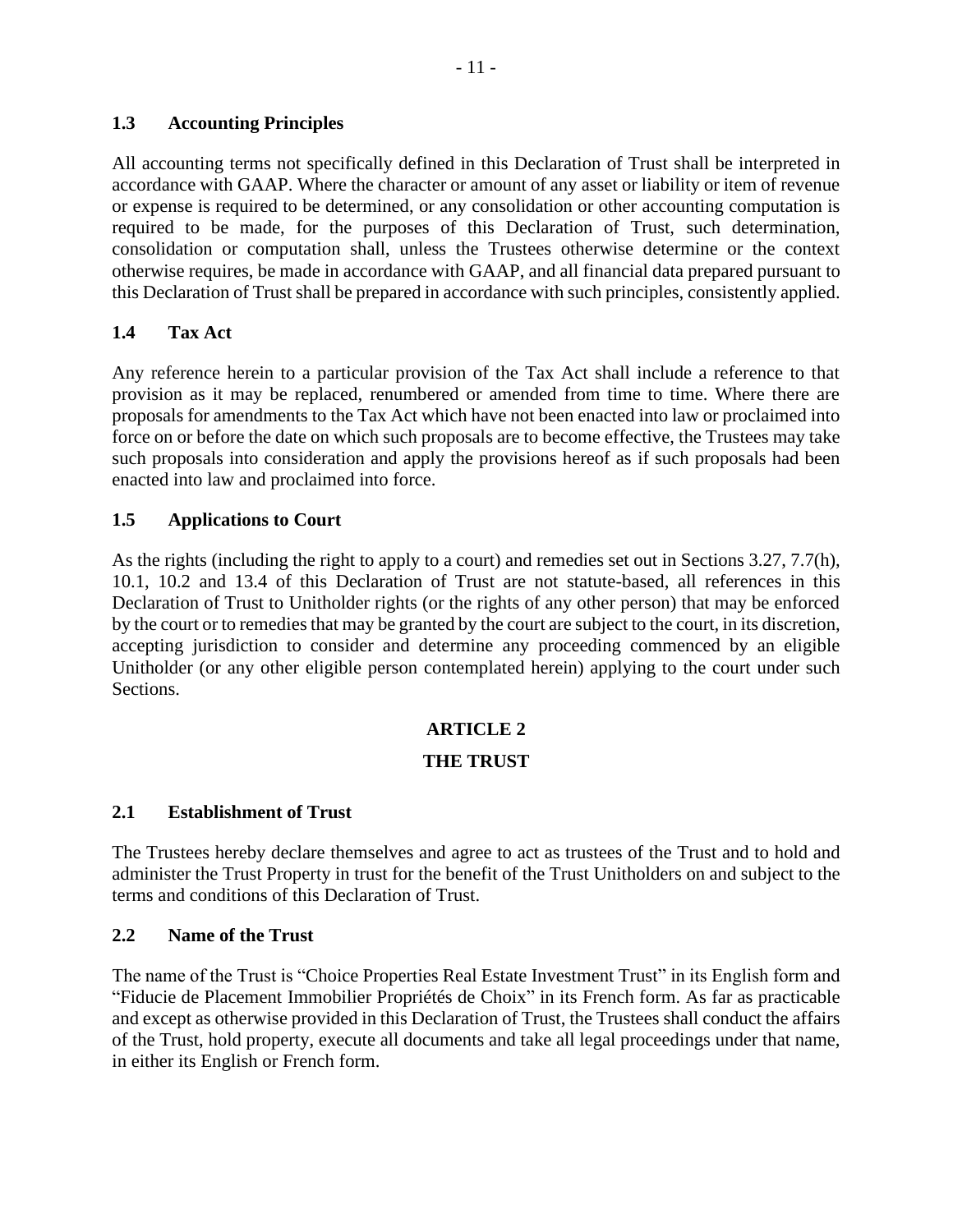## <span id="page-17-0"></span>**2.3 Use of Name**

Should the Trustees determine that the use of the name Choice Properties Real Estate Investment Trust in its English form or Fiducie de Placement Immobilier Propriétés de Choix in its French form is not practicable, legal or convenient, they may use such other designation, or they may adopt such other name for the Trust as they deem appropriate, and the Trust may hold property and conduct its activities under such other designation or name.

## <span id="page-17-1"></span>**2.4 Head Office**

The principal office and centre of administration of the Trust shall be located at 22 St. Clair Avenue East, Suite 800, Toronto, Ontario, M4T 2S5 or at such other address in Canada as may be determined by the Trustees in their discretion. The Trust may have such other offices or places for the conduct of its affairs as the Trustees or management of the Trust or any of its Subsidiaries may from time to time determine to be necessary or desirable.

## <span id="page-17-2"></span>**2.5 Nature of the Trust**

- (a) The Trust is a limited purpose unincorporated open-ended investment trust. The Trust, its Trustees and the Trust Property shall be governed by the general law of trusts, except as such general law of trusts has been or is from time to time modified, altered or abridged for trusts or the Trust by:
	- (i) applicable laws and regulations or other requirements imposed by applicable securities or other regulatory authorities; and
	- (ii) the terms, conditions and trusts set forth in this Declaration of Trust.

The Trust is not and is not intended to be, shall not be deemed to be and shall not be treated as a general partnership, limited partnership, syndicate, association, joint venture, company, corporation or joint stock company and the Trustees or the Unitholders or any of them or any officers or other employees of the Trust or any one of them for any purpose shall not be, or be deemed to be, treated in any way whatsoever to be, liable or responsible hereunder as partners or joint venturers. Neither the Trustees nor any officer or other employee of the Trust shall be, or be deemed to be, agents of the Unitholders or of any person holding a beneficial interest in a Unit.

(b) The relationship of the Trust Unitholders to the Trustees, to the Trust and to the Trust Property shall be solely that of beneficiaries of the Trust, and their rights shall be limited to those expressly conferred upon them by this Declaration of Trust.

## <span id="page-17-3"></span>**2.6 Legal Ownership of Trust Property**

The legal ownership of the Trust Property and the right to conduct the affairs of the Trust are vested exclusively in the Trustees. Except as specifically provided herein, no Unitholder(s) shall be entitled to interfere with or give any direction to the Trustees with respect to the affairs of the Trust or in connection with the exercise of any powers or authorities conferred upon the Trustees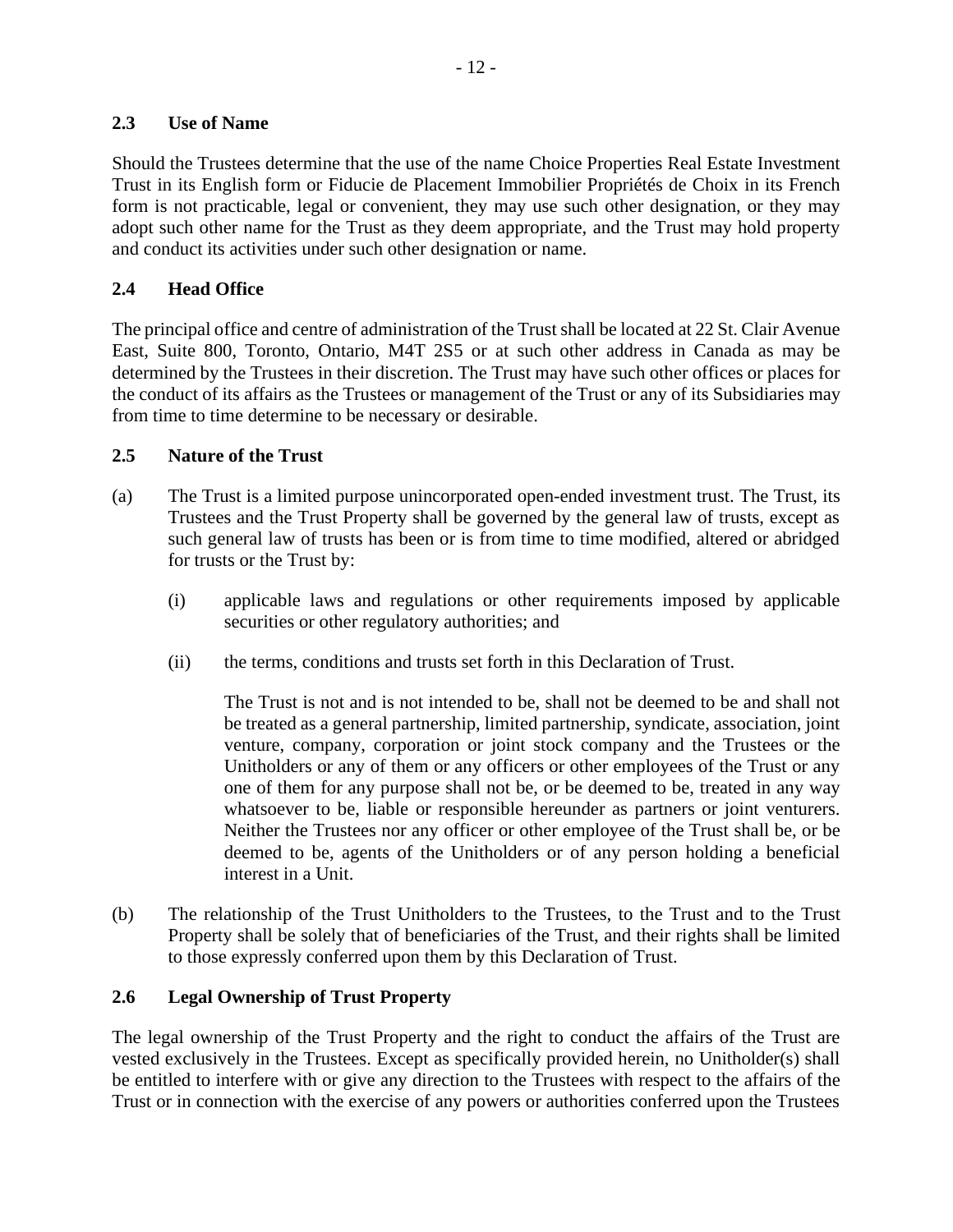under this Declaration of Trust. No Unitholder has or shall be deemed to have any right of ownership in any of the Trust Property. The Unitholders shall have no right to compel any partition, division or distribution of the Trust or any of the Trust Property or of any particular monies or funds received by the Trustees. The Units shall be personal property and shall confer upon the holders thereof only the interest and rights, and impose upon the holders thereof only those liabilities and obligations, specifically set forth in this Declaration of Trust.

#### **ARTICLE 3**

#### **UNITS**

#### <span id="page-18-1"></span><span id="page-18-0"></span>**3.1 Units**

The units of the Trust shall be divided into two classes, described and designated as "Trust Units" and "Special Voting Units", respectively, which will have attached thereto the rights, limitations, restrictions and conditions set out herein. In addition, the Trustees, subject to obtaining the advice of legal counsel, may from time to time cause Preferred Units be created and issued in one or more series. Before the issuance of Preferred Units of a series, the Trustees shall execute an amendment to this Declaration of Trust (which may be in the form of an amended and restated declaration of trust) containing a description of such series, including the designations, rights, privileges, restrictions and conditions determined by the Trustees. Only after Preferred Units of a series have been created pursuant to the execution of such an amendment will such series become a series of Units under this Declaration of Trust.

The number of Units that the Trust may issue is unlimited. Subject to Section [3.6\(b\),](#page-21-4) Units shall be issued only as fully paid and non-assessable. Each Unit when issued shall vest indefeasibly in the holder thereof and the interest of each Unitholder shall be determined by the number of Units registered in the name of the Unitholder. The issued and outstanding Units may be subdivided or consolidated from time to time by the Trustees with the approval of the majority of the Unitholders, or as otherwise provided in Section [3.11.](#page-22-1)

#### <span id="page-18-2"></span>**3.2 Ranking of Units**

- (a) Each Trust Unit shall represent an equal undivided beneficial interest in the Trust, in any distribution from the Trust, whether of Trust Income, Net Realized Capital Gains (other than Net Realized Capital Gains allocated and distributed to redeeming Trust Unitholders), or other amounts, and, in the event of termination or winding-up of the Trust, in the net assets of the Trust remaining after satisfaction of all liabilities. All Trust Units rank among themselves equally and rateably without discrimination, preference or priority. Each Trust Unit shall entitle the holder of record thereof to receive notice of, to attend, and to one vote at all meetings of Unitholders or in respect of any written resolution of the Unitholders.
- <span id="page-18-3"></span>(b) Each Special Voting Unit shall entitle the holder of record thereof to receive notice of, to attend, and to vote a number of votes at all meetings of the Unitholders or in respect of any written resolution of the Unitholders equal to the number of Trust Units into which the outstanding Exchangeable Securities to which such Special Voting Units relate are, directly or indirectly, exchangeable or convertible. Special Voting Units shall be issued only in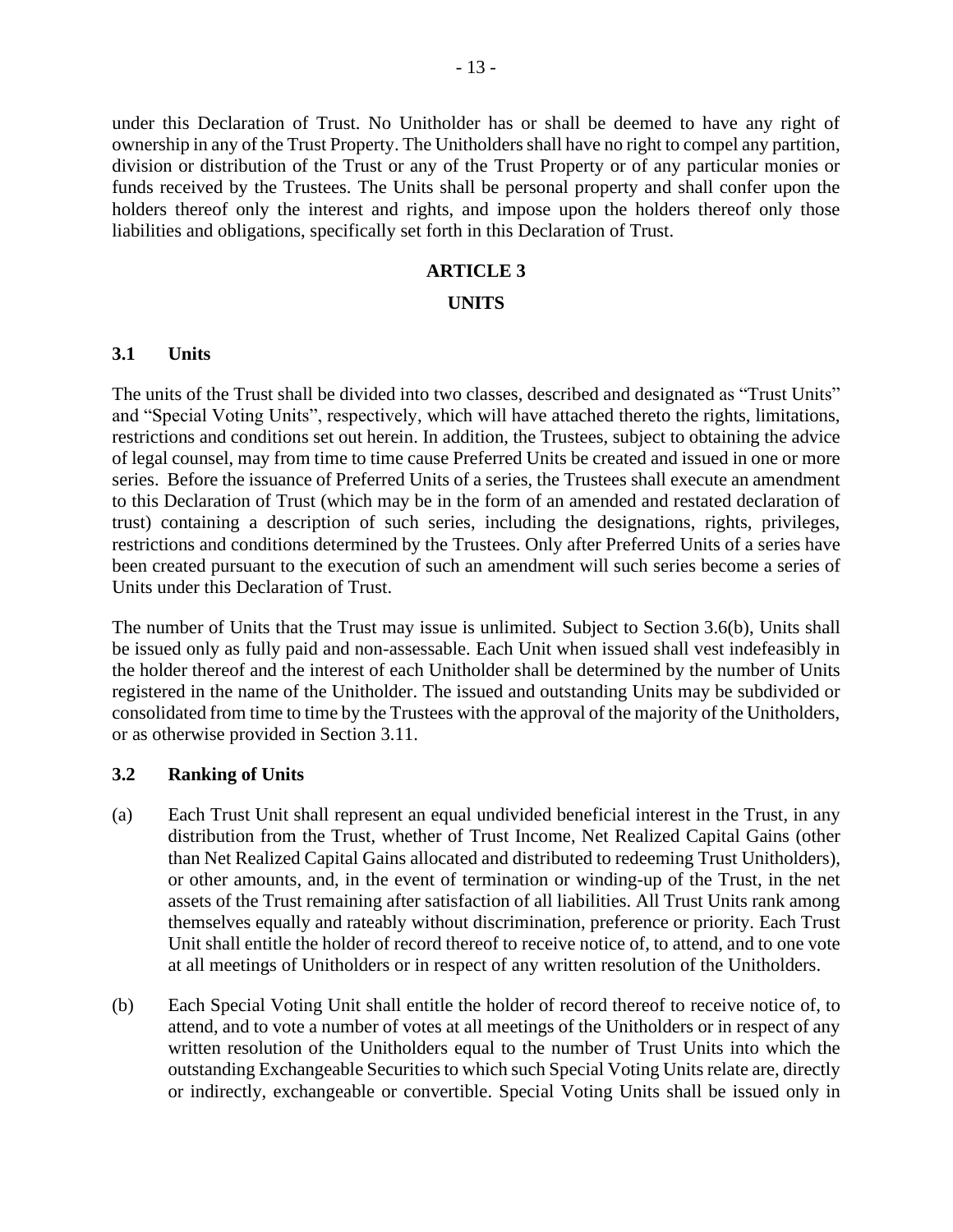connection with or in relation to Exchangeable Securities (including pursuant to any plan from time to time in effect relating to reinvestment by holders of Exchangeable Securities of distributions of the applicable entity in Exchangeable Securities). A Special Voting Unit shall be issued in tandem with the issuance of an Exchangeable Security and will be evidenced only by the certificate or certificates representing such Exchangeable Securities. Except for the right to attend and vote at meetings of the Unitholders or in respect of written resolutions of the Unitholders, the Special Voting Units shall not confer upon the holders thereof any other rights; and for greater certainty, no Special Voting Unit will have any economic interest in the Trust or be entitled to any interest or share in the Trust, in any distribution from the Trust (whether of Trust Income, Net Realized Capital Gains or other amounts) or in any net assets of the Trust in the event of the termination or winding-up of the Trust.

- (c) Concurrently with the issue of the Special Voting Units, the Trust shall enter into an exchange agreement (including the Exchange Agreement) pursuant to which the Trust shall provide certain support in respect of the exchange feature of the Exchangeable Securities and in respect of distributions. It is hereby confirmed that the timing, amount and nature of distributions made to holders of Exchangeable Securities are intended to be made, and the Trustees shall take reasonably necessary steps to ensure they are so made, in accordance with the provisions of the applicable exchange agreement and the rights attaching to such Exchangeable Securities.
- (d) A Special Voting Unit shall not be transferable separately from the Exchangeable Security issued in tandem with it, and, upon any transfer of such Exchangeable Security, such Special Voting Unit shall automatically be transferred to the transferee of such Exchangeable Security. For greater certainty, a Special Voting Unit shall only be transferred to a permitted transferee of an Exchangeable Security under the terms and conditions of the constating documents of the entity that issued the Exchangeable Security.
- (e) As Exchangeable Securities are exchanged for Trust Units or redeemed or purchased for cancellation by the entity that issued the Exchangeable Security, the corresponding number of Special Voting Units shall be cancelled for no consideration and without any further action of the Trustees, and the former holder or holders of such Special Voting Units shall cease to have any rights with respect thereto.

## <span id="page-19-0"></span>**3.3 Preferred Units**

The Trustees may fix from time to time before issue the number of Preferred Units which is to comprise each class and series and the designation, rights, privileges, restrictions and conditions attaching to each class and series of Preferred Units including, any voting rights, the rate or amount of distributions (which may be cumulative or non-cumulative and variable or fixed) or the method of calculating distributions, the dates of payment thereof, the terms and conditions of redemption, purchase and conversion, if any, any rights on the liquidation, dissolution or winding-up of the Trust, and any sinking fund or other provisions.

The Preferred Units of each class and series shall, with respect to the payment of distributions (other than distributions paid solely through the distribution of additional Trust Units) and the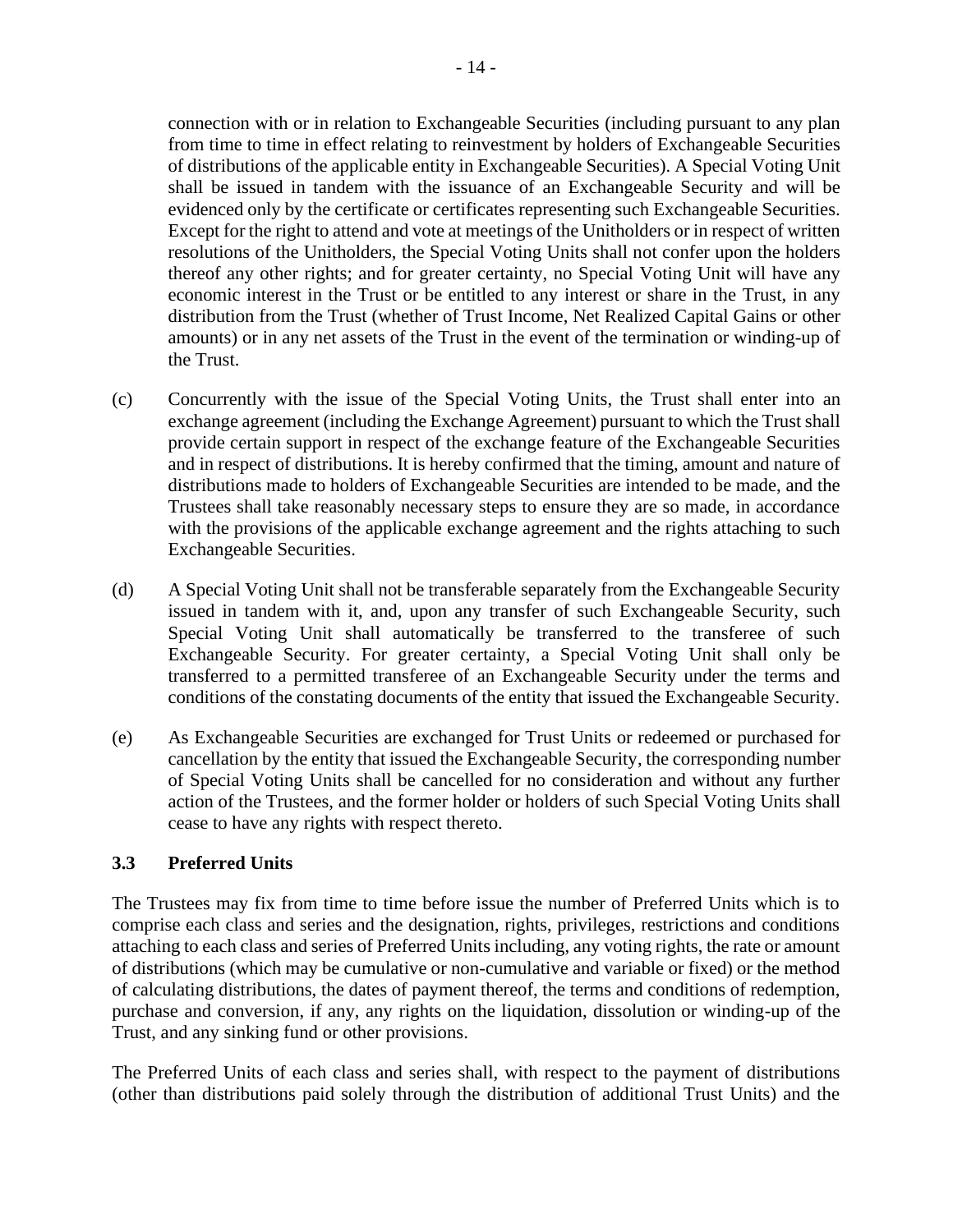distribution of assets of the Trust or return of capital in the event of liquidation, dissolution or winding-up of the Trust, whether voluntary or involuntary, or any other return of capital or distribution of assets of Trust among its Unitholders for the purpose of winding-up its affairs, be entitled to preference over the Units ranking by their terms junior to the Preferred Units. The Preferred Units of any series may also be given such other preferences, not inconsistent with this Declaration of Trust, over the Units ranking by their terms junior to the Preferred Units.

If any cumulative distributions or amounts payable on the return of capital in respect of a class or series of Preferred Units are not paid in full, all classes and series of Preferred Units of equal ranking shall participate rateably in respect of accumulated distributions and return of capital, based on the accumulated distributions and return of capital of a class and series of Preferred Units as a proportion of the accumulated distributions and return of capital of all classes and series of Preferred Units of equal ranking.

## <span id="page-20-0"></span>**3.4 Allotment and Issue**

- (a) Subject to the rights of LCL contained in the Exchange Agreement, if applicable, the Trustees may allot and issue Trust Units at such time or times and in such manner (including pursuant to any plan from time to time in effect relating to reinvestment by the Unitholders of distributions of the Trust in Trust Units, and as consideration for the acquisition of new properties or assets) and to such Person, Persons or class of Persons as the Trustees in their sole discretion shall determine. The price or the value of the consideration for which Trust Units may be issued and the terms and conditions of issuance of the Trust Units shall be determined by the Trustees in their sole discretion.
- (b) Special Voting Units may not be issued by the Trust or the Trustees other than pursuant to Section [3.2\(b\).](#page-18-3)
- (c) It is hereby confirmed that, unless otherwise provided, the Exchangeable Securities are intended to be economically equivalent to the Trust Units that the holder may acquire on the exchange of the Exchangeable Securities.

## <span id="page-20-1"></span>**3.5 Rights, Warrants, Options, Convertible Indebtedness and Other Securities**

<span id="page-20-2"></span>(a) The Trust may create and issue rights, warrants, subscription receipts or options or other instruments or securities to subscribe for fully paid Trust Units which rights, warrants, subscription receipts, options, instruments or securities may be exercisable at such subscription price or prices and at such time or times as the Trustees may determine ("**Trust Exchangeable Securities**"). Trust Exchangeable Securities so created may be issued for such consideration or for no consideration, as the Trustees may determine. A Trust Exchangeable Security shall not be a Trust Unit and a holder thereof shall not be a Unitholder unless and until fully paid Trust Units are issued in accordance with the terms of such securities. Upon the approval of any unit option plan, deferred unit incentive plan or other security based compensation arrangement for the Trustees, officers or employees of the Trust, any Subsidiary of the Trust or other Persons, the Trustees or any of its committees may recommend the granting of options, deferred units or other entitlements upon the terms and subject to the conditions set forth in such plan.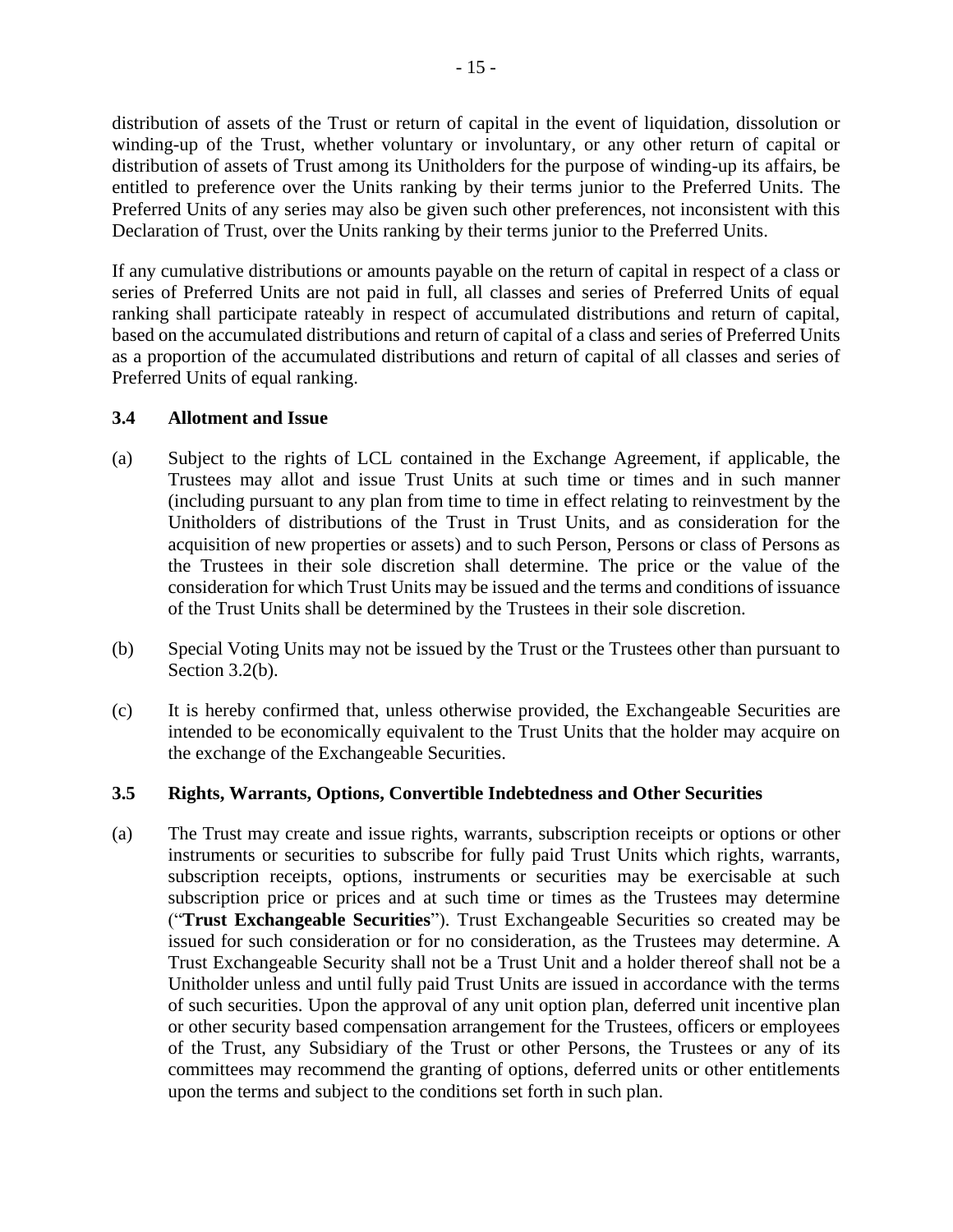(b) Subject to Sections [4.1](#page-36-2) and [4.2,](#page-38-0) the Trustees may create and issue indebtedness of the Trust in respect of which interest, premium or principal payable thereon may be paid, at the option of the Trust or the holder, in fully paid Trust Units, or which indebtedness, by its terms, may be convertible into Trust Units at such time and for such prices and on such terms as the Trustees may determine. Any indebtedness so created shall not be a Trust Unit and a holder thereof shall not be a Unitholder unless and until fully paid Trust Units are issued in accordance with the terms of such indebtedness.

## <span id="page-21-0"></span>**3.6 Consideration for Trust Units**

- (a) Subject to Section [3.6\(b\),](#page-21-4) a Trust Unitshall not be fully paid until the consideration therefor has been received in full by or on behalf of the Trust. The consideration for any Trust Unit shall be paid in money or in property (including the indebtedness of a Person) or in past services received by the Trust that are not less in value than the fair equivalent of the money that the Trust would have received if the Trust Unit had been issued for money. In determining whether property or past services are the fair equivalent of consideration paid in money, the Trustees may take into account reasonable charges and expenses of organization and reorganization and payments for property and past services reasonably expected to benefit the Trust. In the event that Trust Units are issued in whole or in part for consideration other than money, the resolution of the Trustees allotting and issuing such Trust Units shall express the fair equivalent in money of the other consideration received.
- <span id="page-21-4"></span>(b) Trust Units may be issued and sold on an instalment basis, in which event beneficial ownership of such Trust Units may be represented by instalment receipts, but shall otherwise be non-assessable. When Trust Units are issued and sold on an instalment basis, the Trust may take security over such Trust Units as security for unpaid instalments, including a pledge as contemplated by an instalment receipt agreement.

## <span id="page-21-1"></span>**3.7 Commissions and Discounts**

The Trustees may provide for the payment of commissions or may allow discounts to Persons in consideration of their subscribing or agreeing to subscribe, whether absolutely or conditionally, for Trust Units or other securities issued by the Trust or of their agreeing to procure subscriptions therefor, whether absolute or conditional.

## <span id="page-21-2"></span>**3.8 Pre-Emptive Rights**

No Person shall be entitled, as a matter of right, to any pre-emptive right to subscribe for or acquire any Trust Unit, except as set out in the Exchange Agreement, or as otherwise agreed to by the Trust pursuant to a binding agreement in writing.

## <span id="page-21-3"></span>**3.9 Fractional Units**

If as a result of any act of the Trustees hereunder, any Person becomes entitled to a fraction of a Unit, such Person shall not be entitled to receive a certificate therefor. Fractional Units shall not, except to the extent that they may represent in the aggregate one or more whole Units, entitle the holders thereof to notice of or to attend or to vote at meetings of the Unitholders. Subject to the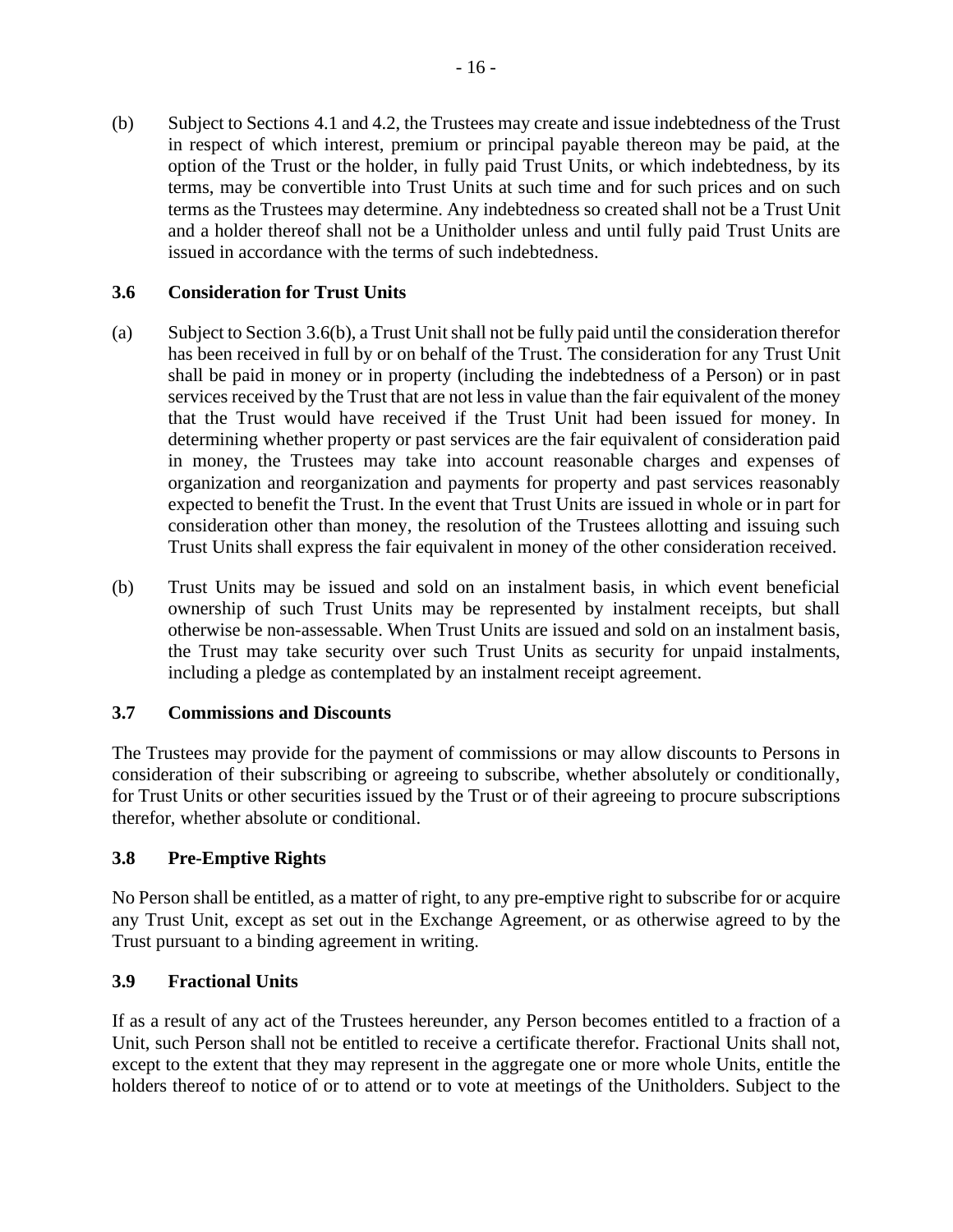foregoing, a fractional Unit shall have attached thereto the rights, limitations, restrictions and conditions attaching to a whole Unit in the proportion that it bears to a whole Unit.

## <span id="page-22-0"></span>**3.10 Repurchase of Trust Units**

The Trust shall be entitled to purchase for cancellation at any time and from time to time the whole or any part of the outstanding Trust Units, at a price per Trust Unit and for such forms of consideration as may be determined by the Trustees in compliance with all applicable securities laws, regulations, rules, blanket orders, notices or policies or the rules or policies of any applicable stock exchange.

## <span id="page-22-1"></span>**3.11 Consolidation of Units**

- <span id="page-22-3"></span>(a) Unless the Trustees determine otherwise, and subject to all necessary regulatory approvals, immediately after any *pro rata* distribution of additional Trust Units to all Trust Unitholders pursuant to Section [5.6\(b\),](#page-45-1) the number of the outstanding Trust Units will automatically be consolidated such that each such holder will hold after the consolidation the same number of Trust Units as such holder held before the distribution of additional Trust Units. In this case, each Trust Unit certificate representing the number of Trust Units prior to the distribution of additional Trust Units is deemed to represent the same number of Trust Units after the non-cash distribution of additional Trust Units and the consolidation.
- (b) Notwithstanding Section [3.11\(a\),](#page-22-3) where tax is required to be withheld from a Trust Unitholder's share of the distribution contemplated by Section [3.11\(a\),](#page-22-3) the consolidation will result in such Trust Unitholder holding that number of Trust Units equal to (i) the number of Trust Units held by such Trust Unitholder prior to the distribution plus the number of Trust Units received by such Trust Unitholder in connection with the distribution (net of the number of whole and part Trust Units withheld on account of withholding taxes) multiplied by (ii) the fraction obtained by dividing the aggregate number of Trust Units outstanding prior to the distribution by the aggregate number of Trust Units that would be outstanding following the distribution and before the consolidation if no withholding were required in respect of any part of the distribution payable to any Trust Unitholder. Such Trust Unitholder will be required to surrender the Trust Unit certificates, if any, representing such Trust Unitholder's original Trust Units, in exchange for a Trust Unit certificate representing such Trust Unitholder's postconsolidation Trust Units.

## <span id="page-22-2"></span>**3.12 Unclaimed Distributions**

In the event that the Trustees hold any amounts to be paid to the Trust Unitholders under [Article](#page-43-4) 5 or [Article](#page-81-6) 14 or otherwise because such amounts are unclaimed or cannot be paid for any reason, neither the Trustees nor any distribution disbursing agent shall be under any obligation to invest or reinvest the same and shall be obligated to hold the same only in a current or other non-interest bearing account with a chartered bank or trust company pending payment to the Person or Persons entitled thereto. The Trustees shall, as and when required by law, and may at any time prior to such required time, pay all or part of such amounts so held to a court in the province where the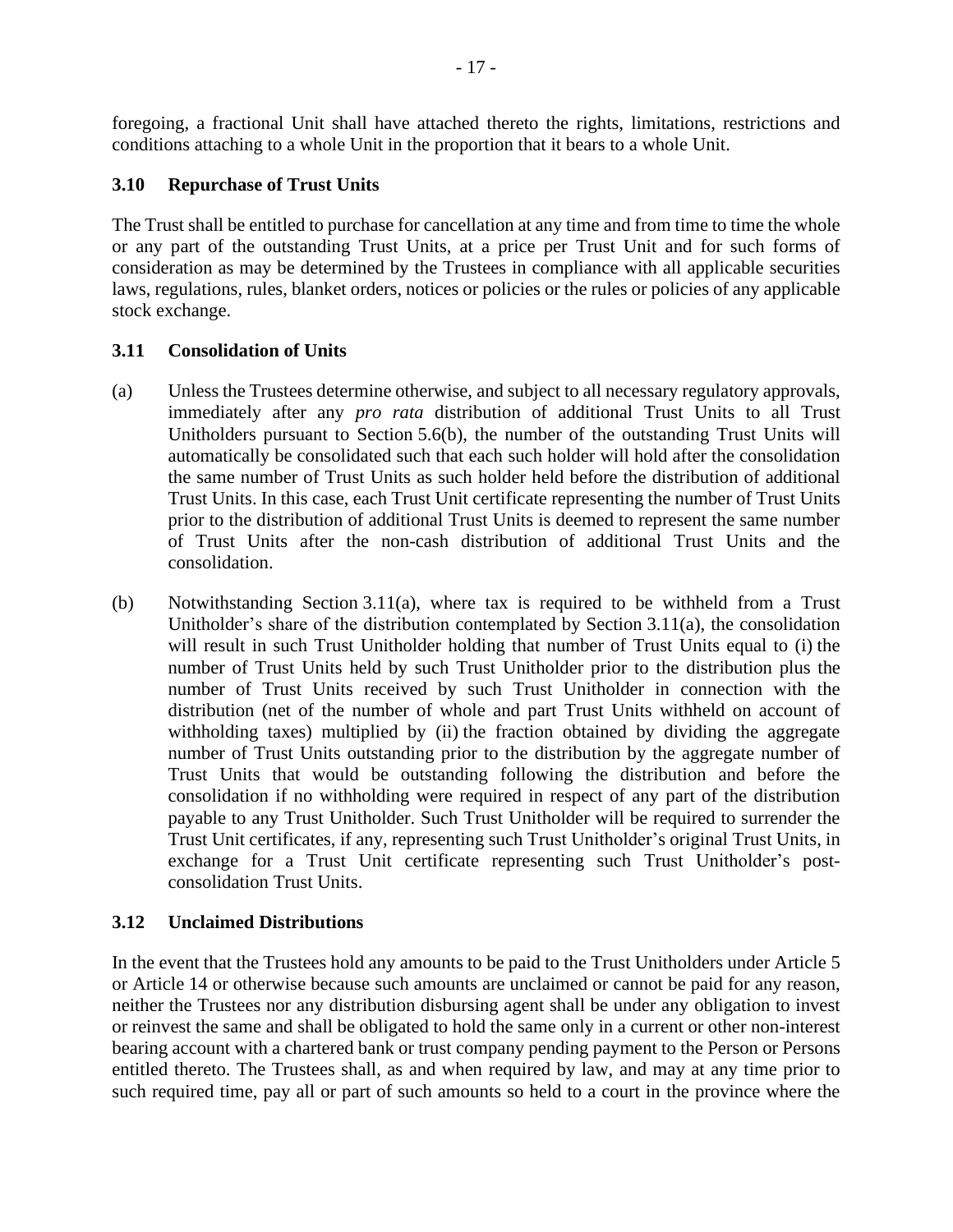Trust has its principal office or to the Public Guardian and Trustee of Ontario (or other similar government official or agency in the province where the Trust has its principal office) whose receipt shall be a fulfilment and discharge of the obligations of the Trustees.

## <span id="page-23-0"></span>**3.13 Transferability**

Subject to Section [3.14,](#page-23-1) the Trust Units are freely transferable, and the Trustees shall not impose any restriction on the transfer of Trust Units. The Special Voting Units shall be transferable only together with the related Exchangeable Securities and in accordance with Section [3.2.](#page-18-2) Notwithstanding the foregoing, no transfer of Units shall be effective as against the Trustees or shall be in any way binding upon the Trustees until the transfer has been recorded on the Register and no transfer of a Unit shall be recognized unless such transfer is of a whole Unit.

## <span id="page-23-1"></span>**3.14 Non-Resident Ownership Constraint**

- (a) At no time may Non-Residents be the beneficial owners of more than 49% of the Trust Units on either a Basic Basis or a Fully-Diluted Basis, and the Trust shall inform its Transfer Agent and/or Registrar of this restriction. The Trustees may require a registered holder of Trust Units to provide the Trustees with a declaration as to the jurisdictions in which beneficial owners of the Trust Units registered in such Trust Unitholder's name are resident and as to whether such beneficial owners are Non-Residents. If the Trustees become aware, as a result of such declarations as to beneficial ownership or as a result of any other investigations, that the beneficial owners of more than 49% of the Trust Units on a Basic Basis or a Fully-Diluted Basis are, or may be, Non-Residents or that such a situation is imminent, the Trustees may make a public announcement thereof and shall not accept a subscription for Trust Units from or issue or register a transfer of Trust Units to a Person unless the Person provides a declaration in form and content satisfactory to the Trustees that the Person is not a Non-Resident and does not hold such Trust Units for the benefit of Non-Residents.
- (b) If, notwithstanding the foregoing, the Trustees determine that more than 49% of the Trust Units on a Basic Basis or a Fully-Diluted Basis are held by Non-Residents, the Trustees may send, or cause to be sent, a notice to such Non-Resident holders of the Trust Units chosen in inverse order to the order of acquisition or registration or in such other manner as the Trustees may consider equitable and practicable, requiring them to sell their Trust Units or a portion thereof within a specified period of not more than thirty (30) days. If the Trust Unitholders receiving such notice have not sold the specified number of Trust Units or provided the Trustees with satisfactory evidence that they are not Non-Residents within such period, the Trustees may on behalf of such Trust Unitholders sell, or cause to be sold, such Trust Units and, in the interim, shall suspend, or cause to be suspended, the voting and distribution rights attached to such Trust Units (other than the right to receive the net proceeds from the sale). Upon such sale, the affected holders shall cease to be holders of the relevant Trust Units and their rights shall be limited to receiving the net proceeds of sale upon surrender of the certificates, if any, representing such Trust Units. The Trust may direct its Transfer Agent and/or Registrar to do any of the foregoing. Notwithstanding the foregoing, the Trustees may determine not to take any of the actions described above if the Trustees have been advised by legal counsel that the failure to take any of such actions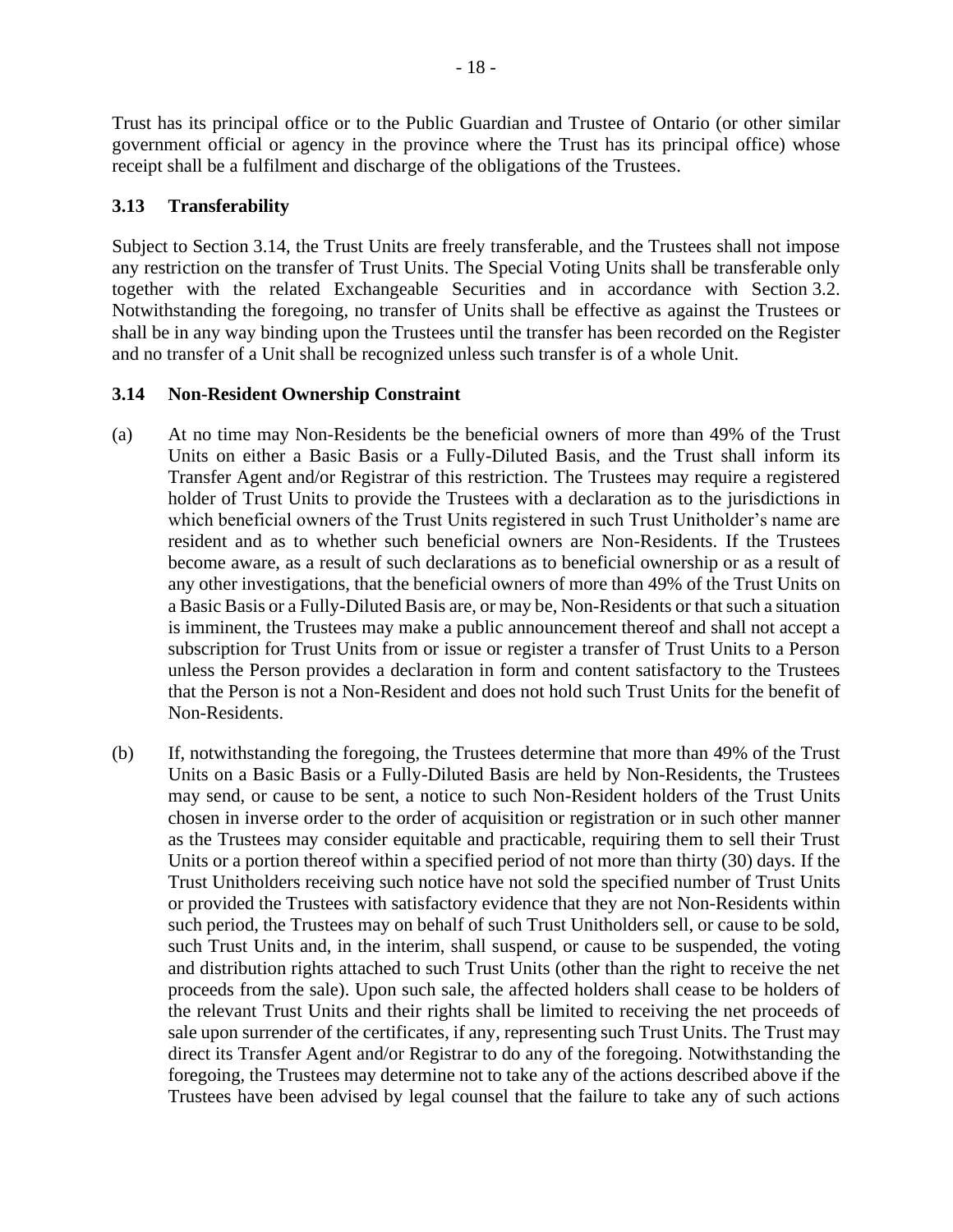would not adversely impact the status of the Trust as a mutual fund trust for purposes of the Tax Act or alternatively, may take such other action or actions as may be necessary to maintain the status of the Trust as a mutual fund trust for purposes of the Tax Act.

- (c) No liability shall accrue to the Trust or the Trustees if the Trust Units of a Non-Resident Trust Unitholder are sold at a loss to such Trust Unitholder. Unless and until the Trustees shall have been required to do so under the terms hereof, the Trustees shall not be bound to take any proceedings or action with respect to this Section [3.14](#page-23-1) by virtue of the powers conferred on them hereby. The Trustees shall use reasonable commercial efforts to monitor the ownership of Trust Units by Non-Residents. It is acknowledged that the Trustees cannot definitively monitor the ownership of Trust Units by Non-Residents if the Trust Units are registered in the name of an intermediary. The Trustees shall not be liable for any violation of the Non-Resident ownership restriction which may occur during the term of the Trust.
- (d) The Trustees' Regulations may include provisions to implement the foregoing.

## <span id="page-24-0"></span>**3.15 Certificates**

Subject to Section [3.16,](#page-24-1) each Trust Unitholder or its duly authorized agent is entitled to a certificate bearing an identifying serial number in respect of the Trust Units held by it, signed in the manner hereinafter prescribed, but the Trust is not bound to issue more than one certificate in respect of a Trust Unit or Trust Units held jointly or in common by two or more Persons and delivery of a certificate to any one of them shall be sufficient delivery to all. No certificate shall be issued to evidence any fractional Trust Units. No holder of a Special Voting Unit shall be entitled to a certificate or other instrument from the Trust evidencing the holder's ownership of such Special Voting Units. Such holder shall only be entitled to be entered on the Register in accordance with Sections [3.21](#page-31-0) and [3.22.](#page-31-1)

## <span id="page-24-1"></span>**3.16 Non-Certificated Inventory System**

- (a) The provisions of this Section [3.16](#page-24-1) shall not in any way alter the nature of Units or the relationships of a Unitholder to the Trustees and of one Unitholder to another but are intended only to facilitate the recording of all transactions in respect of Trust Units whether by the Trust, securities dealers, stock exchanges, transfer agents, registrars or other persons.
- (b) Except as otherwise provided in this Section [3.16,](#page-24-1) registration of interests in and transfers of Trust Units held through CDS, or its nominee, will be made electronically through the NCI system of CDS. Units held in CDS will be purchased, transferred and surrendered for redemption through a CDS participant. All rights of beneficial Trust Unitholders who hold Trust Units in CDS must be exercised through, and all payments or other property to which such beneficial Trust Unitholders are entitled will be made or delivered by CDS or the CDS participant through which the beneficial Trust Unitholder holds such Trust Units.
- (c) Except as described below, no purchaser of a Trust Unit will be entitled to a certificate or other instrument from the Trust evidencing that purchaser's ownership thereof, and no holder of a beneficial interest in a Trust Unit will be shown on the records maintained by CDS except through the accounts of CDS participants acting on behalf of the applicable beneficial owners. CDS will be responsible for establishing and maintaining accounts for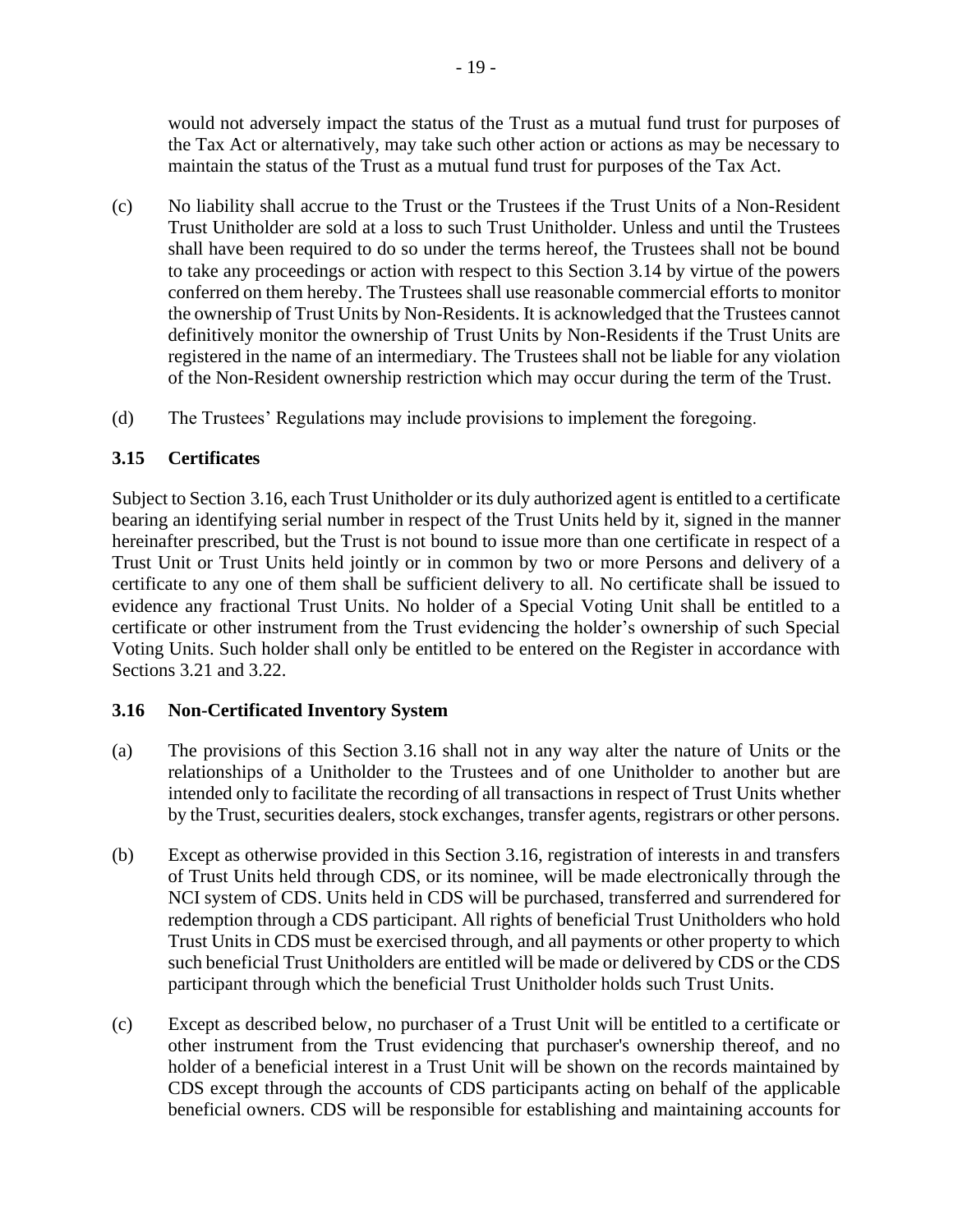CDS participants having interests in the Trust Units, and sales of interests in the Trust Units may only be completed through CDS participants.

- (d) Trust Units may be issued in fully registered form to holders or their nominees, if any, who purchase the Trust Units pursuant to a private placement of Trust Units made in reliance upon Rule 144A adopted under the United States Securities Act of 1933, and to transferees thereof in the United States who purchase such Trust Units in reliance upon Rule 144A. Likewise, any Trust Units transferred to a transferee within the United States or outside the United States to a "U.S. person" (within the meaning of Regulation S) may be evidenced in definitive certificates representing any such Trust Units unless the Trust otherwise agrees that such Trust Units need not be evidenced in definitive certificates. If any such Trust Units represented by definitive certificates are subsequently traded into Canada, or otherwise outside the United States in compliance with Regulation S, the Transfer Agent will electronically deliver such Trust Units registered to CDS or its nominee, and CDS will credit interests in such Trust Units to the accounts of the applicable CDS participants as directed by the Transfer Agent.
- (e) Except as noted in the foregoing paragraph, Trust Units will be issued in fully registered form to holders or their nominees, other than CDS or its nominee, only if: (i) the Trust is required to do so by applicable law; (ii) the depositary system of CDS ceases to exist; (iii) the Trustees determine that CDS is no longer willing, able or qualified to discharge properly its responsibility as depositary and the Trustees are unable to locate a qualified successor; (iv) the Trustees elect to prepare and deliver definitive certificates representing the Trust Units; or (v) the Trustees elect to terminate the NCI system in respect of the Trust Units through CDS.
- (f) All references herein to actions by, notices given or payments made to Trust Unitholders shall, where such Trust Units are held through CDS, refer to actions taken by, or notices given or payments made to, CDS upon instruction from the CDS participants in accordance with CDS's rules and procedures. For the purposes of any provision hereof requiring or permitting actions with the consent of or at the direction of Unitholders evidencing a specified percentage of the aggregate Units outstanding, such direction or consent may be given by Trust Unitholders acting through CDS and the CDS participants beneficially owning Trust Units evidencing the requisite percentage of the Units, subject to the voting rights of holders of Special Voting Units. The rights of a Trust Unitholder whose Trust Units are held through CDS shall be exercised only through CDS and the CDS participants and shall be limited to those established by law and agreements between such Trust Unitholders and CDS and/ or the CDS participants or upon instruction from the CDS participants. Each of the Transfer Agent and the Trustees may deal with CDS for all purposes (including the making of payments) as the authorized representative of the respective Trust Unitholders and such dealing with CDS shall constitute satisfaction or performance, as applicable, towards their respective obligations hereunder.
- (g) For so long as Trust Units are held through CDS, if any notice or other communication is required to be given to Trust Unitholders, the Trustees and the Transfer Agent will give all such notices and communications to CDS.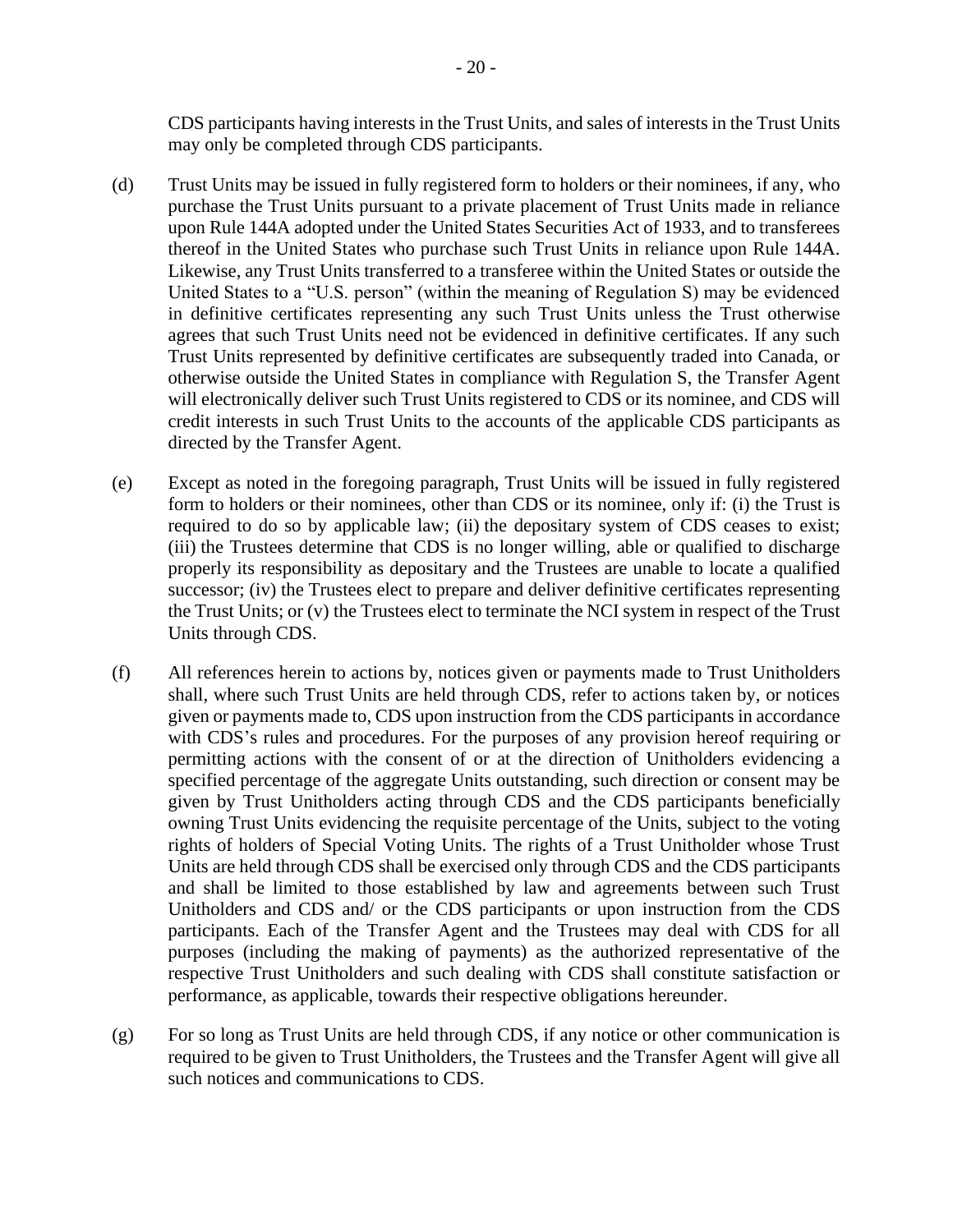(h) If CDS resigns or is removed from its responsibilities as depositary and the Trustees are unable or do not wish to locate a qualified successor, CDS shall surrender the Trust Units held by it to the Transfer Agent with instructions from CDS for registration of Trust Units in the name and in the amounts specified by CDS and the Trust shall issue and the Trustee and Transfer Agent shall execute and deliver the aggregate number of Trust Units then outstanding in the form of definitive certificates representing such Trust Units.

## <span id="page-26-0"></span>**3.17 Certificate Fee**

The Trustees may establish a reasonable fee to be charged for any certificate issued evidencing the ownership of Trust Units.

## <span id="page-26-1"></span>**3.18 Form of Certificate**

The form of certificate representing Trust Units shall be in such form as is from time to time authorized by the Trustees. Signatures of Trustees or officers of the Trust required on Trust Unit certificates may be printed or otherwise mechanically reproduced thereon. If a Trust Unit certificate contains a printed or mechanically reproduced signature of a Person, the Trust may issue the certificate even though the Person has ceased to be a Trustee or an officer of the Trust and such certificate is as valid as if the Person were a Trustee or an officer at the date of its issue.

## <span id="page-26-2"></span>**3.19 Lost Certificates**

In the event that any certificate for Trust Units is lost, stolen, destroyed or mutilated, the Trustees or any officer of the Trust may authorize the issuance of a new certificate for the same number of Trust Units in lieu thereof. The Trustees or any officers of the Trust may in their discretion, before the issuance of such new certificate, require the owner of the lost, stolen, destroyed or mutilated certificate, or the legal representative of the owner, to make such affidavit or statutory declaration, setting forth such facts as to the loss, theft, destruction or mutilation as the Trustees or any officers of the Trust deem necessary and may require the applicant to supply to the Trust a "lost certificate" or similar bond in such reasonable amount as the Trustees or any officers of the Trust direct indemnifying the Trustees or any officers of the Trust, the Transfer Agent and Registrar for so doing. The Trustees or any officers of the Trust shall have the power to acquire from an insurer or insurers a blanket lost security bond or bonds in respect of the replacement of lost, stolen, destroyed or mutilated certificates. The Trust shall pay all premiums and other sums of money payable for such purpose out of the Trust Property with such contribution, if any, by those insured as may be determined by the Trustees or any officers of the Trust. If such blanket lost security bond is acquired, the Trustees or any officers of the Trust may authorize and direct (upon such terms and conditions as they may from time to time impose) any Registrar, Transfer Agent, trustee, or others to whom the indemnity of such bond extends to take such action to replace such lost, stolen, destroyed or mutilated certificates without further action or approval by the Trustees or any officers of the Trust.

## <span id="page-26-3"></span>**3.20 Redemption of Trust Units**

Each Trust Unitholder shall be entitled to require the Trust to redeem at any time or from time to time at the demand of the Trust Unitholder all or any part of the Trust Units registered in the name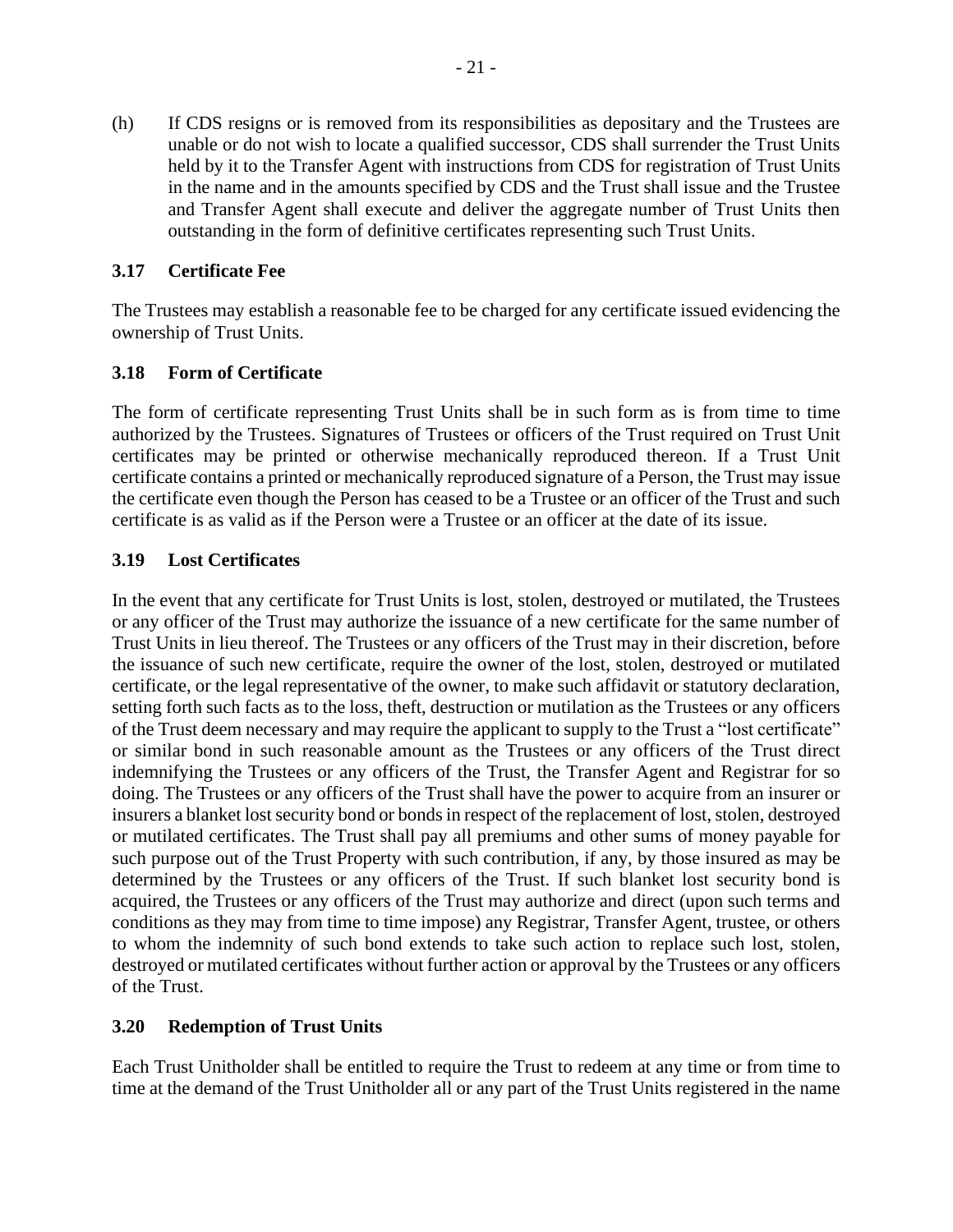of the Trust Unitholder at the prices determined and payable in accordance with the following conditions:

- (a) To exercise a Trust Unitholder's right to require redemption under this Section [3.20,](#page-26-3) a duly completed and properly executed notice requiring the Trust to redeem Trust Units, in a form approved by the Trustees or their delegate, specifying the number of Trust Units to be so redeemed, shall be sent to the Trust at the head office of the Trust. No form or manner of completion or execution shall be sufficient unless the same is in all respects satisfactory to the Trustees and is accompanied by any further evidence that the Trustees may reasonably require with respect to the identity, capacity or authority of the Person giving such notice. A holder of Trust Units who is not a registered holder of Trust Units and who wishes to exercise the holder's redemption right will be required to follow the procedures of such intermediary for exercising such right.
- (b) Trust Units shall be considered to be tendered for redemption on the date that the Trust has, to the satisfaction of the Trustees, received the notice and other required documents or evidence as aforesaid. Upon receipt by the Trust of such satisfactory notice to redeem Trust Units and other required documents or evidence as aforesaid, such Trust Unitholder shall thereafter cease to have any rights with respect to the Trust Units tendered for redemption (other than to receive the redemption payment therefor) including ceasing to have the right to receive any distributions thereon which are declared payable to the Trust Unitholders of record on a date which is subsequent to the day of receipt by the Trust of such notice.
- <span id="page-27-0"></span>(c) Upon receipt by the Trust of the notice to redeem Trust Units, in accordance with this Section [3.20,](#page-26-3) the holder of the Trust Units tendered for redemption shall be entitled to receive a price per Trust Unit (the "**Redemption Price**") equal to the lesser of:
	- (i) 90% of the "market price" of the Trust Units calculated as of the date on which the Trust Units were surrendered for redemption (the "**Redemption Date**"); and
	- (ii) 100% of the "closing market price" of the Trust Units on the principal exchange or market on which the Trust Units are quoted for trading on the Redemption Date.

For the purposes of this calculation, the "**market price**" as at a specified date will be:

- (A) an amount equal to the weighted average trading price of a Trust Unit on the principal exchange or market on which the Trust Units are listed or quoted for trading during the period of ten consecutive trading days ending on such date;
- (B) an amount equal to the weighted average of the closing market prices of a Trust Unit on the principal exchange or market on which the Trust Units are listed or quoted for trading during the period of ten consecutive trading days ending on such date, if the applicable exchange or market does not provide information necessary to compute a weighted average trading price; or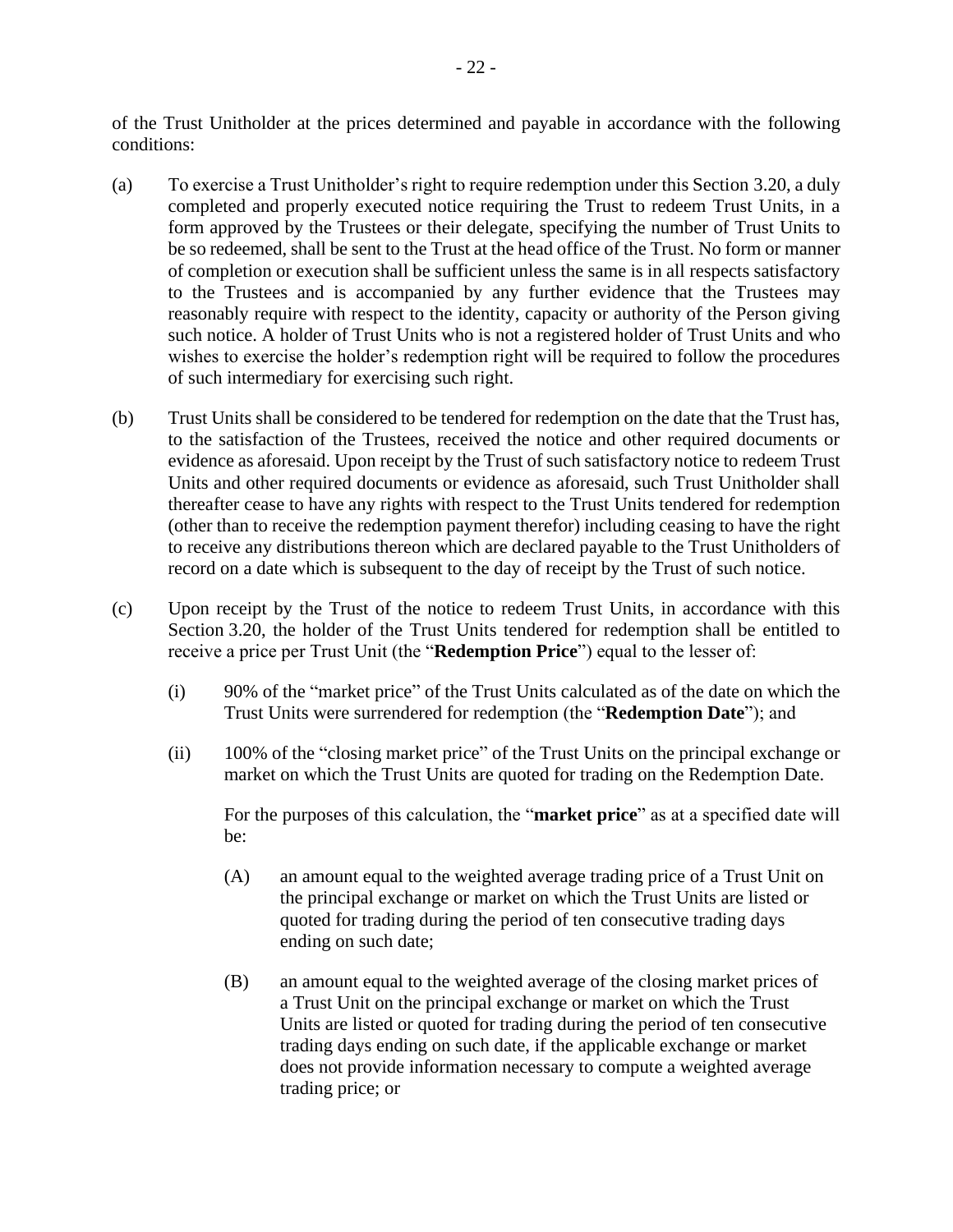(C) if there was trading on the applicable exchange or market for fewer than five of the ten trading days, an amount equal to the simple average of the following prices established for each of the ten consecutive trading days ending on such date: the simple average of the last bid and last asking price of the Trust Units for each day on which there was no trading; the closing price of the Trust Units for each day that there was trading if the exchange or market provides a closing price; and the simple average of the highest and lowest prices of the Trust Units for each day that there was trading, if the market provides only the highest and lowest prices of Trust Units traded on a particular day

The "**closing market price**" of a Trust Unit for the purpose of the foregoing calculations, as at any date will be:

- (A) an amount equal to the weighted average trading price of a Trust Unit on the principal exchange or market on which the Trust Units are listed or quoted for trading on the specified date if the principal exchange or market provides information necessary to compute a weighted average trading price of the Trust Units on the specified date;
- (B) an amount equal to the closing price of a Trust Unit on the principal market or exchange on the specified ate if there was a trade on the specified date and the principal exchange or market provides only a closing price of the Trust Units on the specified date;
- (C) an amount equal to the simple average of the highest and lowest prices of the Trust Units on the principal market or exchange, if there was trading on the specified date and the principal exchange or market provides only the highest and lowest trading prices of the Trust Units on the specified date; or
- (D) the simple average of the last bid and last asking prices of the Trust Units on the principal market or exchange, if there was no trading on the specified date.

If the Trust Units are not listed or quoted for trading in a public market, the Redemption Price will be the fair market value of the Trust Units, which will be determined by the Trustees in their sole discretion.

<span id="page-28-0"></span>(d) Subject to Subsections [3.20](#page-26-3)[\(e\)](#page-29-0) and [3.20](#page-26-3)[\(g\),](#page-29-1) the Redemption Price payable in respect of Trust Units tendered for redemption during any calendar month shall be paid by cheque, drawn on a Canadian chartered bank or trust company in lawful money of Canada, payable at par to, or to the order of, the Trust Unitholder who exercised the right of redemption on or before the last day of the calendar month following the month in which the Trust Units were tendered for redemption. Payments made by the Trust of the Redemption Price shall be conclusively deemed to have been made upon the mailing of a cheque in a postage prepaid envelope addressed to the former Trust Unitholder unless such cheque is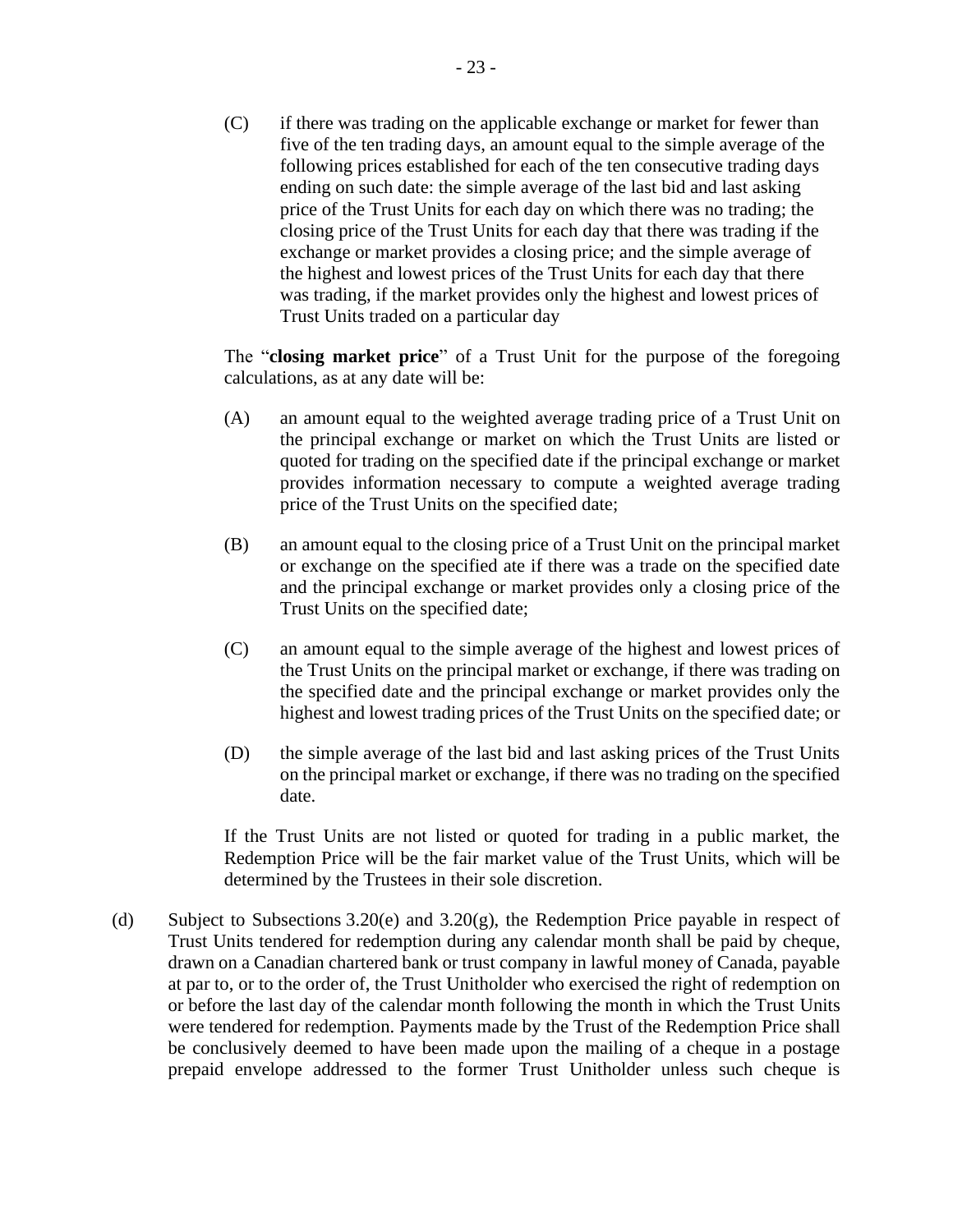dishonoured upon presentment. Upon such payment, the Trust shall be discharged from all liability to such former Trust Unitholder in respect of the Trust Units so redeemed.

- <span id="page-29-2"></span><span id="page-29-0"></span>(e) Subsection [3.20](#page-26-3)(d) shall not be applicable to Trust Units tendered for redemption by a Trust Unitholder, if:
	- (i) the total amount payable by the Trust pursuant to Subsection [3.20](#page-26-3)[\(c\)](#page-27-0) in respect of such Trust Units and all other Trust Units tendered for redemption prior thereto in the same calendar month exceeds \$50,000 (the "**Monthly Limit**"); provided that the Trustees may, in their sole discretion, waive such limitation in respect of all Trust Units tendered for redemption in any calendar month and, in the absence of such a waiver, Trust Units tendered for redemption in any calendar month in which the total amount payable by the Trust pursuant to Subsection [3.20](#page-26-3)[\(c\)](#page-27-0) exceeds the Monthly Limit will be redeemed for cash pursuant to Subsection [3.20](#page-26-3)[\(c\)](#page-27-0) and, subject to any applicable regulatory approvals, by a distribution *in specie* of assets held by the Trust on a *pro rata* basis; or
	- (ii) at the time the Trust Units are tendered for redemption, the outstanding Trust Units are not listed for trading on the Toronto Stock Exchange or traded or quoted on any stock exchange or market which the Trustees consider, in their sole discretion, provides representative fair market value prices for the Trust Units; or
	- (iii) the normal trading of the outstanding Trust Units is suspended or halted on any stock exchange on which the Trust Units are listed for trading or, if not so listed, on any market on which the Trust Units are quoted for trading, on the Redemption Date for such Trust Units or for more than five trading days during the ten trading day period commencing immediately after the Redemption Date for such Trust Units.
- <span id="page-29-4"></span><span id="page-29-3"></span>(f) If, pursuant to Paragraph  $3.20(e)(i)$  $3.20(e)(i)$ , Subsection  $3.20(d)$  $3.20(d)$  is not applicable to the Trust Units tendered for redemption by a Trust Unitholder, the Redemption Price per Trust Unit specified in Subsection [3.20](#page-26-3)[\(c\)](#page-27-0) shall be paid and satisfied as follows:
	- (i) a portion of the Redemption Price per Trust Unit equal to the Monthly Limit divided by the number of Trust Units tendered for redemption in the month shall be paid and satisfied in cash in accordance with Subsection [3.20](#page-26-3)[\(d\)](#page-28-0) applied *mutatis mutandis*; and
	- (ii) subject to receipt of all necessary regulatory approvals (which the Trust shall use reasonable commercial efforts to obtain forthwith), the remainder of the Redemption Price per Trust Unit shall be paid and satisfied by way of a distribution *in specie to* such Trust Unitholder of Subsidiary Notes having a fair market value determined by the Trustees equal to the product of: (A) the remainder of the Redemption Price per Trust Unit of the Trust Units tendered for redemption and (B) the number of Trust Units tendered by such Trust Unitholder for redemption.
- <span id="page-29-1"></span>(g) If, pursuant to Paragraphs  $3.20(e)(ii)$  $3.20(e)(ii)$  and  $3.20(e)(e)(iii)$  $3.20(e)(e)(iii)$  $3.20(e)(e)(iii)$ , Subsection  $3.20(d)$  $3.20(d)$  is not applicable to the Trust Units tendered for redemption by a Trust Unitholder, the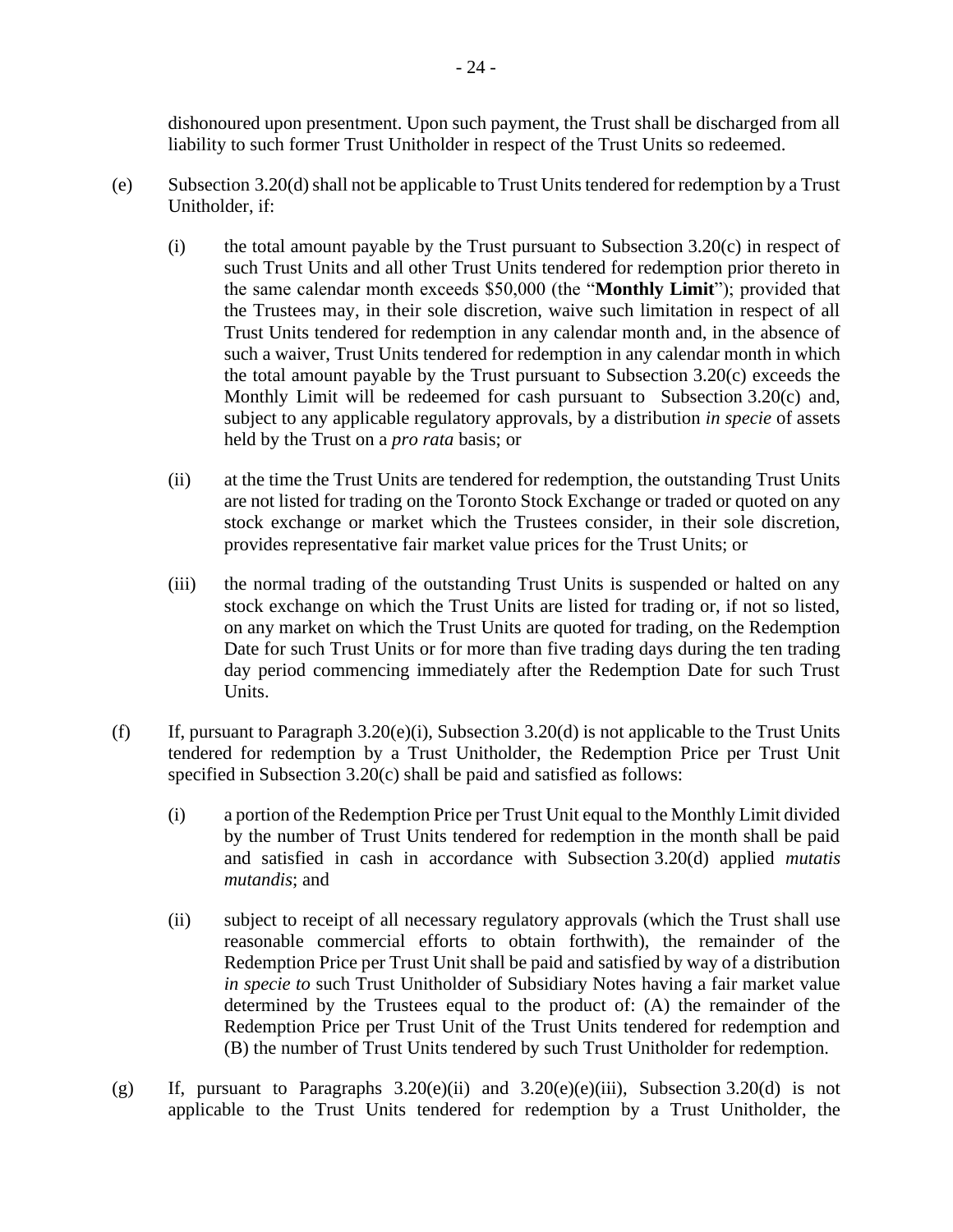Redemption Price per Trust Unit specified in Subsection [3.20](#page-26-3)[\(c\)](#page-27-0) shall, subject to receipt of all necessary regulatory approvals (which the Trust shall use reasonable commercial efforts to obtain forthwith), be paid and satisfied by way of a distribution *in specie* to such Trust Unitholder of Subsidiary Notes having a fair market value equal to the product of: (A) the Redemption Price per Trust Unit of the Trust Units tendered for redemption and (B) the number of Trust Units tendered by such Trust Unitholder for redemption.

- (i) For purposes of this Subsection  $3.20(g)$ , no Subsidiary Notes in integral multiples of less than \$100 will be distributed and, where Subsidiary Notes to be received by a Trust Unitholder includes a multiple less than that number, the number of Subsidiary Notes shall be rounded to the next lowest integral multiple of \$100 and the balance shall be paid in cash.
- (ii) The Redemption Price payable pursuant to this Subsection  $3.20(g)$  $3.20(g)$  in respect of the Trust Units tendered for redemption during any month shall, subject to receipt of all necessary regulatory approvals, be paid by the transfer to or to the order of the Trust Unitholder who exercised the right of redemption, of the Subsidiary Notes, if any, and the cash payment, if any, determined in accordance with the provisions of this Subsectio[n 3.20](#page-26-3)[\(g\),](#page-29-1) on or before the last day of the calendar month immediately following the month in which the Trust Units were tendered for redemption.
- (iii) Payments by the Trust of the Redemption Price pursuant to Subsection  $3.20(g)$  $3.20(g)$  are conclusively deemed to have been made upon the mailing of the certificates representing the Subsidiary Notes, if any, and cheque, if any, by registered mail in a postage prepaid envelope addressed to the former Trust Unitholder and/or any party having a security interest and, upon such payment, the Trust shall be discharged from all liability to the former Trust Unitholder and any party having a security interest in respect of the Trust Units so redeemed.
- (iv) The Trust shall be entitled to all accrued interest, paid or unpaid, on the Subsidiary Notes, if any, on or before the date of distribution *in specie* pursuant to this Subsection [3.20](#page-26-3)[\(g\).](#page-29-1)
- (h) All Trust Units which are redeemed under this Section [3.20](#page-26-3) shall be cancelled and such Trust Units shall no longer be outstanding and shall not be reissued. Upon such payment, the Trust shall be discharged from all liability to the former Trust Unitholder in respect of the Trust Units so redeemed.
- (i) Some or all of the Trust Income and the Net Realized Capital Gains may, for purposes of computing the Trust Income and the Net Realized Capital Gains under the Tax Act or other tax legislation be treated as having been paid in the year by the Trust to the Trust Unitholders redeeming Trust Units in such year and, to the extent that the amount thereof so treated as has been designated as taxable capital gains or income to such Trust Unitholders, the holder's redemption proceeds shall be reduced accordingly. Any such amounts shall be determined at the discretion of the Trustees; however, in all cases, a redeeming Trust Unitholder will be treated as having been paid an amount to which the holder of the Trust Units redeemed would be entitled to receive.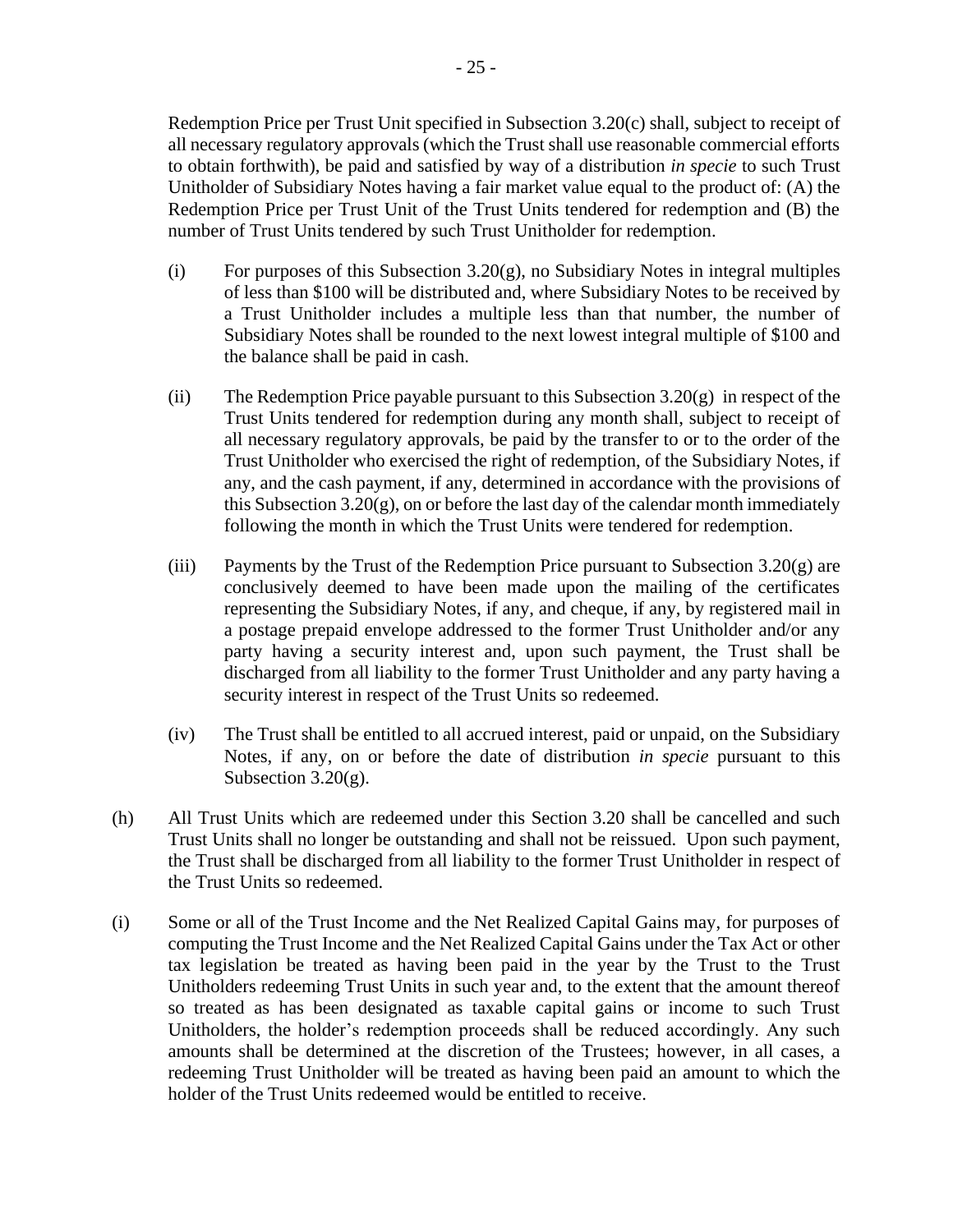## <span id="page-31-0"></span>**3.21 Register**

A register (the "**Register**") shall be kept by, or on behalf and under the direction of, the Trustees, which Register shall contain the names and addresses of the Unitholders, the respective numbers of Units held by them, the certificate numbers of the certificates of such Units, if applicable, and a record of all transfers and redemptions thereof. The Trustees may appoint one or more chartered banks or trust companies to act as transfer agents (each a "**Transfer Agent**") and to act as registrars (each a "**Registrar**") for Units and may provide for the transfer of Units in one or more places within Canada. In the event of such appointment, such Transfer Agents and Registrars shall keep all necessary registers and other books (which may be kept on a computer or similar device) for recording original issues and registering and transferring the Units. If the Trustees have appointed a Transfer Agent and Registrar, no certificate for Units shall be valid unless countersigned by or on behalf of the Transfer Agent and/or Registrar. Only the Unitholders whose Units are recorded on the Register shall be entitled to vote or to receive distributions or otherwise exercise or enjoy the rights of the Unitholders.

## <span id="page-31-1"></span>**3.22 Entry on Register**

Subject to Sections [3.14](#page-23-1) and [3.16,](#page-24-1) upon any issue of Units, the name of the subscriber shall be promptly entered on the Register as the owner of the number of Units issued to such subscriber, or if the subscriber is already a Unitholder, the Register shall be amended to include such Unitholder's additional Units.

## <span id="page-31-2"></span>**3.23 Successors in Interest to the Unitholders**

Subject to Section [3.14,](#page-23-1) any Person becoming entitled to any Units as a consequence of the death, bankruptcy or incompetence of any Unitholder or otherwise by operation of law shall be recorded in the Register as the holder of such Units, but until such record is made, the Unitholder of record shall continue to be and shall be deemed to be the holder of such Units for all purposes whether or not the Trust, the Trustees or the Transfer Agent or Registrar shall have actual or other notice of such death, bankruptcy, incompetence or other event and the Persons becoming entitled to such Units shall be bound by every notice or other document in respect of the Units which shall have been duly given to the Persons from whom the Person derives its title to such Units. Once such record is made, the Trustees shall deal with the new holder of such Units as Unitholder from thereon and shall have no liability to any other person purporting to have been entitled to the Units prior to the making of such record.

## <span id="page-31-3"></span>**3.24 Units Held Jointly or in Fiduciary Capacity**

The Trust may treat two or more Persons holding any Unit as joint tenants of the entire interest therein unless the ownership is expressly otherwise recorded on the Register, but no entry shall be made in the Register or on any certificate that any Person is in any other manner entitled to any future, limited or contingent interest in any Unit; provided, however, that any Person recorded in the Register or on any certificate as a Unitholder may, subject to the provisions herein contained, be described in the Register or on any certificate as a fiduciary of any kind and any customary words may be added to the description of the holder to identify the nature of such fiduciary relationship.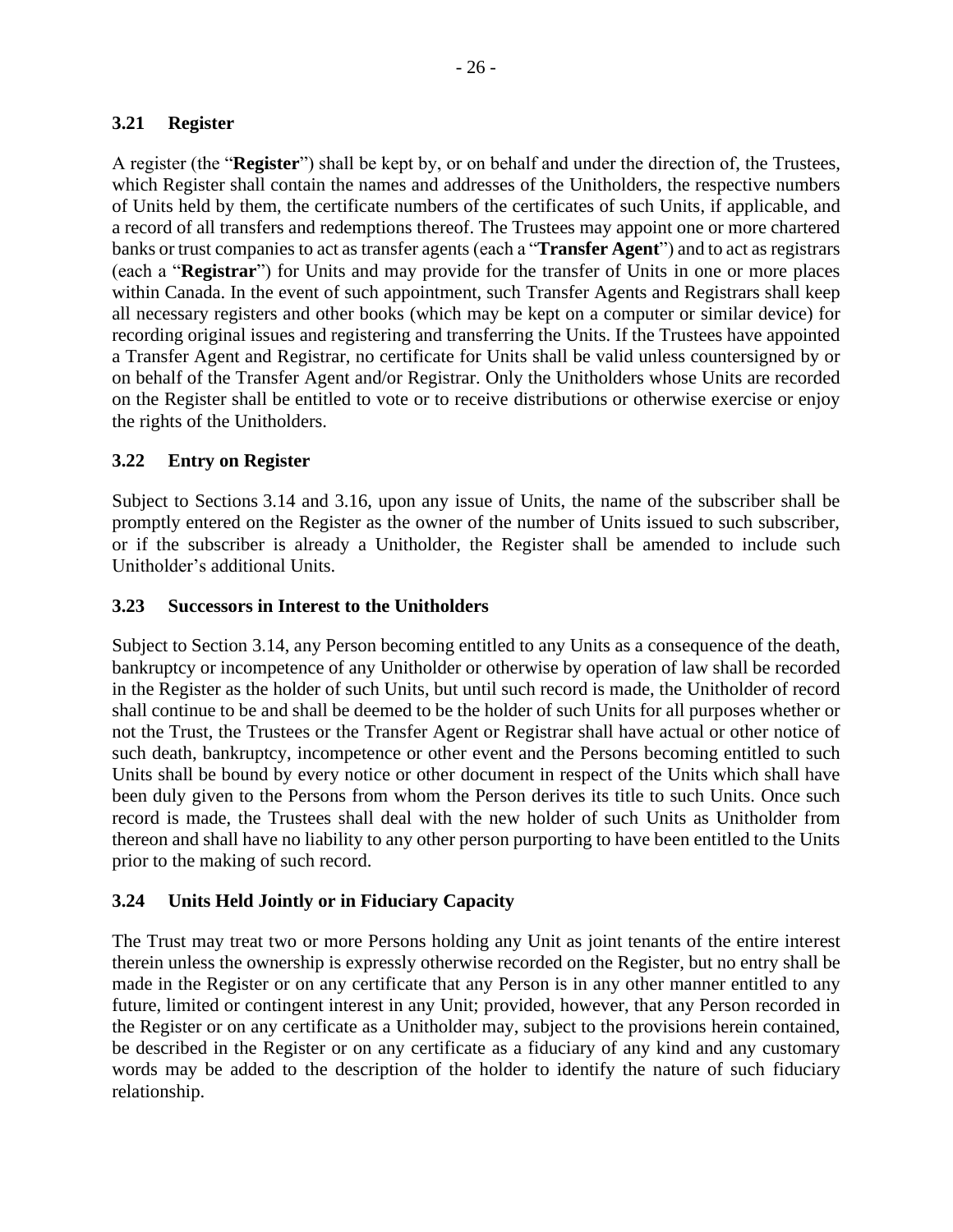## <span id="page-32-0"></span>**3.25 Performance of Trusts**

None of the Trustees, the officers of the Trust, the Unitholders or any Transfer Agent, Registrar or other agent of the Trust or the Trustees shall have a duty to inquire into any claim that a transfer of a Unit or other security of the Trust was or would be wrongful or that a particular adverse Person is the owner of or has an interest in the Unit or other security or any other adverse claim, or be bound to see to the performance of any trust, express, implied or constructive, or of any charge, pledge or equity to which any of the Units or other securities or any interest therein are or may be subject, or to ascertain or inquire whether any sale or transfer of any such Units or other securities or interest therein by any such Unitholder or holder of such security or its personal representatives is authorized by such trust, charge, pledge or equity, or to recognize any Person as having any interest therein, except for the Person (or Persons, as applicable) recorded as the Unitholder or holder of such security.

## <span id="page-32-1"></span>**3.26 Death of Unitholders**

The death of a Unitholder during the continuance of the Trust shall not terminate the Trust or give the personal representatives or the heirs of the estate of the deceased Unitholder a right to an accounting or to take any action in the courts or otherwise against other Unitholders or the Trustees, officers of the Trust or Trust Property, but shall only entitle the personal representatives or the heirs of the estate of the deceased Unitholder, subject to Section [3.23,](#page-31-2) to succeed to all rights of the deceased Unitholder under this Declaration of Trust.

## <span id="page-32-2"></span>**3.27 Take-Over Bids**

- (a) If within 120 days after the date of a take-over bid, the take-over bid is accepted by the holders of not less than 90% of the Trust Units (including Trust Units issuable upon the surrender or exchange of Exchangeable Securities), other than Trust Units held at the date of the take-over bid by or on behalf of the offeror or an Affiliate or Associate of the offeror, the offeror shall be entitled, on complying with this Section [3.27,](#page-32-2) to acquire the Trust Units held by the dissenting offerees.
- <span id="page-32-3"></span>(b) An offeror may acquire Trust Units held by a dissenting offeree by sending by registered mail within 60 days after the date of termination of the take-over bid and in any event within 180 days after the date of the take-over bid, an offeror's notice to each dissenting offeree stating that:
	- (i) the offerees holding not less than 90% of the Trust Units to which the bid relates accepted the take-over bid;
	- (ii) the offeror is bound to take up and pay for, or has taken up and paid for, the Trust Units of the offerees who accepted the take-over bid;
	- (iii) a dissenting offeree is required to elect:
		- (A) to transfer its Trust Units to the offeror on the terms on which the offeror acquired the Trust Units of the offerees who accepted the take-over bid, or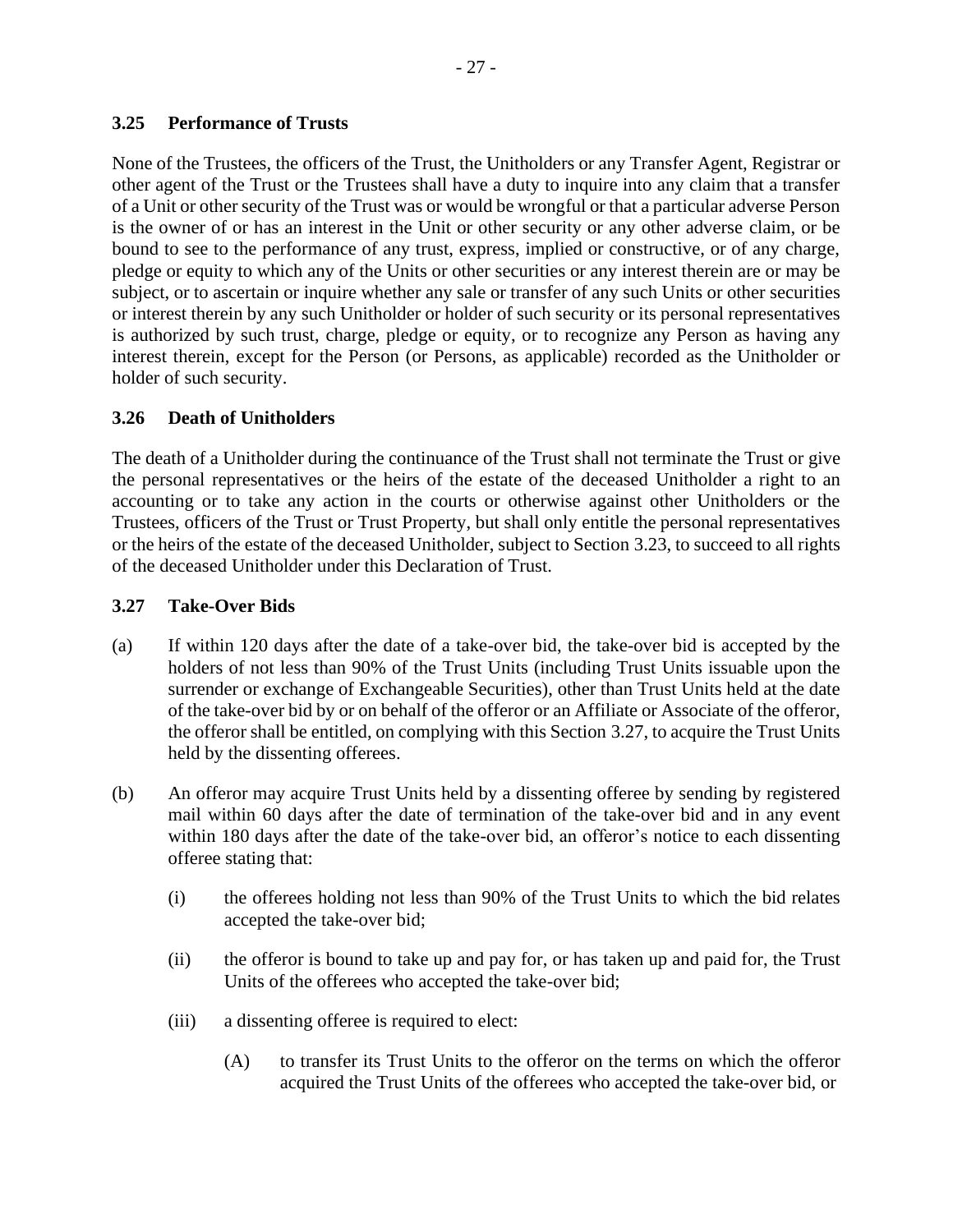- (B) to demand payment of the fair value of the Trust Units in accordance with Subsections  $3.27(i)$  to [\(s\)](#page-35-0) by notifying the offeror within 20 days after receiving the offeror's notice;
- (iv) a dissenting offeree who does not notify the offeror in accordance with Subsection  $3.27(d)(ii)(B)$  is deemed to have elected to transfer its Trust Units to the offeror on the same terms that the offeror acquired the Trust Units from the offerees who accepted the take-over bid; and
- (v) a dissenting offeree must send its Trust Units to which the take-over bid relates to the offeror within 20 days after receiving the offeror's notice.
- (c) Concurrently with sending the offeror's notice under Subsection [3.27\(b\),](#page-32-3) the offeror shall send to the Trust a notice of adverse claim disclosing the name and address of the offeror and the name of the dissenting offeree with respect to each Trust Unit held by a dissenting offeree.
- <span id="page-33-5"></span><span id="page-33-3"></span><span id="page-33-1"></span>(d) A dissenting offeree to whom an offeror's notice is sent under Subsection [3.27\(b\)](#page-32-3) shall, within 20 days after receiving that notice:
	- (i) send the certificate(s) representing the Trust Units to the Trust; and
	- (ii) elect:
		- (A) to transfer the Trust Units to the offeror on the terms on which the offeror acquired the Trust Units of the Trust Unitholders who accepted the takeover bid; or
		- (B) to demand payment of the fair value of the Trust Units in accordance with Subsections [3.27\(j\)](#page-34-0) to [\(s\)](#page-35-0) by notifying the offeror within those 20 days.
- <span id="page-33-0"></span>(e) A dissenting offeree who does not notify the offeror in accordance with paragraph  $3.27(d)(ii)(B)$  is deemed to have elected to transfer the Trust Units to the offeror on the same terms on which the offeror acquired the Trust Units from the Trust Unitholders who accepted the take-over bid.
- <span id="page-33-2"></span>(f) Within 20 days after the offeror sends an offeror's notice under Subsection [3.27\(b\),](#page-32-3) the offeror shall pay or transfer to the Trust the amount of money or other consideration that the offeror would have had to pay or transfer to a dissenting offeree if the dissenting offeree had elected to accept the take-over bid under paragraph  $3.27(d)(ii)(A)$ .
- <span id="page-33-4"></span>(g) The Trust is deemed to hold in trust for the dissenting offeree the money or other consideration it receives under Subsection [3.27\(f\),](#page-33-2) and the Trust shall deposit the money in a separate account in a Canadian chartered bank and shall place the other consideration in the custody of a Canadian chartered bank or similar institution whose deposits are insured by the Canada Deposit Insurance Corporation or guaranteed by the Quebec Deposit Insurance Board.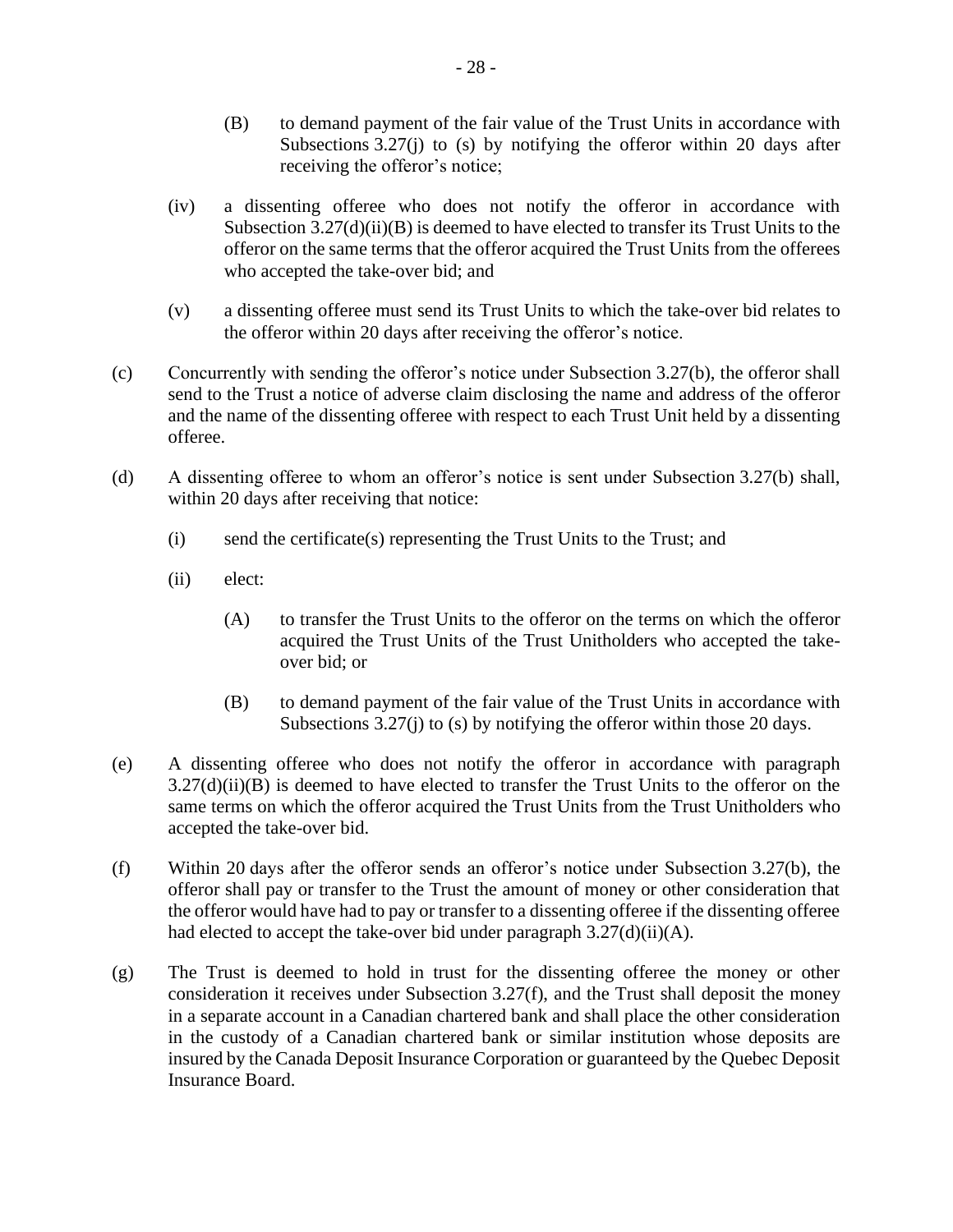- <span id="page-34-2"></span>(h) If the Trust is the offeror, it is deemed to hold in trust for the dissenting offeree the money and other consideration that it would have had to pay or transfer to a dissenting offeree if the dissenting offeree had elected to accept the take-over bid under Subsection  $3.27(d)(ii)(A)$  and the Trust shall, within 20 days after the offeror's notice is sent, deposit the money in a separate account in a bank or other body corporate any of whose deposits are insured by the Canada Deposit Insurance Corporation or guaranteed by the Quebec Deposit Insurance Board, and shall place the other consideration in the custody of a bank or such other body corporate.
- (i) Within 30 days after the offeror sends an offeror's notice under Subsection [3.27\(b\),](#page-32-3) the Trust shall:
	- (i) if the payment or transfer required by Subsection  $3.27(f)$  is made, transfer to the offeror the Trust Units that were held by dissenting offerees;
	- (ii) give to each dissenting offeree who elects to accept the take-over bid terms under paragraph  $3.27(d)(ii)(A)$  and who transferred its Trust Units as required under Subsection  $3.27(d)(i)$ , the money or other consideration to which the offeree is entitled, disregarding fractional Trust Units, if any, which may be paid for in money; and
	- (iii) if the payment or transfer required by Subsection [3.27\(f\)](#page-33-2) is made and the money or other consideration is deposited as required by Subsection [3.27\(g\),](#page-33-4) send to each dissenting offeree who has not sent notice as required under Subsection [3.27\(d\)](#page-33-5) a notice stating that:
		- (A) the dissenting offeree's Trust Units have been cancelled,
		- (B) the Trust or some designated Person holds in trust for the dissenting offeree the money or other consideration to which the dissenting offeree is entitled as payment for or in exchange for the Trust Units, and
		- (C) the Trust will, subject to Subsections  $3.27(i)$  to  $3.27(s)$ , send that money or other consideration to that offeree without delay after receiving the Trust Units.
- <span id="page-34-0"></span>(j) If a dissenting offeree has elected to demand payment of the fair value of its Trust Units under paragraph  $3.27(d)(ii)(B)$ , the offeror may, within 20 days after it has paid the money or transferred the other consideration under Subsection [3.27\(f\),](#page-33-2) apply to a court to fix the fair value of the Trust Units of that dissenting offeree.
- <span id="page-34-1"></span>(k) If an offeror fails to apply to a court under Subsection  $3.27(i)$ , a dissenting offeree may apply to a court for the same purpose within a further period of 20 days.
- (l) Where no application is made to a court under Subsection [3.27\(k\)](#page-34-1) within the period set out in that subsection, a dissenting offeree is deemed to have elected to transfer its Trust Units to the offeror on the same terms that the offeror acquired the Trust Units from the offerees who accepted the take-over bid.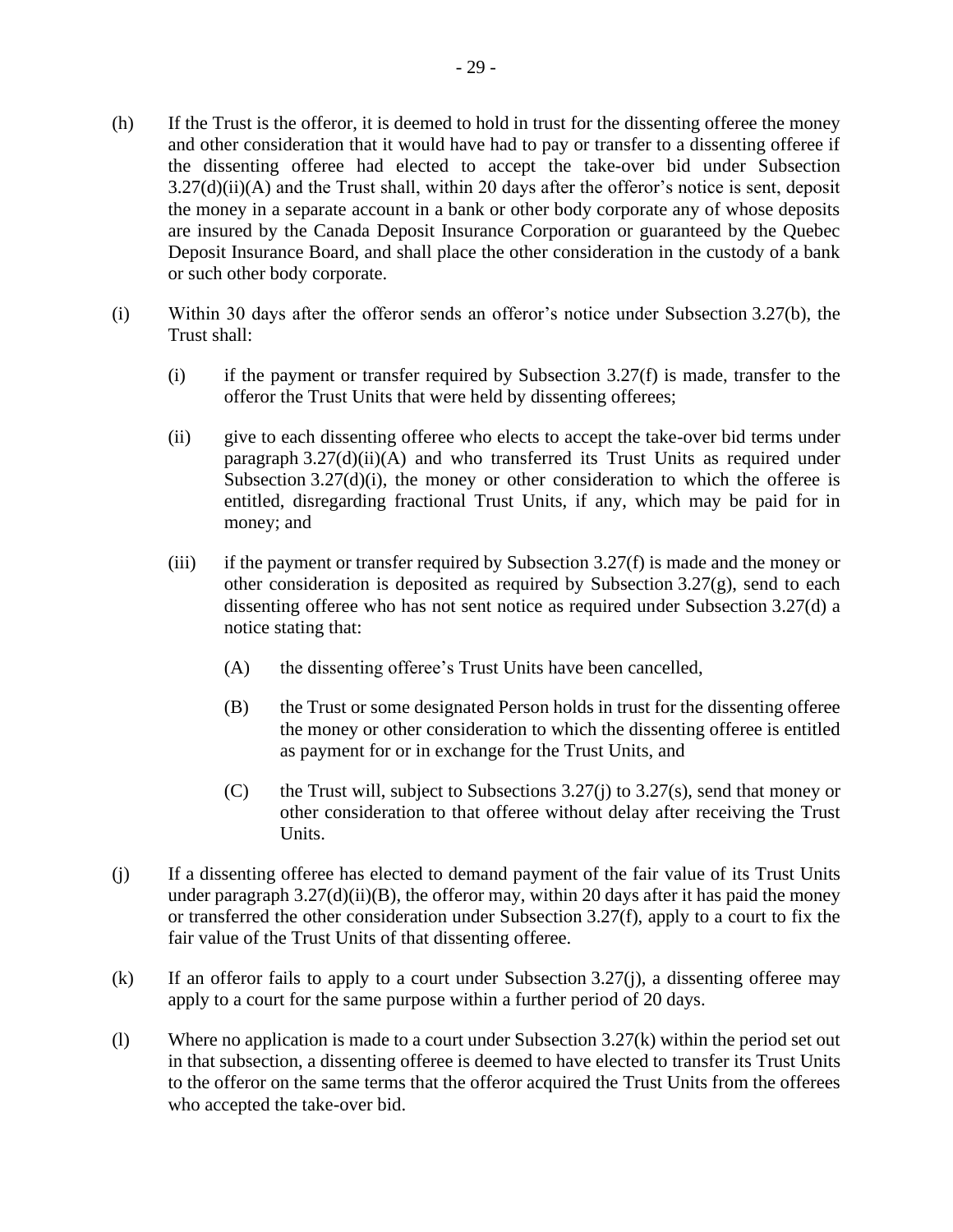- (m) An application under Subsection [3.27\(j\)](#page-34-0) or  $3.27(k)$  shall be made to a court having jurisdiction in the place where the Trust has its registered office.
- (n) A dissenting offeree is not required to give security for costs in an application made under Subsection  $3.27(i)$  or  $3.27(k)$ .
- (o) On an application under Subsection [3.27\(j\)](#page-34-0) or  $3.27(k)$ :
	- (i) all dissenting offerees referred to in paragraph  $3.27(d)(ii)(B)$  whose Trust Units have not been acquired by the offeror shall be joined as parties and are bound by the decision of the court; and
	- (ii) the offeror shall notify each affected dissenting offeree of the date, place and consequences of the application and of its right to appear and be heard in person or by counsel.
- (p) On an application to a court under Subsection  $3.27(i)$  or  $3.27(k)$  the court may determine whether any other Persons is a dissenting offeree who should be joined as a party, and the court shall then fix a fair value for the Trust Units of all dissenting offerees.
- (q) A court may in its discretion appoint one or more appraisers to assist the court to fix a fair value for the Trust Units of a dissenting offeree.
- (r) The final order of the court shall be made against the offeror in favour of each dissenting offeree and for the amount for the Trust Units as fixed by the court.
- <span id="page-35-0"></span>(s) In connection with proceedings under this Section [3.27,](#page-32-2) a court may make any order it thinks fit and, without limiting the generality of the foregoing, it may:
	- (i) fix the amount of money or other consideration that is required to be held in trust under Subsection  $3.27(g)$  or  $3.27(h)$ ;
	- (ii) order that money or other consideration be held in trust by a Person other than the Trust;
	- (iii) allow a reasonable rate of interest on the amount payable to each dissenting offeree from the date they send or deliver notice under Subsection [3.27\(d\)](#page-33-5) until the date of payment; and
	- (iv) order that any money payable to a Trust Unitholder who cannot be found be paid to the Receiver General.
- (t) If a Trust Unitholder does not receive an offeror's notice under subsection [3.27\(b\),](#page-32-3) the Trust Unitholder may:
	- (i) within 90 days after the date of termination of the take-over bid; or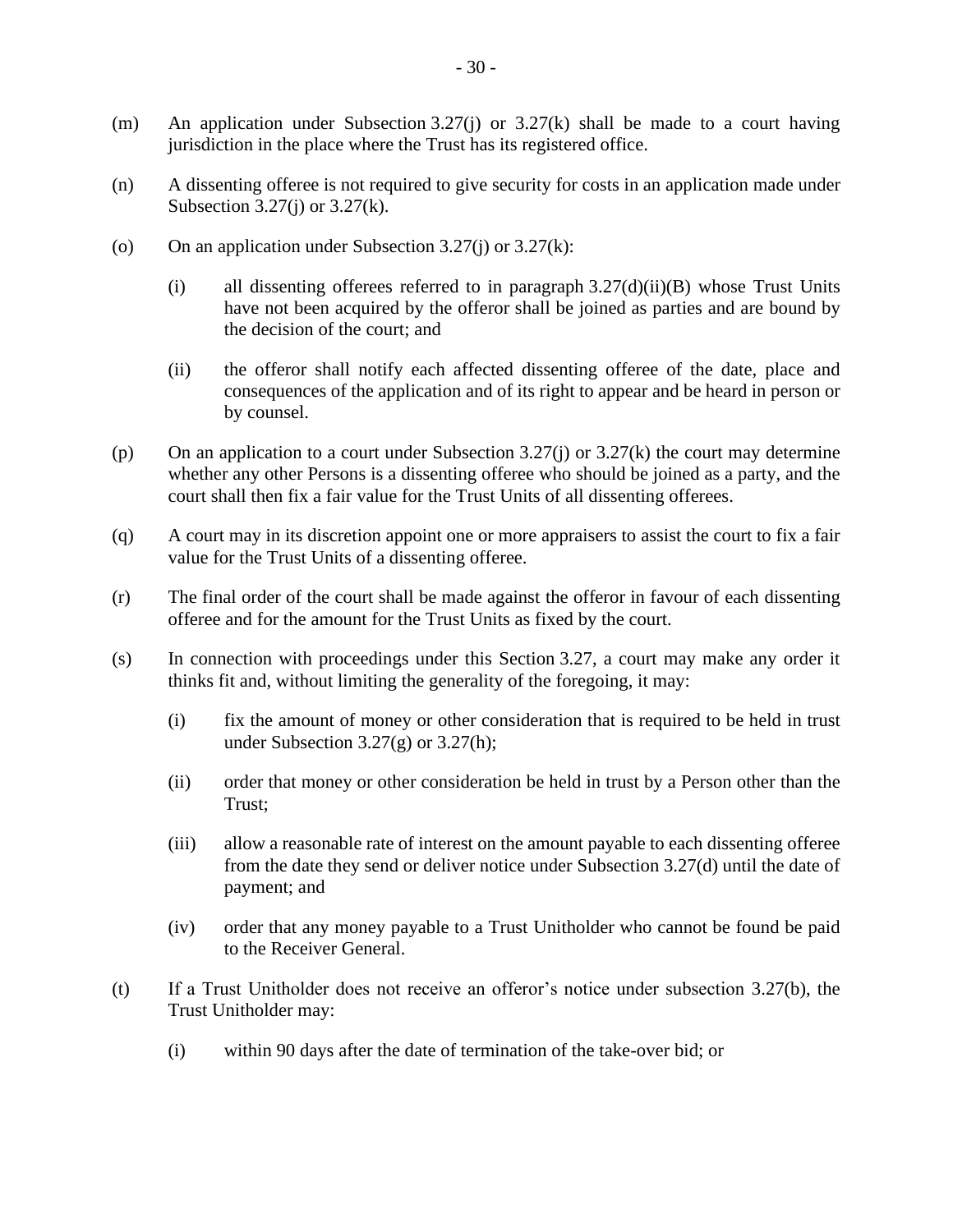- (ii) if the Trust Unitholder did not receive an offer pursuant to the take-over bid, within 90 days after the later of:
	- (A) the date of termination of the take-over bid; and
	- (B) the date on which the Trust Unitholder learned of the take-over bid,

require the offeror to acquire those Trust Units.

- (u) If a Trust Unitholder requires the offeror to acquire Trust Units under subsection [3.27\(t\),](#page-35-0) the offeror shall acquire the Trust Units on the same terms under which the offeror acquired or will acquire the Trust Units of the Trust Unitholders who accepted the take-over bid.
- <span id="page-36-0"></span>(v) Sections [3.27\(a\)](#page-32-0) to [\(v\)](#page-36-0) inclusive shall apply *mutatis mutandis* to any series of Preferred Units that is the subject of a take-over bid (whether or not the Preferred Units are voting securities of equity securities for the purposes of the Securities Act).

#### **3.28 Offers**

If an offer, issuer bid (other than an issuer bid exempt from the formal bid requirements under the Securities Act), take-over bid (other than a take-over bid exempt from the formal bid requirements under the Securities Act) or similar transaction with respect to the Trust Units is proposed by the Trust or is proposed to the Trust or Trust Unitholders and is recommended by the Trustees, or is otherwise effected or to be effected, whether or not with the consent or approval of the Trustees (each, an "**Offer**"), and the Exchangeable Securities are not acquired by the related issuing entity in accordance with their terms or exchanged in accordance with the applicable exchange agreement, the Trust will, to the extent possible in the circumstances, expeditiously and in good faith, take all such actions and do all such things as are necessary or desirable to enable and permit holders of Exchangeable Securities to participate in such Offer to the same extent and on an economically equivalent basis as the Trust Unitholders without discrimination. Without limiting the generality of the foregoing, the Trust will, to the extent possible in the circumstances, expeditiously and in good faith, ensure that holders of Exchangeable Securities may participate in such Offer without being required to exercise their right to exchange their Exchangeable Securities (or, if so required, to ensure that any such exchange will be effective only upon, and will be conditional upon, the successful completion of the Offer and only to the extent necessary to tender to or deposit under the Offer).

#### **ARTICLE 4**

#### <span id="page-36-2"></span>**INVESTMENT GUIDELINES AND OPERATING POLICIES OF THE TRUST**

#### <span id="page-36-3"></span>**4.1 Investment Guidelines**

The Trust Property shall be invested, directly or indirectly (including, without limitation, through its Subsidiaries), only as follows:

<span id="page-36-1"></span>(a) the Trust will invest primarily, directly or indirectly, in interests (including fee ownership and leasehold interests) in income-producing real estate located in Canada, the United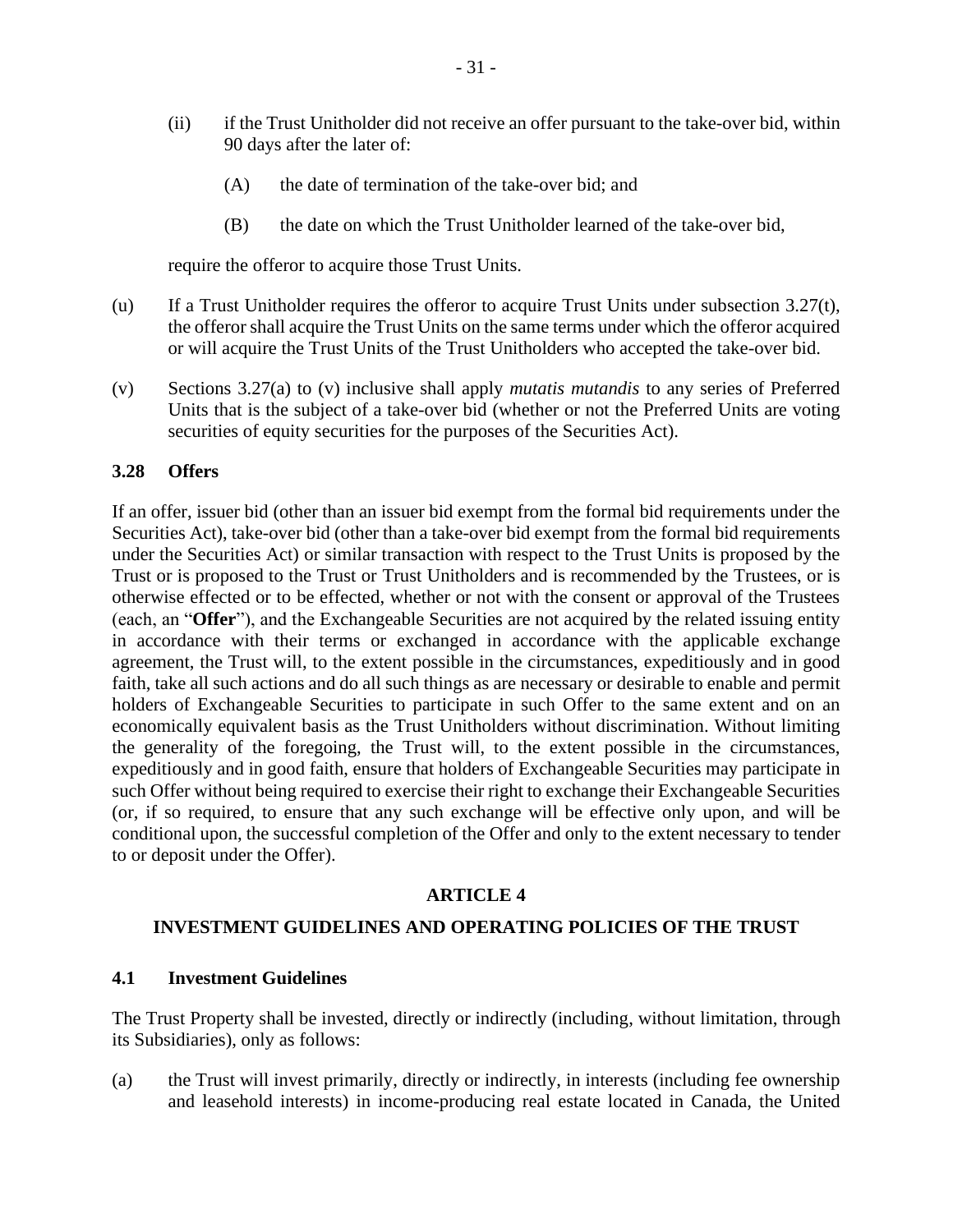States or Europe that is primarily commercial in nature and assets ancillary thereto necessary for the operation of such real estate and such other activities as are consistent with the other investment restrictions of the Trust;

- <span id="page-37-0"></span>(b) notwithstanding anything else contained in the Declaration of Trust, the Trust shall not make or hold any investment, take any action or omit to take any action or permit a Subsidiary to make or hold any investment or take any action or omit to take any action that would result in:
	- (i) the Trust not qualifying as a "mutual fund trust" or a "unit trust" both within the meaning of the Tax Act;
	- (ii) Trust Units not qualifying as qualified investments for Deferred Income Plans;
	- (iii) the Trust not qualifying as a "real estate investment trust" within the meaning of the Tax Act if, as a consequence of the Trust not so qualifying, the Trust or any of its Subsidiaries would be liable to pay a tax imposed under either paragraph 122(1)(b) or subsection 197(2) of the Tax Act; or
	- (iv) the Trust being liable to pay a tax under Part XII.2 of the Tax Act;
- (c) the Trust shall not invest in any interest in a single real property if, after giving effect to the proposed investment, the cost to the Trust of such investment (net of the amount of debt incurred or assumed in connection with such investment) will exceed 20% of Aggregate Assets at the time the investment is made;
- <span id="page-37-1"></span>(d) the Trust may make its investments and conduct its activities, directly or indirectly, through an investment in one or more persons on such terms as the Trustees may from time to time determine, including by way of joint ventures, partnerships (general or limited), and limited liability companies;
- <span id="page-37-2"></span>(e) except for temporary investments held in cash, deposits with a Canadian chartered bank or trust company registered under the laws of a province or territory of Canada, deposits with a savings institution, trust company, credit union or similar financial institution that is organized or chartered under the laws of a state or of the United States, short-term government debt securities or money market instruments maturing prior to one year from the date of issue and except as permitted pursuant to these investment guidelines and operating policies of the Trust, the Trust may not hold securities of a Person other than to the extent such securities would constitute an investment in real property (as determined by the Trustees) and provided further that, notwithstanding anything contained in the Declaration of Trust to the contrary, but in all events subject to paragraph [\(b\)](#page-37-0) above, the Trust may hold securities of a Person: (i) acquired in connection with the carrying on, directly or indirectly, of the Trust's activities or the holding of its assets; or (ii) which focuses its activities primarily on the activities described in paragraph [\(a\)](#page-36-1) above, provided in the case of any proposed investment or acquisition which would result in the beneficial ownership of more than 10% of the outstanding securities of an issuer (the "**Acquired Issuer**"), the investment is made for the purpose of subsequently effecting the merger or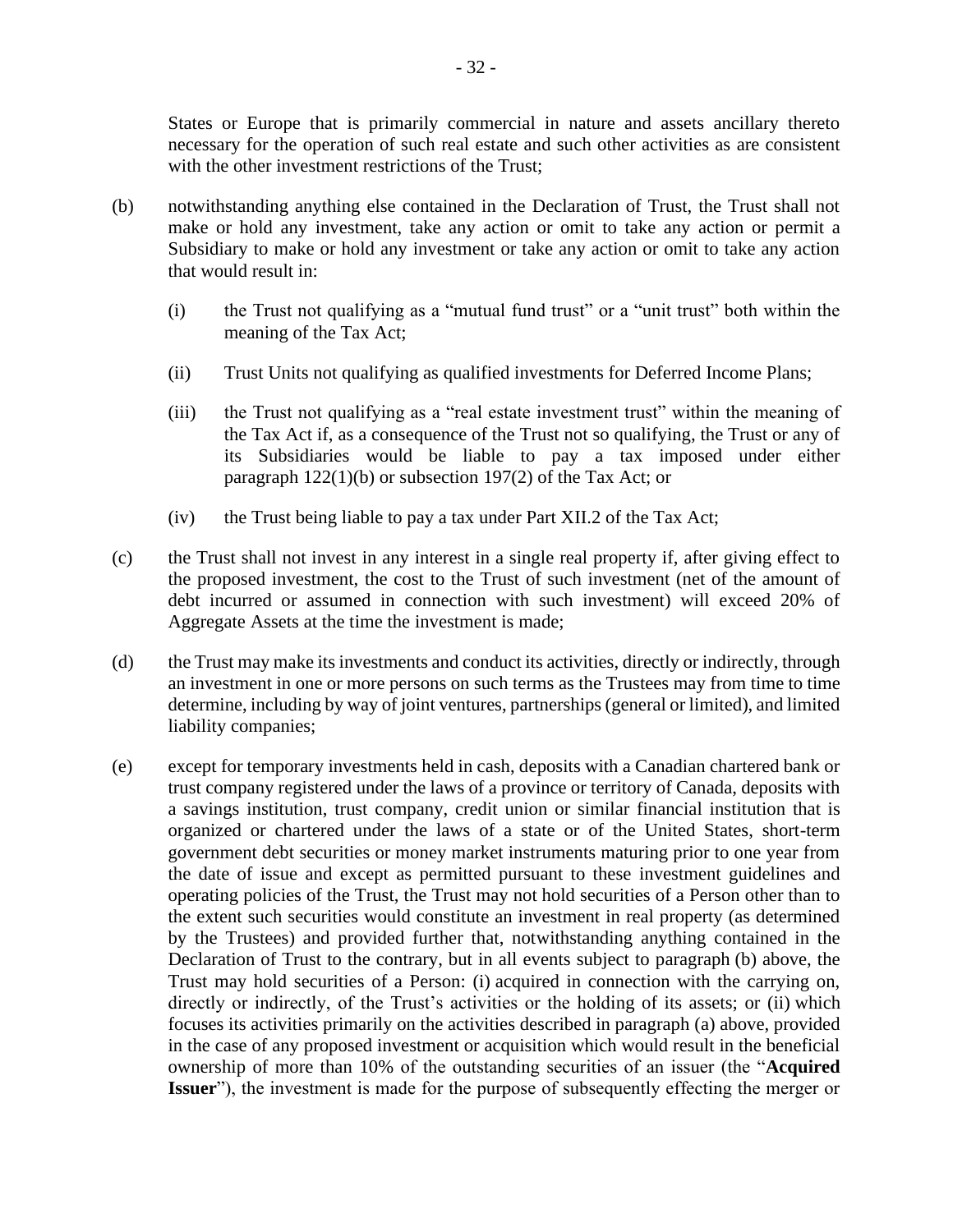combination of the business and assets of the Trust and the Acquired Issuer or for otherwise ensuring that the Trust will control the business and operations of the Acquired Issuer;

- (f) the Trust shall not invest in rights to or interests in mineral or other natural resources, including oil or gas, except as incidental to an investment in real property;
- <span id="page-38-0"></span>(g) the Trust shall not invest in raw land for development, except (i) for existing properties with additional development or properties adjacent to existing properties of the Trust for the purpose of the renovation or expansion of existing properties, or (ii) the development of new properties which will be capital property of the Trust, provided that the aggregate value of the investments of the Trust in raw land, excluding raw land under development, after giving effect to the proposed investment, will not exceed 10% of Aggregate Assets;
- <span id="page-38-1"></span>(h) the Trust may invest in mortgages and mortgage bonds (including participating or convertible mortgages) and similar instruments where:
	- (i) the real property which is security therefor is income producing real property which otherwise meets the other investment guidelines of the Trust; and
	- (ii) the aggregate book value of the investments of the Trust in mortgages, after giving effect to the proposed investment, will not exceed 15% of Aggregate Assets; and
- (i) the Trust may invest an amount (which, in the case of an amount invested to acquire real property, is the purchase price less the amount of any debt incurred or assumed in connection with such investment) up to 15% of the Aggregate Assets of the Trust in investments which do not comply with one or more of paragraphs  $(a)$ ,  $(d)$ ,  $(e)$ ,  $(g)$  and  $(h)$ .

#### <span id="page-38-2"></span>**4.2 Operating Policies**

The operations and affairs of the Trust are to be conducted in accordance with, and the Trust shall not permit any of its Subsidiaries to conduct its operations and affairs other than in accordance with, the following policies:

- (a) the Trust shall not purchase, sell, market or trade in currency or interest rate futures contracts otherwise than for hedging purposes where, for this purpose the term "hedging" has the meaning given by National Instrument 81-102 — *Investment Funds* adopted by the Canadian Securities Administrators, as replaced or amended from time to time, and in all events, subject to paragraph [\(b\)](#page-37-0) of the Investment Guidelines described above;
- (b) (i) any written instrument creating an obligation which is or includes the granting by the Trust of a mortgage; and (ii) to the extent the Trustees determine to be practicable and consistent with their fiduciary duties to act in the best interest of the Unitholders, any written instrument which is, in the judgment of the Trustees, a material obligation, shall contain a provision, or be subject to an acknowledgement to the effect, that the obligation being created is not personally binding upon, and that resort must not be had to, nor will recourse or satisfaction be sought from, by lawsuit or otherwise the private property of any of the Trustees, Unitholders, annuitants or beneficiaries under a plan of which a Unitholder acts as a trustee or carrier, or officers, employees or agents of the Trust, but that only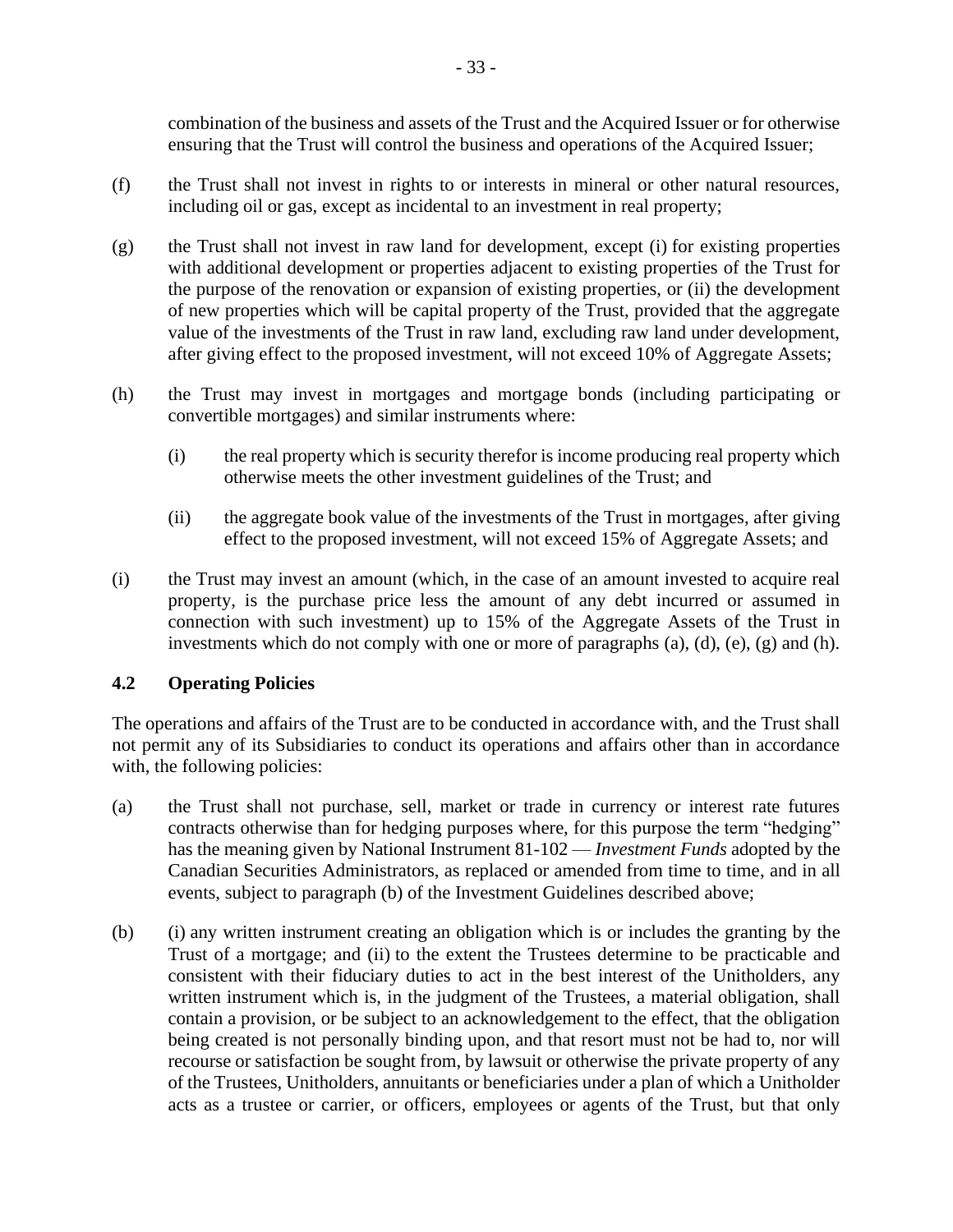property of the Trust or a specific portion thereof is bound; the Trust, however, is not required, but must use all reasonable efforts, to comply with this requirement in respect of obligations assumed by the Trust upon the acquisition of real property;

- (c) the Trust shall not lease or sublease to any tenant (other than LCL, any Affiliate thereof or, in the case of a lease or sublease in any province, a purchaser of all or substantially all of the assets and operations of Loblaws Inc. in that province) any real property, premises or space where that Person and its Affiliates would, after the contemplated lease or sublease, be leasing or subleasing real property, premises or space having a fair market value net of encumbrances in excess of 20% of Aggregate Assets;
- (d) the Trust may engage in construction or development of real property to maintain its real properties in good repair or to improve the income-producing potential of properties in which the Trust has an interest;
- (e) the Trust may not engage in construction or development of new properties that will be capital properties of the Trust on completion unless the aggregate value of the investments of the Trust in such properties under development, after giving effect to the proposed investment in the construction or development, shall not exceed 15% of Aggregate Assets;
- (f) title to each real property shall be held by and registered in the name of the Trust, the Trustees, a Subsidiary, a Person jointly-owned, directly or indirectly, by the Trust or a Subsidiary with joint venturers or by any other Person in such manner as the Trustees consider appropriate, taking into account advice of legal counsel; provided that, where land tenure will not provide fee simple title, the Trust, the Trustees, a Subsidiary or a Person jointly owned, directly or indirectly, by the Trust or such other Person as the Trustees consider appropriate, as aforesaid, shall hold a land lease as appropriate under the land tenure system in the relevant jurisdiction;
- <span id="page-39-0"></span>(g) the Trust shall not incur or permit any Subsidiary to incur, any Indebtedness, other than Permitted Indebtedness, unless the quotient (expressed as a percentage) obtained by dividing Consolidated Indebtedness (excluding any convertible Indebtedness) by the amount of Aggregate Adjusted Assets (in the case of each such amount, less cash or cash equivalents on hand) and calculated on a *pro forma* basis in accordance with Section [4.4](#page-42-0) below would be less than or equal to 60%, and the quotient (expressed as a percentage) obtained by dividing the sum of Consolidated Indebtedness (including, for certainty, any convertible Indebtedness) by the amount of Aggregate Adjusted Assets (in the case of each such amount, less cash or cash equivalents on hand) and calculated on a *pro forma* basis in accordance with Section [4.4](#page-42-0) below would be less than or equal to 65% ("**Indebtedness Percentages**"); each such calculation (i) be made on each day that the Trust or any Subsidiary proposes to incur such Indebtedness, and (ii) to include Proportionate Consolidation Adjustments;
- (h) except in connection with or related to the acquisition of the Trust Property on the IPO Closing Date, the Trust shall not directly or indirectly guarantee any indebtedness or liabilities of any Person unless such guarantee: (i) is given in connection with or incidental to an investment that is otherwise permitted by the Trust's investment guidelines; (ii) has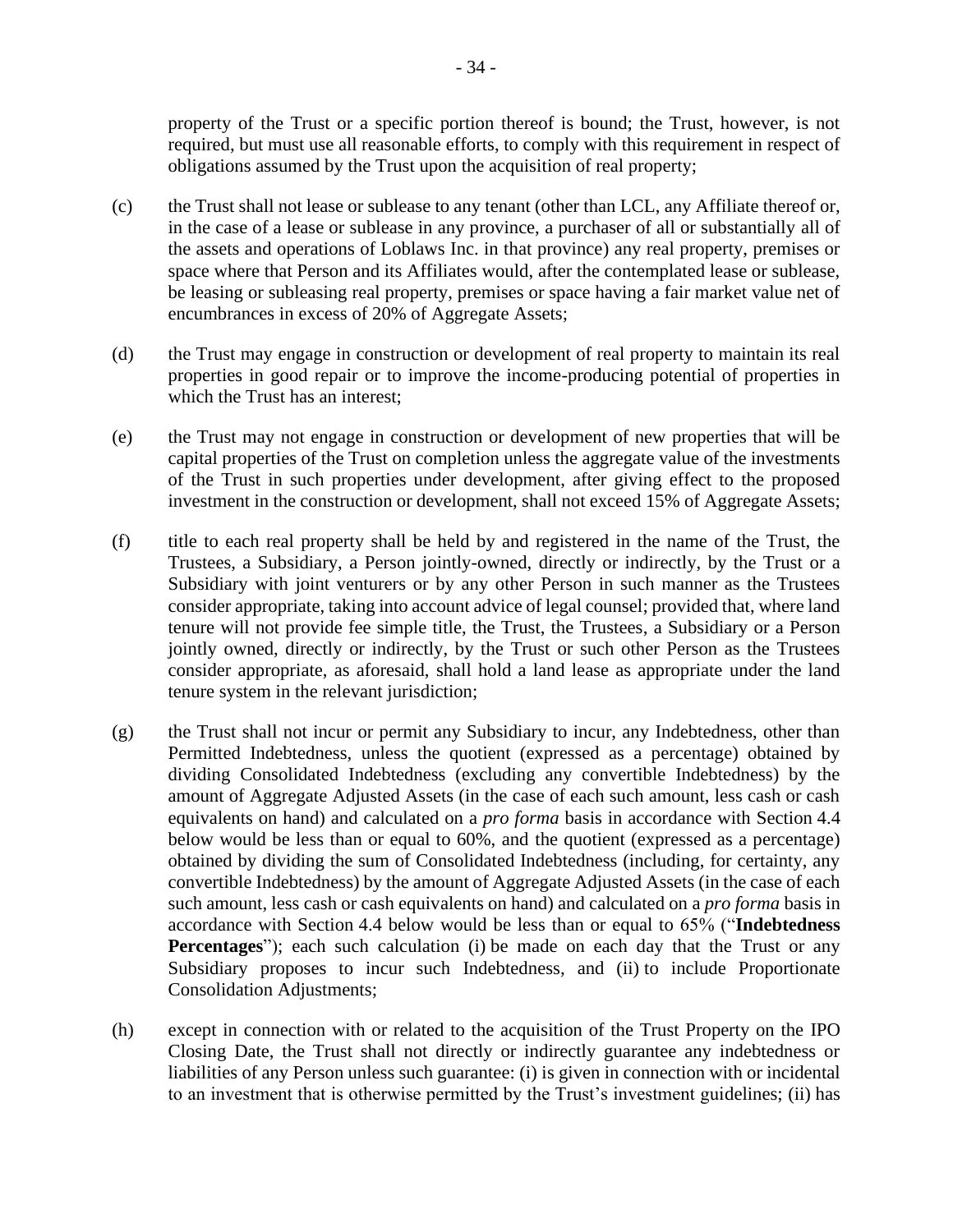been approved by the Trustees; and (iii) (A) would not disqualify the Trust as a "mutual fund trust" within the meaning of the Tax Act, and (B) would not result in the Trust losing any status under the Tax Act that is otherwise beneficial to the Trust and its Unitholders;

- (i) the Trust shall directly or indirectly obtain and maintain at all times property insurance coverage in respect of potential liabilities of the Trust and the accidental loss of value of the assets of the Trust from risks, in amounts, with such insurers, and on such terms as the Trustees consider appropriate, taking into account all relevant factors including the practice of owners of comparable properties;
- (j) the Trust shall have obtained an appraisal of each real property that it intends to acquire and an engineering survey with respect to the physical condition thereof, in each case, by an independent and experienced consultant, unless the requirement for such an appraisal or engineering survey is waived by the Independent Trustees; and
- (k) the Trust shall either (i) obtain a Phase I environmental site assessment or (ii) be entitled to rely on a Phase I environmental site assessment dated no earlier than six months prior to receipt by the Trust, of each real property to be acquired by it and, if the Phase I environmental site assessment report recommends that a further environmental site assessment be conducted, the Trust shall have conducted such further environmental site assessments, in each case by an independent and experienced environmental consultant.

#### **4.3 Calculation of Indebtedness**

- <span id="page-40-0"></span>(a) The term "Indebtedness" as used in this [Article](#page-36-2) 4, where such term is used in reference to any Person, means (without duplication):
	- (i) any obligation of such Person for borrowed money (including, for greater certainty, the full principal amount of convertible debt, notwithstanding its presentation under GAAP),
	- (ii) any obligation of such Person incurred in connection with the acquisition of property, assets or businesses,
	- (iii) any obligation of such Person issued or assumed as the deferred purchase price of property,
	- (iv) any Capital Lease Obligation of such Person,
	- (v) any obligations of the type referred to in clauses [\(i\)](#page-40-0) through [\(iv\)](#page-40-1) of another Person, the payment of which such Person has guaranteed or for which such Person is responsible or reliable;

<span id="page-40-3"></span><span id="page-40-2"></span><span id="page-40-1"></span>provided that (A) for the purposes of clauses [\(i\)](#page-40-0) through [\(v\)](#page-40-2) (except in respect of convertible debt, as described above), an obligation will constitute Indebtedness of a Person only to the extent that it would appear as a liability on the consolidated balance sheet of such Person in accordance with GAAP; (B) obligations referred to in clauses [\(i\)](#page-40-0) through [\(iii\)](#page-40-3) exclude trade accounts payable, distributions payable to Trust Unitholders, accrued liabilities arising in the ordinary course of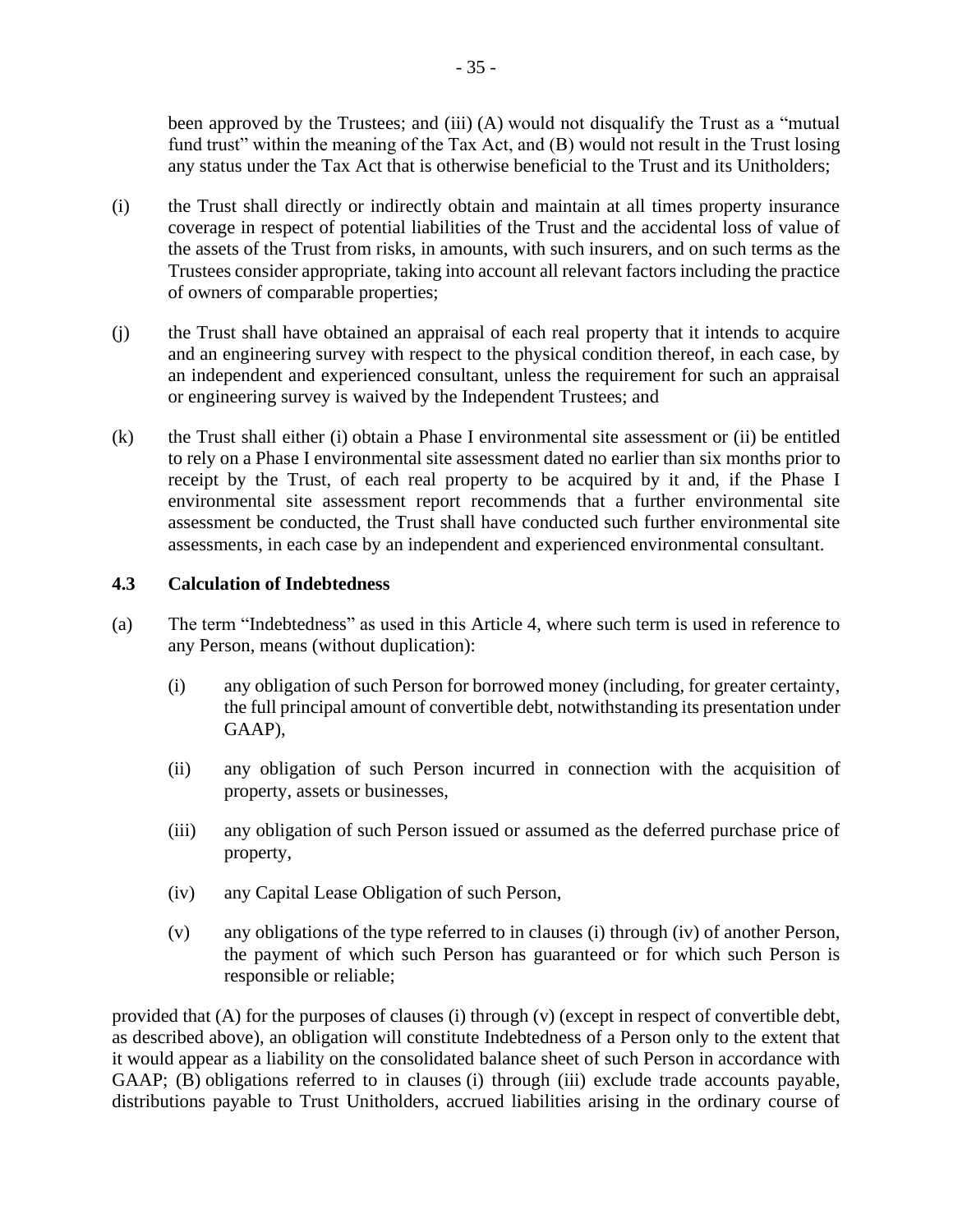business which are not overdue or which are being contested in good faith, deferred revenues, intangible liabilities, deferred income taxes, deferred financing costs, tenant deposits and indebtedness with respect to the unpaid balance of installment receipts, where such Indebtedness has a term not in excess of twelve months, and (C) Units, Class A LP Units, Class B LP Units, Class C LP Units and Exchangeable Securities will not constitute Indebtedness for the purpose of this definition and furthermore obligations referred to in clauses [\(i\)](#page-40-0) through [\(v\)](#page-40-2) shall be adjusted, as and to the extent applicable, for (a) any adjustments which correspond to those made in accordance with the definition of Consolidated EBITDA, and (b) Proportionate Consolidation Adjustments; and the term "**Consolidated Indebtedness**" as at any date means the consolidated Indebtedness of the Trust as at such date determined in accordance with GAAP and including Proportionate Consolidation Adjustments.

- <span id="page-41-0"></span>(b) The term "Permitted Indebtedness" as used in this [Article](#page-36-2) 4 means:
	- (i) Indebtedness of (A) the Trust owed to any of its Subsidiaries and (B) any Subsidiary owed to the Trust and/or another of its Subsidiaries (each of the entities in (A), and (B) being for this purposes a "**related entity**"), provided, however, that the provisions of this subsection [\(i\)](#page-41-0) will no longer be applicable,

(I) upon the subsequent transfer or other disposition of such Indebtedness to any Person that is not a related entity to the transferor, to the amount that was so transferred or otherwise disposed of to such other Person; or

(II) in the case of Indebtedness of the Trust owed to any of its Subsidiaries, upon the subsequent issuance or disposition of common shares (including, without limitation, by consolidation or merger) of such Subsidiary which results in such Subsidiary ceasing to be a Subsidiary of the Trust (and thereby for this purpose a "**third party**"), to the amount of such Indebtedness equal to the product obtained by multiplying the amount of such Indebtedness by the percentage of common shares of the third party owned immediately after such issuance or disposition of such common shares by Persons other than the Trust or one of its Subsidiaries,

and, in each case, such amount of such Indebtedness will be deemed for the purpose of the calculation of the Indebtedness Percentages to have been incurred at the time of such transfer, issuance or disposition; and

(ii) Indebtedness of the Trust or any of its Subsidiaries which is incurred or the proceeds of which are used to renew, extend, repay, redeem, purchase, refinance or refund (each a "**refinancing**") any Indebtedness of the Trust or any of its Subsidiaries outstanding on the date hereof or permitted to be incurred hereunder, provided, however, that the Indebtedness which is incurred will not exceed the aggregate principal amount of all Indebtedness which is so refinanced at such time, plus the amount of any premium required to be paid in connection with such refinancing pursuant to the terms of the Indebtedness which is so refinanced or the amount of any premium reasonably determined by the Trustees or the relevant Subsidiary as necessary to accomplish such refinancing by means of a tender offer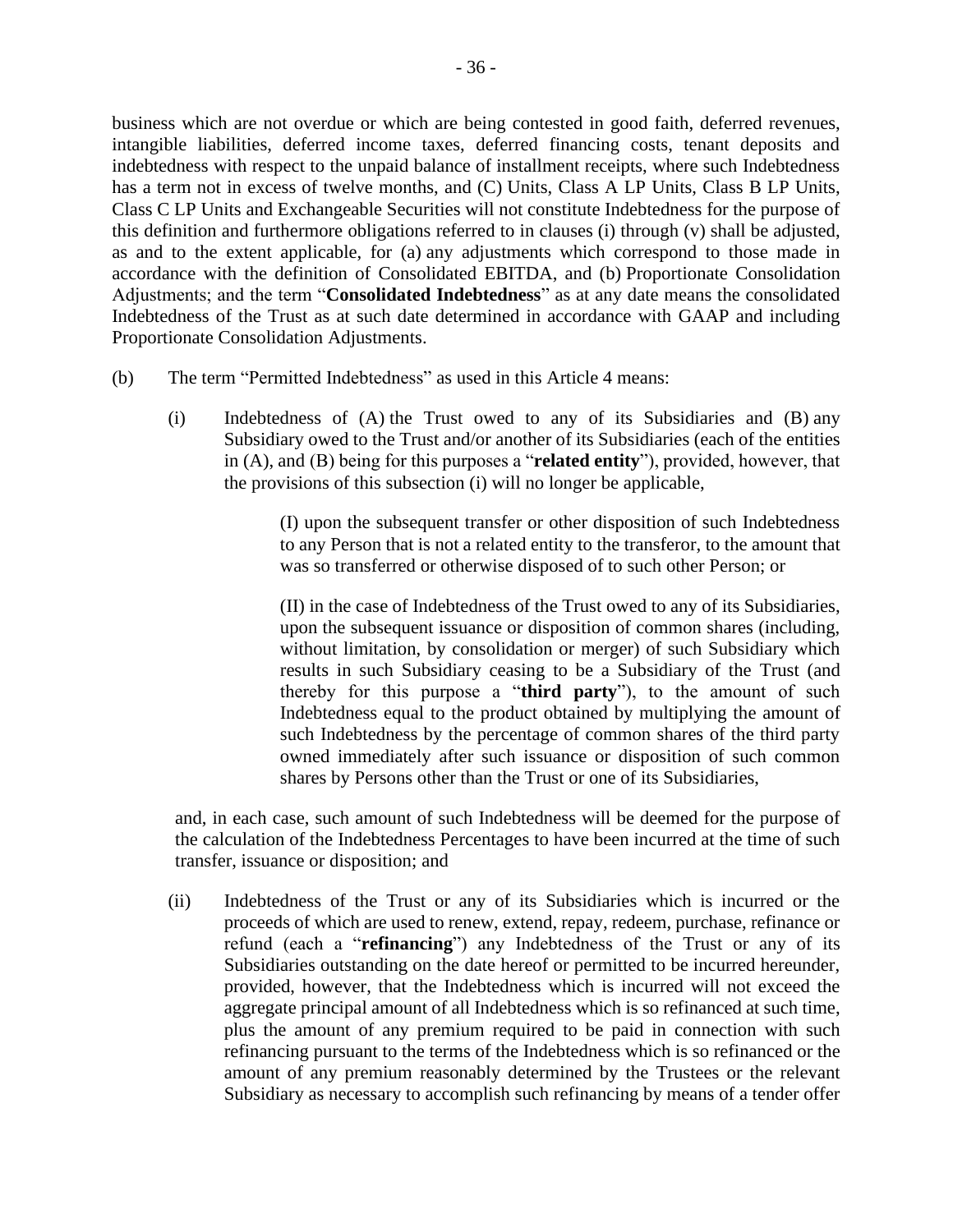or privately negotiated agreement, plus the expenses of the Trust and the relevant Subsidiary incurred in connection with such refinancing.

(c) For the purpose of Section [4.2\(g\),](#page-39-0) the Indebtedness Percentages will be calculated on a pro forma basis as at the date of the Trust's most recently published annual or interim consolidated balance sheet (the "**balance sheet date**") giving effect to the incurrence of the Indebtedness to be incurred and the application of proceeds therefrom and to any other event that has increased or decreased Consolidated Indebtedness or Aggregate Adjusted Assets since the balance sheet date to the date of calculation.

## <span id="page-42-0"></span>**4.4 Application of Investment Guidelines and Operating Policies**

With respect to the guidelines and policies contained in Section [4.1](#page-36-3) and Section [4.2,](#page-38-2)

- (a) investment in real property includes an investment in any joint arrangement that invests in real property, and
- (b) where any maximum or minimum percentage limitation is specified in any of the guidelines or policies therein contained, such guidelines or policies shall be applied on the basis of the relevant amounts calculated immediately after the making of such investment or the taking of such action; any subsequent change relative to any percentage limitation which results from a subsequent change in the amount of Aggregate Assets or Aggregate Adjusted Assets, as the case may be, will not require the divestiture of any investment.

## **4.5 Amendments to Investment Guidelines and Operating Policies**

Subject to Sections [4.7](#page-42-1) and [12.1,](#page-70-0) any of the investment guidelines set forth Section [4.1](#page-36-3) may be amended only by Special Resolution. Subject to Section [12.1,](#page-70-0) the operating policies set forth in sub-paragraphs (a), (g), (h), (j) and (k) may be amended only by Special Resolution.

## **4.6 Tax Election**

The Trustees shall cause the Trust to elect, in its return of income for the first taxation year of the Trust, pursuant to Subsection 132(6.1) of the Tax Act, that the Trust be deemed to be a "mutual fund trust" for the purposes of the Tax Act from the date it was established, provided that prior to filing such return of income the Trust has sufficient unitholders so as to be entitled to make such election and has otherwise complied with the requirements thereof.

## <span id="page-42-1"></span>**4.7 Regulatory Matters**

If at any time a government or regulatory authority having jurisdiction over the Trust or any Trust Property shall enact any law, regulation or requirement which is in conflict with any investment guidelines or operating policies of the Trust then in force, the investment guidelines or operating policies causing such conflict shall, if the Trustees on the advice of legal counsel to the Trust so resolve, be deemed to have been amended to the extent necessary to resolve any such conflict and, notwithstanding anything to the contrary herein contained, any such resolution of the Trustees shall not require the prior approval of the Unitholders.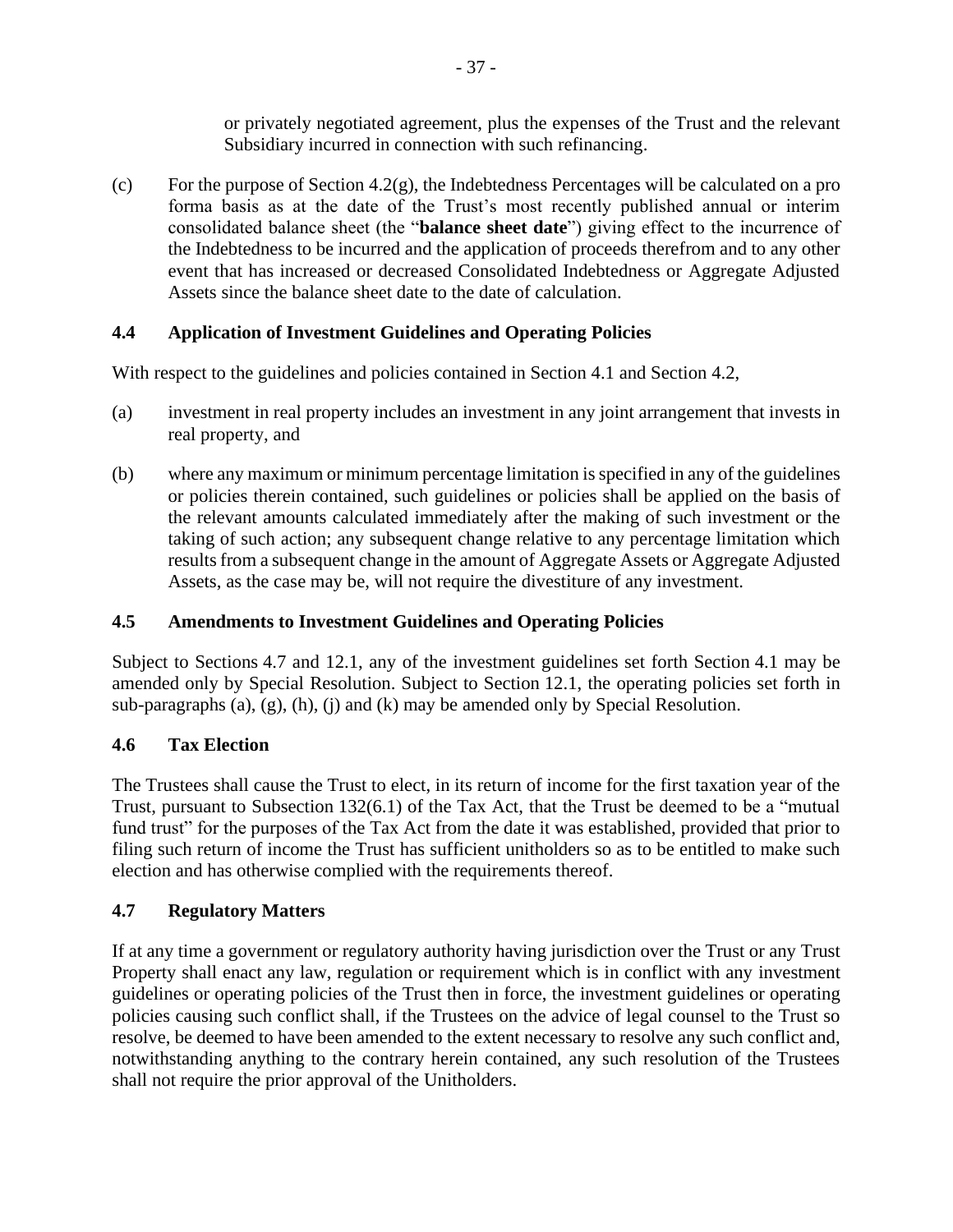## **ARTICLE 5**

## **DISTRIBUTIONS**

### <span id="page-43-3"></span>**5.1 Computation of Income and Net Realized Capital Gains**

The income of the Trust (the "**Trust Income**") for any taxation year of the Trust will be the income for such year computed in accordance with the provisions of the Tax Act, other than paragraph 82(1)(b) and subsection 104(6) thereof, regarding the calculation of income for the purposes of determining the "**taxable income**" of the Trust subject to such adjustment as the Trustees may in their discretion determine; provided, however, that capital gains and capital losses will be excluded from the computation of Trust Income and, if an amount has been designated by the Trust under subsection 104(19) of the Tax Act, such designation shall be disregarded.

The net realized capital gains of the Trust (the "**Net Realized Capital Gains**") for any taxation year of the Trust will be determined as the amount, if any, by which the aggregate of the capital gains of the Trust realized in such year exceeds the sum of (i) the aggregate of the capital losses of the Trust realized in such year, and (ii) each amount determined by the Trustees in respect of any net capital loss for a prior taxation year that the Trust is permitted by the Tax Act to deduct in computing the taxable income of the Trust for such year.

### <span id="page-43-0"></span>**5.2 Distributions**

- (a) The Trustees at their sole discretion may, in respect of each Distribution Period, on or before each Distribution Record Date, declare payable to Trust Unitholders of record at the close of business on each Distribution Record Date, all or any part of the cash flow of the Trust for the Distribution Period. The amount of the cash flow of the Trust (being the sum of all cash amounts received by the Trust in respect of such Distribution Period, other than, for greater certainty, the proceeds of any offering of Trust Units and/or installment receipts) to be distributed by the Trust in respect of a Distribution Period will be determined by, or in accordance with guidelines established from time to time by, the Trustees on or before the applicable Distribution Payment Date.
- (b) Distributions will be payable to each holder of Trust Units of record on the applicable Distribution Record Date *pro rata* in proportion to the number of Trust Units held as of record by such holder of Trust Units on such Distribution Record Date. Subject to Section [5.6,](#page-45-0) Distributions that have been declared to be payable to Trust Unitholders in respect of a Distribution Period will be paid in cash on the Distribution Payment Date in respect of such Distribution Period.

## <span id="page-43-1"></span>**5.3 Other Distributions**

<span id="page-43-2"></span>(a) In addition to the distributions that are declared payable to Trust Unitholders pursuant to Section [5.2,](#page-43-0) the Trustees may declare to be payable and/or make distributions, from time to time, out of Trust Income, Net Realized Capital Gains, the capital of the Trust or otherwise, in any year, in such amount or amounts, and on such dates as the Trustees may determine, to Trust Unitholders of record on the Distribution Record Date.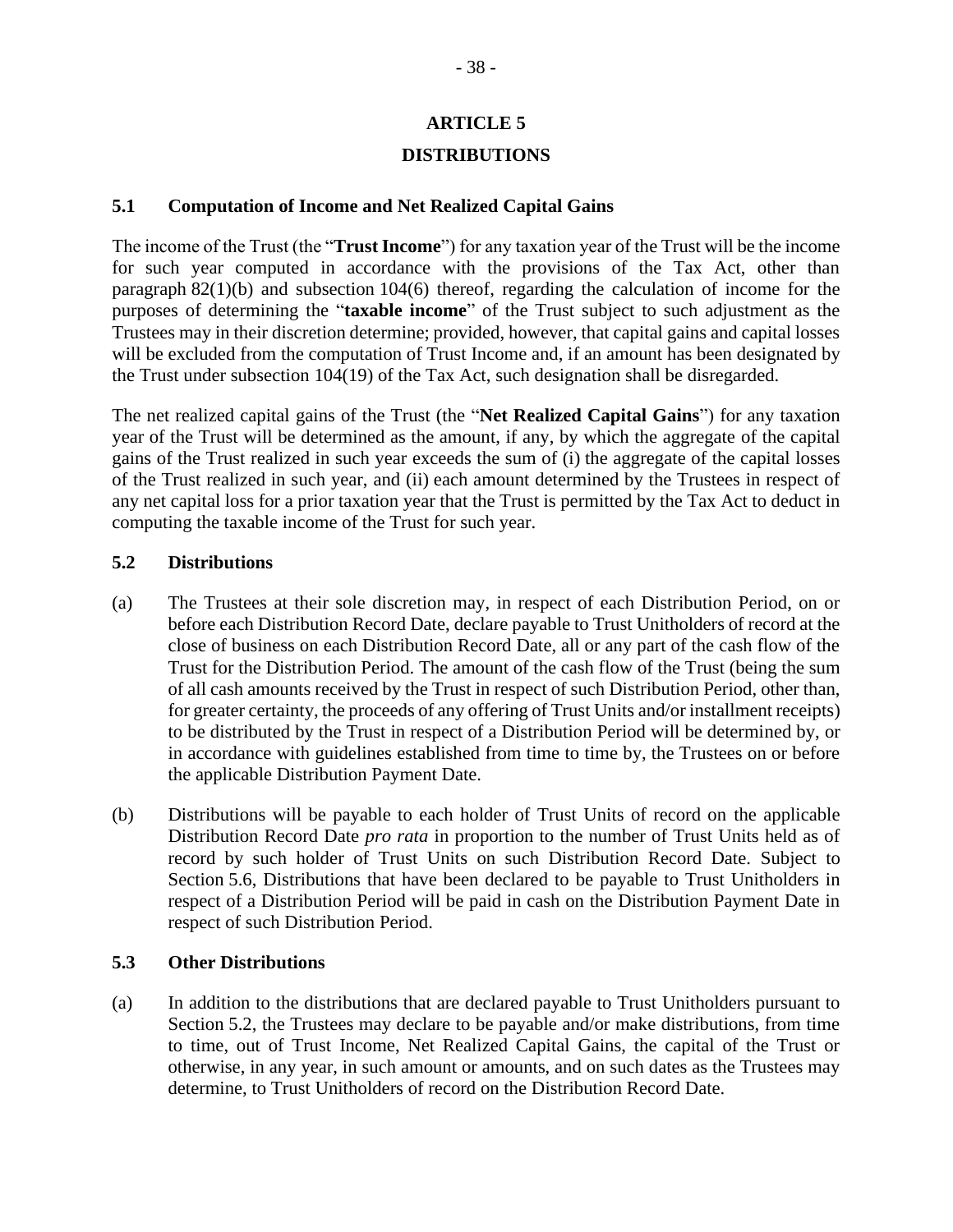- <span id="page-44-0"></span>(b) Notwithstanding the foregoing, having regard to the present intention of the Trustees to allocate, distribute and make payable to Trust Unitholders all of the amount necessary to ensure that the Trust will not be liable to pay income tax under Part I of the Tax Act for any year, after taking into account any entitlement to a capital gains refund (such amount being known, in respect of any year, as the "**taxation distribution amount**"), on December 31 or any other day which is the last day of such taxation year, an amount equal to the taxation distribution amount shall, without any further action of the Trustees, be payable to Trust Unitholders of record at the close of business on such day (whether or not such day is a Business Day), subject to any adjustments the Trustees declare at their absolute discretion. For greater certainty, if the Trustees have exercised their absolute discretion to not distribute the taxation distribution amount in respect of any year, the difference between amounts actually declared as distributions and the taxation distribution amount in respect of such year shall not be payable to Trust Unitholders.
- (c) Any distribution made pursuant to this Section [5.3](#page-43-1) will be payable to each holder of Trust Units of record on the applicable Distribution Record Date pursuant to Section [5.3\(a\),](#page-43-2) or on December 31 in the year of distribution in respect of a distribution pursuant to Section [5.3\(b\)](#page-44-0) or the end of a taxation year if earlier, *pro rata* in proportion to the number of Trust Units held of record by such holder of Trust Units on such applicable Distribution Record Date or December 31 in the year of such distribution, as the case may be. Subject to Section [5.6,](#page-45-0) amounts that have been declared to be payable to Trust Unitholders pursuant to Section [5.3\(a\)](#page-43-2) will be paid on the Distribution Payment Date determined by the Trustees in respect of such distribution and amounts that are payable pursuant to Section [5.3](#page-43-1)[\(b\)](#page-44-0) will be paid not later than January 31 of the following year.
- (d) In addition to any distributions which are made payable to Trust Unitholders, the Trustees may designate and make payable any income or capital gains realized by the Trust (including any income realized by the Trust on the redemption of Trust Units *in specie*) pursuant to Section [3.20](#page-26-0) to the redeeming Trust Unitholders in accordance with Subsection [3.20\(i\).](#page-30-0)

## **5.4 Enforceability of Right to Receive Distributions**

Each Trust Unitholder shall have the legal right to enforce payment of any amount payable to such Trust Unitholder as a result of any distribution which is declared or made payable to such Trust Unitholder pursuant to this [Article](#page-43-3) 5 as of the Distribution Record Date.

#### **5.5 Allocation**

Unless the Trustees otherwise determine the Trust Income and Net Realized Capital Gains for a taxation year shall be allocated to Trust Unitholders for purposes of the Tax Act in the same proportions as the total distributions made to the Trust Unitholders in the taxation year under Sections [5.2](#page-43-0) and [5.3.](#page-43-1) The Trustees shall in each year make such other designations for tax purposes in respect of distributions that the Trustees consider to be reasonable in all of the circumstances, including in accordance with Subsection [3.20\(i\).](#page-30-0)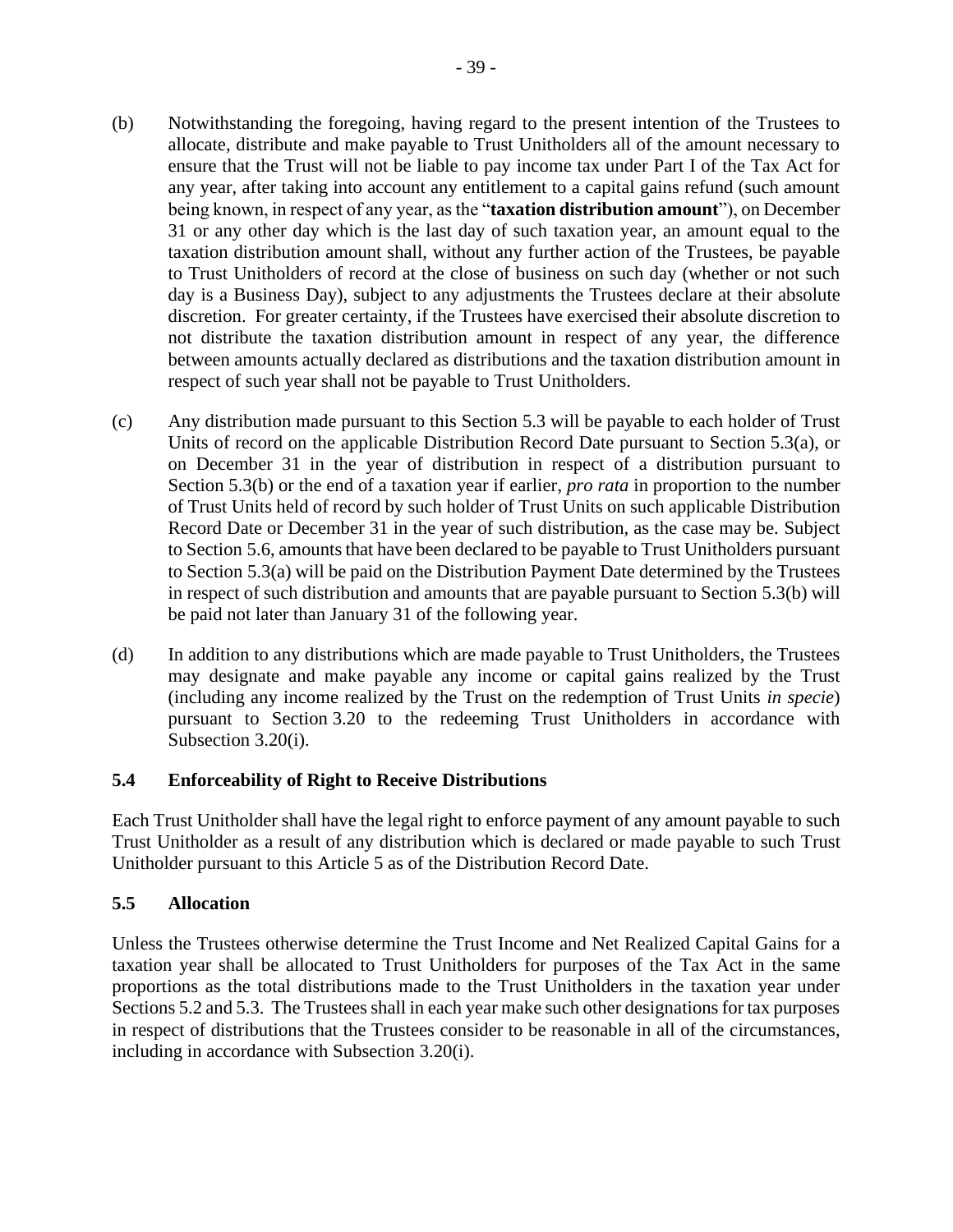#### <span id="page-45-0"></span>**5.6 Method of Payment of Distributions**

- <span id="page-45-1"></span>(a) Cash distributions shall be made by cheque payable to or to the order of the holder of Trust Units or by such other manner of payment approved by the Trustees from time to time. The payment, if made by cheque, shall be conclusively deemed to have been made upon hand delivery of a cheque to the holder of Trust Units or to its agent duly authorized in writing or upon the mailing of a cheque by prepaid first-class mail addressed to the holder of Trust Units at its address as it appears on the Register unless the cheque is not paid on presentation, or in any other manner determined by the Trustees in their discretion. In the case of joint registered Trust Unitholders, any cash payment required hereunder to be made to a holder of Trust Units shall be deemed to be required to be made to such Trust Unitholders jointly and shall be paid by cheque or by such other manner of payment approved by the Trustees from time to time but may also be paid in such other manner as the joint registered Trust Unitholders or any one of the joint registered Trust Unitholders has designated to the Trustees and the Trustees have accepted. For greater certainty, a holder of Trust Units or any one of the joint Trust Unitholders shall designate that any payment required to be made hereunder shall be made by deposit to an account of such holder of Trust Units or to a joint account of such holder of Trust Units and any other Person or in the case of joint registered Trust Unitholders to an account of joint registered Trust Unitholders or to an account of any one of the joint registered Trust Unitholders. A cheque or bank draft shall, unless the joint registered Trust Unitholders otherwise direct, be made payable to the order of all of the said joint registered Trust Unitholders, and if more than one address appears on the books of the Trust in respect of such joint Trust Unitholders, the cheque or bank draft or payment in other acceptable manner as aforesaid shall satisfy and discharge all liability of the Trustees or the Trust for the amount so required to be paid unless the cheque or bank draft is not paid at par on presentation at any other place where it is by its terms payable. The receipt by the registered holder of Trust Units in another acceptable manner of any payment not mailed or paid in accordance with this Section [5.6\(a\)](#page-45-1) shall be a valid and binding discharge to the Trust and to the Trustees for any payment made in respect of the registered Trust Units and if several Persons are registered as joint registered Trust Unitholders or, in consequence of the death, bankruptcy or incapacity of a holder of Trust Units, one or several Persons are entitled so to be registered, subject to Section [3.23,](#page-31-0) in accordance with this Declaration of Trust, respectively, receipt of payment by any one of them shall be a valid and binding discharge to the Trust and to the Trustees for any such payment. The Trustees may issue a replacement cheque if they are satisfied that the original cheque has not been received or has been lost or destroyed upon being furnished with such evidence of loss, indemnity or other document in connection therewith that they may in their discretion consider necessary. No holder of Trust Units will be entitled to recover by action or other legal process against the Trust any distribution that is represented by a cheque that has not been duly presented to the Trust's banker for payment or that otherwise remains unclaimed for a period of six years from the date on which such distribution was payable.
- (b) Where the Trustees determine that the Trust does not have available cash in an amount sufficient to make payment of the full amount of any distribution that has been declared payable, or otherwise made payable, pursuant to this [Article](#page-43-3) 5 on the due date for such payment, the payment may, at the option of the Trustees, include or consist entirely of the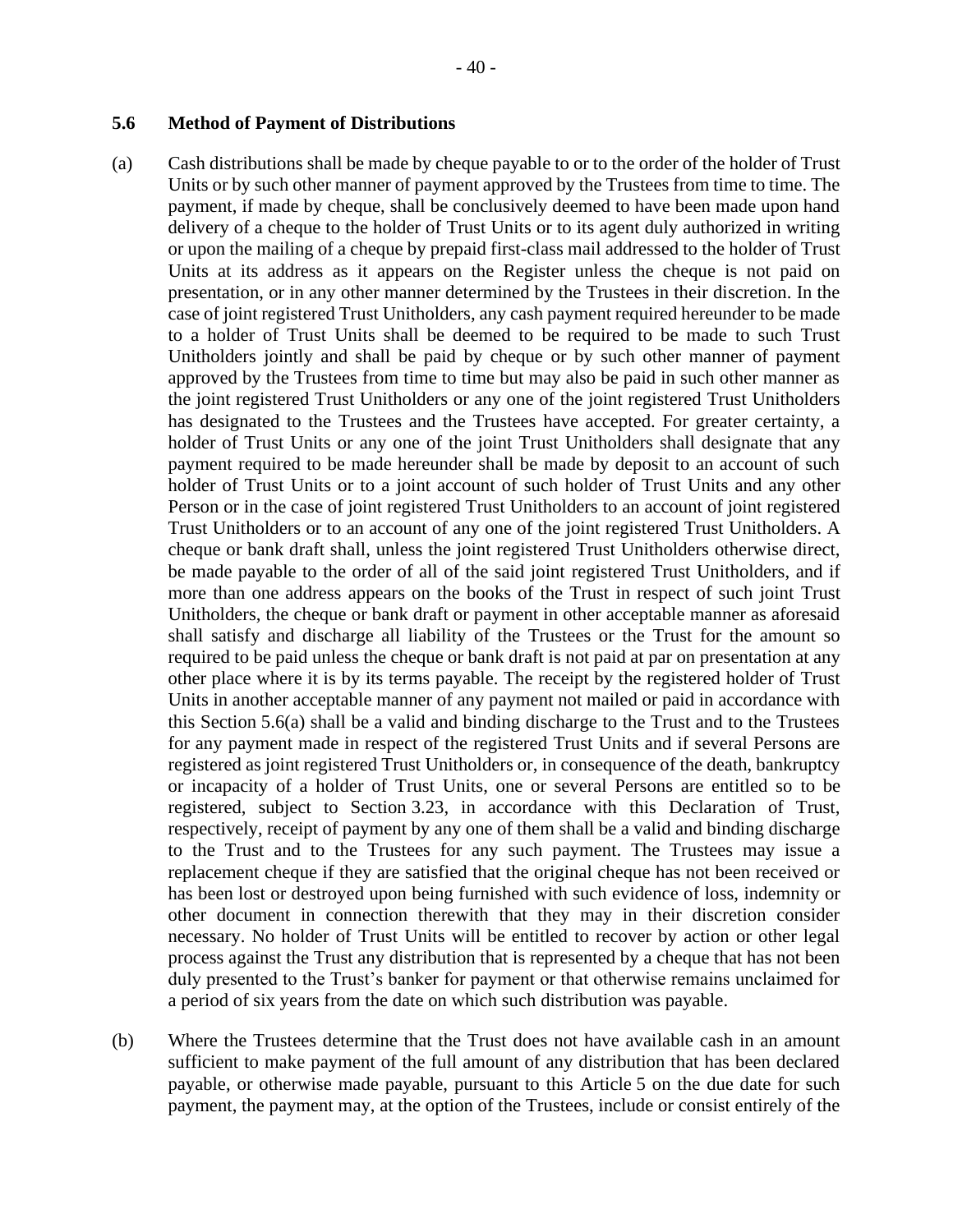issuance of additional Trust Units, or fractions of Trust Units, if necessary, having a fair market value as determined by the Trustees equal to the difference between the amount of such distribution declared to be payable and the amount of cash that has been determined by the Trustees to be available for the payment of such distribution. Such additional Trust Units will be issued pursuant to applicable exemptions under applicable securities laws, discretionary exemptions granted by applicable securities regulatory authorities or a prospectus or similar filing.

### **5.7 Withholding Taxes**

The Trustees shall deduct or withhold from distributions payable to any holder of Trust Units all amounts required by law to be withheld from such distributions, whether such distributions are in the form of cash or otherwise. In the event of a distribution in the form of additional Trust Units, the Trustees may sell Trust Units of such holder of Trust Units to pay such withholding taxes and to pay all of the Trustees' reasonable expenses with regard thereto and the Trustees shall have the power of attorney of such holder of Trust Units to do so. Any such sale shall be made on any stock exchange on which the Trust Units are then listed and upon such sale, the affected holder of Trust Units shall cease to be the holder of such Trust Units.

### **5.8 Income Tax Matters**

In reporting income for income tax purposes, the Trust shall claim the maximum amount available to it as deductions under the relevant law, including but not limited to maximum capital cost allowance, unless the Trustees otherwise determine.

#### **5.9 Character of Distributions and Designations**

In accordance with and to the extent permitted by the Tax Act, the Trustees shall, in each year, make such designations for income tax purposes in respect of the amounts paid or payable or deemed to be paid to Trust Unitholders for such amounts that the Trustees consider to be reasonable in all of the circumstances, including designations relating to taxable dividends received or deemed to be received by the Trust in the year on shares of taxable Canadian corporations, net taxable capital gains realized by the Trust in the year and foreign source income of the Trust for the year, if any, as well as elect under subsection 104(13.1) and/or subsection 104(13.2) of the Tax Act that income be taxed to the Trust, rather than to the Trust Unitholders. Distributions paid or payable to Trust Unitholders pursuant to this [Article](#page-43-3) 5 will be deemed to be distributions of Trust Income, Net Realized Capital Gains, trust capital or other items in such amounts as the Trustees may, in their absolute discretion, determine. For greater certainty, it is hereby declared that any distribution of Net Realized Capital Gains will include the nontaxable portion of the capital gains of the Trust that are included in such distribution.

## **ARTICLE 6**

#### **TRUSTEES AND OFFICERS**

#### <span id="page-46-1"></span><span id="page-46-0"></span>**6.1 Number of Trustees**

The Trust shall have no fewer than five (5) and no more than twelve (12) Trustees, with the number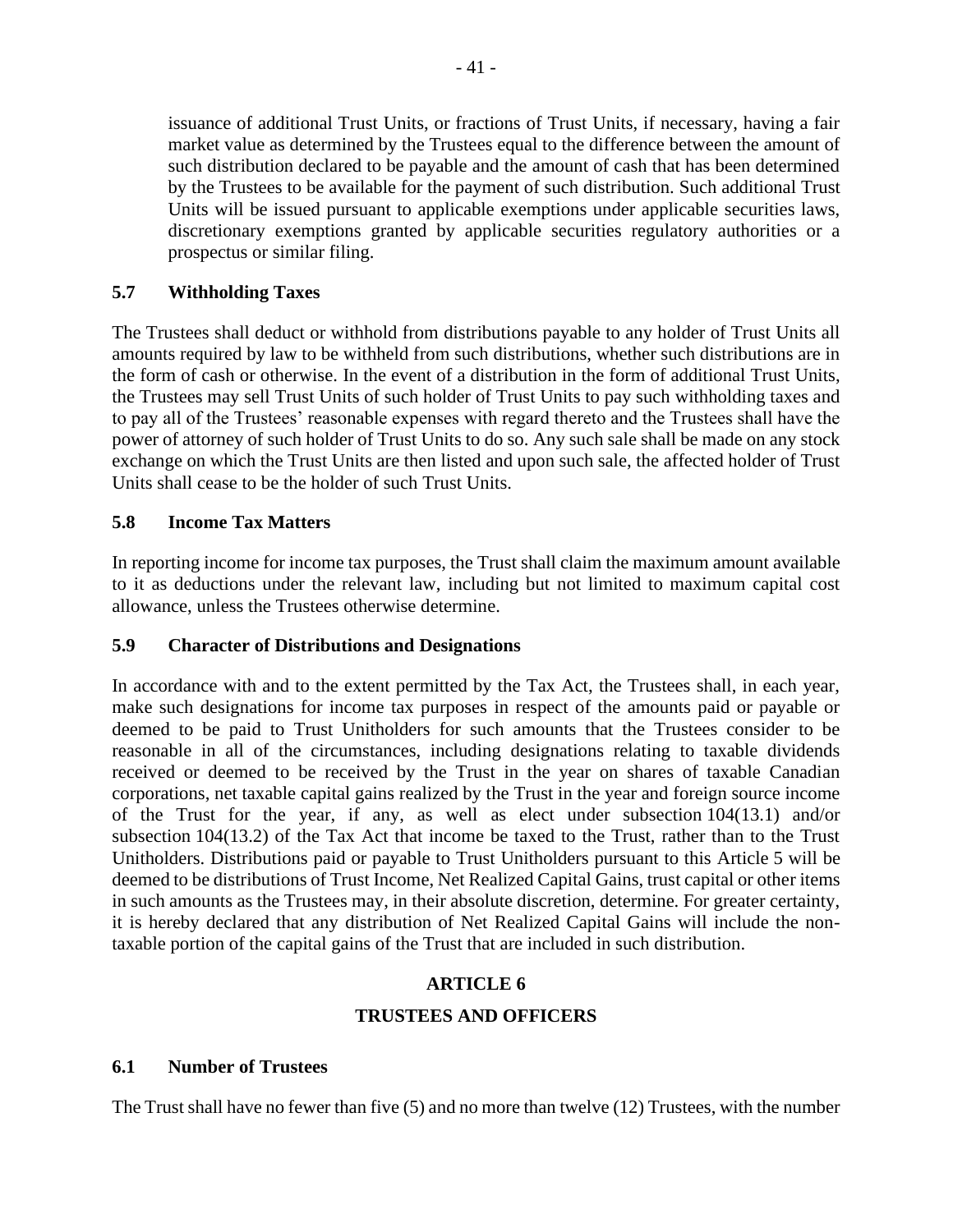of Trustees from time to time within such range being fixed by resolution of the Trustees. The number of Trustees may be increased or decreased within such limits from time to time by the Unitholders by Ordinary Resolution or by the Trustees, provided that the Trustees may not, between meetings of the Unitholders appoint an additional Trustee if, after such appointment, the total number of Trustees would be greater than one and one-third times the number of Trustees in office immediately following the last annual meeting of the Unitholders.

## **6.2 Term of Office**

Each Trustee who executes this Declaration of Trust shall hold office for a term expiring at the close of the first annual meeting of the Unitholders or until his or her respective successor is elected or appointed and shall be eligible for re-election. Thereafter, the Trustees shall be elected at each annual meeting of the Unitholders for a term expiring at the conclusion of the next annual meeting or until their successors are elected or appointed and shall be eligible for re-election. Trustees appointed by the Trustees between meetings of the Unitholders or to fill a vacancy, in each case in accordance with Section [6.1,](#page-46-0) shall be appointed for a term expiring at the conclusion of the next annual meeting or until their successors are elected or appointed and shall be eligible for election or re-election.

## **6.3 Qualifications of Trustees**

A Trustee shall be an individual at least 18 years of age, not under any legal disability and not been found to be of unsound mind or incapable of managing property by a court in Canada or elsewhere, and who does not have the status of bankrupt. Except as the Trustees, or a committee thereof, may otherwise determine, Trustees are not required to hold Units. A majority of Trustees shall be at all times Resident Canadians. If at any time a majority of Trustees are not Resident Canadians because of the death, resignation, bankruptcy, adjudicated incompetence, removal or change in circumstance of any Trustee who was a Resident Canadian, the remaining Trustees, whether or not they constitute a quorum, shall appoint a sufficient number of Resident Canadian Trustees to comply with this requirement. In addition to the foregoing, a majority of the Trustees shall be at all times Independent Trustees. If at any time a majority of Trustees are not Independent Trustees because of the death, resignation, bankruptcy, adjudicated incompetence, removal or change in circumstance of any Trustee who was an Independent Trustee, this requirement shall not be applicable for a period of 60 days thereafter, during which time the remaining Trustees shall appoint a sufficient number of Independent Trustees to comply with this requirement.

## **6.4 Election of Trustees**

The election of the Trustees shall require approval by an Ordinary Resolution. The appointment or election of any Trustee (other than an individual who has already been appointed or elected as Trustee) shall not become effective unless and until such individual shall have in writing accepted her or her appointment or election and agreed to be bound by the terms of this Declaration of Trust.

## <span id="page-47-0"></span>**6.5 Resignations, Removal and Death of Trustees**

A Trustee may resign at any time by an instrument in writing signed by him or her and delivered or mailed to the Lead Trustee, or if there is no Lead Trustee, to the Chair or, if there is no Chair, the President of the Trust or, if there is no President to the Unitholders. Such resignation shall take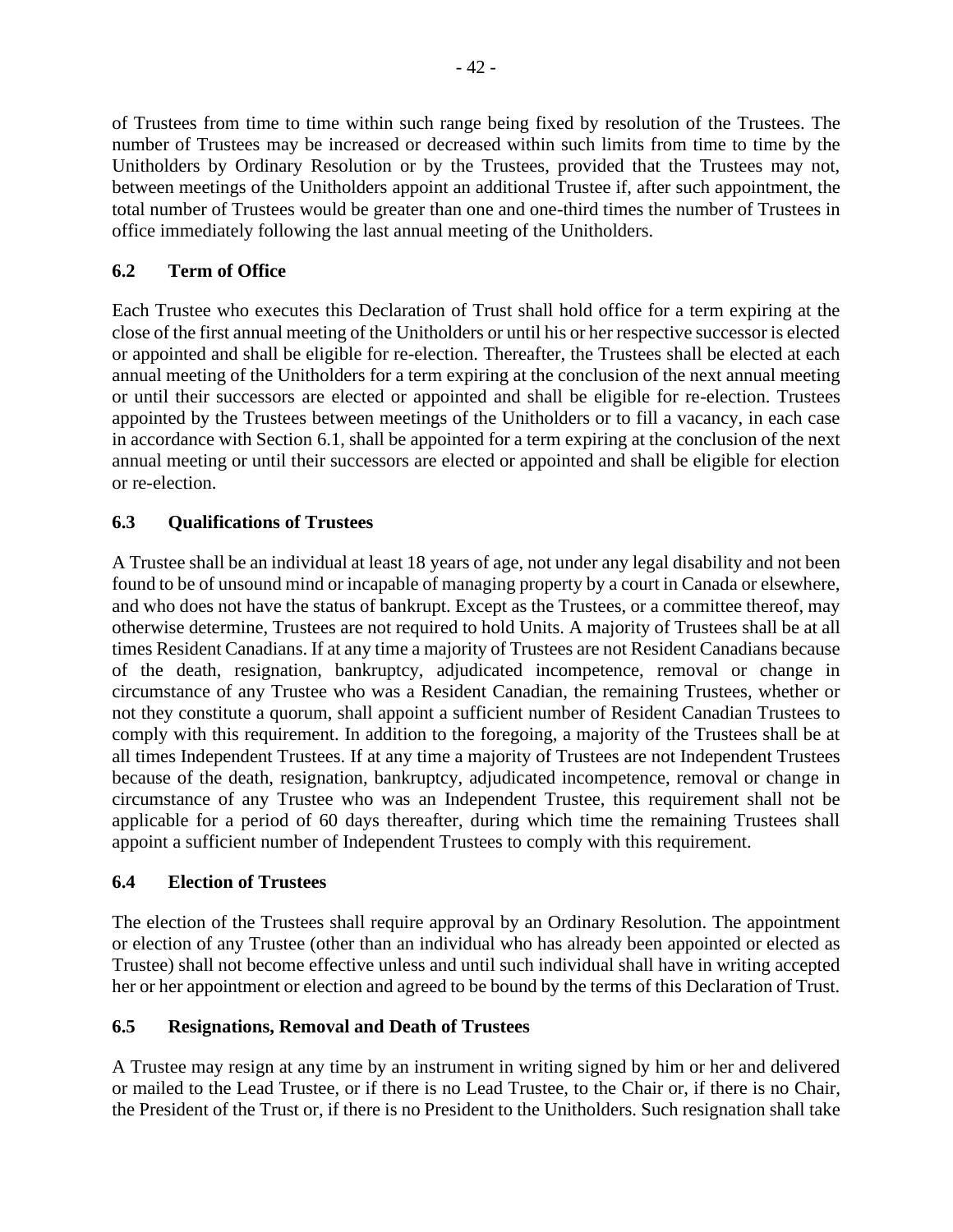effect on the date such notice is given or at any later time specified in the notice. Subject to Section [6.7,](#page-48-0) a Trustee may be removed at any time with or without cause by an Ordinary Resolution or with cause by a resolution passed by an affirmative vote of not less than two-thirds of the other Trustees. Any removal of a Trustee shall take effect immediately following the aforesaid vote or resolution and any Trustee so removed shall be so notified by the Lead Trustee, or by the Chair or another officer of the Trust, or if there is no officer of the Trust, by any remaining Trustee, or if there is no Trustee, then by the remaining Unitholders, forthwith following such removal. Upon the resignation or removal of any Trustee, or he or she otherwise ceasing to be a Trustee, he or she shall: (i) cease to have the rights, privileges and powers of a Trustee hereunder; (ii) execute and deliver such documents as the remaining Trustees shall reasonably require for the conveyance of any Trust property held in his or her name; (iii) account to the remaining Trustees as they may require for all property which he or she holds as Trustee; and (iv) resign from all representative or other positions held by him or her on behalf of the Trust, including as a director or officer of any Subsidiary, the General Partner or other corporation or entity in which the Trust owns any securities (directly or indirectly); upon which he or she shall be discharged from his or her obligations as Trustee. Upon the incapacity or death of any Trustee, his or her legal representative shall execute and deliver on his or her behalf such documents as the remaining Trustees may require as provided in this section. In the event that a Trustee or his or her legal representative, as applicable, is unable or unwilling to execute and deliver such required documents, each of the remaining Trustees is hereby appointed as the attorney of such Trustee for the purpose of executing and delivering such required documents.

#### <span id="page-48-1"></span>**6.6 Vacancies**

The term of office of a Trustee shall terminate and a vacancy shall occur in the event of the death, resignation, bankruptcy, adjudicated incompetence or other incapacity to exercise the duties of the office or upon the removal of such Trustee. No such vacancy shall operate to annul this Declaration of Trust or affect the continuity of the Trust. Until vacancies are filled, the remaining Trustee or Trustees (even if less than a quorum) may exercise the powers of the Trustees hereunder. In the case of a vacancy, the Unitholders or a majority of the Trustees continuing in office may fill such vacancy. Any Trustee so elected by the Unitholders or appointed by the Trustees shall hold office for the remaining term of the Trustee that such new Trustee is succeeding.

## <span id="page-48-0"></span>**6.7 Nomination Rights of LCL**

If at any time the beneficial ownership interest of LCL and its Affiliates in the Trust (on fullydiluted Basis) shall fall below a majority interest, LCL shall have the exclusive right to nominate a number of Trustees proportionate to its ownership interest in the Trust (on a fully-diluted Basis), whether held directly or indirectly, rounded down to the nearest whole number, for election by Unitholders provided that, so long as LCL owns at least a 10% ownership interest in the Trust (on a fully-diluted Basis), whether held directly or indirectly, LCL shall have the right to nominate not less than one Trustee. LCL shall exercise its nomination right by written notice delivered or mailed to the Lead Trustee, or, if there is no Lead Trustee, the Chair, the President or the Secretary. For purposes of this Section [6.7,](#page-48-0) in determining the number of Trust Units beneficially owned, directly or indirectly by LCL (on a fully-diluted basis), the Trustees may rely on a certificate of an officer of LCL. Notwithstanding anything in this [Article](#page-46-1) 6, LCL shall have the exclusive right to fill vacancies caused by one of its nominees ceasing to hold office, provided such replacement Trustee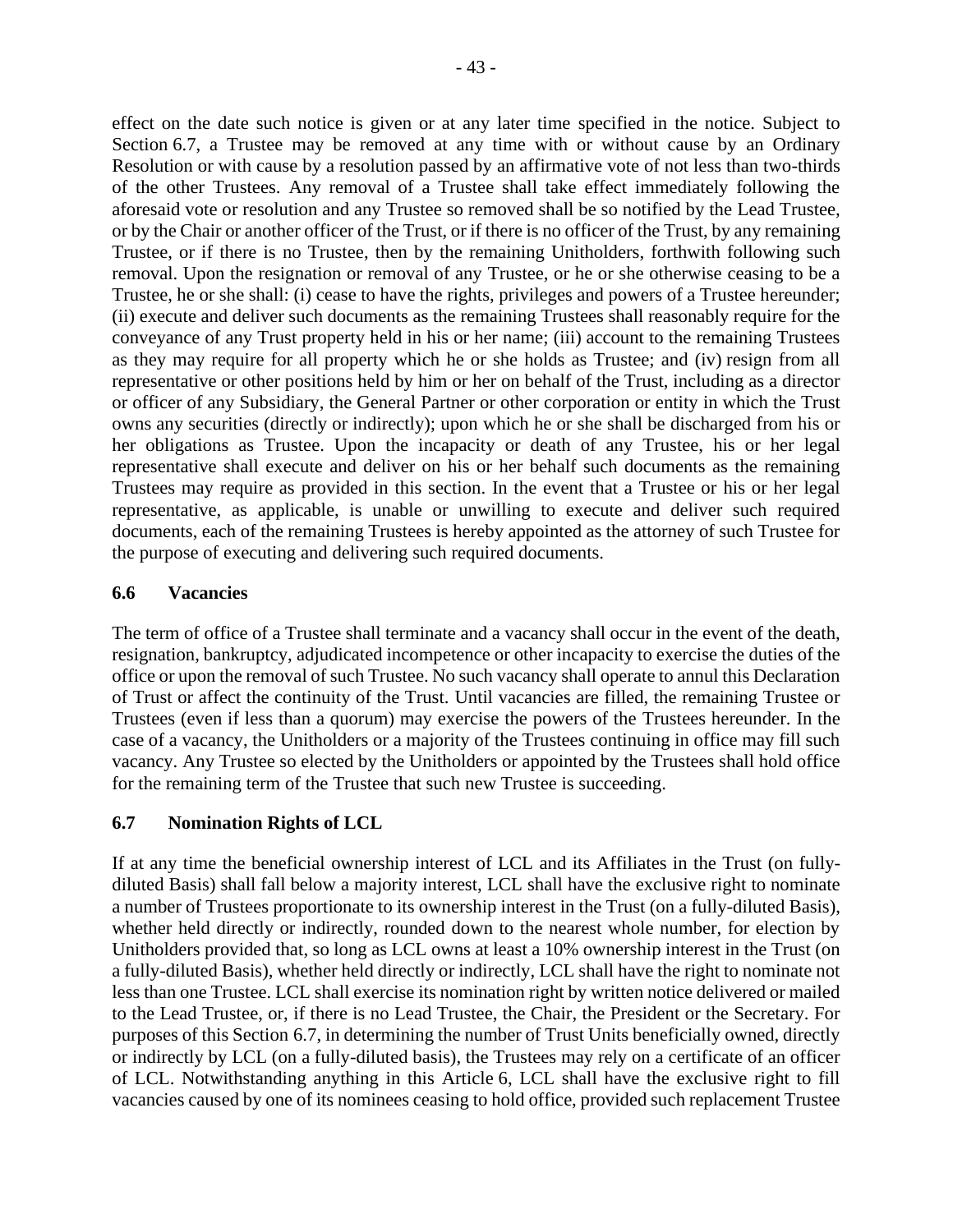is qualified to serve as a Trustee and the Trustees shall only fill vacancies occurring by one of LCL's nominees ceasing to hold office by an individual so nominated by LCL and, upon such nominee being thereafter appointed by the Trustees, such individual shall serve as a Trustee in accordance with Section [6.6](#page-48-1) and otherwise pursuant to this Declaration of Trust.

### <span id="page-49-0"></span>**6.8 Nominations of Trustees**

- (a) Only persons who are nominated in accordance with the following procedures shall be eligible for election as Trustees. Nominations of persons for election as Trustees may be made at any annual meeting of Unitholders, or at any special meeting of Unitholders, if one of the purposes for which the special meeting was called was the election of Trustees:
	- (i) by or at the direction of the Trustees, or as contemplated by Section [6.7,](#page-48-0) including pursuant to a notice of meeting; or
	- (ii) by or at the direction or request of one or more Unitholders pursuant to a requisition of the Unitholders made in accordance with [Article](#page-72-0) 13; or
	- (iii) by any person (a "**Nominating Unitholder**"): (A) who, at the close of business on the date of the giving of the notice provided for below in this Section [6.8](#page-49-0) and on the record date for notice of such meeting, is entered in the Register as a holder of one or more Units carrying the right to vote at such meeting or who beneficially owns Units that are entitled to be voted at such meeting; and (B) who complies with the notice procedures set forth below in this Section [6.8.](#page-49-0)
- (b) In addition to any other applicable requirements and subject to Section [6.7,](#page-48-0) for a nomination to be made by a Nominating Unitholder, the Nominating Unitholder must have given timely notice thereof to the Trustees in the manner prescribed by this Declaration of Trust. Furthermore, if such notice is made on a day which is not a Business Day or later than 5:00 p.m. (Toronto Time) on a day which is a Business Day, then such notice shall be deemed to have been made on the subsequent day that is a Business Day.
- (c) To be timely, a Nominating Unitholder's notice to the Trustees must be made:
	- (i) in the case of an annual meeting of Unitholders, not less than 30 days prior to the date of the annual meeting of Unitholders; provided, however, that in the event that the annual meeting of Unitholders is to be held on a date that is less than 50 days after the date (the "**Notice Date**") on which the first public announcement of the date of the annual meeting was made, notice by the Nominating Unitholder may be made not later than the close of business on the tenth (10th) day following the Notice Date; and
	- (ii) in the case of a special meeting (which is not also an annual meeting) of Unitholders called for the purpose of electing Trustees (whether or not called for other purposes), not later than the close of business on the fifteenth (15th) day following the day on which the first public announcement of the date of the special meeting of Unitholders was made.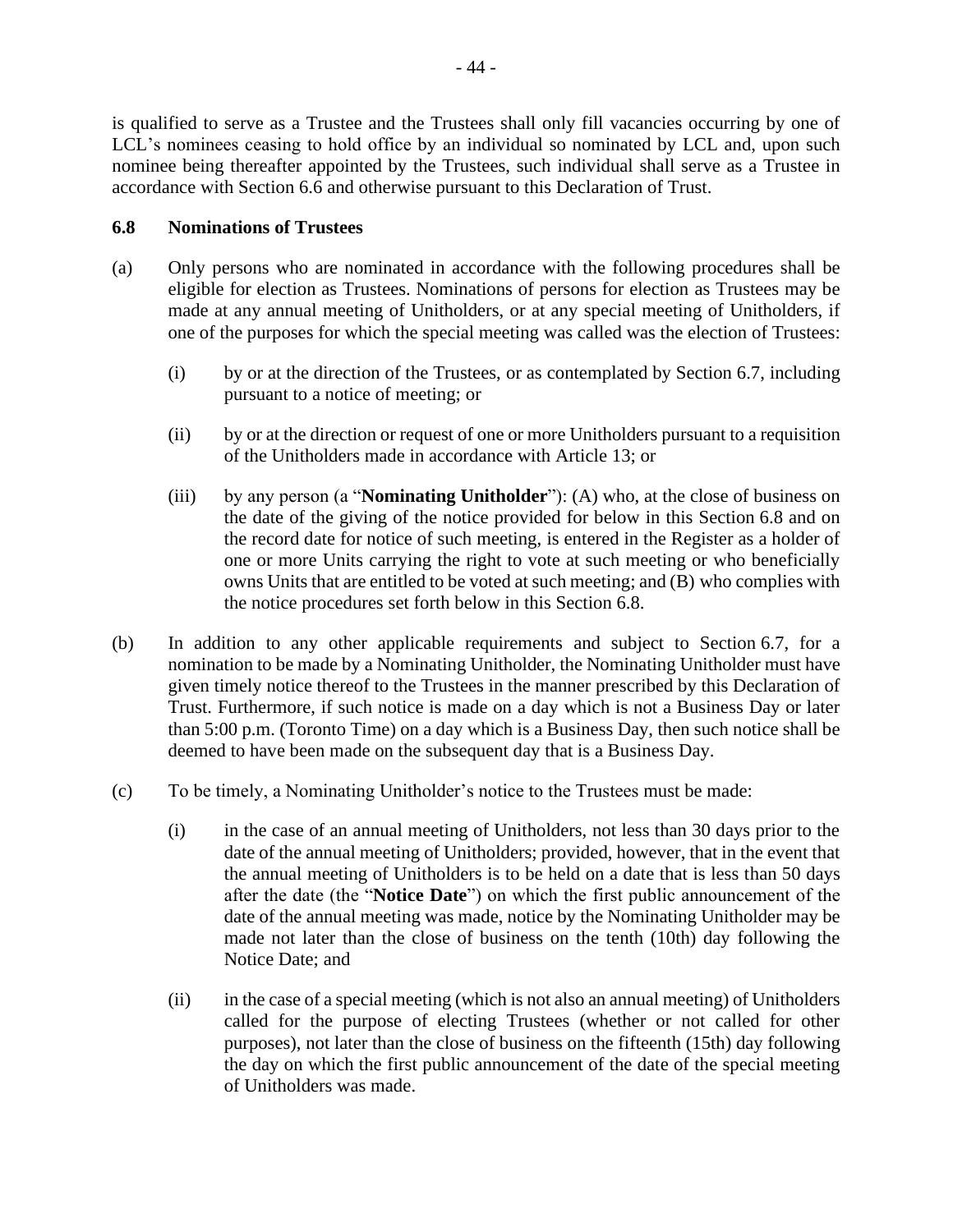- (d) To be in proper written form, a Nominating Unitholder's notice to the Trustees must set forth:
	- (i) as to each person whom the Nominating Unitholder proposes to nominate for election as a Trustee: (A) the name, age, business address and residential address of the person; (B) the principal occupation or employment of the person; (C) the class or series and number of Units in the capital of the Trust which are controlled or which are owned beneficially or of record by the person as of the record date for the meeting of Unitholders (if such date shall then have been made publicly available and shall have occurred) and as of the date of such notice; and (D) any other information relating to the person that would be required to be disclosed in a dissident's proxy circular in connection with solicitations of proxies for election of Trustees pursuant to the Securities Act; and
	- (ii) as to the Nominating Unitholder giving the notice, any proxy, contract, arrangement, understanding or relationship pursuant to which such Nominating Unitholder has a right to vote any Units of the Trust and any other information relating to such Nominating Unitholder that would be required to be made in a dissident's proxy circular in connection with solicitations of proxies for election of Trustees pursuant to the Securities Act.
- (e) The Trust may require that any proposed nominee furnish such other information as may be required to be contained in a dissident proxy circular or by applicable law or regulation to determine the independence of the proposed nominee or his or her eligibility to serve as a Trustee of the Trust.
- (f) No person shall be eligible for election as a Trustee unless nominated in accordance with the provisions of this Section [6.8;](#page-49-0) provided, however, that nothing in this Section [6.8](#page-49-0) shall be deemed to preclude discussion by a Unitholder (as distinct from the nomination of Trustees) at a meeting of Unitholders of any matter in respect of which it would have been entitled to submit to a vote pursuant to the terms and conditions contained in this Declaration of Trust. The chairperson of the applicable meeting shall have the power and duty to determine whether a nomination was made in accordance with the procedures set forth in the foregoing provisions and, if any proposed nomination is not in compliance with such foregoing provisions, to declare that such defective nomination shall be disregarded.
- (g) For purposes of this Section [6.8,](#page-49-0) "public announcement" shall mean disclosure in a press release reported by a national news service in Canada, or in a document publicly filed by the Trust under its profile on the System of Electronic Document Analysis and Retrieval at www.sedar.com.
- (h) Notwithstanding the foregoing, the Trustees may, in their sole discretion, waive any requirement in this Section [6.8.](#page-49-0)

#### **6.9 Successor and Additional Trustees**

The right, title and interest of the Trustees in and to the Trust Property shall vest automatically in all individuals who may hereafter become Trustees upon their due election or appointment and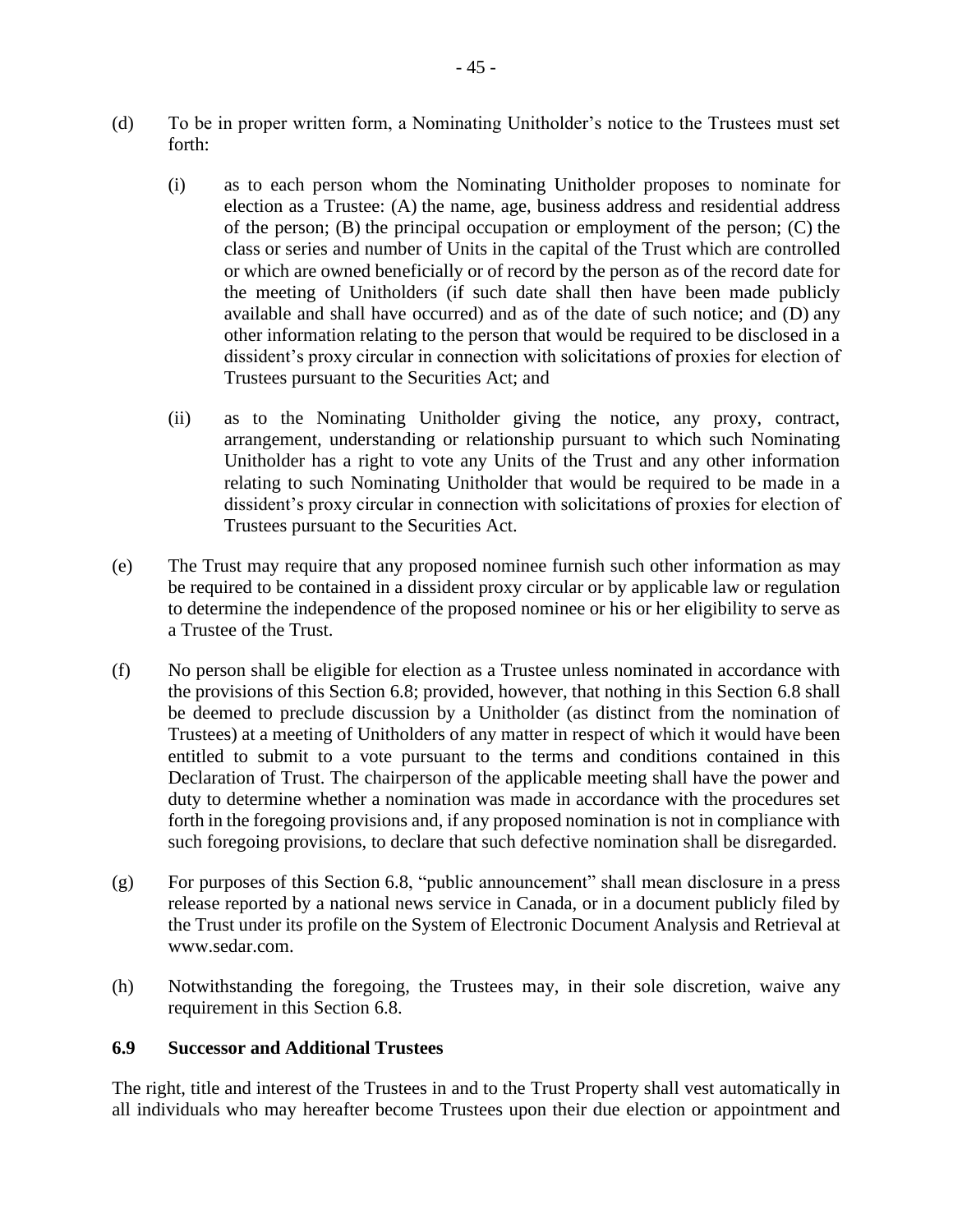qualification without any further act, and they shall thereupon have all the rights, privileges, powers, obligations and immunities of Trustees hereunder. Such right, title and interest shall vest in the Trustees whether or not conveyancing documents have been executed and delivered pursuant to Section [6.5](#page-47-0) or otherwise.

### **6.10 Remuneration and Expenses**

Trustees who are not officers of, or otherwise employed by and receive a salary from the Trust or its Subsidiaries, shall be paid such remuneration for their services in such amounts and in such form as the Trustees, or if applicable a committee thereof, may from time to time determine and shall be entitled to be reimbursed for their out-of-pocket expenses incurred in acting as Trustees. Nothing herein contained shall preclude any Trustee from serving the Trust in any other capacity and receiving remuneration therefor.

### **6.11 Officers of the Trust**

The Trust shall have such officers as the Trustees may appoint from time to time, including a Chair, a President, Chief Executive Officer, Chief Financial Officer and Chief Operating Officer and, without prejudice to the rights of any such Person under any employment contract may remove any officer of the Trust. One Person may hold more than one office. The powers and duties of each officer of the Trust shall be those determined from time to time by the Trustees and, in the absence of such determination, shall be those usually applicable to the office held. If the Chair is not an Independent Trustee, a lead trustee (the "**Lead Trustee**") shall be appointed from among the Independent Trustees. The Lead Trustee will act as an effective leader of the Trustees in respect of any matters required to be considered by the Independent Trustees, and will ensure that the Trustees' agenda will enable them to successfully carry out their duties.

## **6.12 Validity of Acts**

Any act of a Trustee is valid notwithstanding any irregularity in the appointment of the Trustees or any one of them or a defect in the qualifications of the Trustees or any one of them.

# **ARTICLE 7 TRUSTEES' POWERS AND DUTIES**

#### <span id="page-51-0"></span>**7.1 General Powers**

The Trustees, subject only to the specific limitations contained in this Declaration of Trust, shall have, without further or other authorization and free from any control or direction on the part of the Unitholders, full, absolute and exclusive power, control and authority over the Trust Property and over the affairs of the Trust to the same extent as if the Trustees were the sole owners of such assets in their own right, to do all such acts and things as in their sole judgment and discretion are necessary or incidental to, or desirable for, the carrying out of any of the purposes of the Trust or the conducting of the affairs of the Trust. In construing the provisions of this Declaration of Trust, there shall be a presumption in favour of the power and authority having been granted to the Trustees. The enumeration of any specific power or authority herein shall not be construed as limiting the general powers or authority or any other specified power or authority conferred herein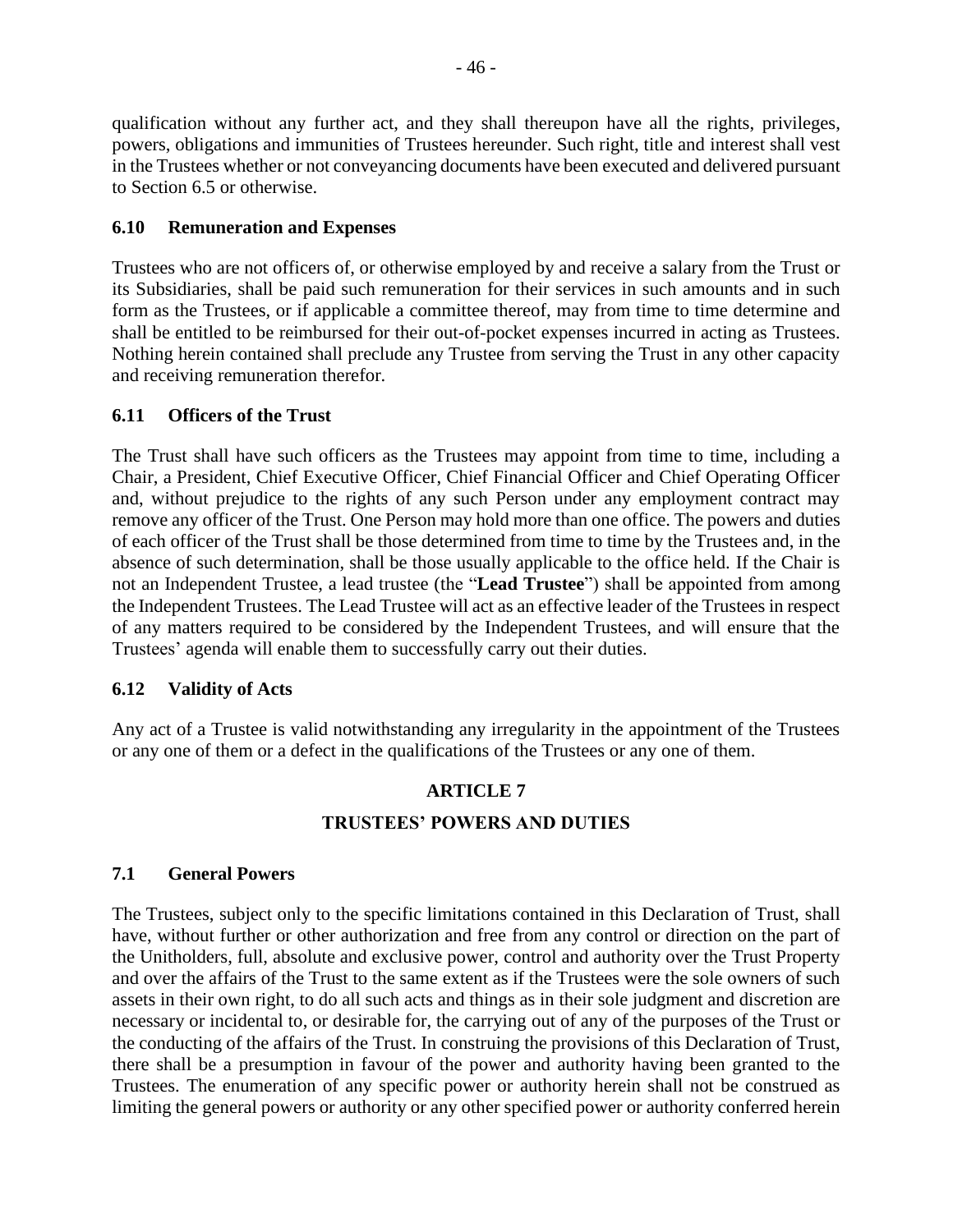on the Trustees. Except as specifically required by law, the Trustees shall in carrying out investment activities not be in any way restricted by the provisions of the laws of any jurisdiction limiting or purporting to limit investments which may be made by trustees. Without limiting the generality of the foregoing, the Trustees may, subject to the terms and conditions contained in this Declaration of Trust, make any investments without being required to adhere to all of, or any particular portion of the investment criteria or diversification requirements set forth in the *Trustee Act* (Ontario), including investments in mutual funds, common trust funds, unit trusts and similar types of investment vehicles, to alter or vary such investments from time to time in a like manner, to retain such investments for such length of time as the Trustees, in their discretion determine and to delegate management and authority to discretionary managers of investment funds as the Trustees in their discretion determine appropriate.

## **7.2 Specific Powers and Authorities**

Subject only to the express limitations contained in this Declaration of Trust and in addition to any powers and authorities conferred by this Declaration of Trust or which the Trustees may have by virtue of any present or future statute or rule of law, the Trustees without any action or consent by the Unitholders shall have and may exercise, on behalf of the Trust, at any time and from time to time the following powers and authorities which may or may not be exercised by them in their sole judgment and discretion and in such manner and upon such terms and conditions as they may from time to time deem proper:

- (a) to retain, invest and re-invest the capital or other funds of the Trust in real or personal property of any kind, all without regard to whether any such properties are authorized by law for the investment of trust funds, and to possess and exercise all the rights, powers and privileges appertaining to the ownership of the Trust Property;
- (b) subject to Section [3.4\(b\),](#page-20-0) to increase the capital of the Trust at any time by the issuance of additional Trust Units (or other securities convertible to or exchangeable for Trust Units) for such consideration as they deem appropriate;
- (c) for such consideration as they deem proper, to invest in, purchase or otherwise acquire for cash or other property or through the issuance of Trust Units or through the issuance of Notes, or other obligations or securities of the Trust and hold for investment Notes, units or other obligations or securities of any Person;
- (d) to sell, rent, lease, hire, exchange, release, partition, assign, mortgage, pledge, hypothecate, grant security interests in, encumber, negotiate, convey, transfer or otherwise dispose of any or all of the Trust Property by deeds, trust deeds, assignments, bills of sale, transfers, leases, mortgages, financing statements, security agreements and other instruments for any of such purposes executed and delivered for and on behalf of the Trust or the Trustees by one or more of the Trustees or by a duly authorized officer, employee, agent or any nominee of the Trust;
- (e) to enter into leases, contracts, obligations and other agreements for a term extending beyond the term of office of the Trustees and beyond the possible termination of the Trust or for a lesser term, and perform the obligations of the Trust thereunder;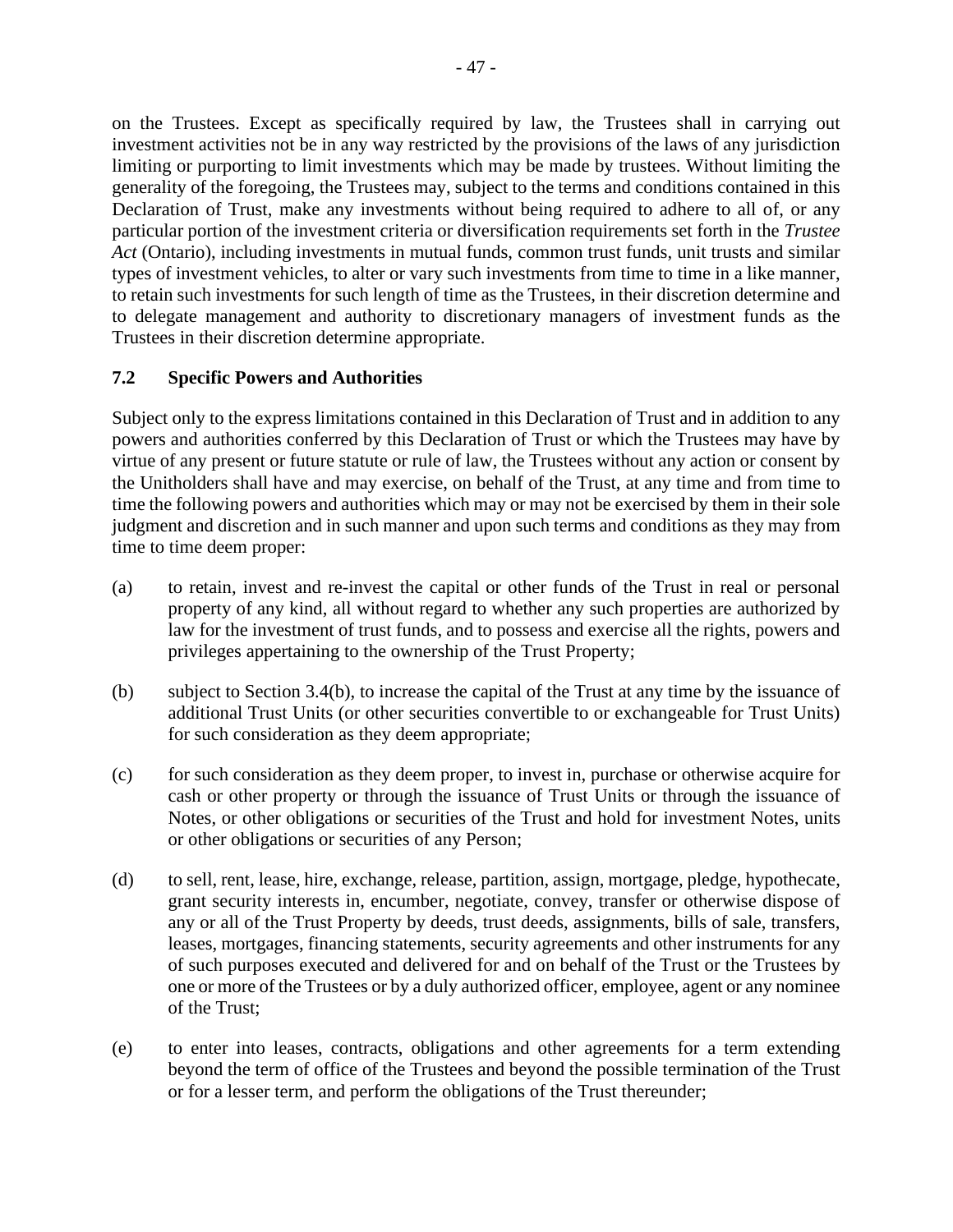- (f) without limit as to amount, to issue any type of debt securities or convertible debt securities and to borrow money from or incur indebtedness to any Person; to guarantee, indemnify or act as surety with respect to payment or performance of obligations of wholly-owned Subsidiaries; to enter into other obligations on behalf of the Trust; and to assign, convey, transfer, mortgage, subordinate, pledge, grant security interests in, encumber or hypothecate the Trust Property to secure any of the foregoing;
- (g) to lend money or other Trust Property, whether secured or unsecured;
- (h) to perform the Trust's obligations under the Exchange Agreement, the Strategic Alliance Agreement, the Services Agreement, and the other Material Agreements;
- (i) to maintain records and provide reports to Unitholders;
- (j) to establish systems to monitor the qualification of the Trust as a "mutual fund trust", a "unit trust" and a "real estate investment trust" within the meaning of the Tax Act and ensure that the Trust does not take any action or acquire, retain or hold any investment that would cause the Trust or a Subsidiary of the Trust to become liable to tax under paragraph 122(1)(b), subsection 197(2) or Part XII.2 of the Tax Act;
- (k) to pay all taxes or assessments, of whatever kind or nature, whether within or outside Canada, imposed upon or against the Trustees in connection with the Trust Property, the undertaking or taxable income of the Trust, or imposed upon or against the Trust Property, the undertaking or taxable income of the Trust, or any part thereof and to settle or compromise disputed tax liabilities and for the foregoing purposes to make such returns, take such deductions, and make such designations, elections and determinations in respect of the Trust Income or Net Realized Capital Gains distributed to Trust Unitholders and any other matter as shall be permitted under the Tax Act (provided that to the extent necessary the Trustees will seek the advice of the Trust's counsel or its Auditors), and do all such other acts and things as may be deemed by the Trustees in their sole discretion to be necessary, desirable or convenient in connection with such matters;
- (l) to incur and pay out of the Trust Property any charges or expenses and disburse any funds of the Trust, which charges, expenses or disbursements are, in the opinion of the Trustees, necessary or incidental to or desirable for the carrying out of any of the purposes of the Trust or conducting the affairs of the Trust including taxes or other governmental levies, charges and assessments of whatever kind or nature, imposed upon or against the Trustees in connection with the Trust or the Trust Property or upon or against the Trust Property or any part thereof and for any of the purposes herein;
- (m) to deposit funds of the Trust in banks or trust companies, whether or not such deposits will earn interest, the same to be subject to withdrawal on such terms and in such manner and by such Person or Persons (including one or more Trustees, officers, agents or representatives) as the Trustees may determine;
- (n) to possess and exercise all the rights, powers and privileges appertaining to the ownership of or interest in all or any mortgages or securities, issued or created by, or interest in, any Person, forming part of the Trust Property, to the same extent that an individual might and,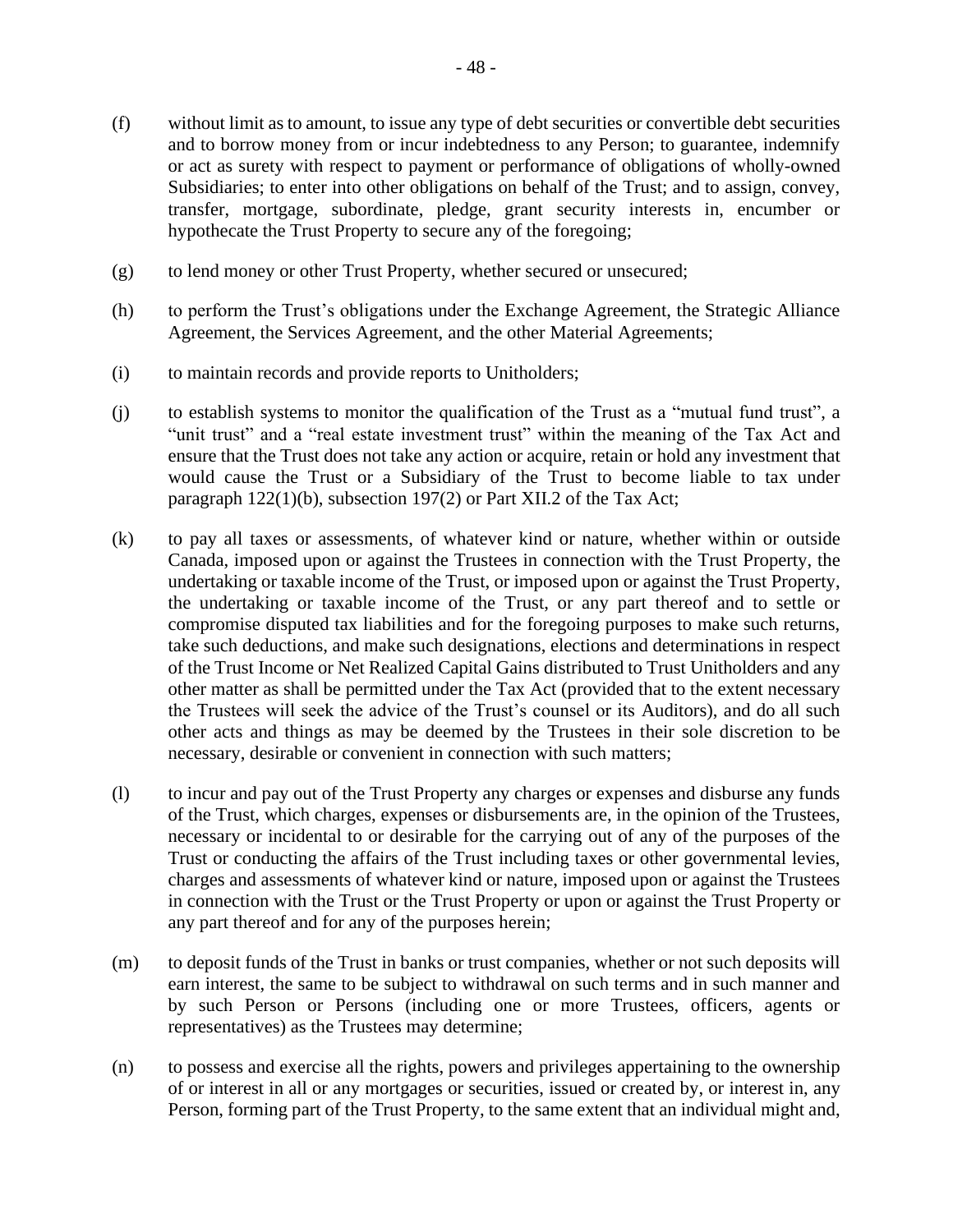without limiting the generality of the foregoing, to vote or give any consent, request or notice, or waive any notice, either in person or by proxy or power of attorney, with or without power of substitution, to one or more Persons, which proxies and powers of attorney may be for meetings or action generally or for any particular meeting or action and may include the exercise of discretionary power;

- (o) to exercise any conversion privilege, subscription right, warrant or other right or option available in connection with any Trust Property at any time held by it and to make payments incidental thereto; to consent, or otherwise participate in or dissent from, the reorganization, consolidation, amalgamation, merger or readjustment of the finances of any Person (other than the Trust), any of the securities of which may at any time be held, directly or indirectly, by the Trust or to the sale, mortgage or lease of the property of any such Person; and to do any act with reference thereto, including the delegation of discretionary powers, the exercise of options, the making of agreements or subscriptions and the payment of expenses, assessments or subscriptions, which it may consider necessary or advisable in connection therewith;
- (p) to elect, appoint, engage or employ officers for the Trust, who may be removed or discharged at the discretion of the Trustees, such officers to have such powers and duties, and to serve such terms as may be prescribed by the Trustees or by the Trustees' Regulations; to engage, appoint, employ or contract with any Persons as agents, representatives, employees or independent contractors or otherwise (including real estate advisors, investment advisors, registrars, underwriters, accountants, lawyers, real estate agents, property managers, asset managers, appraisers, brokers, architects, engineers, construction managers, general contractors or otherwise) in one or more capacities, and to pay compensation from the Trust for services in as many capacities as such Persons may be so engaged or employed; and, except as prohibited by law or this Declaration of Trust, to delegate any of the powers and duties of the Trustees (including the power of delegation) to any one or more Trustees, agents, representatives, officers, employees, independent contractors or other Persons without regard to whether such power, authority or duty is normally granted or delegated by trustees;
- (q) to collect, sue for and receive sums of money coming due to the Trust, and to engage in, intervene in, prosecute, join, defend, compromise, abandon or adjust, by arbitration or otherwise, any actions, suits, proceedings, disputes, claims, demands or other litigation relating to the Trust, the Trust Property or the Trust's affairs, to enter into agreements therefor whether or not any suit is commenced or claim accrued or asserted and, in advance of any controversy, to enter into agreements regarding the arbitration, adjudication or settlement thereof;
- (r) to renew, modify, release, compromise, extend, consolidate or cancel, in whole or in part, any obligation to or of the Trust;
- (s) to purchase and pay for, out of the Trust Property, insurance contracts and policies insuring the Trust Property against any and all risks and insuring the Trust and/or any or all of the Trustees, the Unitholders or officers or employees of the Trust against any and all claims and liabilities of any nature asserted by any Person arising by reason of any action alleged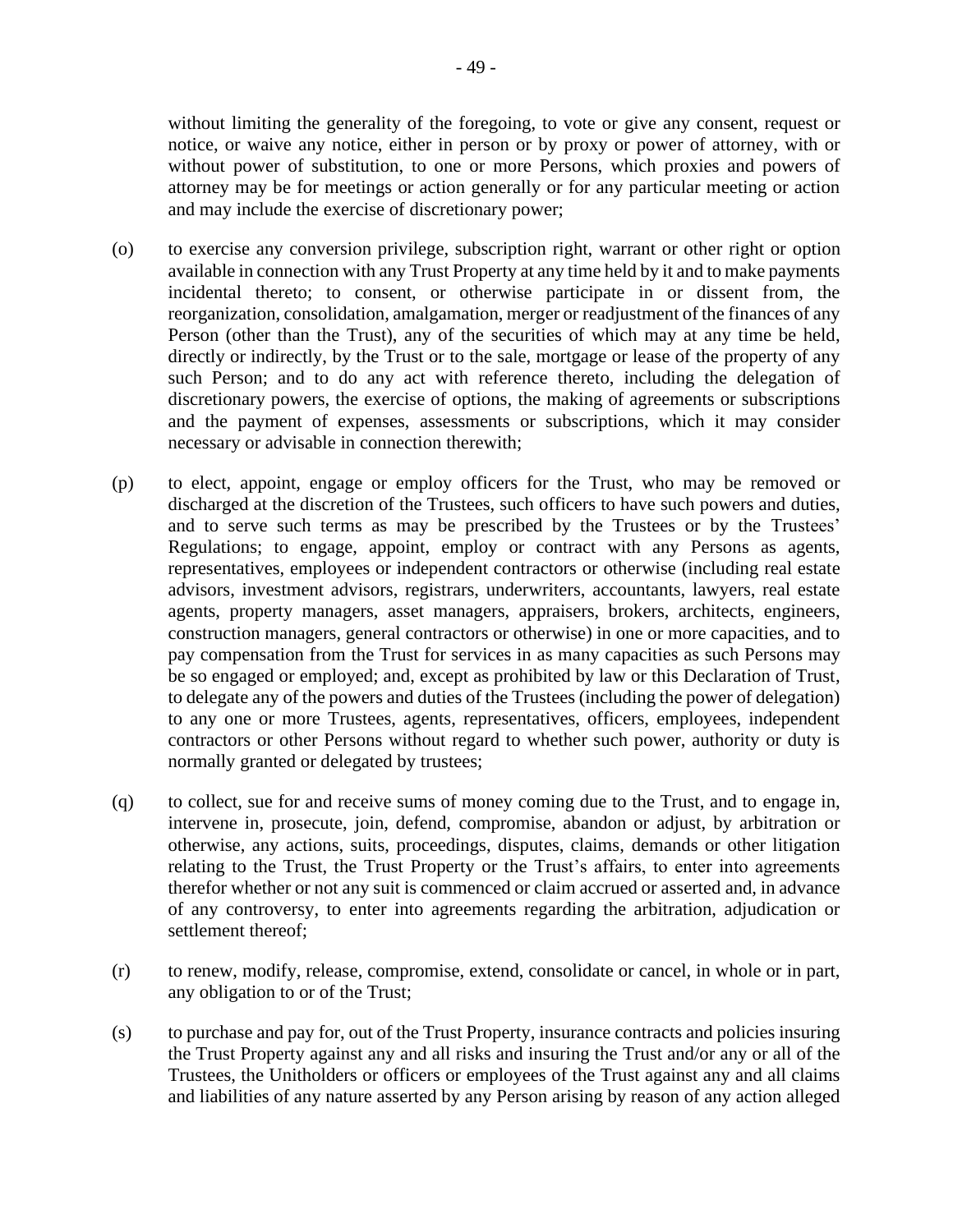to have been taken or omitted by the Trust or by the Trustees, the Unitholders or the officers of the Trust;

- (t) to cause legal title to any of the Trust Property to be held by and/or in the name of the Trustees or, except as prohibited by law, by and/or in the name of the Trust or one or more of the Trustees or any other Person, on such terms, in such manner, with such powers in such Person as the Trustees may determine and with or without disclosure that the Trust or Trustees are interested therein; provided, however, that should legal title to any of the Trust Property be held by and/or in the name of any Person or Persons other than the Trust or the Trustees, the Trustees shall require such Person or Persons to execute a declaration of trust acknowledging that legal title to such assets is held in trust for the benefit of the Trust;
- (u) to determine conclusively the allocation to capital, income or other appropriate accounts for all receipts, expenses, disbursements and Trust Property;
- (v) to issue Trust Units and other securities of the Trust (by way of instalment receipts or otherwise) from time to time and, if necessary or desirable to prepare, sign and file or cause to be prepared, signed and filed a prospectus, offering memorandum or similar document and any amendment thereto and all agreements contemplated therein or ancillary thereto relating to or resulting from any offering of the Trust Units or other securities issued or held by the Trust and to pay the cost thereof and related thereto out of the Trust Property whether or not such offering is or was of direct benefit to the Trust or those Persons (if any) who were Trust Unitholders immediately prior to such offering;
- (w) to make or cause to be made application for the listing on any stock exchange of any Trust Units or other securities of the Trust, and to do all things which in the opinion of the Trustees may be necessary or desirable to effect or maintain such listing or listings;
- (x) to enter into any agreement relating to the issuance of Trust Units by way of instalment receipts and to take all actions necessary or desirable to obtain the benefits of and perform its obligations under such agreement;
- (y) to determine conclusively the value of any or all of the Trust Property from time to time and, in determining such value, to consider such information and advice as the Trustees, in their sole judgment, may deem material and reliable;
- (z) subject to obtaining all required regulatory approvals, to establish one or more distribution reinvestment plans, Trust Unit purchase plans, Trust Unit option plans, deferred Trust Unit plans, restricted Trust Unit plans or any other Unit compensation, incentive plan or similar plan with respect to the Trust Units, including the Distribution Reinvestment Plan and other plans described in the IPO Prospectus;
- (aa) to the extent permitted by law, to indemnify, or enter into agreements with respect to the indemnification of any Person with whom the Trust has dealings including the Trustees, any directors or trustees of any Subsidiary of the Trust, officers or employees of the Trust or of any Subsidiary, the depositary, Registrar, Transfer Agent or any escrow agent, to such extent as the Trustees shall determine;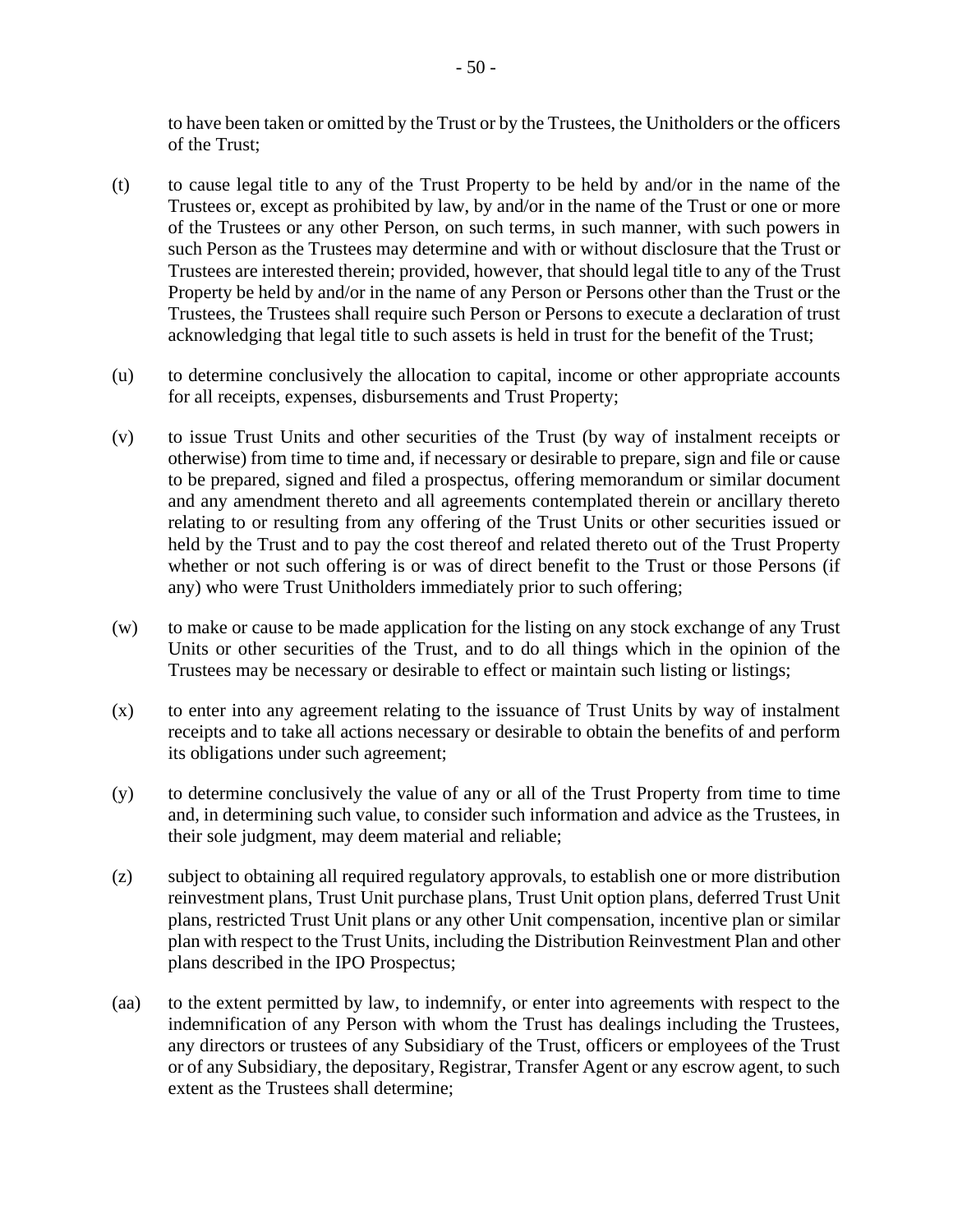- (bb) to do all such acts and things and to exercise such powers which are delegated to the Trustees by any Person who co-owns real property with the Trust;
- (cc) to vote in favour of the Trust's nominees to serve as directors or trustees, as applicable, of any Subsidiary of the Trust and to otherwise exercise the rights attached to any securities held by the Trust or any Subsidiary of the Trust; and
- (dd) to do all such other acts and things as are incidental to the foregoing, and to exercise all powers that are necessary or useful to carry on the activities of the Trust, to promote any of the purposes for which the Trust is formed and to carry out the provisions of this Declaration of Trust.

### <span id="page-56-0"></span>**7.3 Further Powers of the Trustees**

The Trustees shall have the power to prescribe any form provided for or contemplated by this Declaration of Trust. The Trustees may make, adopt, amend, or repeal regulations containing provisions relating to the Trust, the conduct of its affairs, the rights or powers of the Trustees and the rights or powers of the Unitholders or officers of the Trust, provided that such regulations shall not be inconsistent with law or with this Declaration of Trust and not, in the opinion of the Trustees, prejudicial to the Unitholders. The Trustees shall also be entitled to make any reasonable decisions, designations or determinations not inconsistent with law or with this Declaration of Trust which they may determine are necessary or desirable in interpreting, applying or administering this Declaration of Trust or in administering, managing or operating the Trust. To the extent of any inconsistency between this Declaration of Trust and any regulation, decision, designation or determination made by the Trustees, this Declaration of Trust shall prevail and such regulation, decision, designation or determination shall be deemed to be modified to eliminate such inconsistency. Any regulations, decisions, designations or determinations made in accordance with this Section [7.3](#page-56-0) shall be conclusive and binding upon all Persons affected thereby.

Subject to any agreement between the Trust and any Trustees and subject as otherwise herein provided, the Trustees may from time to time in their discretion appoint, employ, invest in, contract or deal with any Person including any Affiliate of any of them and any Person in which any one or more of them may be directly or indirectly interested and, without limiting the generality of the foregoing, any Trustee may purchase, hold, sell, invest in or otherwise deal with real property or other property of the same class and nature as may be held by the Trustees as Trust Property, whether for the Trustee's own account or for the account of another (in a fiduciary capacity or otherwise), without being liable to account therefor and without being in breach of his/her duties and responsibilities hereunder.

#### **7.4 Standard of Care**

The exclusive standard of care required of the Trustees in exercising their powers and carrying out their functions hereunder shall be that they exercise their powers and discharge their duties hereunder as Trustees honestly and in good faith with a view to the best interests of the Trust and the Trust Unitholders and, in connection therewith, that they exercise the care, diligence and skill that a reasonably prudent person would exercise in comparable circumstances. Unless otherwise required by law, no Trustee shall be required to provide any bond, surety or security in any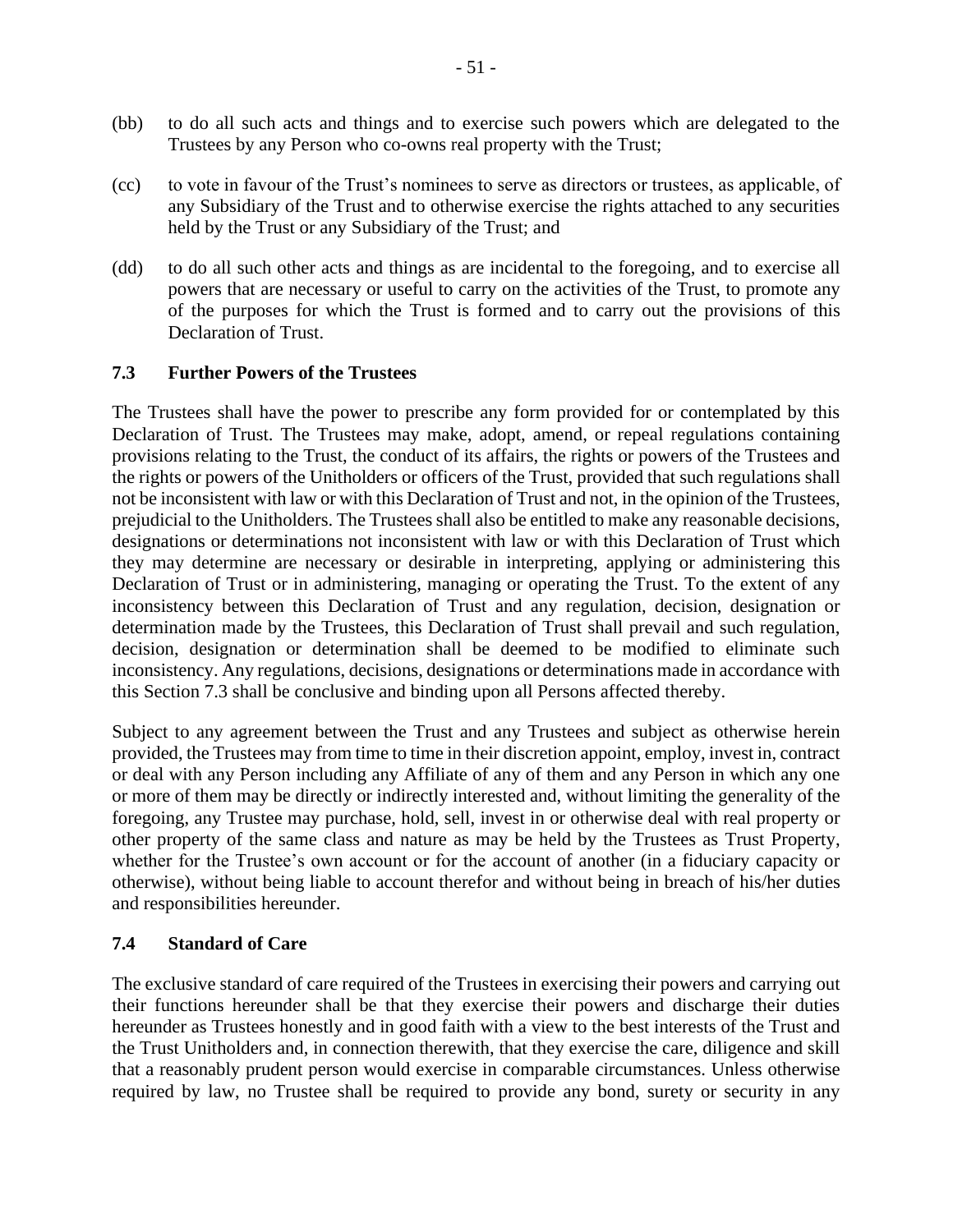jurisdiction for the performance of any duties or obligations hereunder. The Trustees in their capacity as Trustees shall not be required to devote their entire time to the affairs of the Trust.

## **7.5 Reliance Upon Trustees**

Any Person dealing with the Trust in respect of any matters pertaining to the Trust Property and any right, title or interest therein or to the Trust or to securities of the Trust shall be entitled to rely on a certificate or statutory declaration (including a certificate or statutory declaration as to the passing of a resolution of the Trustees) executed by any single Trustee or, without limiting the foregoing, such other Persons as may be authorized by the Trustees as to the capacity, power and authority of the Trustees or any such other Persons to act for and on behalf and in the name of the Trust. No Person dealing with the Trustees shall be bound to see to the application of any funds or property passing into the hands or control of the Trustees. The receipt by or on behalf of the Trustees for monies or other consideration shall be binding upon the Trust.

## **7.6 Determinations of Trustees Binding**

All determinations of the Trustees that are made in good faith with respect to any matters relating to the Trust, including whether any particular investment or disposition meets the requirements of this Declaration of Trust, shall be final and conclusive and shall be binding upon the Trust and all Unitholders (and, whether the Unitholder is a Deferred Income Plan, registered pension fund or plan as defined in the Tax Act, or other similar fund or plan registered under the Tax Act, upon plan beneficiaries and plan holders past, present and future) and Units of the Trust shall be issued and sold on the condition and understanding that any and all such determinations shall be binding as aforesaid.

## <span id="page-57-1"></span>**7.7 Conflicts of Interest**

Except for agreements entered into on or before July 5, 2013 and/or the ownership of Units, a Trustee or an officer of the Trust shall disclose to the Trustees, in writing or by requesting to have it entered in the minutes of meetings of the Trustees or of meetings of committees of the Trustees, the nature and extent of any interest that he or she has in a material contract or material transaction, whether made or proposed, with the Trust or any of its Subsidiaries, if the Trustee or officer: (i) is a party to the contract or transaction; (ii) is a director, officer or employee, or an individual acting in a similar capacity, of a party to the contract or transaction; or (iii) has a material interest in a party to the contract or transaction:

- <span id="page-57-0"></span>(a) the disclosure required in the case of a Trustee shall be made:
	- (i) at the meeting of the Trustees or the applicable committee thereof, as the case may be, at which a proposed contract or transaction is first considered;
	- (ii) if the Trustee was not then interested in a proposed contract or transaction, at the first such meeting after he/she becomes so interested;
	- (iii) if the Trustee becomes interested after a contract is made or a transaction is entered into, at the first meeting after he/she becomes so interested;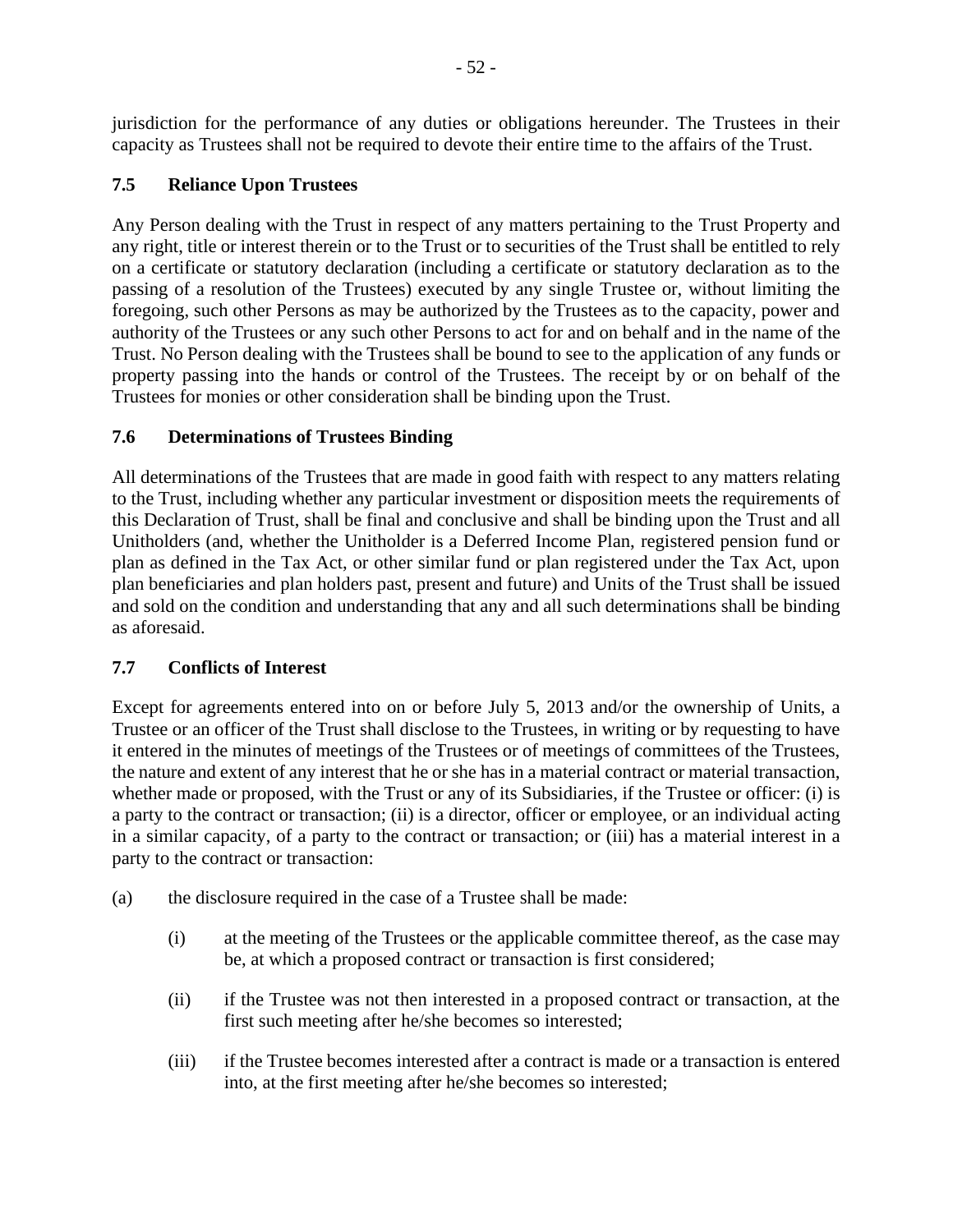- (iv) if an individual who is interested in a contract or transaction later becomes a Trustee, at the first meeting after he/she becomes a Trustee;
- <span id="page-58-0"></span>(b) the disclosure required in the case of an officer of the Trust, who is not a Trustee, shall be made:
	- (i) forthwith after such officer becomes aware that the contract or transaction or proposed contract or transaction is to be considered or has been considered at a meeting of the Trustees or the applicable committee thereof, as the case may be;
	- (ii) if such officer becomes interested after a contract is made or transaction is entered into, forthwith after such individual becomes aware that he/she has become so interested; or
	- (iii) if an individual who is interested in a contract or a transaction later becomes an officer of the Trust, forthwith after he/she becomes an officer of the Trust;
- (c) notwithstanding Subsections [7.7\(a\)](#page-57-0) and [7.7\(b\),](#page-58-0) if a material contract or material transaction, whether entered into or proposed, is one that, in the ordinary course of the affairs of the Trust, would not require approval by the Trustees or the Unitholders, a Trustee or officer of the Trust shall disclose, in writing to the Trustees or applicable committee thereof or request to have it entered into the minutes of the meeting of the Trustees or of the applicable committee thereof, the nature and extent of his or her interest immediately after he or she becomes aware of the contract or transaction;
- (d) a Trustee referred to in this Section [7.7](#page-57-1) shall not vote on any resolution to approve such contract or transaction unless the contract or transaction:
	- (i) relates primarily to his or her remuneration as a Trustee, officer, employee or agent of the Trust or any Affiliate of the Trust; or
	- (ii) is for indemnity under Section [15.1](#page-82-0) or the purchase of liability insurance;
- (e) for the purposes hereof, a general notice to the Trustees by a Trustee or an officer of the Trust disclosing that he/she is a director or officer of or has a material interest in a Person and is to be regarded as interested in any contract made or any transaction entered into with that Person, is sufficient disclosure of interest in relation to any contract so made or transaction so entered into. In the event that a meeting of the Unitholders is called to confirm or approve a contract or transaction which is the subject of a general notice to the Trustees, the nature and extent of the interest in the contract or transaction of the Persons giving such general notice shall be disclosed in reasonable detail in the notice calling such meeting of the Unitholders or in any information circular to be provided by this Declaration of Trust or by law;
- <span id="page-58-1"></span>(f) where a material contract is made or a material transaction is entered into between the Trust and a Trustee or an officer of the Trust, or between the Trust and another Person in which a Trustee or an officer of the Trust has a material interest: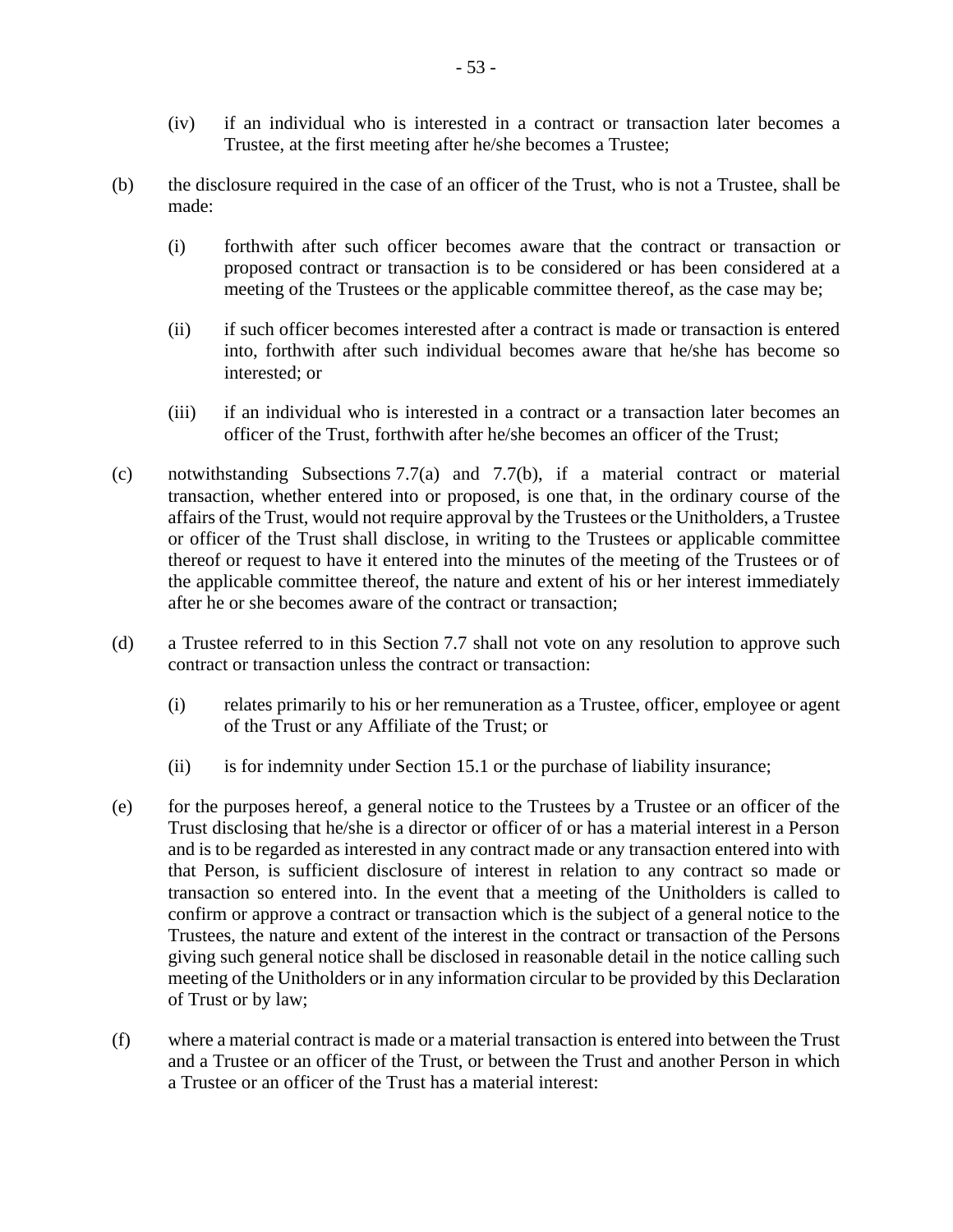- (i) such Trustee or officer of the Trust is not accountable to the Trust or to the Unitholders for any profit or gain realized from the contract or transaction; and
- (ii) the contract or transaction is neither void nor voidable,

by reason only of that relationship or by reason only that such Trustee or officer is present at or is counted to determine the presence of a quorum at the meeting of the Board of Trustees or the applicable committee thereof, as the case may be, that authorized the contract or transaction, if such Trustee or officer of the Trust disclosed his/her interest in accordance with this Section [7.7,](#page-57-1) and the contract or transaction was reasonable and fair to the Trust at the time it was approved;

- <span id="page-59-0"></span>(g) notwithstanding anything in this Section, but without limiting the effect of Subsection [7.7\(f\),](#page-58-1) a Trustee or an officer of the Trust, acting honestly and in good faith, is not accountable to the Trust or to the Unitholders for any profit or gain realized from any such contract or transaction by reason only of his/her holding such office or position, and the contract or transaction, if it was reasonable and fair to the Trust at the time it was approved or confirmed, is not by reason only of such Trustee's or officer's interest therein void or voidable, where:
	- (i) the contract or transaction is confirmed or approved at a meeting of the Unitholders duly called for that purpose; and
	- (ii) the nature and extent of such Person's interest in the contract or transaction are disclosed in reasonable detail in the notice calling the meeting or in any information circular to be provided by this Declaration of Trust or by law; and
- (h) subject to Subsections [7.7\(f\)](#page-58-1) and [7.7\(g\),](#page-59-0) if a Trustee or an officer of the Trust fails to disclose his/her interest in a material contract or transaction in accordance with this Declaration of Trust or otherwise fails to comply with this Section [7.7,](#page-57-1) the Trustees or any Unitholder, in addition to exercising any other rights or remedies in connection with such failure exercisable at law or in equity, may apply to a court for an order setting aside the contract or transaction and directing that such Trustee or officer account to the Trust for any profit or gain realized.

## <span id="page-59-1"></span>**7.8 Independent Trustee Matters**

Notwithstanding anything herein to the contrary, in order to become effective the following matters shall require, in addition to the approval of a majority of the Trustees or a majority of an applicable committee, the approval of not less than a majority of the Independent Trustees holding office at such time and not otherwise disqualified from voting under Section [7.7,](#page-57-1) such approval to be given by a vote at a meeting of such Independent Trustees or by written consent signed by all of such Independent Trustees:

(a) an acquisition of a property or an investment in a property, whether by co-investment or otherwise, or the provision of any financing, or development or leasing services in respect of a property, under the terms of the Strategic Alliance Agreement or otherwise in which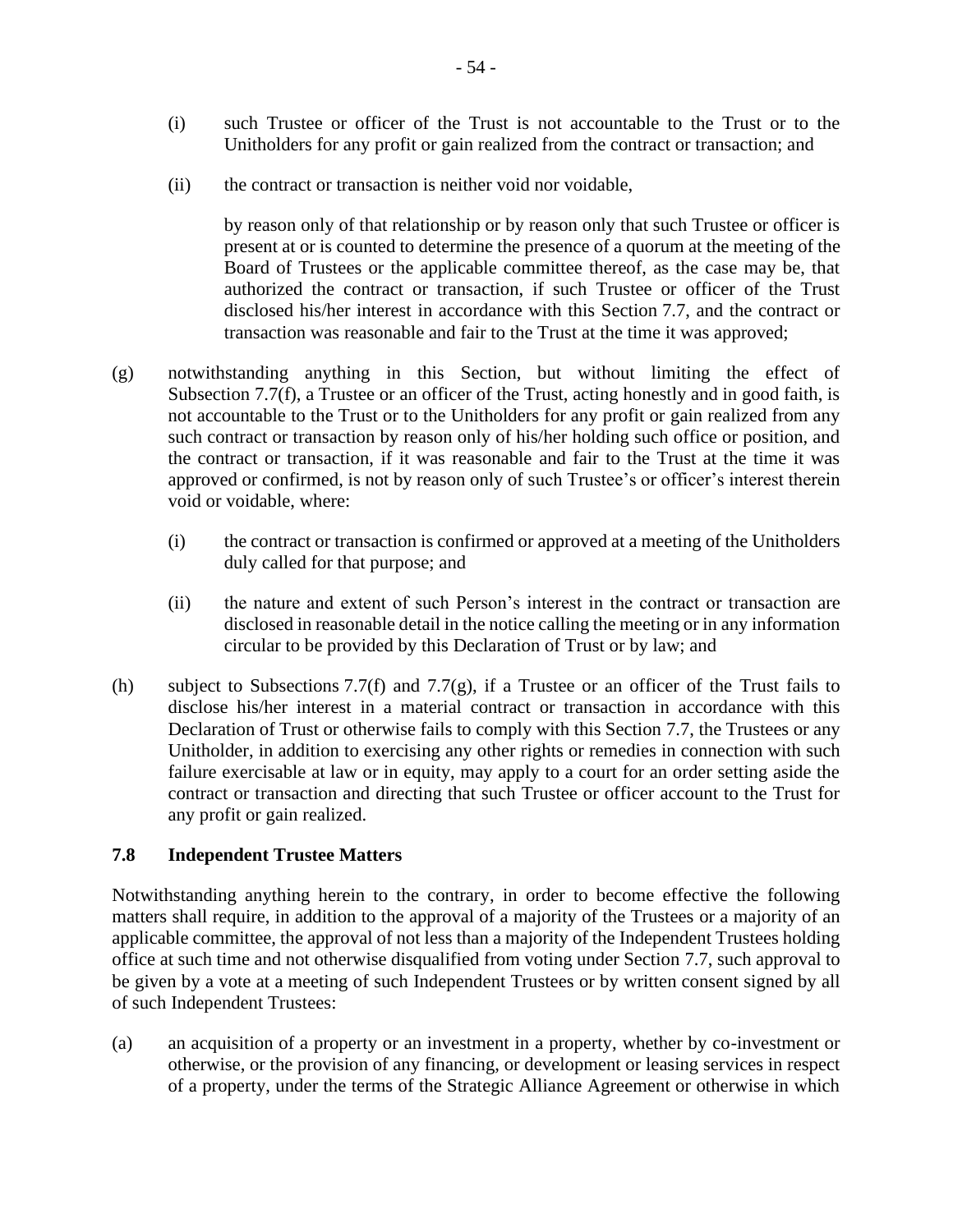or in respect of which LCL or any Affiliate of LCL or any Related Party of the Trust has any direct or indirect interest, whether as owner, operator or manager; or

- (b) a material change to any agreement with LCL or an Affiliate of LCL or a Related Party of the Trust or any approval, consent, waiver or other decision of the Trustees thereunder, or any renewal, extension or termination thereof or any increase in any fees (including any transaction fees) or distributions payable thereunder; or
- (c) the entering into of, or the waiver, exercise or enforcement of any rights or remedies under, any agreement entered into by the Trust or any of its Subsidiaries, or the making, directly or indirectly, of any co-investment, in each case, with (i) any Trustee, (ii) any entity directly or indirectly controlled by any Trustee in which any Trustee holds a significant interest, or (iii) any entity for which any Trustee acts as a director or in other similar capacity; or
- (d) the refinancing, increase or renewal of any indebtedness owed by or to (i) any Trustee, (ii) any entity directly or indirectly controlled by any Trustee or in which any Trustee holds a significant interest, or (iii) any entity for which any Trustee acts as a director or in other similar capacity; or
- (e) decisions relating to any claims by or against one or more parties to any agreement with LCL or Affiliate of LCL or any Related Party of the Trust;

provided, however, that the foregoing shall not apply with respect to any circumstance in respect of which the only parties to the relevant transaction or agreement are (i) the Trust and a whollyowned Subsidiary or (ii) wholly-owned Subsidiaries of the Trust.

## **ARTICLE 8**

## **MEETINGS OF THE TRUSTEES**

#### <span id="page-60-0"></span>**8.1 Trustees May Act Without Meeting**

The Trustees may act with or without a meeting. Except as provided otherwise herein, any action of the Trustees or any committee of the Trustees may be taken at a meeting by vote of, or without a meeting by written original or facsimile and/or electronic mail consent or resolution signed by all of, the Trustees or the members of the applicable committee, as the case may be. Any such consent or resolution may be signed in counterpart.

#### <span id="page-60-1"></span>**8.2 Notice of Meeting**

Meetings of the Trustees may be held from time to time upon the giving of notice by the Chair, the Lead Trustee or any Trustee. Regular meetings of the Trustees may be held without notice at a time and place fixed in accordance with the Trustees' Regulations or by the Trustees from time to time by resolution and provided, in such case, that a copy of such resolution is sent to each Trustee forthwith after being passed and forthwith after each Trustee's appointment or election, no other notice shall be required for any such regular meeting. Notice of the time and place of any other meetings shall be mailed or otherwise given by telephone or by other means of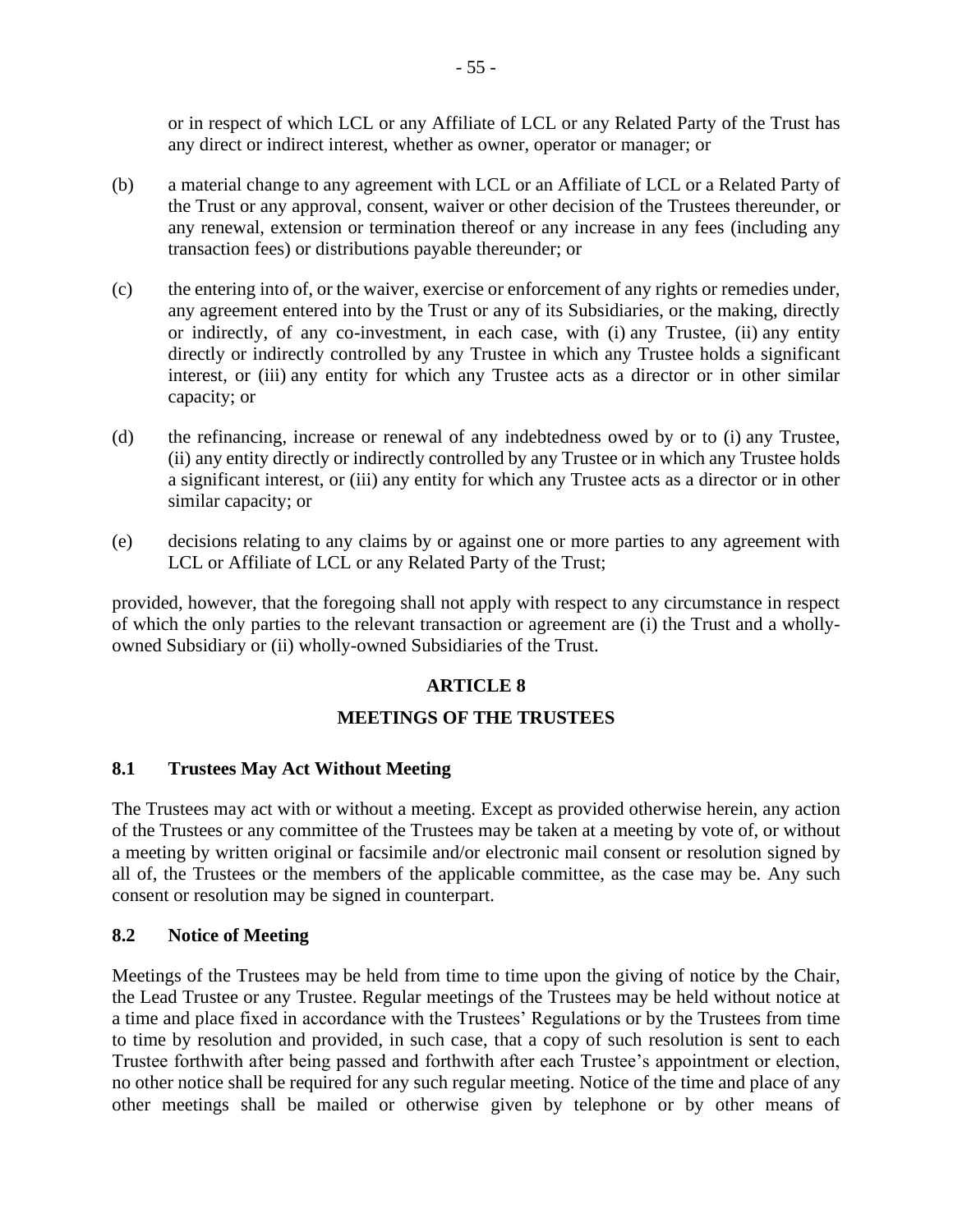communication not less than 48 hours before the meeting but may be waived in writing by any Trustee either before or after such meeting. The attendance of a Trustee at a meeting shall constitute a waiver of notice of such meeting except where a Trustee attends a meeting for the express purpose of objecting to the transaction of any business on the ground that the meeting has not been lawfully called or convened. Each committee of Trustees appointed by the Trustees may adopt its own rules or procedures for the calling, conduct, adjournment and regulation of the meetings of such committees as it sees fit and may amend or repeal such rules or procedures from time to time; provided, however, that the Trustees' Regulations and any such rules or procedures shall not be inconsistent with this Declaration of Trust.

## <span id="page-61-0"></span>**8.3 Quorum**

A quorum for all meetings of the Trustees or any committee thereof shall be at least three Trustees or two Trustees on such committee, as the case may be, present in person, at least two of whom shall be Resident Canadians; provided that if there is no quorum, the meeting may be adjourned to a Business Day on notice to all of the Trustees or members of such committee, as the case may be and, at the reconvened meeting, the presence of one Resident Canadian Trustee or one Resident Canadian member of such committee, as the case may be, is required in order to constitute a quorum.

## <span id="page-61-1"></span>**8.4 Voting at Meetings**

Questions arising at any meeting of the Trustees or of a committee of Trustees shall be decided by a majority of the votes cast. In the case of an equality of votes at any meeting of Trustees or of a committee of Trustees, the Chair shall not have a second or casting vote in addition to his or her original vote, if any. Every meeting of the Trustees or any committee thereof shall take place in Canada.

## <span id="page-61-2"></span>**8.5 Meeting by Telephone**

Any Trustee may participate in a meeting of the Trustees or any committee thereof by means of a conference telephone or other communications equipment by means of which all Trustees participating in the meeting can hear each other and a Trustee so participating shall be considered for the purposes of this Declaration of Trust to be present in person at that meeting.

## <span id="page-61-3"></span>**8.6 Meetings of Independent Trustees**

The provisions of Sections [8.1,](#page-60-0) [8.2,](#page-60-1) [8.3,](#page-61-0) [8.4,](#page-61-1) [8.5](#page-61-2) and [8.6](#page-61-3) apply, *mutatis mutandis*, to any and all meetings of Independent Trustees called for the purposes contemplated in Section [7.8](#page-59-1) or otherwise for purposes which the Independent Trustees reasonably determine to be necessary or desirable.

## **8.7 Chair**

The chair of any meeting of the Trustees or any committee of Trustees (other than a meeting of the Independent Trustees or any committee of Independent Trustees) shall be, as applicable, the Trustee present at the meeting who holds the office of Chair of Trustees or the chair of the applicable committee, or, if such individual is not present, the Trustees present shall choose one of their number to act as the chair. The chair of any meeting of the Independent Trustees or any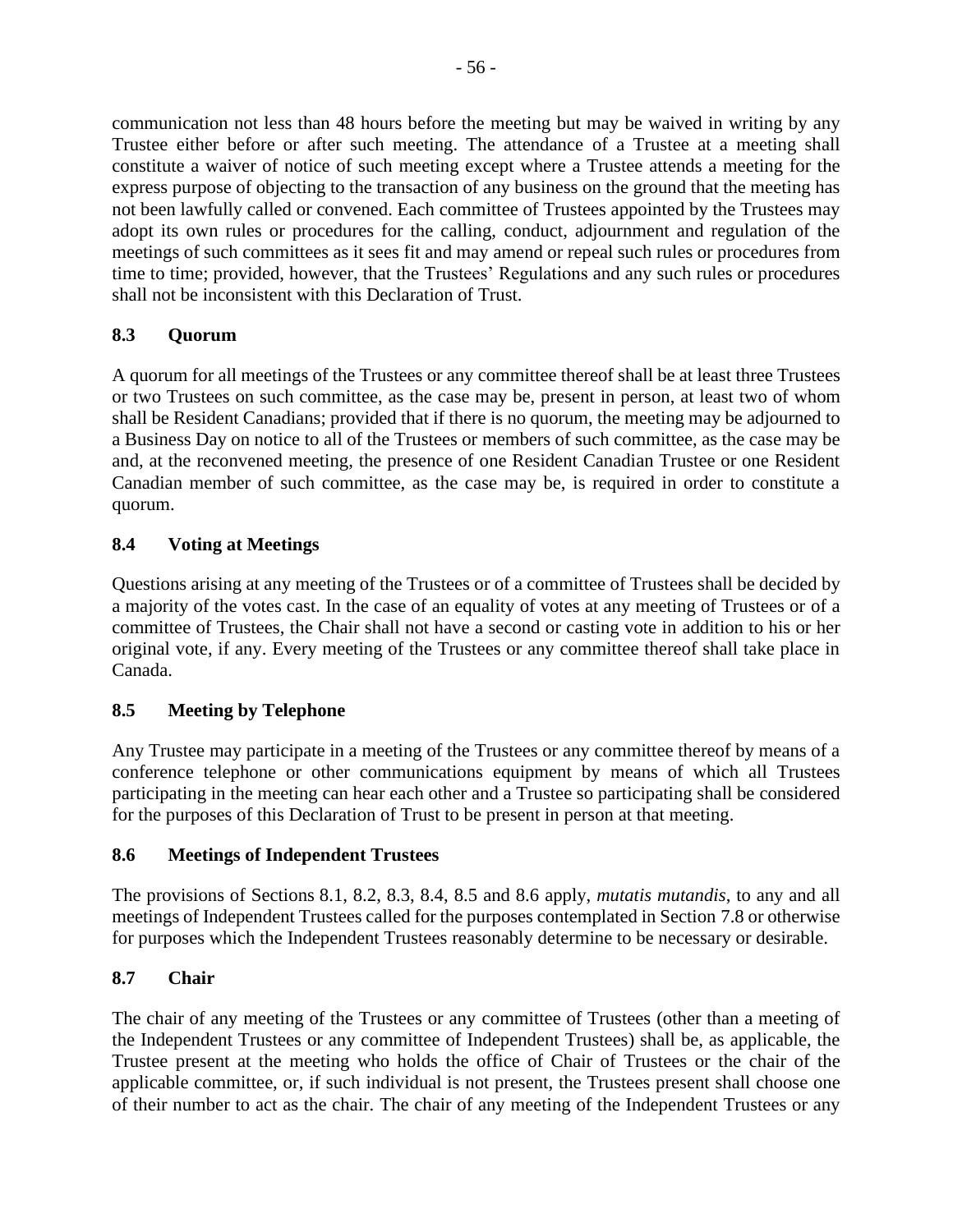committee of the Independent Trustees shall be the trustee who holds the office of Lead Trustee or chair of the applicable committee, or, if such individual is not present, the Independent Trustees present shall choose one of their number to act as the chair.

#### **ARTICLE 9**

#### **DELEGATION OF POWERS**

#### <span id="page-62-0"></span>**9.1 General**

The Trustees may appoint from among their number a committee of Trustees for such purposes as they may determine in their discretion, to be necessary or desirable for the purposes of properly governing the affairs of the Trust, and may delegate to such committee any of the powers of the Trustees provided that a majority of the Trustees appointed to any committee shall be Resident Canadians and provided further that, for greater certainty, any such committee shall not be empowered to take any action or engage in any activity that the Trustees would be prohibited from taking or engaging in pursuant to this Declaration of Trust. The Trustees shall have the power to appoint, employ or contract with any Person for any matter relating to the Trust or its assets or affairs. For greater certainty, the Trustees may delegate to any Person (including any one or more officers of the Trust) the power to execute any document or enter into any agreement on behalf of the Trust or exercise any discretion or make any amendment in relation thereto. The Trustees may grant or delegate such authority to an advisor as the Trustees may in their sole discretion deem necessary or desirable without regard to whether such authority is normally granted or delegated by trustees. The Trustees shall have the power to determine the term, compensation and, to the extent permitted by law, rights to indemnification, of an advisor or any other Persons whom they may employ or with whom they may contract. The Trustees shall have the power to grant powers of attorney as required in connection with any financing or security relating thereto. Each member of a committee shall serve on such committee until he or she resigns from such committee or otherwise ceases to be a Trustee.

#### **9.2 Audit Committee**

Without limiting the generality of Section [9.1,](#page-62-0) the Trustees shall appoint an audit committee (the "Audit Committee") consisting of at least three Trustees, all of whom shall be Independent Trustees. The Audit Committee shall have the duties and responsibilities set forth in the form of Audit Committee charter contained in the IPO Prospectus, as may be amended by the Trustees from time to time. The Auditors are entitled to receive notice of every meeting of the Audit Committee and, at the expense of the Trust, to attend and be heard thereat and, if so requested by a member of the Audit Committee, shall attend any meeting of the Audit Committee held during the term of office of the Auditors. Questions arising at any meeting of the Audit Committee shall be decided by a majority of the votes cast. Decisions may be taken by written consent signed by all of the members of the Audit Committee. The Auditors or a member of the Audit Committee may call a meeting of the Audit Committee on not less than 48 hours' notice.

#### **9.3 Governance, Compensation and Nominating Committee**

Without limiting the generality of Section [7.1,](#page-51-0) the Trustees shall appoint a Governance,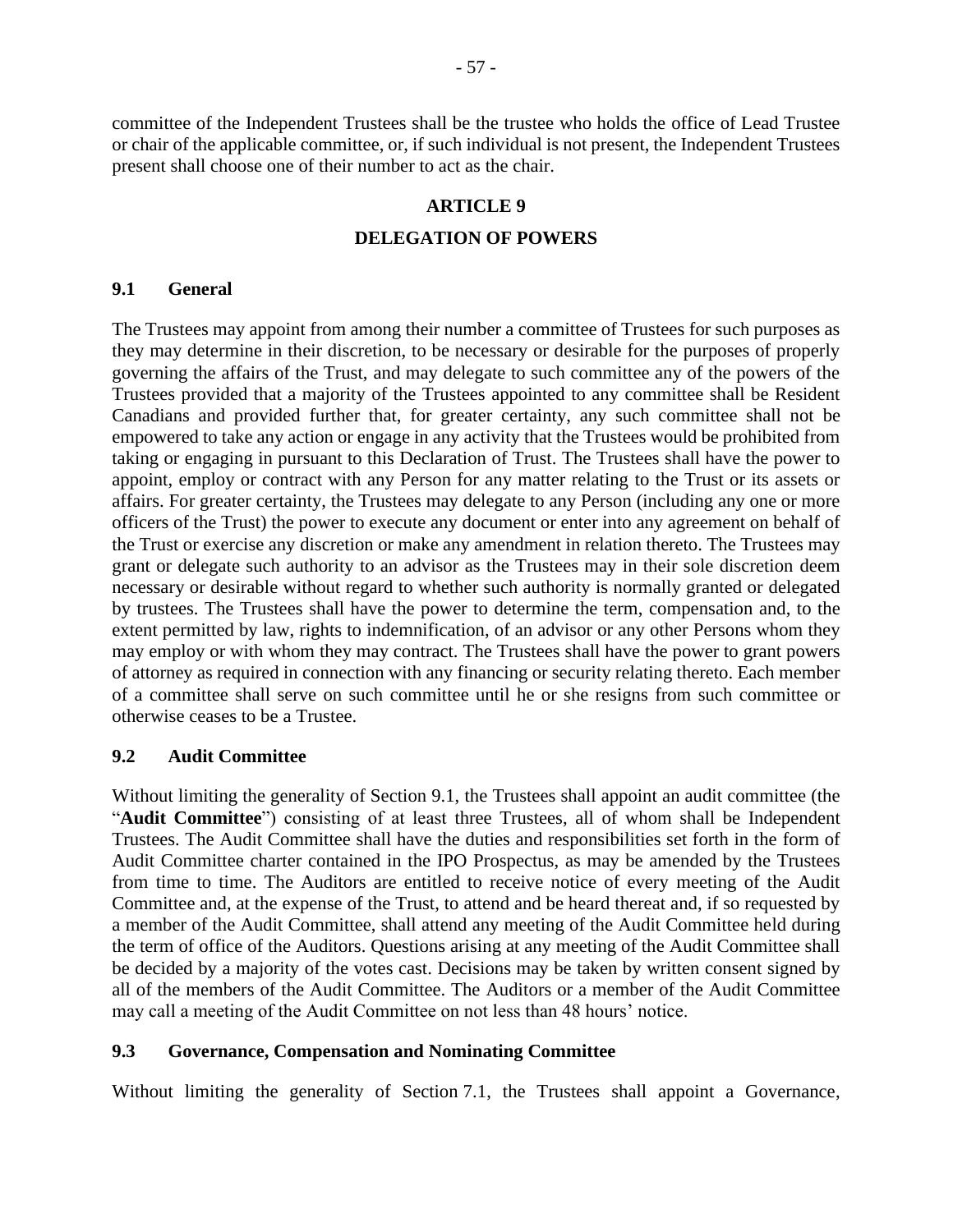Compensation and Nominating Committee (the "**Governance Committee**") consisting of at least three Trustees, at least a majority of whom shall be Independent Trustees. The duties of the Governance Committee shall be to review the governance policies of the Trust, including being responsible for: (i) assessing the effectiveness of the Trustees and their committees; (ii) considering questions of management succession; (iii) participating along with management in the recruitment and selection of candidates for Trustees; (iv) administering the Deferred Unit Incentive Plan and any unit option or purchase plan in any other compensation incentive programs; (v) assessing the performance of management of the Trust; and (vi) reviewing and making recommendations to the Trustees concerning the level and nature of the compensation payable to the Trustees, officers and senior management of the Trust. Questions arising in any meeting of the Governance Committee shall be decided by a majority of the votes cast. Decisions may be taken by written consent signed by all of the members of the Governance Committee. Any member of the Governance Committee may call a meeting of the Governance Committee upon not less than 48 hours' notice. Where for any reason a member of the Governance Committee is disqualified from voting on or participating in a decision, any other independent and disinterested Trustee not already a member of the Governance Committee may be designated by the Trustees to act as an alternate. Notwithstanding the appointment of the Governance Committee, the Trustees may consider and approve any matter which the Governance Committee otherwise has the authority to consider or approve.

## **9.4 Committees and Procedure**

Unless otherwise determined by the Trustees, a quorum for meetings of any committee shall be a majority of its members. Each committee shall have the power to appoint its chair and delineate the duties and responsibilities of such chair. The rules for calling (including, for greater certainty, the giving of notice), location, holding, conducting, participating in, voting at and adjourning meetings of the committee shall be the same as those governing meetings of the Trustees, except as the Trustees may otherwise determine. Each member of a committee shall serve at the pleasure of the Trustees and, in any event, only so long as he or she shall be a Trustee. The Trustees may fill vacancies in a committee by appointment from among their members. Provided that a quorum is maintained, a committee may continue to exercise its powers notwithstanding any vacancy among its members.

## **9.5 Management of the Trust**

The Trustees may exercise broad discretion in hiring officers, employees, agents and consultants to administer the Trust's day-to-day operations, all subject to the overriding authority of the Trustees over the management and affairs generally of the Trust.

#### **ARTICLE 10**

## **UNITHOLDER REMEDIES**

## <span id="page-63-0"></span>**10.1 Dissent and Appraisal Rights**

<span id="page-63-1"></span>(a) Subject to Section [10.2\(e\),](#page-68-0) a Trust Unitholder entitled to vote at a meeting of Unitholders who complies with this Section [10.1](#page-63-0) may dissent if the Trust resolves to: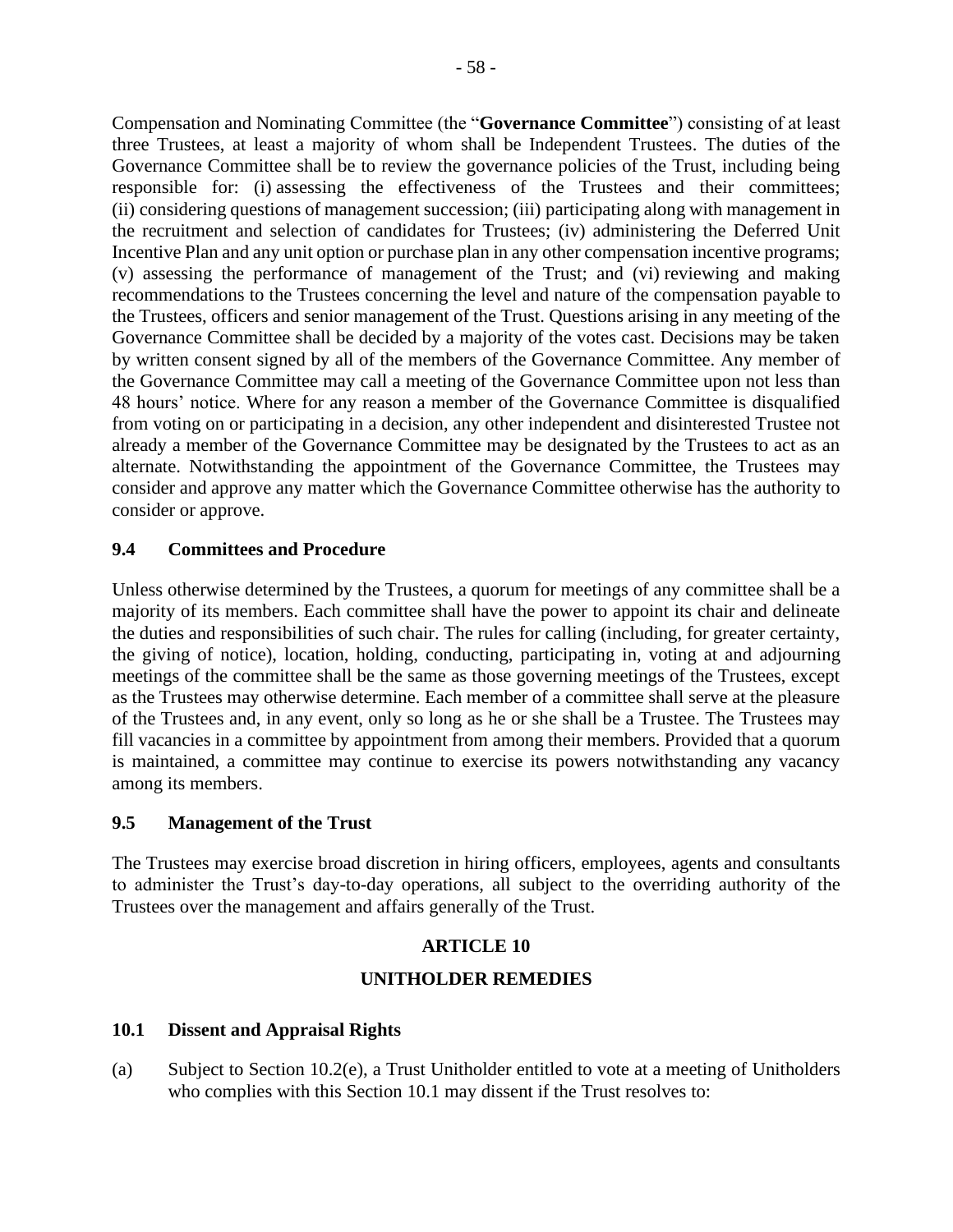- (ii) carry out a going-private transaction; or
- (iii) except as permitted by Sections [3.3](#page-19-0) and [12.1\(g\),](#page-70-1) amend this Declaration of Trust to:
	- (A) add, change or remove any provision restricting or constraining the issue, transfer or ownership of Trust Units;
	- (B) add, change or remove any restriction on the business that the Trust may carry on;
	- (C) add, change or remove the rights, privileges, restrictions or conditions attached to the Trust Units of the class held by the dissenting Trust Unitholder;
	- (D) increase the rights or privileges of any class of units of the Trust having rights or privileges equal or superior to the class of Trust Units held by the dissenting Trust Unitholder;
	- (E) create a new class of units of the Trust equal to or superior to the class of Trust Units held by the dissenting Trust Unitholder;
	- (F) make any class of units of the Trust having rights or privileges inferior to the class of Trust Units held by the dissenting Trust Unitholder superior to the class; or
	- (G) effect an exchange or create a right of exchange in all or part of a class of units of the Trust into the class of Trust Units held by the dissenting Trust Unitholder.
- (b) In addition to any other right the Trust Unitholder may have, a Trust Unitholder who complies with this Section is entitled, when the action approved by the resolution from which the Trust Unitholder dissents becomes effective, to be paid by the Trust the fair value of the Trust Units held by the Trust Unitholder in respect of which the Trust Unitholder dissents, determined as of the close of business on the day before the resolution was adopted.
- (c) A dissenting Trust Unitholder may only claim under this Section with respect to all the Trust Units held by the dissenting Trust Unitholder on behalf of any one beneficial owner and registered in the name of the dissenting Trust Unitholder.
- <span id="page-64-0"></span>(d) A dissenting Trust Unitholder shall send to the Trust, at or before any meeting of Unitholders at which a resolution referred to in subsection [\(a\)](#page-63-1) is to be voted on, a written objection to the resolution, unless the Trust did not give notice to the Trust Unitholder of the purpose of the meeting and of the Trust Unitholder's right to dissent.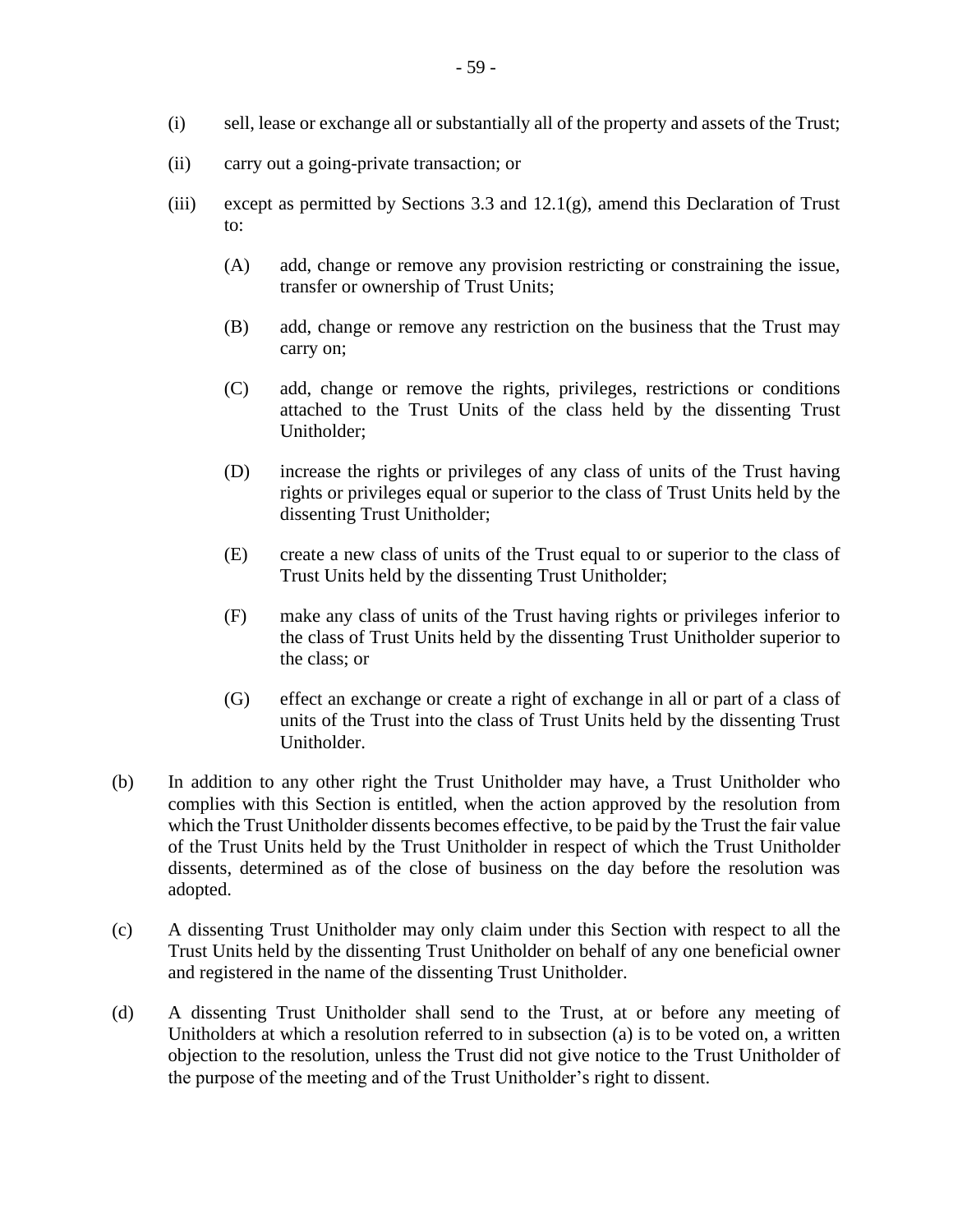- <span id="page-65-0"></span>(e) The Trust shall, within 10 days after the Unitholders adopted the resolution, send to each Trust Unitholder who has filed the objection referred to in subsection [\(d\)](#page-64-0) notice that the resolution has been adopted, but such notice is not required to be sent to any Trust Unitholder who voted for the resolution or who has withdrawn its objection.
- <span id="page-65-1"></span>(f) A dissenting Trust Unitholder shall, within 20 days after receiving a notice under subsection [\(e\)](#page-65-0) or, if the Trust Unitholder does not receive such notice, within 20 days after learning that the resolution has been adopted, send to the Trust a written notice containing:
	- (i) the Trust Unitholder's name and address;
	- (ii) the number of, and class/series of, Trust Units in respect of which the Trust Unitholder dissents; and
	- (iii) a demand for payment of the fair value of such Trust Units.
- <span id="page-65-2"></span>(g) A dissenting Trust Unitholder shall, within 30 days after the sending of a notice under subsection [\(f\),](#page-65-1) send the certificates representing the Trust Units in respect of which the Trust Unitholder dissents to the Trust or its transfer agent.
- (h) A dissenting Trust Unitholder who fails to comply with subsection [\(g\)](#page-65-2) has no right to make a claim under this Section.
- (i) The Trust or its transfer agent shall endorse on any certificate received under subsection [\(g\)](#page-65-2) a notice that the holder is a dissenting Trust Unitholder under this Section [10.1](#page-63-0) and shall return forthwith the certificates to the dissenting Trust Unitholder.
- (j) On sending a notice under subsection [\(f\),](#page-65-1) a dissenting Trust Unitholder ceases to have any rights as a Trust Unitholder other than the right to be paid the fair value of its Trust Units as determined under this Section except where:
	- (i) the Trust Unitholder withdraws that notice before the Trust makes an offer under subsection [\(k\);](#page-65-3)
	- (ii) the Trust fails to make an offer in accordance with subsection [\(k\)](#page-65-3) and the dissenting Trust Unitholder withdraws the notice; or
	- (iii) the Trustees revoke the resolution which gave rise to the dissent rights under this Section, and to the extent applicable, terminate the related agreements or abandon a sale, lease or exchange to which the resolution relates,

in which case the Trust Unitholder's rights are reinstated as of the date the notice under subsection [\(f\)](#page-65-1) was sent.

<span id="page-65-3"></span>(k) The Trust shall, not later than 7 days after the later of the day on which the action approved by the resolution is effective or the day the Trust received the notice referred to in subsection [\(f\),](#page-65-1) send to each dissenting Trust Unitholder who has sent such notice a written offer to pay for the dissenting Trust Unitholder's Trust Units in an amount considered by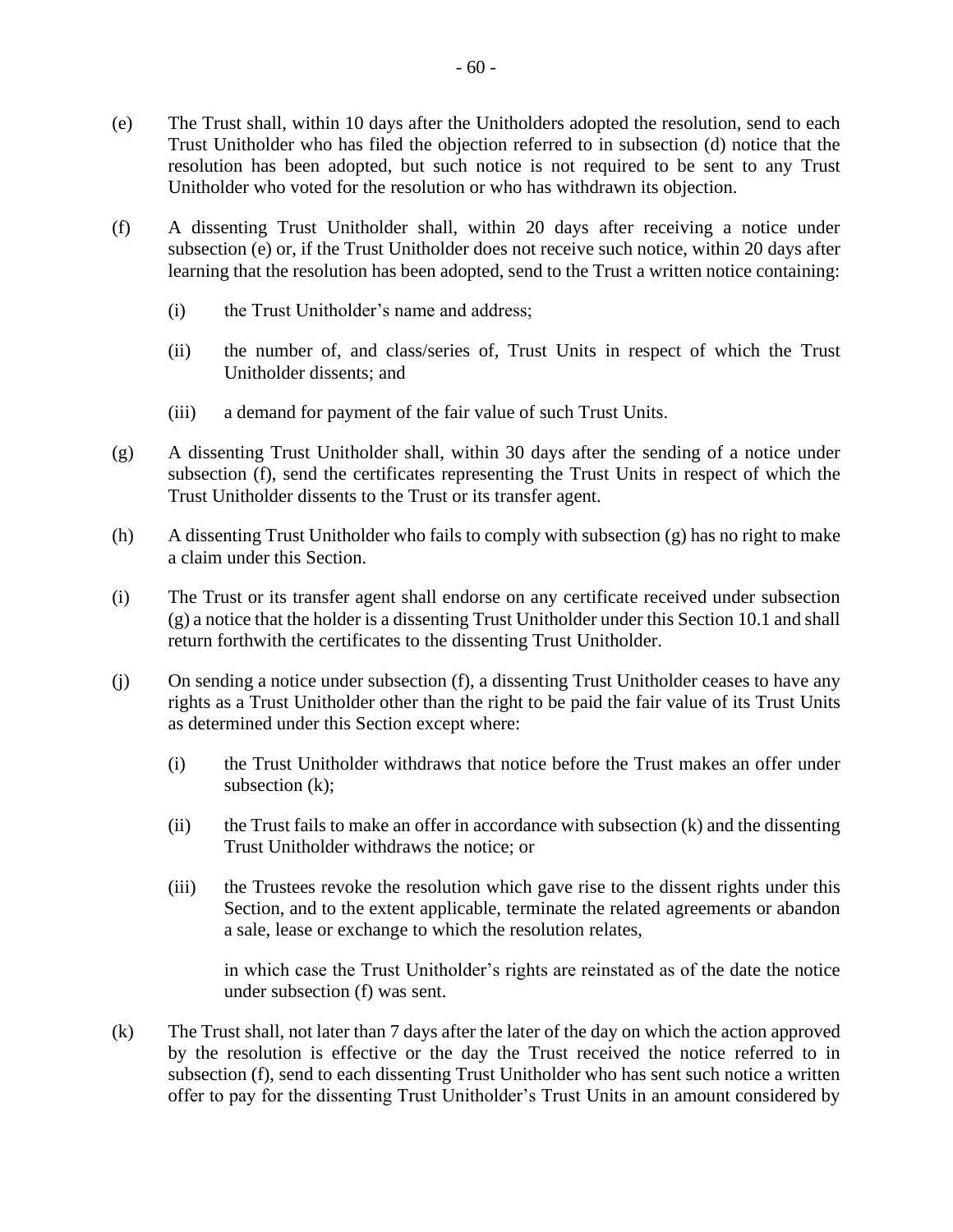the Trustees to be the fair value, accompanied by a statement showing how the fair value was determined.

- (l) Every offer made under subsection [\(k\)](#page-65-3) for Trust Units of the same class or series shall be on the same terms.
- (m) The Trust shall pay for the Trust Units of a dissenting Trust Unitholder within 10 days after an offer made under subsection [\(k\)](#page-65-3) has been accepted, but any such offer lapses if the Trust does not receive an acceptance thereof within 30 days after the offer has been made.
- <span id="page-66-0"></span>(n) Where the Trust fails to make an offer under subsection [\(k\),](#page-65-3) or if a dissenting Trust Unitholder fails to accept an offer, the Trust may, within 50 days after the action approved by the resolution is effective or within such further period as a court may allow, apply to a court to fix a fair value for the Trust Units of any dissenting Trust Unitholder.
- <span id="page-66-1"></span>(o) If the Trust fails to apply to a court under subsection [\(n\),](#page-66-0) a dissenting Trust Unitholder may apply to a court for the same purpose within a further period of 20 days or within such further period as a court may allow.
- (p) The court where an application under subsection [\(n\)](#page-66-0) or [\(o\)](#page-66-1) may be made is a court having jurisdiction in the place where the Trust has its registered office.
- (q) A dissenting Trust Unitholder is not required to give security for costs in an application made under subsection [\(n\)](#page-66-0) or [\(o\).](#page-66-1)
- (r) On an application under subsection [\(n\)](#page-66-0) or [\(o\):](#page-66-1)
	- (i) all dissenting Trust Unitholders whose Trust Units have not been purchased by the Trust shall be joined as parties and bound by the decision of the court; and
	- (ii) the Trust shall notify each affected dissenting Trust Unitholder of the date, place and consequences of the application and of the dissenting Trust Unitholder's right to appear and be heard in person or by counsel.
- (s) On an application to a court under subsection [\(n\)](#page-66-0) and [\(o\),](#page-66-1) the court may determine whether any other person is a dissenting Trust Unitholder who should be joined as a party, and the court shall fix a fair value for the Trust Units of all dissenting Trust Unitholders.
- (t) A court may in its discretion appoint one or more appraisers to assist the court to fix a fair value for the Trust Units of the dissenting Trust Unitholders.
- <span id="page-66-2"></span>(u) The final order of a court in the proceedings commenced by an application under subsection [\(n\)](#page-66-0) and [\(o\)](#page-66-1) shall be rendered against the Trust in favour of each dissenting Trust Unitholder and for the amount of the Trust Units as fixed by the court.
- (v) A court may in its discretion allow a reasonable rate of interest on the amount payable to each dissenting Trust Unitholder from the date the action approved by the resolution is effective until the date of payment.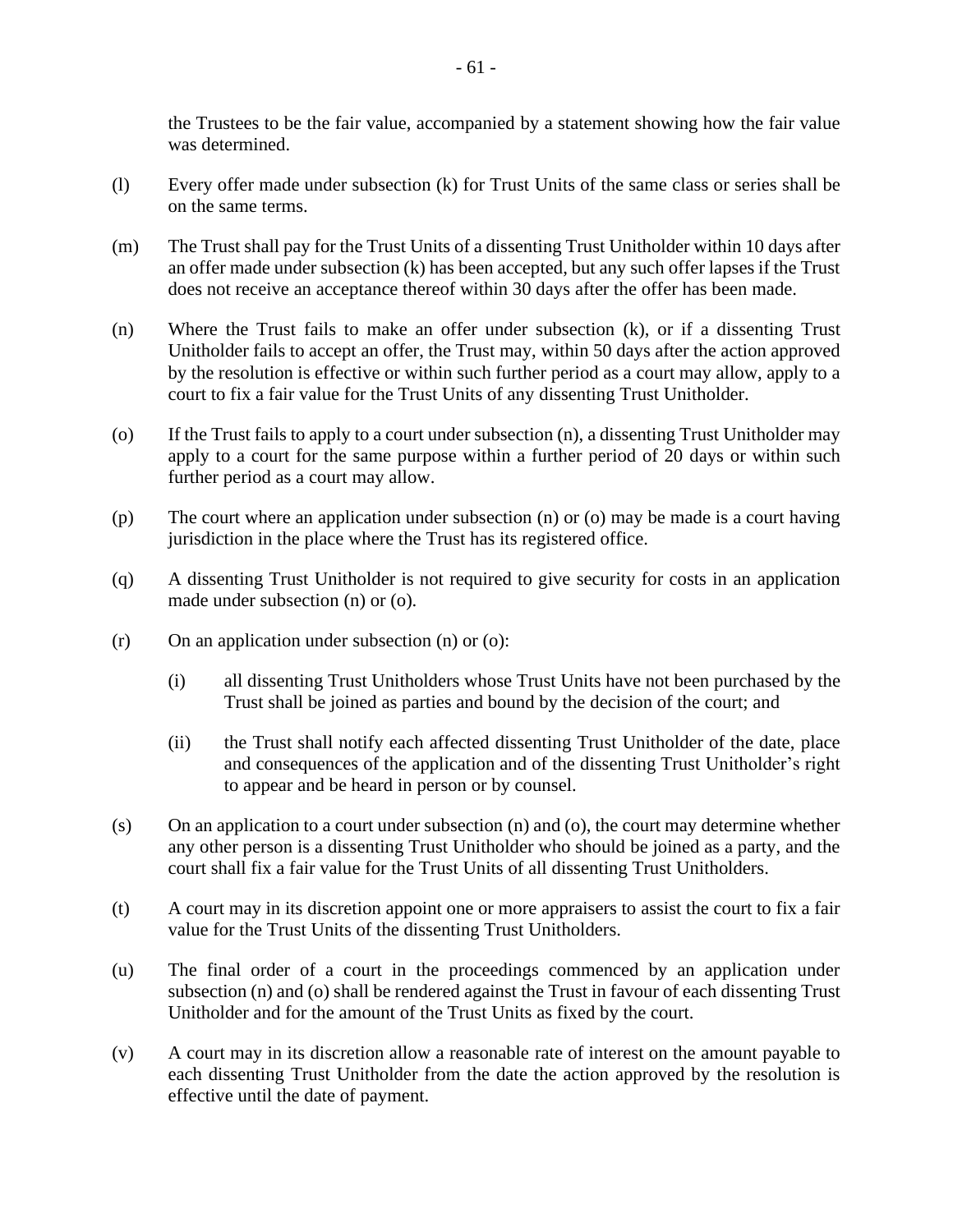- <span id="page-67-1"></span>(w) If subsection [\(y\)](#page-67-0) applies, the Trust shall, within 10 days after the pronouncement of an order under subsection [\(u\),](#page-66-2) notify each dissenting Trust Unitholder that it is unable lawfully to pay dissenting Trust Unitholders for their Trust Units.
- (x) If subsection [\(y\)](#page-67-0) applies, a dissenting Trust Unitholder, by written notice delivered to the Trust within 30 days after receiving a notice under subsection [\(w\),](#page-67-1) may:
	- (i) withdraw their notice of dissent, in which case the Trust is deemed to consent to the withdrawal and the Trust Unitholder is reinstated to their full rights as a Trust Unitholder; or
	- (ii) retain a status as a claimant against the Trust, to be paid as soon as the Trust is lawfully able to do so or, in a liquidation, to be ranked subordinate to the rights of creditors of the Trust but in priority to its Trust Unitholders.
- <span id="page-67-0"></span>(y) A Trust shall not make a payment to a dissenting Trust Unitholder under this Section if there are reasonable grounds for believing that:
	- (i) the Trust is or would after the payment be unable to pay its liabilities as they become due; or
	- (ii) the realizable value of the Trust's assets would thereby be less than the aggregate of its liabilities.

For greater certainty, all rights provided to Trust Unitholders in this Section [10.1](#page-63-0) are in addition to any other rights that a Trust Unitholder may have under Section [3.27](#page-32-1) hereof.

#### <span id="page-67-2"></span>**10.2 Oppression Remedy**

- <span id="page-67-3"></span>(a) Any registered holder or beneficial owner of Units or former registered holder or beneficial owner of Units or any security holder (each, a "Complainant") may apply to a court under the provisions of this Section [10.2.](#page-67-2)
- <span id="page-67-4"></span>(b) If, on application, the court is satisfied that, in respect of the Trust:
	- (i) any act or omission of the Trust effects a result;
	- (ii) the business or affairs of the Trust or any subsidiary are or have been carried on or conducted in a manner; or
	- (iii) the powers of the Trustees are or have been exercised in a manner that is oppressive or unfairly prejudicial to or that unfairly disregards the interests of any Unitholder or security holder, the court may make an order to rectify the matters complained of by the Complainant.
- (c) In connection with an application by a Complainant under subsection [\(a\)](#page-67-3) and without limiting subsection [\(b\),](#page-67-4) a court may make any interim or final order it thinks fit including, without limiting the generality of the foregoing,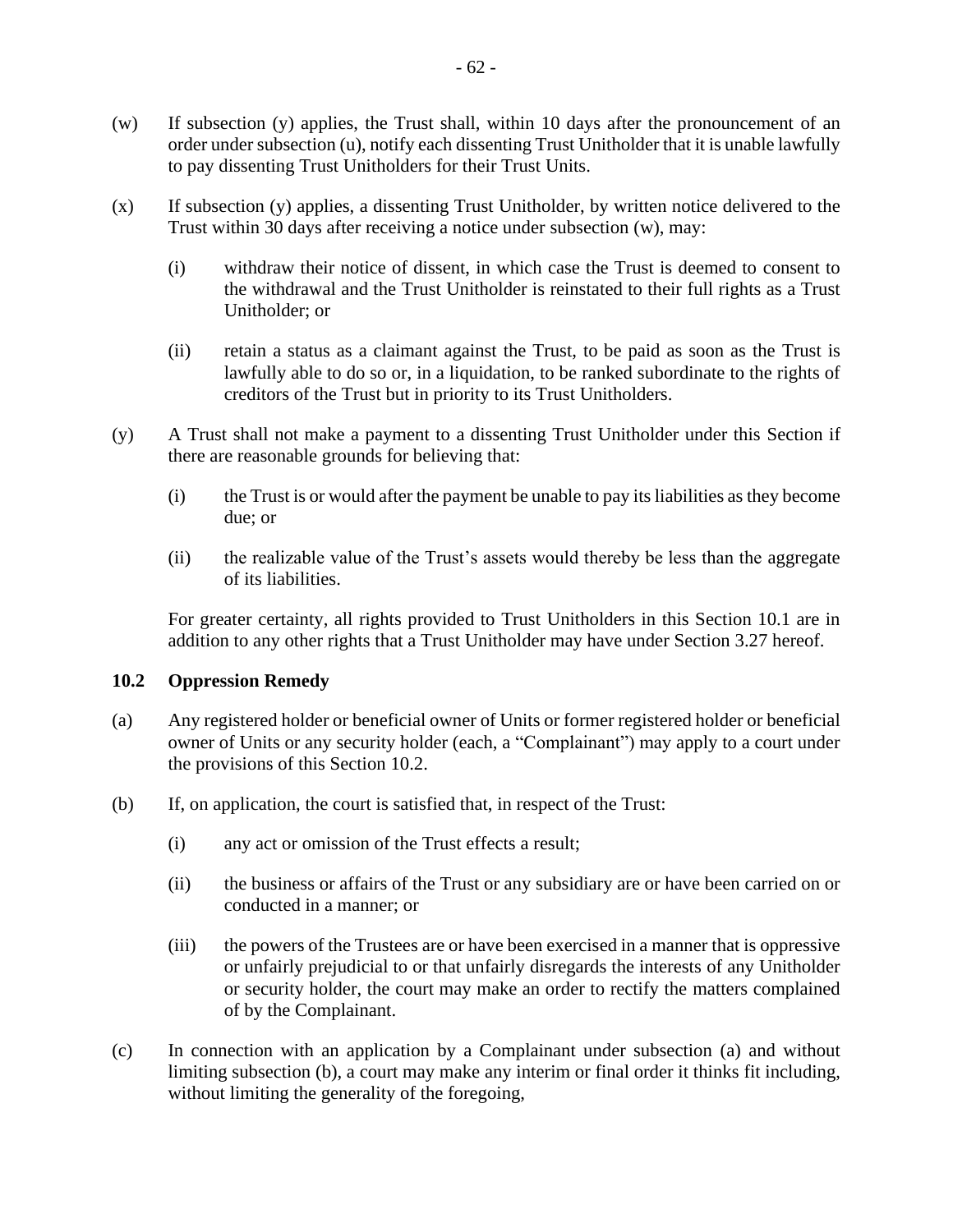- (i) an order restraining the conduct complained of;
- (ii) an order appointing a receiver or receiver-manager;
- (iii) an order to regulate the Trust's affairs or those of a subsidiary by amending this Declaration of Trust or the articles or by-laws of a subsidiary;
- (iv) an order directing an issue or exchange of securities;
- (v) an order appointing Trustees or directors of a subsidiary in place of or in addition to all or any of the Trustees or directors then in office;
- (vi) an order directing the Trust or any other person to purchase securities of a holder of securities;
- (vii) an order directing the Trust or any other person to pay a security holder any part of the monies that the security holder paid for securities;
- (viii) an order varying or setting aside a transaction or contract to which the Trust or a subsidiary is a party and compensating the Trust or a subsidiary or any other party to the transaction or contract;
- (ix) an order requiring the Trust or a subsidiary, within a time specified by the court, to produce to the court or an interested person financial statements or an accounting in such form as the court may determine;
- (x) an order compensating an aggrieved person;
- (xi) an order directing rectification of the registers or other records of the Trust or a subsidiary;
- (xii) an order directing an investigation to be made; and
- (xiii) an order requiring the trial of any issue.
- (d) If an order made under this Section directs an amendment of this Declaration of Trust or to the constating documents of a subsidiary, then:
	- (i) the Trustees shall request the Trust, such subsidiary and all Trustees, directors, officers and other persons responsible for management to take all steps necessary to carry out that direction; and
	- (ii) no other amendment to this Declaration of Trust or such constating documents shall be made without the consent of the court, until a court otherwise orders.
- <span id="page-68-0"></span>(e) A Unitholder is not entitled to dissent under this Declaration of Trust or other applicable law if an amendment to the Declaration of Trust or such constating documents is effected under this Section.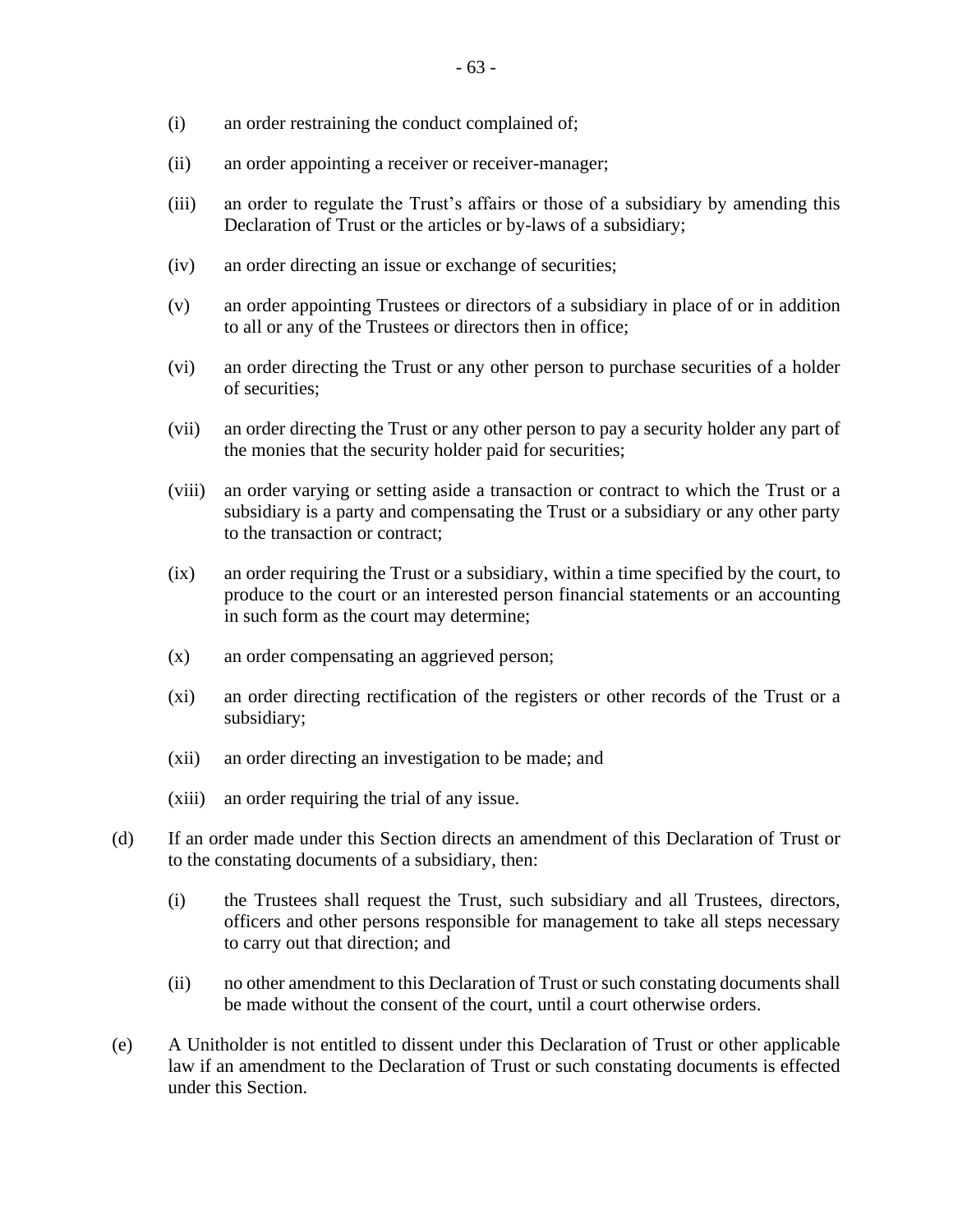(f) A Complainant may apply in the alternative for an order to wind-up the Trust or liquidate and dissolve a subsidiary and a court may so order if the court is satisfied that it is just and equitable that such winding-up, liquidation or dissolution occur.

#### **ARTICLE 11**

#### **FEES AND EXPENSES**

#### **11.1 Expenses**

The Trust shall pay out of the Trust Property all expenses incurred in connection with the administration and management of the Trust and its investments, including:

- (a) interest and other costs of borrowed money;
- (b) fees and expenses of lawyers, accountants, Auditors, appraisers and other agents or consultants employed by or on behalf of the Trust or the Trustees;
- (c) compensation, remuneration and expenses of the Trustees;
- (d) fees and expenses connected with the acquisition, disposition, ownership, leasing, management and financing of Trust Property permitted in this Declaration of Trust;
- (e) insurance, including Trustees and officers liability insurance, as considered necessary by the Trustees;
- (f) expenses in connection with payments of distributions of Trust Units;
- (g) expenses in connection with communications to the Unitholders and the other bookkeeping and clerical work necessary in maintaining relations with the Unitholders;
- (h) expenses of amending the Declaration of Trust or terminating the Trust;
- (i) fees and charges of Transfer Agents, Registrars, indenture trustees and other trustees and custodians; and
- (j) all fees, expenses, taxes and other costs incurred in connection with the issuance, distribution, transfer and qualification for distribution to the public of Units and other required governmental filings;

provided that the Trust will not incur any expense that would cause the Trust to fail or cease to qualify as a "mutual fund trust" or "real estate investment trust" as defined in the Tax Act.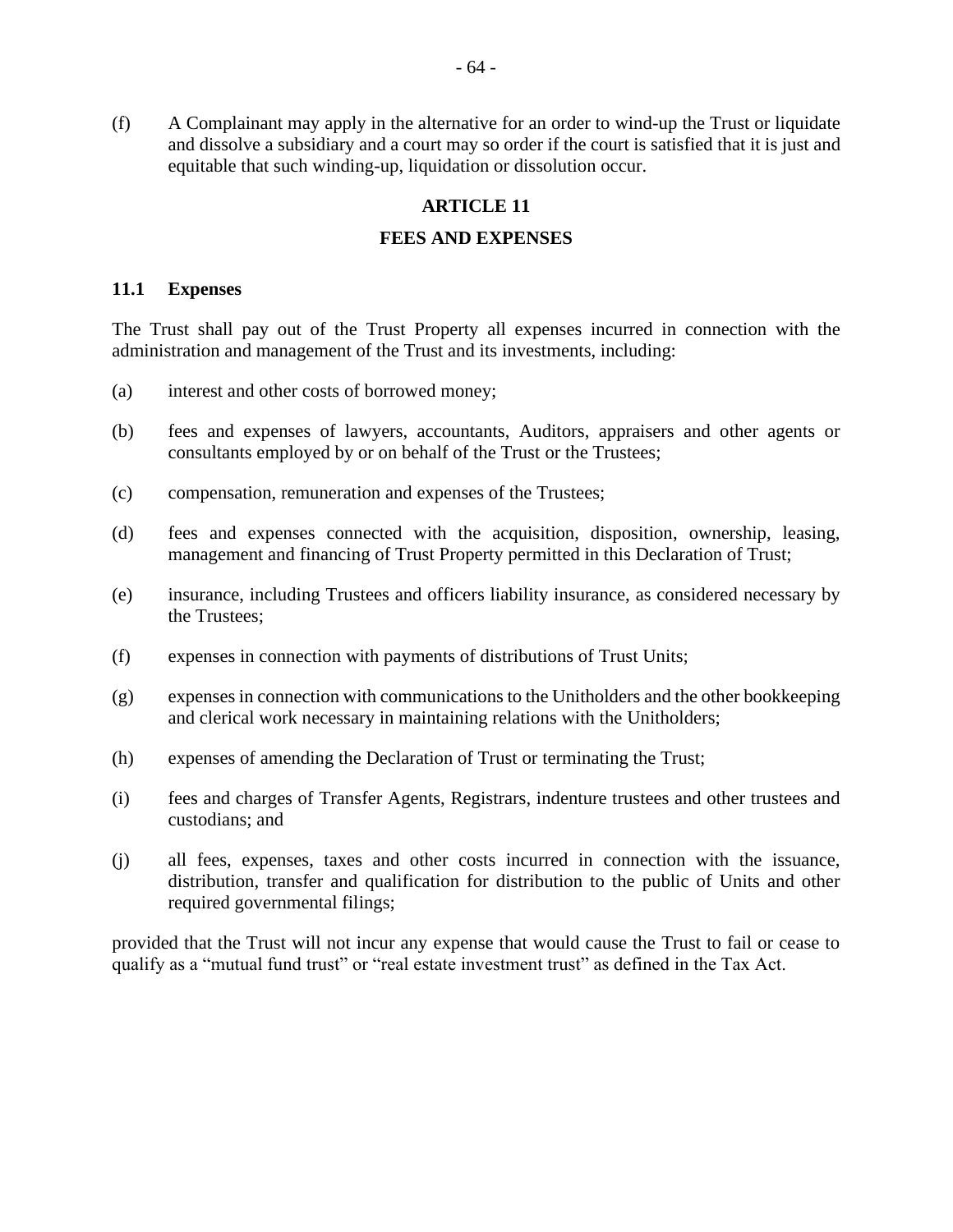#### **ARTICLE 12**

#### **AMENDMENTS TO THE DECLARATION OF TRUST**

#### <span id="page-70-2"></span><span id="page-70-0"></span>**12.1 Amendments by the Trustees**

Subject to Section [12.2,](#page-71-0) the provisions of this Declaration of Trust, except where specifically provided otherwise, may be amended only by Ordinary Resolution; provided that the provisions of this Declaration of Trust may be amended by a majority of the Trustees without the consent, approval or ratification of the Unitholders or any other Person in the following circumstances:

- (a) ensuring continuing compliance with applicable laws (including the Tax Act and maintaining the status of the Trust as a "unit trust", "mutual fund trust" and a "real estate investment trust" under the Tax Act) regulations, requirements or policies of any governmental authority having jurisdiction over: (i) the Trustees; (ii) the Trust or (iii) the distribution of Units;
- (b) providing additional protection or added benefits, which are, in the opinion of the Trustees necessary to maintain the rights of the Unitholders set out in this Declaration of Trust;
- (c) removing any conflicts or inconsistencies in this Declaration of Trust or making corrections, including the rectification of any ambiguities, defective provisions, errors, mistakes or omissions, which are, in the opinion of the Trustees necessary or desirable and not prejudicial to the Unitholders;
- (d) making amendments of a minor or clerical nature or to correct typographical mistakes, ambiguities or manifest omissions or errors, which amendments, in the opinion of the Trustees, are necessary or desirable and not prejudicial to the Unitholders;
- (e) making amendments which, in the opinion of the Trustees, are necessary or desirable as a result of changes in taxation or other laws or accounting standards from time to time which may affect the Trust or the Unitholders to ensure the Trust Units qualify as equity for purposes of GAAP;
- (f) making amendments which, in the opinion of the Trustees are necessary or desirable to enable the Trust to implement a Trust Unit option or purchase plan, the Distribution Reinvestment Plan or to issue Trust Units for which the purchase price is payable in instalments;
- <span id="page-70-1"></span>(g) to create and issue one or more new classes of Preferred Units (each of which may be comprised of unlimited series) that rank in priority to the Trust Units (in payment of distributions and in connection with any termination or winding-up of the Trust);
- (h) making amendments deemed necessary or advisable to ensure that the Trust has not been established nor maintained primarily for the benefit of persons who are not Resident Canadians; or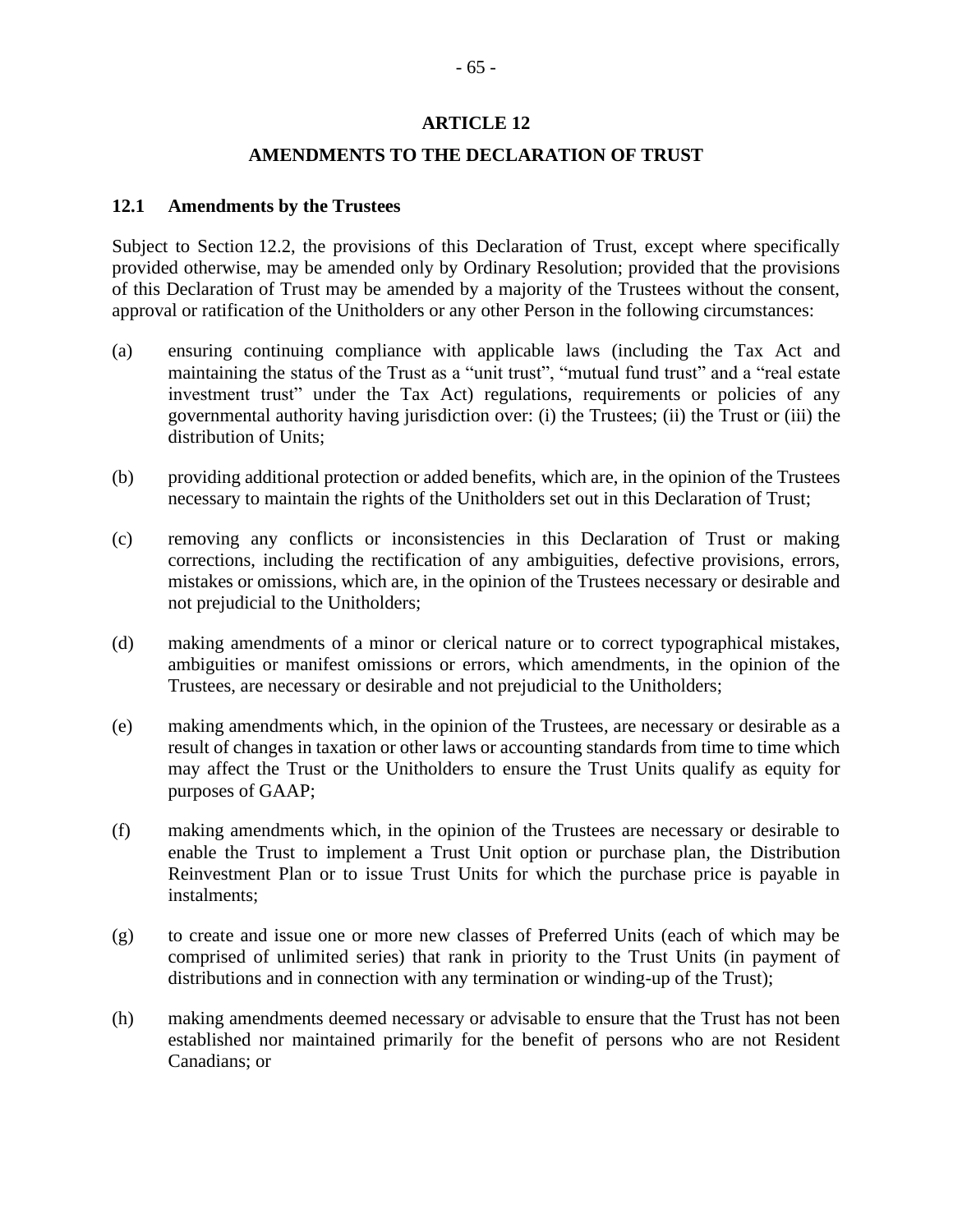(i) making an amendment for any purpose (except one in respect of which a Unitholder vote is specifically otherwise required) which, in the opinion of the Trustees, is not prejudicial to Unitholders and is necessary or desirable.

In no event may the Trustees amend this Declaration of Trust if such amendment would: (i) amend this [Article](#page-70-2) 12; (ii) amend the Unitholders' voting rights; (iii) cause the Trust to fail or cease to qualify as a "mutual fund trust", "real estate investment trust" or "unit trust" under the Tax Act; or (iv) cause the Trust or a Subsidiary of the Trust to be subject to tax under paragraph  $122(1)(b)$ , subsection 197(2) or Part XII.2 of the Tax Act.

### <span id="page-71-0"></span>**12.2 Matters Requiring Approval by Special Resolution**

- (a) Notwithstanding Section [12.1,](#page-70-0) at all times the following amendments to the Declaration of Trust shall require approval by Special Resolution:
	- (i) any amendment to this Section [12.2;](#page-71-0)
	- (ii) an exchange, reclassification or cancellation of all or part of the Units (other than as provided herein);
	- (iii) the change or removal of the rights, privileges, restrictions or conditions attached to the Units and, including, without limiting the generality of the foregoing:
		- (A) the removal or change of rights to distributions;
		- (B) the removal of or change to conversion privileges, redemption privileges, options, voting, transfer or pre-emptive rights; or
		- (C) the reduction or removal of a distribution preference or liquidation preference;
	- (iv) the creation of new rights or privileges attaching to certain of the Units;
	- (v) any change to the existing constraints on the issue, transfer or ownership of the Units except as otherwise provided herein;
	- (vi) the sale of the Trust Property or the assets or property of the Subsidiaries as an entirety or substantially as an entirety (other than as a part of an internal reorganization of the Trust Property including by way of the transfer of Trust Property or assets or property of the Subsidiaries of the Trust as approved by the Trustees);
	- (vii) the combination, amalgamation or arrangement of any of the Trust or its Subsidiaries with any other entity that is not the Trust or a Subsidiary of the Trust (other than as part of an internal reorganization as approved by the Trustees);
	- (viii) a material change to the LP Agreement; or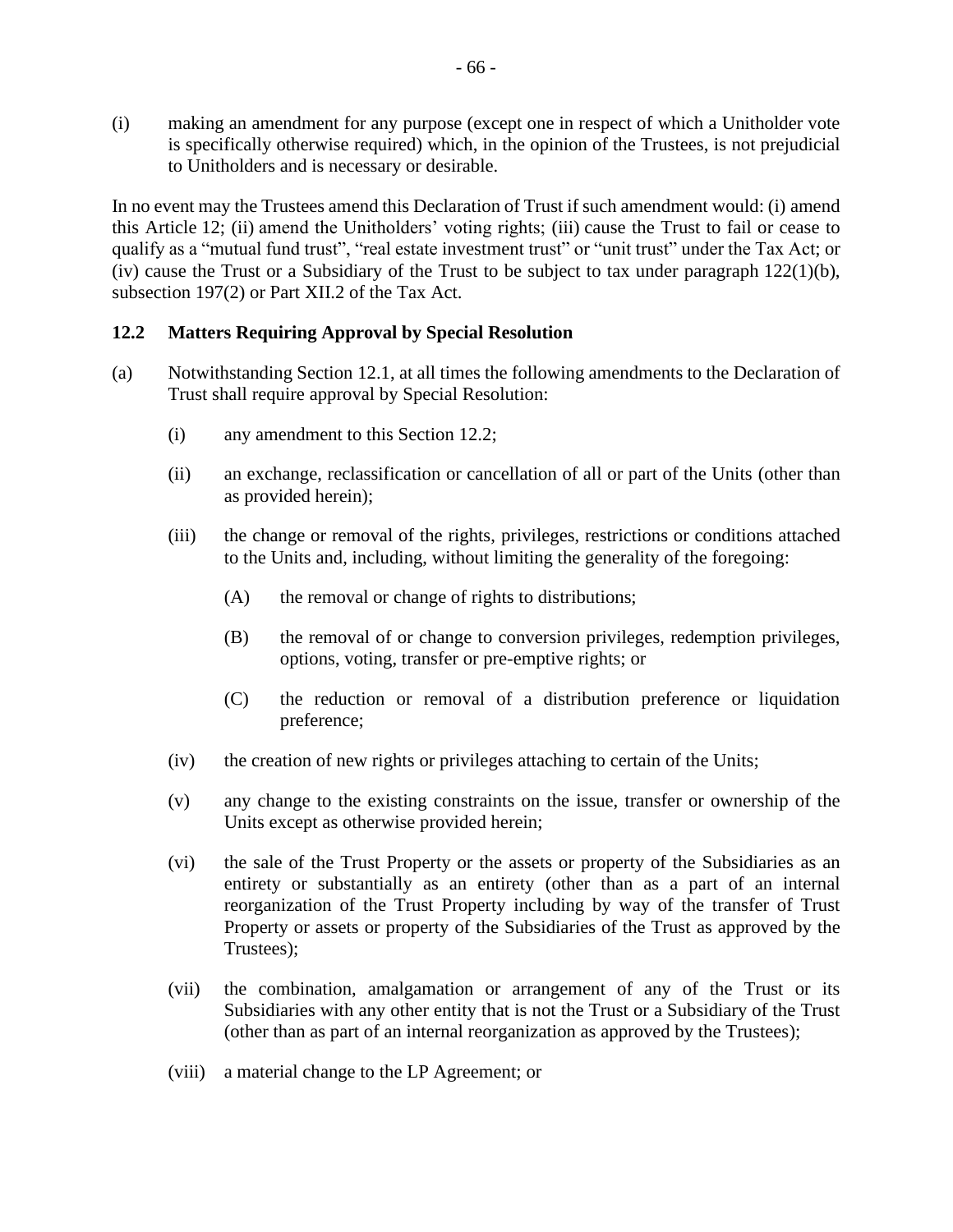(ix) any other matter expressly required by the terms of this Declaration of Trust to require approval by Special Resolution, including, without limitation, as set out in Section [4.5.](#page-42-0)

#### **12.3 Supplemental Declaration of Trust**

The Trustees are authorized to execute any supplemental Declaration of Trust to give effect to amendments to the Declaration of Trust made pursuant to this [Article](#page-70-0) 12.

### **12.4 No Termination**

No amendment to or amendment and restatement of this Declaration of Trust, whether pursuant to this [Article](#page-70-0) 12 or otherwise, shall be construed as a termination of the Trust or the settlement or establishment of a new trust.

### <span id="page-72-0"></span>**12.5 Restriction on Amendments Affecting Certain Rights of LCL**

<span id="page-72-2"></span>Provided that LCL holds, directly or indirectly, at least 10% of the outstanding Units on a fullydiluted basis, without the express consent of LCL, acting reasonably, no amendment shall be made to this Section [12.5](#page-72-0) or that otherwise limits or alters the rights of LCL contained in Section [6.7.](#page-48-0)

### **ARTICLE 13**

### **MEETINGS OF THE UNITHOLDERS**

### **13.1 Annual Meeting**

There shall be an annual meeting of the Unitholders at such time and place and for such purposes as the Trustees shall prescribe for the purpose of electing Trustees, appointing or changing the Auditors, presenting the consolidated financial statements of the Trust and transacting such other business as the Trustees may determine or as may properly be brought before the meeting. The annual meeting of the Unitholders shall be held after delivery to the Unitholders of the information referred to in Section [16.7](#page-85-0) and, in any event, within 180 days after the end of each fiscal year of the Trust. Notwithstanding the foregoing, the Trust may apply to the court for an order extending the time for calling an annual meeting beyond such six month period.

### <span id="page-72-1"></span>**13.2 Special Meetings**

The Trustees shall have power at any time to call special meetings of the Unitholders at such time and place as the Trustees may determine. Unitholders holding in the aggregate not less than 5% of the votes attaching to all Units then outstanding may requisition the Trustees to call a special meeting of the Unitholders for the purposes stated in the requisition. The requisition shall: (i) be in writing; (ii) set forth the name and address of, and the number of Units (and votes attached thereto which, in aggregate, shall not be less than 5% of all votes entitled to be voted at a meeting of Unitholders) held by, each Person who is supporting the requisition; and (iii) state in reasonable detail the business proposed to be transacted at the meeting. The requisition shall be sent to each of the Trustees at the principal office of the Trust. Upon receiving the requisition, the Trustees shall call a meeting of the Unitholders to transact the business referred to in the requisition, unless: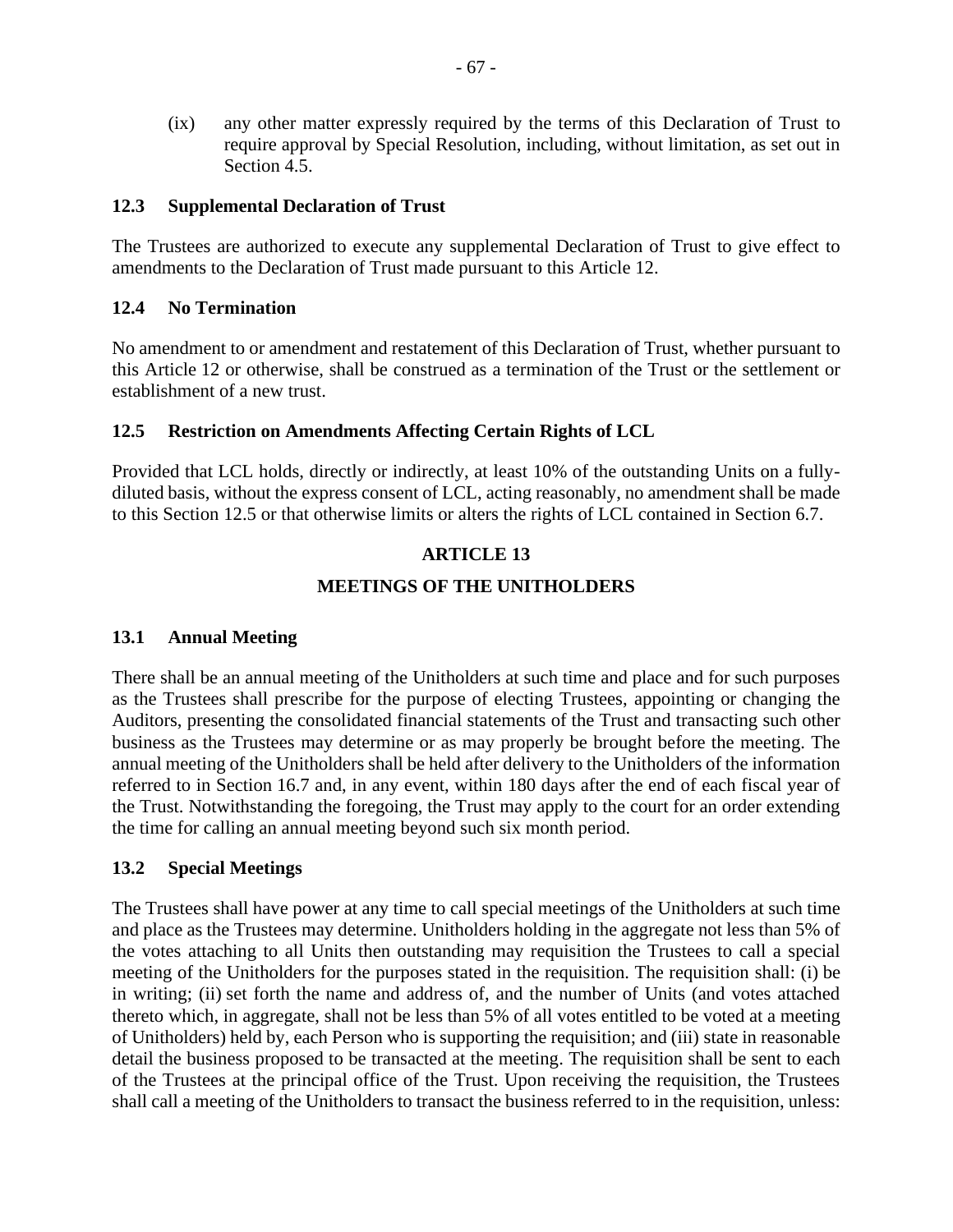- (a) a record date for a meeting of the Unitholders has been fixed and notice thereof has been given to each stock exchange in Canada on which the Trust Units are listed for trading;
- (b) the Trustees have called a meeting of the Unitholders and have given notice thereof pursuant to Section [13.3;](#page-73-0) or
- (c) in connection with the business as stated in the requisition:
	- (i) it clearly appears to the Trustees that the matter covered by the requisition is submitted by the Unitholder primarily for the purpose of enforcing a personal claim or redressing a personal grievance against the Trust, the Trustees, the officers of the Trust or its security holders;
	- (ii) it clearly appears to the Trustees that the matter covered by the requisition does not relate in a significant way to the business or affairs of the Trust;
	- (iii) the Trust, at the Unitholder's request, included a matter covered by a requisition in an information circular relating to a meeting of the Unitholders held within two years preceding the receipt of such request, and the Unitholder failed to present the matter, in person or by proxy, at the meeting;
	- (iv) substantially the same matter covered by the requisition was submitted to the Unitholders in an information circular (including a dissidents information circular) relating to a meeting of the Unitholders held within two years preceding the receipt of the Unitholder's request and the matter covered by the requisition was defeated; or
	- (v) the rights conferred by this Section [13.2](#page-72-1) are being abused to secure publicity;
- (d) the Unitholder(s) submitting the requisition fail to continue to hold or own at least 5% of the outstanding Units up to and including the day of the meeting.

Subject to the foregoing, if the Trustees do not within 21 days after receiving the requisition call a meeting, any Unitholder who signed the requisition may call the meeting in accordance with the provisions of Section [13.3](#page-73-0) and Section [13.12](#page-79-0) and the Trustees' Regulations, *mutatis mutandis*. If there shall be no Trustees, the officers of the Trust shall promptly call a special meeting of the Unitholders for the election of successor Trustees. The phrase "meeting of the Unitholders" wherever it appears in this Declaration of Trust shall mean and include both an annual meeting and any other meeting of the Unitholders.

# <span id="page-73-0"></span>**13.3 Notice of Meeting of the Unitholders**

Notice of all meetings of the Unitholders shall be mailed or delivered by the Trustees to each Unitholder at its address appearing in the Register, to each Trustee and to the Auditors not less than 21 nor more than 60 days or within such other number of days as required by law or relevant stock exchange before the meeting. Such notice shall specify the time when, and the place where, such meeting is to be held and shall state the general nature of the business to be transacted at such meeting, and shall otherwise include such information as would be provided to shareholders of a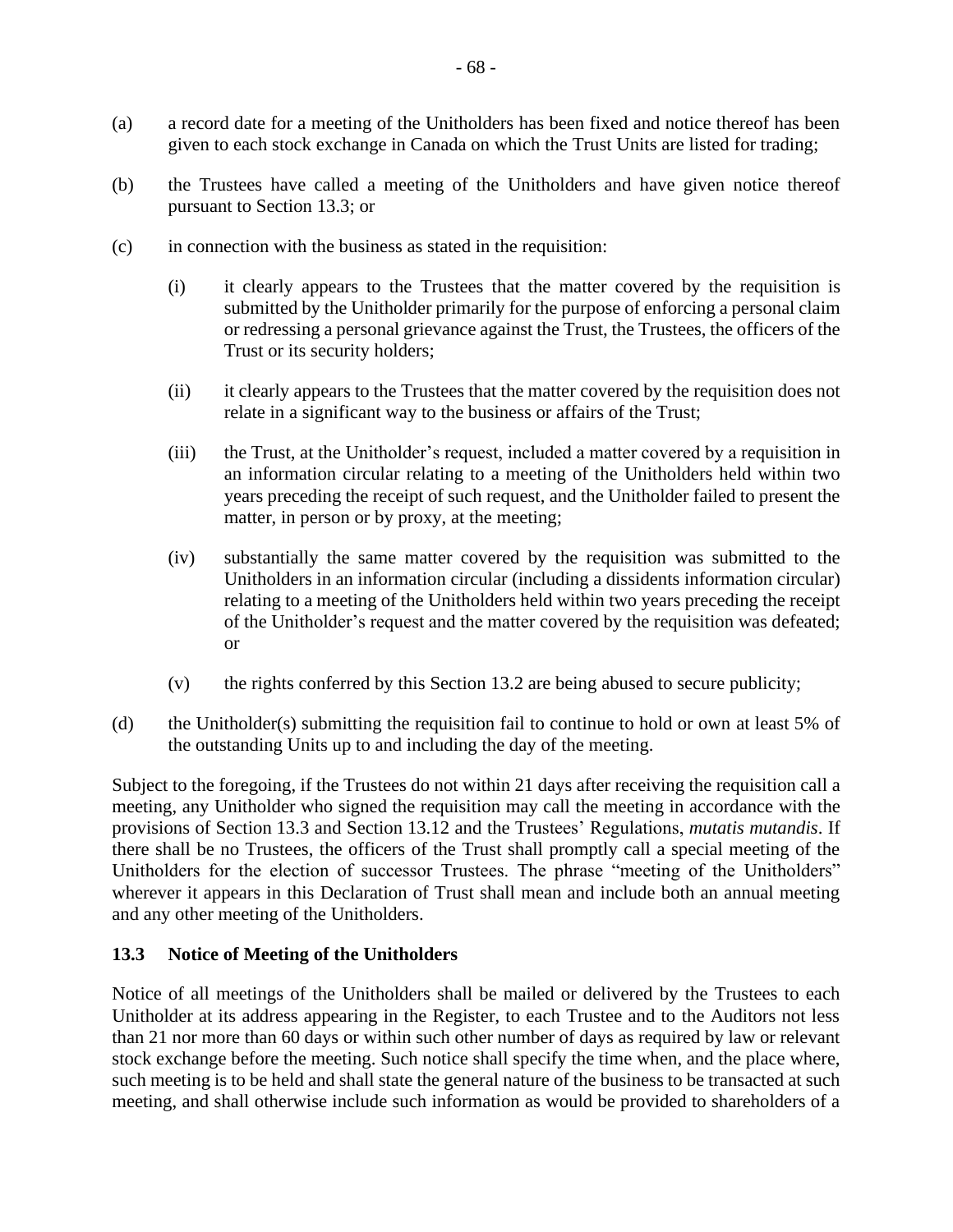corporation governed by the CBCA in connection with a meeting of shareholders. The Trustees shall at all times be entitled to deliver notice and information to Unitholders in accordance with means permitted by applicable securities laws.

If a meeting is adjourned for less than thirty days it is not necessary to give notice of the adjourned meeting, other than by announcement at the earliest meeting that is adjourned. If a meeting of Unitholders is adjourned by one or more adjournments for an aggregate of thirty days or more, notice of the adjourned meeting shall be given as for an original meeting.

All business to be conducted at a special meeting of Unitholders and all business to be transacted at an annual meeting of Unitholders, except consideration of the financial statements, auditor's report, election of Trustees and re-appointment of the incumbent auditor, is deemed to be special business, Notice of a meeting of Unitholders at which special business is to be transacted shall state:

- (a) the nature of the business in sufficient detail to permit a Unitholder to form a reasonable judgment thereon; and
- (b) the text of any resolution (or a summary thereof) that requires the approval of two-thirds of the votes cast by Unitholders who vote in respect of that resolution to be submitted to the meeting.

# **13.4 Unitholder Proposals**

Subject to subsections [\(a\)](#page-74-0) and [\(b\),](#page-74-1) a registered holder or beneficial owner of Units may: (i) submit written notice to the Trust of any matter that the person proposes to raise at an annual meeting of Unitholders (a "**Proposal**"); and (ii) discuss at the meeting any matter with respect to which the person would have been entitled to submit a Proposal.

- <span id="page-74-0"></span>(a) To be eligible to submit a Proposal, a person:
	- (i) must be, for at least the six-month period immediately before the day on which the person submits the Proposal, the registered holder or the beneficial owner of (i) at least 1% of the total number of outstanding Units, as of the day on which the person submits a Proposal, or (ii) Units whose fair market value, as determined at the close of business on the day before the person submits the Proposal, is at least \$2,000; or
	- (ii) must have the support of persons who, in the aggregate, and including or not including the person that submits the Proposal, have been, for at least the six-month period immediately before the day on which the person submits the Proposal, the registered holders or beneficial owners of (i) at least 1% of the total number of outstanding Units, as of the day on which the person submits the Proposal, or (ii) Units whose fair market value, as determined at the close of business on the day before the person submits the Proposal is at least \$2,000.
- <span id="page-74-1"></span>(b) A Proposal must be accompanied by the following information: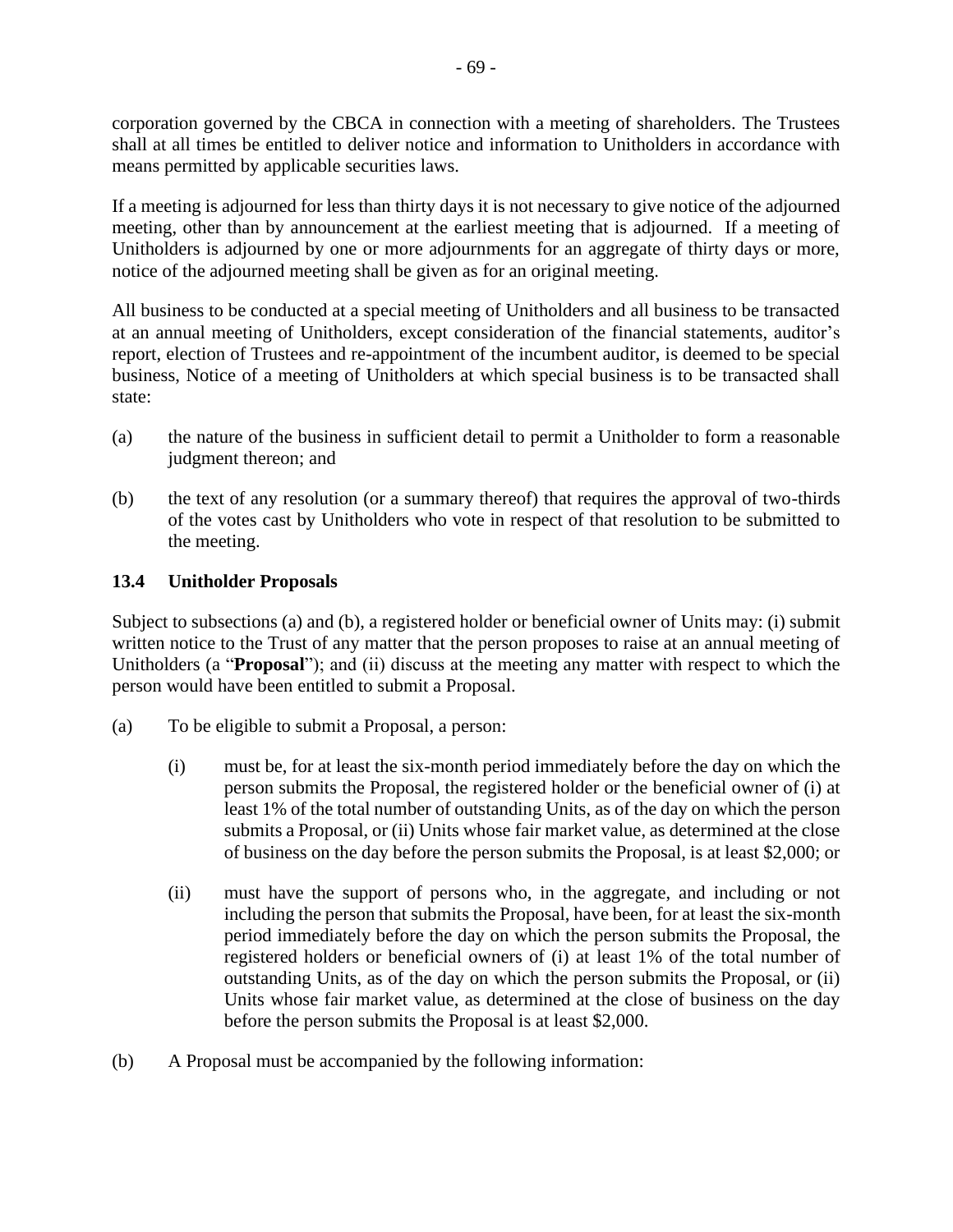- (i) the name and address of the person submitting the Proposal and the person's supporters, if applicable; and
- (ii) the number of Units held or owned by the person submitting the Proposal and the person's supporters, if applicable, and the date the Units were acquired.
- <span id="page-75-2"></span>(c) If requested by the Trust within 14 days of the receipt of the Proposal, a person who submits a Proposal must provide proof, within 21 days following the day on which the person receives the Trust's request, or if the request was mailed to the person, within 21 days after the postmark date stamped on the envelope containing the request, that the person meets the requirements set out in subsection [\(a\).](#page-74-0)
- <span id="page-75-0"></span>(d) The Trust shall set out the Proposal in its proxy circular delivered in connection with its annual meeting or attach the Proposal thereto.
- <span id="page-75-1"></span>(e) If so requested by the person who submits the Proposal, the Trust shall include in, or attach to, its proxy circular delivered in connection with its annual meeting, a statement in support of the Proposal by the person and the name and address of the person making the Proposal. The statement and Proposal so included must not exceed 500 words excluding the information required by subsection [\(b\).](#page-74-1)
- (f) A Proposal may not include nominations for the election of Trustees and a Unitholder shall not have the right to make nominations at the meeting, unless such nomination is made in accordance with the provisions of Section [6.8.](#page-49-0)
- <span id="page-75-3"></span>(g) The Trust shall not be required to comply with subsections [\(d\)](#page-75-0) and [\(e\)](#page-75-1) if:
	- (i) the Proposal is submitted less than 90 days before the anniversary date of the notice of meeting that was sent to Unitholders in connection with the Trust's previous annual meeting of Unitholders;
	- (ii) it clearly appears that (A) the primary purpose of the Proposal is to enforce a personal claim or redress a personal grievance against the Trust, the Trustees, its officers, the Unitholders or other security holders of the Trust, or (B) the Proposal does not relate in a significant way to the business or affairs of the Trust;
	- (iii) not more than two years preceding the receipt of such Proposal, the proposing person failed to present, in person or by proxy, at a meeting of Unitholders, a Proposal that, at the person's request, had been included in a proxy circular relating to a meeting of the Unitholders;
	- (iv) substantially the same proposal was submitted to Unitholders in a proxy circular relating to a meeting of the Unitholders held within five years preceding the receipt of the Proposal and the matter covered by the Proposal did not receive the required support at that meeting. For the purposes hereof, the required support for a Proposal is: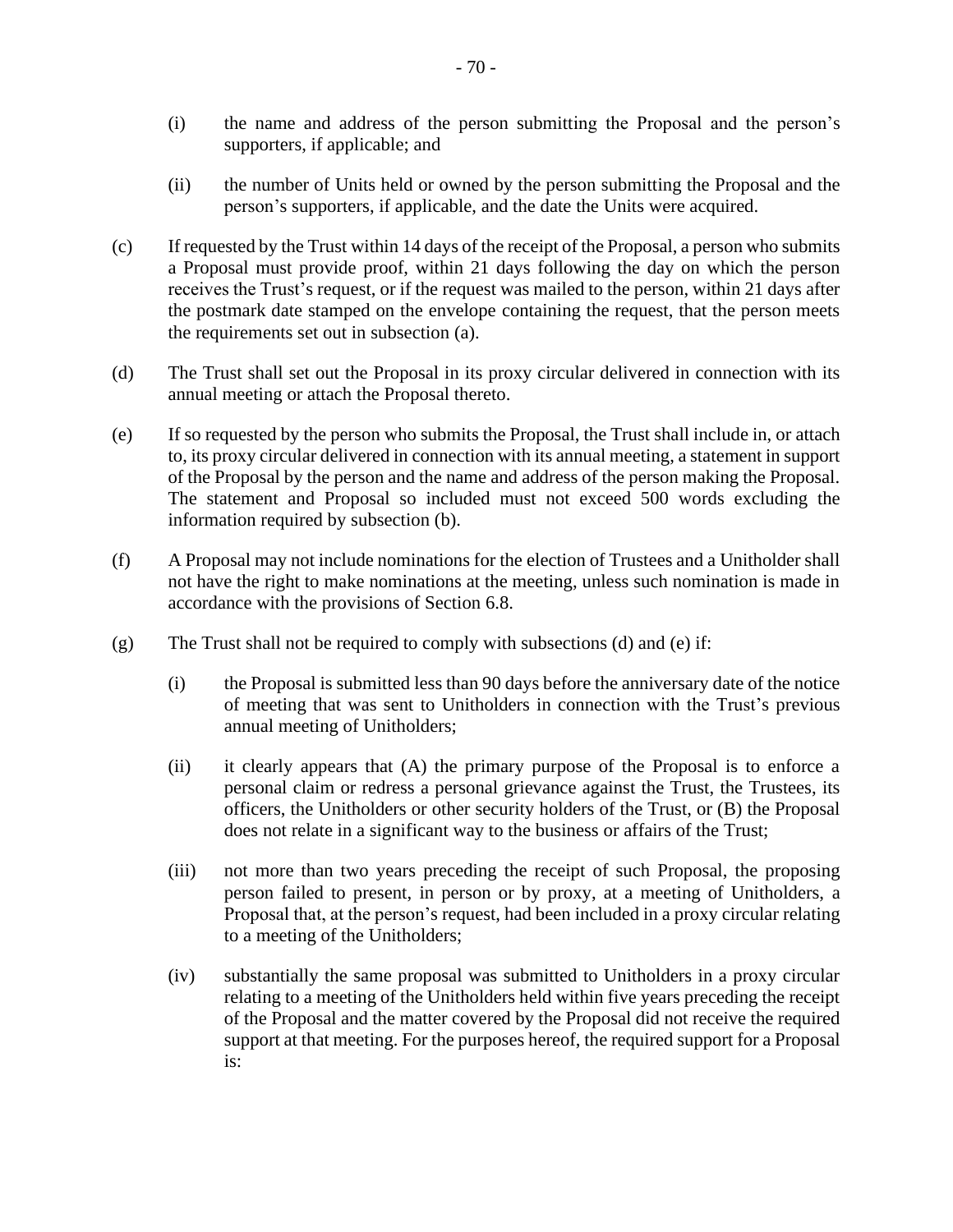- (A) 3% of the total number of Units voted, if the Proposal has been introduced at only one annual meeting of Unitholders;
- (B) 6% of the total number of Units voted at the last meeting at which the matter was submitted to Unitholders, if the Proposal was introduced at two annual meetings of Unitholders; and
- (C) 10% of the total number of Units voted at the last meeting at which the matter was submitted to Unitholders, if the Proposal was introduced at three or more annual meetings of Unitholders; or
- (v) the rights conferred by this Section are being abused to secure publicity.
- (h) If a person who submits a Proposal fails to continue to hold or own the number of Units referred to in subsection [\(a\)](#page-74-0) up to and including the day of the meeting, the Trust is not required to set out in its proxy circular, or attach to it, any proposal submitted by that person for any meeting held within two years following the date of the meeting.
- (i) Neither the Trust nor any person acting on its behalf will incur any liability to Unitholders or any other person by reason only of circulating a Proposal or statement in compliance with this Section.
- <span id="page-76-0"></span>(j) If the Trust refuses to include a Proposal in its proxy circular, it shall, within 21 days of the later of receipt of the Proposal or proof of ownership under subsection [\(c\),](#page-75-2) as the case may be, notify in writing the person submitting the Proposal of its intention to omit the Proposal from the Trust's proxy circular and of the reasons for the refusal.
- (k) On the application of a person submitting a Proposal who claims to be aggrieved by the Trust's refusal under subsection [\(j\),](#page-76-0) a court may restrain the holding of the meeting to which the Proposal is sought to be presented and make any further order it thinks fit.
- (l) The Trust or any person claiming to be aggrieved by a Proposal may apply to a court for an order permitting the Trust to omit the Proposal from the proxy circular, and the court, if it is satisfied that subsection [\(g\)](#page-75-3) applies, may make such order as it thinks fit.

# **13.5 Quorum**

At any meeting of the Unitholders, a quorum will consist of two or more individuals present either holding personally or representing as proxies in the aggregate not less than 25% of the votes attached to all outstanding Units, provided that if the Trust has only one Unitholder, the Unitholder present in person or by proxy constitutes a meeting and a quorum for such meeting. In the event of such quorum not being present at the appointed place on the date for which the meeting is called within 30 minutes after the time fixed for the holding of such meeting, the meeting, if convened on the requisition of the Unitholders, shall be dissolved, but in any other case shall stand adjourned to such day being not less than 10 days later and to such place and time as may be appointed by the chair of the meeting. If at such adjourned meeting a quorum as above defined is not present, the Unitholders present either personally or by proxy will be deemed to form a quorum, and any business may be brought before or dealt with at such an adjourned meeting that might have been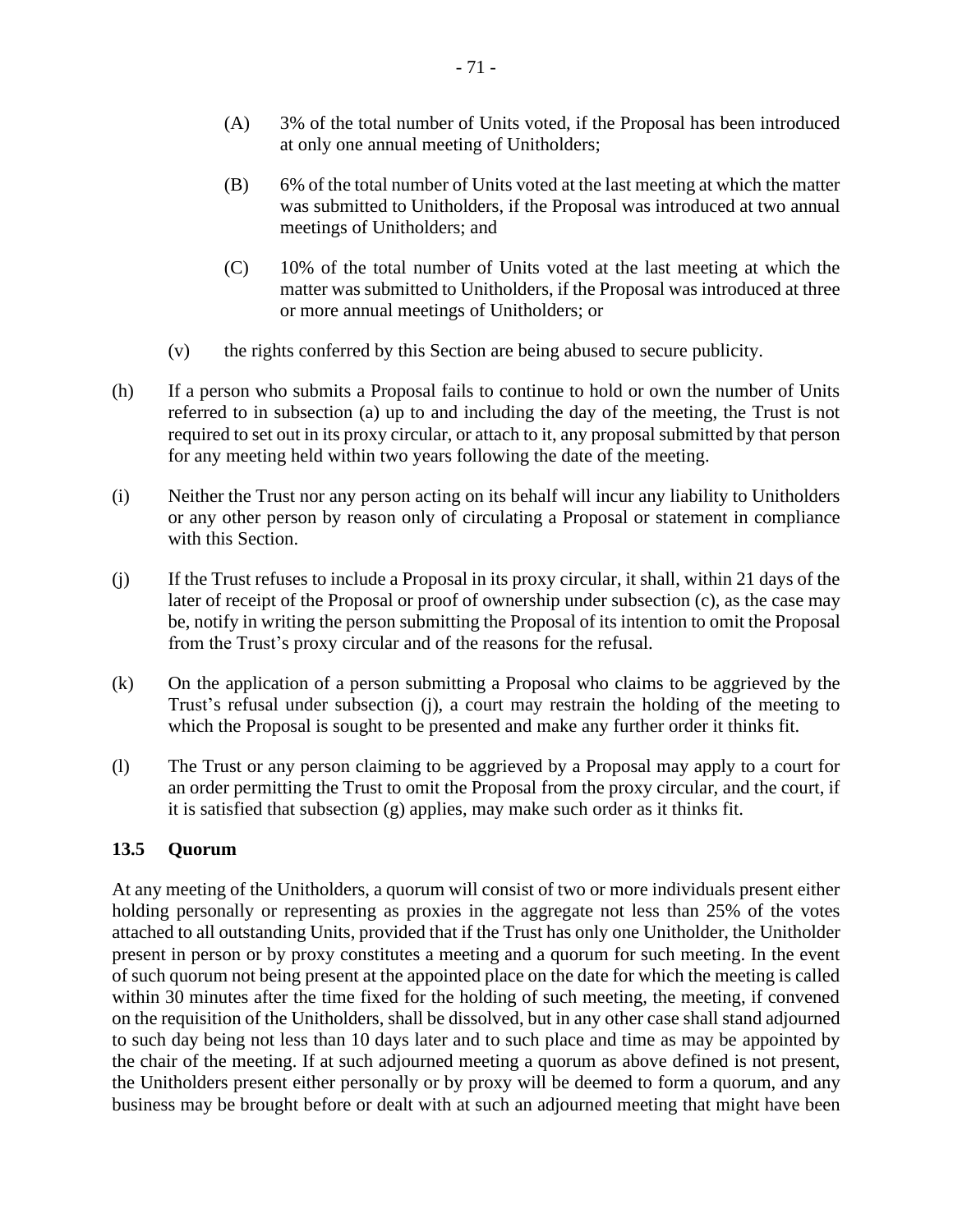brought before or dealt with at the original meeting in accordance with the notice calling the same.

The chair of any meeting at which a quorum of Unitholders is present may, with the consent of the majority of the Unitholders present in person or by proxy, adjourn any such meeting and no notice of any adjournment need be given.

# **13.6 Voting**

Unitholders of record on the applicable record date for voting may attend and vote at all meetings of the Unitholders either in person or by proxy. Any action to be taken by the Unitholders shall, except as otherwise required by this Declaration of Trust, or by law, be authorized when approved by an Ordinary Resolution. The chair of any meeting of Unitholders shall not have a second or casting vote. Every question submitted to a meeting, other than a Special Resolution, shall, unless a poll vote is demanded, be decided by a show of hands, on which every Person present and entitled to vote shall be entitled to one vote.

At any such meeting, unless a poll is demanded, a declaration by the chair that a resolution has been carried or carry unanimously or by a particular majority, or lost or not carried by a particular majority, shall be conclusive evidence of that fact. If a poll is demanded concerning the election of a chair or an adjournment, it shall be taken immediately upon request and, in any other case, it shall be taken at such time as the chair may direct. The demand for a poll shall not prevent the continuation of a meeting for the transaction of any business other than the question on which the poll has been demanded.

If Units are held jointly by two or more Persons, any one of them present in person or by proxy at the meeting may vote in the absence of the other or others; but if more than one of them is present in person or by proxy, they shall vote together with respect to the Units held jointly, provided that only one of them can vote on a show of hands, and, if they do not agree on how to exercise any vote to which they are jointly entitled (including a vote on a show of hands), they shall, for the purposes of the voting, be deemed not to be present.

# <span id="page-77-0"></span>**13.7 Matters on which Unitholders may Vote**

Subject to Section [10.2\(c\),](#page-67-0) none of the following shall occur unless the same has been duly approved by the Unitholders at a meeting duly called and held:

- (a) subject to Sections [6.1,](#page-46-0) [6.5](#page-47-0) and [6.6,](#page-48-1) the election or removal of Trustees;
- (b) except as provided in Section [16.4,](#page-85-1) the appointment or removal of auditors of the Trust;
- (c) any amendment to the Declaration of Trust (except as provided in Section [4.7](#page-42-1) or Section [12.1\)](#page-70-1);
- (d) the sale of the assets of the Trust as an entirety or substantially as an entirety (other than as a part of an internal reorganization of the assets of the Trust as approved by the Trustees); or
- (e) the termination of the Trust pursuant to Section [14.2.](#page-81-0)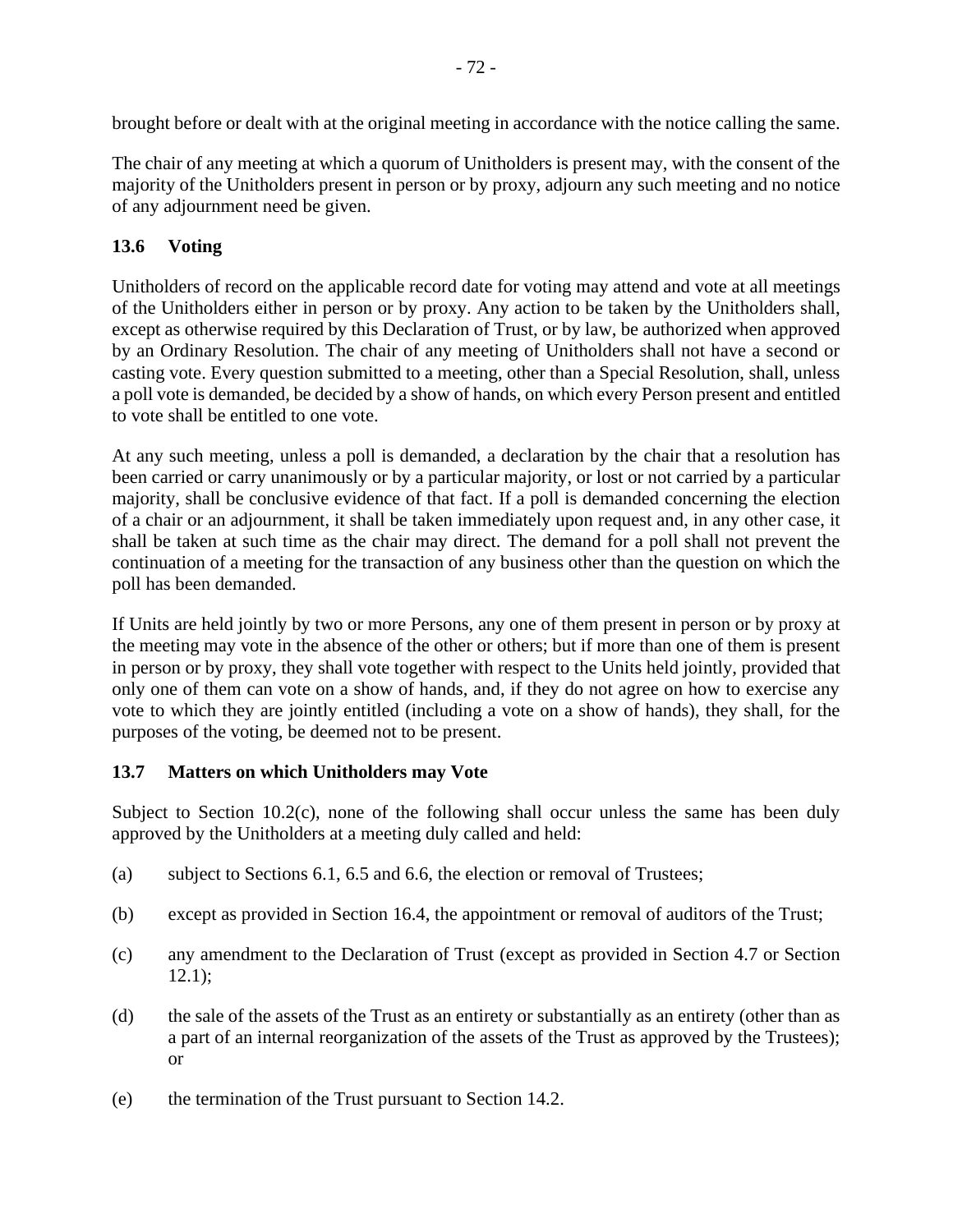# **13.8 Resolutions Binding on Trustees**

Nothing in this [Article](#page-72-2) 13, however, shall prevent the Trustees from submitting to a vote of the Unitholders any other matter which they deem appropriate. Except with respect to the matters specified in Sections [12.2](#page-71-0) and [13.7,](#page-77-0) or any other matters required by law to be submitted, or as are otherwise submitted, to a vote of the Unitholders by the Trustees, no vote of the Unitholders shall in any way bind the Trust or Trustees.

### **13.9 No Breach**

Notwithstanding any other provision of the Declaration of Trust, Unitholders shall have no power to effect any amendment to this Declaration of Trust which would require the Trustees to take action or conduct the affairs of the Trust in a manner which would constitute a breach or default by the Trust or the Trustees under any agreement binding on or obligation of, the Trust or the Trustees.

### <span id="page-78-2"></span>**13.10 Class Approval**

If any business to be transacted at a meeting of Unitholders would affect the rights of Unitholders of one or more classes (or, subject to clause [\(b\)](#page-78-0)[\(iii\)](#page-78-1) below, series) in a manner different from the Unitholders of any other class (or, subject to clause [\(b\)](#page-78-0)[\(iii\)](#page-78-1) below, series) then:

- (a) reference to such fact, indicating each class so affected, shall be made in the notice of such meeting; and
- <span id="page-78-0"></span>(b) Unitholders of a class so affected shall not be bound or adversely affected by any action to be taken at such meeting unless in addition to compliance with the other provisions of this Section:
	- (i) there are present or in person or by proxy Unitholders of such class who hold in the aggregate not less than 10% of the votes attached to such class or series, subject to the provisions of this Declaration of Trust as to quorum at adjourned meetings; and
	- (ii) the resolution is passed by the affirmative vote of a majority, or as applicable, twothirds of the Unitholders of such class (depending upon whether the business which is the subject of the resolution is one generally being conducted by way of, in the first instance, Ordinary Resolution or, in the second case, Special Resolution); and
	- (iii) the Unitholders of a series of Trust Units of a class are entitled to vote separately as a series under this Section [13.10](#page-78-2) only if such series is affected by an amendment in a manner different from the other Trust Units of the same class.

# <span id="page-78-3"></span><span id="page-78-1"></span>**13.11 Meaning of "Outstanding"**

Every Unit issued, certified and delivered hereunder will be deemed to be outstanding until it is cancelled or delivered to the Trustees or Transfer Agent for cancellation, provided that: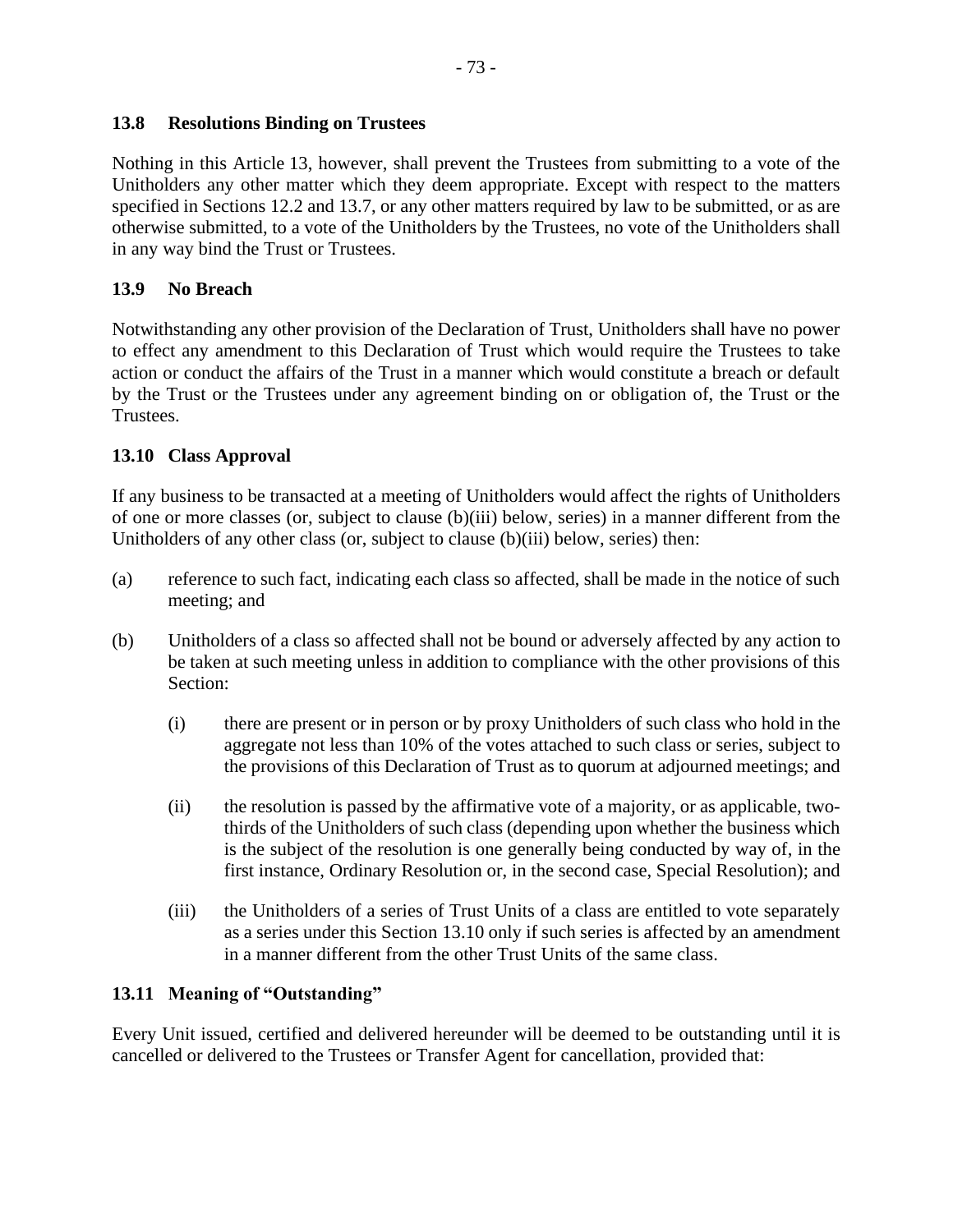- (a) when a new certificate has been issued in substitution for a Trust Unit certificate that has been lost, stolen, mutilated or destroyed, only the later of such Trust Unit certificates will be counted for the purposes of determining the number of Units outstanding;
- <span id="page-79-1"></span>(b) for the purpose of any provision of this Declaration of Trust entitling holders of outstanding Units to vote, sign consents, requisitions or other instruments or take any action under this Declaration of Trust, Units owned directly or indirectly, legally or equitably, by the Trust, or any Subsidiary thereof will be disregarded, except that:
	- (i) for the purpose of determining whether the Trustees will be protected in relying on any such vote, consent, requisition or other instrument or action, only the Units that the Trustees know are so owned will be so disregarded; and
	- (ii) Units so owned that have been pledged in good faith other than to the Trust or a Subsidiary thereof will not be so disregarded if the pledgee establishes to the satisfaction of the Trustees the pledgee's right to vote such Units in its discretion free from the control of the Trust or any Subsidiary thereof; and
	- (iii) for the purposes of Section [13.11](#page-78-3)[\(b\),](#page-79-1) any Trustee, any officer of the Trust or the Transfer Agent will provide a certificate that will state the number of Trust Units and the certificate numbers of certificates, if certificates are issued, held by the Trust or any Subsidiary thereof. The Trustees will be entitled to rely on such certificate in order to disregard the votes of any of the parties mentioned above.

# <span id="page-79-0"></span>**13.12 Record Dates**

For the purpose of determining the Unitholders who are entitled to receive notice of and vote at any meeting or any adjournment(s) or postponement(s) thereof or for the purpose of any other action, the Trustees may from time to time, without notice to the Unitholders, close the transfer books for such period, not exceeding 35 days, as the Trustees may determine; or without closing the transfer books the Trustees may fix a date not less than 21 days and not more than 60 days prior to the date of any meeting of the Unitholders or other action as a record date for the determination of the Unitholders entitled to receive notice of and to vote at such meeting or any adjournment(s) or postponement(s) thereof or to be treated as the Unitholders of record for purposes of such other action, and any Unitholder who was a Unitholder at the time so fixed shall be entitled to receive notice of and vote at such meeting or any adjournment(s) or postponement(s) thereof, even though such Unitholder has since that date disposed of his/her Units, and no Unitholder becoming such after that date shall be entitled to receive notice of and vote at such meeting or any adjournment(s) or postponement(s) thereof or to be treated as a Unitholder of record for purposes of such other action. If, in the case of any meeting of the Unitholders, no record date with respect to voting has been fixed by the Trustees, the record date for voting shall be 5:00 p.m. (Toronto time) on the last Business Day before the meeting.

# **13.13 Proxies**

Whenever the vote or consent of the Unitholders is required or permitted under this Declaration of Trust, such vote or consent may be given either directly by the Unitholder or by a proxy in such form as the Trustees may prescribe from time to time or, in the case of a Unitholder that is a body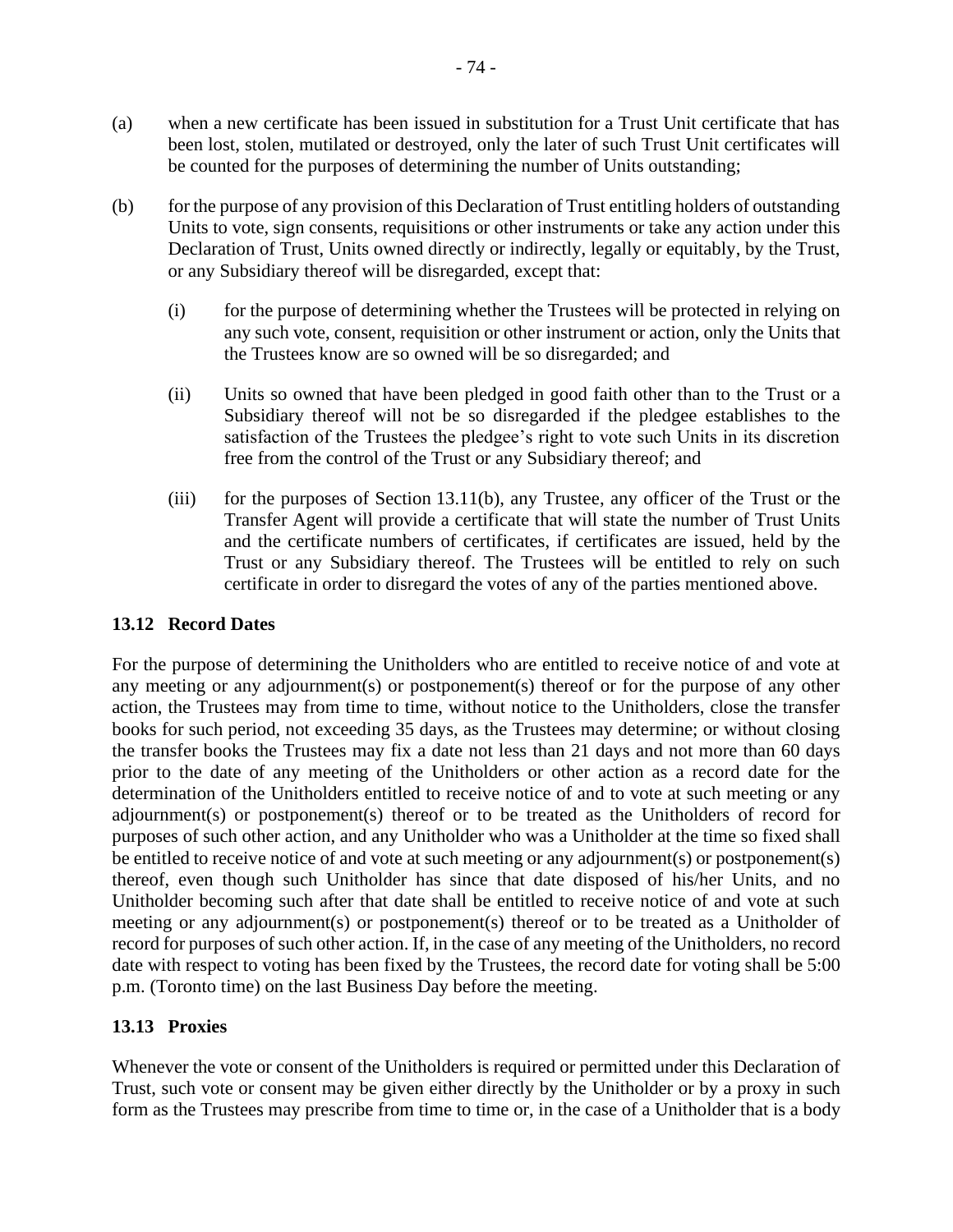corporate or association, by an individual authorized by the board of directors or governing body of the body corporate or association to represent it at a meeting of the Unitholders. A proxyholder need not be a Unitholder. The Trustees may solicit such proxies from the Unitholders or any of them in any matter requiring or permitting the Unitholders' vote, approval or consent.

The Trustees may adopt, amend or repeal such regulations relating to the appointment of proxyholders, and the solicitation, execution, validity, revocation and deposit of proxies, as they in their discretion from time to time determine.

An instrument of proxy executed in compliance with the foregoing shall be valid unless challenged at the time of or prior to its exercise, and the Persons challenging the instrument shall have the burden of proving, to the satisfaction of the Chair of the meeting at which the instrument is proposed to be used, that the instrument of proxy is invalid. Any decision of the Chair of the meeting in respect of the validity of an instrument of proxy shall be final and binding upon all Persons. An instrument of proxy shall be valid only at the meeting with respect to which it was solicited or any adjournment(s) or postponement(s) thereof.

A vote cast in accordance with any proxy shall be valid notwithstanding the death, incapacity, insolvency or bankruptcy of the Unitholder giving the proxy or the revocation of the proxy unless written notice of the death, incapacity, insolvency, bankruptcy or revocation of the proxy has been received by the Chair of the meeting prior to the time when the vote is cast.

# **13.14 Personal Representatives**

Subject to Section [3.14,](#page-23-0) if a Unitholder is deceased, his/her personal representative, upon filing with the secretary of the meeting such proof of his/her appointment as the secretary considers sufficient, shall be entitled to exercise the same voting rights at any meeting of the Unitholders as the Unitholder would have been entitled to exercise if he/she were living and for the purpose of the meeting shall be considered to be a Unitholder. Subject to the provisions of the will of a deceased Unitholder, if there is more than one personal representative, the provisions of Section [3.24](#page-31-0) relating to joint holders shall apply.

# **13.15 Attendance by Others**

Any Trustee, officer of the Trust, representative of the Auditors, representative of the legal counsel of the Trust or other individual approved by the Trustees may attend and speak at any meeting of the Unitholders.

# **13.16 Conduct of Meetings of Unitholders**

(a) The chair of any annual or special meeting of Unitholders shall be the Chair of the Trustees or, in his absence, the Lead Trustee, or any other Trustee specified by resolution of the Trustees or, in the absence of any Trustee, any person appointed as chair of the meeting by the Trustees to act as chair of the meeting. The chair of the meeting shall appoint the secretary of the Trust or, in the absence of the secretary, an individual, who need not be a Unitholder, to act as secretary of the meeting. If desired, one or more scruitineers, who need not be Unitholders, may be appointed by the chair.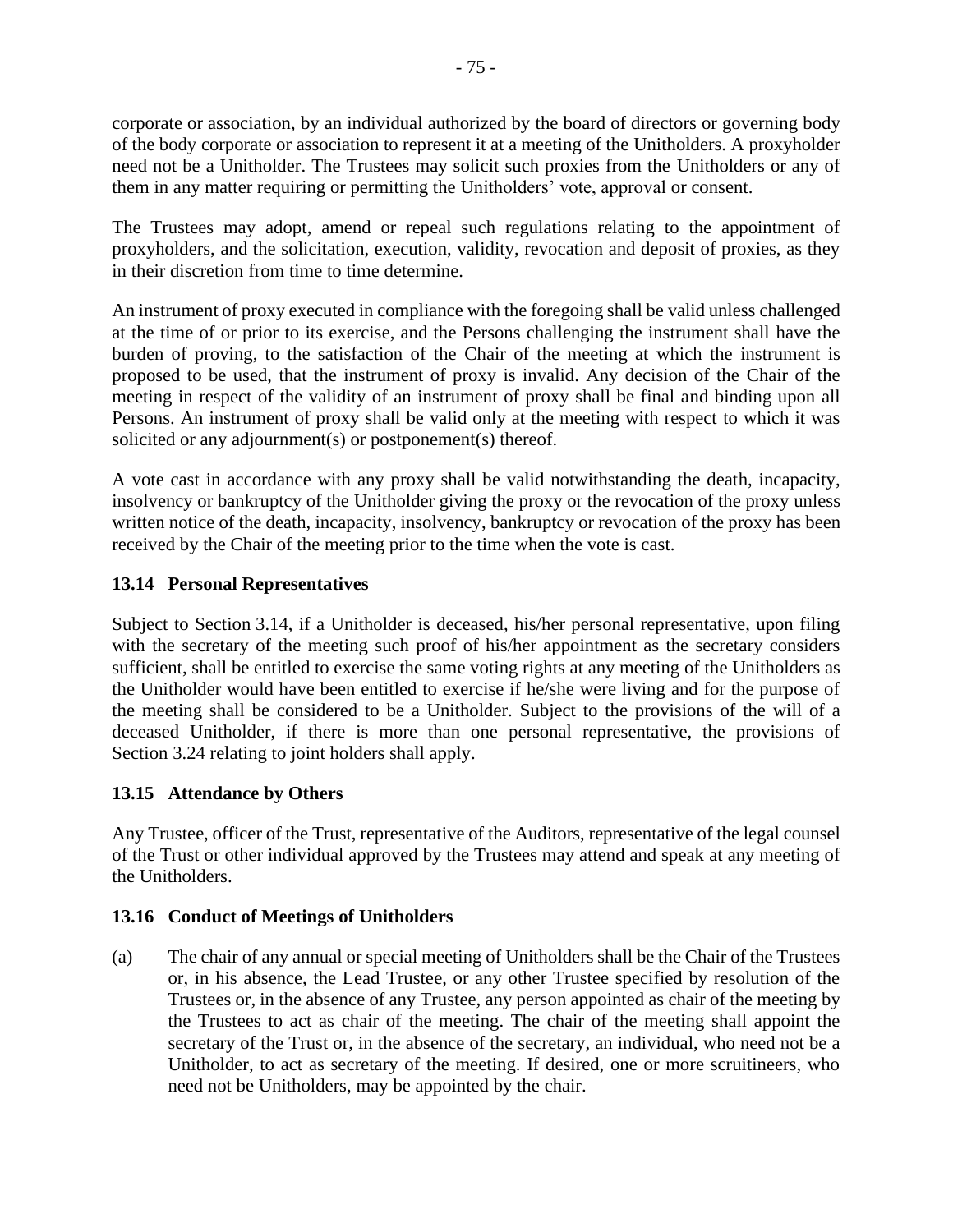(b) To the extent that the rules and procedures for the conduct of a meeting of the Unitholders are not prescribed herein or in the Trustees' Regulations, the rules and procedures shall be such reasonable rules and procedures as are determined by the chair of the meeting and such rules and procedures shall be binding upon all parties participating in the meeting.

### **13.17 Binding Effect of Resolutions on Unitholders**

Every resolution passed at a meeting in accordance with the provisions of this [Article](#page-72-2) 13 shall be binding upon all Unitholders, whether present at or absent from the meeting.

### **13.18 Resolution in Lieu of Meeting**

Notwithstanding any other provision of this Declaration of Trust, a resolution signed in writing by all the Unitholders holding a proportion of the outstanding Units equal to the proportion required to vote in favour thereof at a meeting of the Unitholders to approve that resolution is as valid as if it had been passed at a meeting of the Unitholders.

# **ARTICLE 14**

### **TERMINATION OF TRUST**

### **14.1 Duration of the Trust**

Subject to the other provisions of this Declaration of Trust, the Trust shall continue for a term ending 21 years after the date of the death of the last surviving issue of His Majesty King George V alive on May 21, 2013. For the purpose of terminating the Trust by such date, the Trustees will commence to wind-up the affairs of the Trust on such date as may be determined by the Trustees, being not more than two years prior to the end of the term of the Trust.

### <span id="page-81-0"></span>**14.2 Termination with the Approval of the Unitholders**

The Trust may be terminated by a Special Resolution at a meeting of the Unitholders duly called by the Trustees for the purpose of considering termination of the Trust. If the Unitholders vote to terminate the Trust, the Trustees will commence to wind-up the affairs of the Trust as soon as may be reasonably practicable. Such Special Resolution may contain such directions to the Trustees as the Unitholders determine, including a direction to distribute the Trust Property, *in specie*, subject to compliance with any securities or other laws applicable to such distributions.

### <span id="page-81-1"></span>**14.3 Effect of Termination**

Upon the termination of the Trust, the liabilities of the Trust shall be discharged with due speed, the net assets of the Trust shall be liquidated and the proceeds distributed to the Trust Unitholders in accordance with their entitlements as provided herein. Such distribution may be made in cash or in kind or partly in each, all as the Trustees in their sole discretion may determine.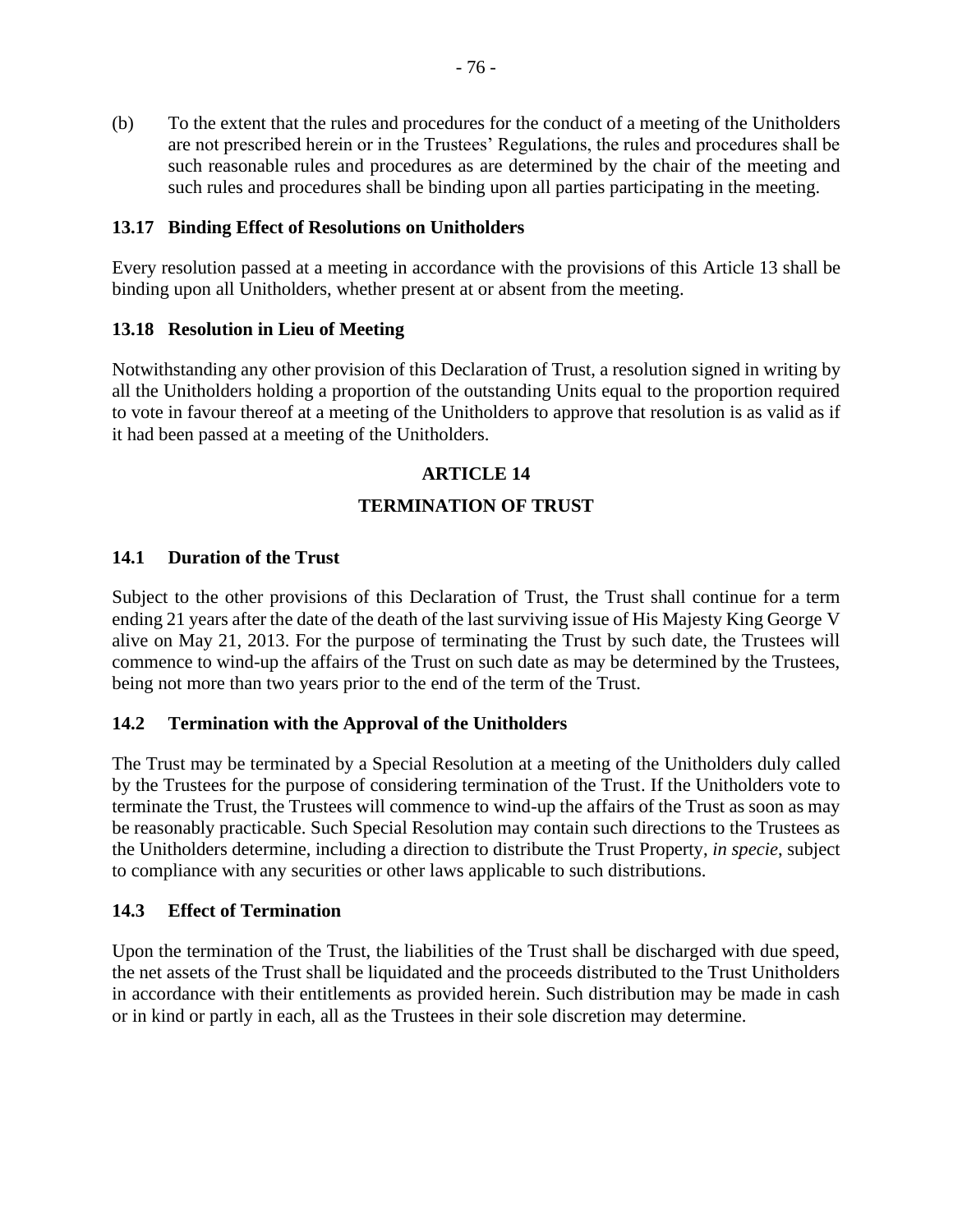<span id="page-82-0"></span>Forthwith upon being required to commence to wind-up the affairs of the Trust, the Trustees shall give notice thereof to the Unitholders, which notice shall designate the time or times at which Unitholders may surrender their Units for cancellation and the date at which the Registers shall be closed.

# **14.5 Powers of Trustees Upon Termination**

After the date on which the Trustees are required to commence to wind-up the affairs of the Trust, the Trustees shall undertake no activities except for the purpose of winding-up the affairs of the Trust as hereinafter provided and, for this purpose, the Trustees shall continue to be vested with and may exercise all or any of the powers conferred upon the Trustees under this Declaration of Trust.

# **14.6 Further Notice to Unitholders**

In the event that less than all of the Unitholders have surrendered their Units for cancellation within six months after the time specified in the notice referred to in Section [14.4,](#page-82-0) the Trustees shall give further notice to the remaining Unitholders to surrender their Units for cancellation and if, within one year after the further notice, all the Units shall not have been surrendered for cancellation, such remaining Units shall be deemed to be cancelled without prejudice to the rights of the holders of such Units to receive their *pro rata* share of the remaining property of the Trust, and the Trustees may either take appropriate steps, or appoint an agent to take appropriate steps, to contact such Unitholders (deducting all expenses thereby incurred from the amounts to which such Unitholders are entitled as aforesaid) or, in the discretion of the Trustees, may pay such amounts into court.

# **14.7 Responsibility of the Trustees after Sale and Conversion**

The Trustees shall be under no obligation to invest the proceeds of any sale of investments or other assets or cash forming part of the Trust Property after the date referred to in Section [14.4](#page-82-0) and, after such sale, the sole obligation of the Trustees under this Declaration of Trust shall be to hold such proceeds or assets in trust for distribution under Section [14.3.](#page-81-1)

# **ARTICLE 15**

# **LIABILITIES OF THE TRUSTEES AND OTHERS**

# <span id="page-82-1"></span>**15.1 Liability and Indemnification of the Trustees**

The Trustees shall at all times (including such time as they have ceased to be Trustees) be indemnified and saved harmless out of the Trust Property from and against all liabilities, damages, losses, debts and claims whatsoever, including costs, charges and expenses in connection therewith, threatened, sustained, incurred, brought, commenced or prosecuted against them, and any appeal thereof, for or in respect of any act, deed, matter or thing whatsoever made, done, acquiesced in or omitted in or about or in relation to the execution of their duties as Trustees or directors or trustees of any Subsidiary of the Trust and also from and against all other liabilities, damages, losses, debts, claims, costs, charges, expenses, fines, penalties and settlements (including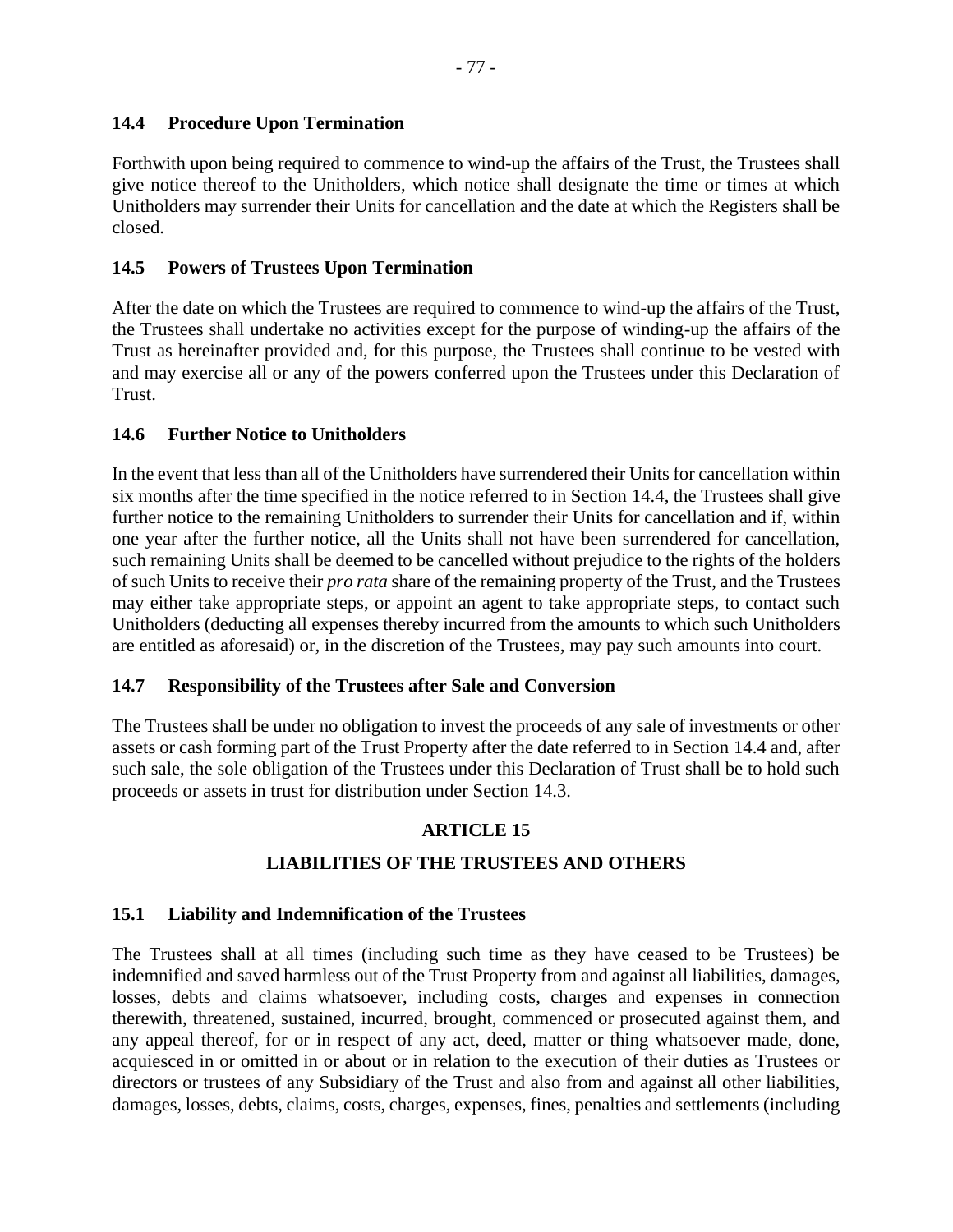legal fees and disbursements on a solicitor and its client basis) which they sustain or incur in or about or in relation to the affairs of the Trust. Further, the Trustees shall not be liable to the Trust or to any Unitholder or Annuitant for any loss or damages relating to any matter regarding the Trust, including any loss or diminution in the value of the Trust or the Trust Property. The foregoing provisions of this Section [15.1](#page-82-1) in favour of any Trustee do not apply unless:

- <span id="page-83-0"></span>(a) the Trustee acted honestly and in good faith with a view to the best interests of the Trust and the Unitholders; and
- <span id="page-83-1"></span>(b) in the case of a criminal or administrative action or proceeding that is enforced by a monetary penalty, the Trustee had reasonable grounds for believing his or her conduct was lawful.

# <span id="page-83-2"></span>**15.2 Liability of the Trustees**

The Trustees shall not be liable to the Trust or to any Unitholder, Annuitant or any other Person for the acts, omissions, receipts, neglects or defaults of any Person, firm or corporation employed or engaged by them as permitted hereunder, or for joining in any receipt or act of conformity or for any loss, damage or expense caused to the Trust through the insufficiency or deficiency of any security in or upon which any of the monies of or belonging to the Trust shall be paid out or invested, or for any loss or damage arising from the bankruptcy, insolvency or tortious act of any Person, firm or corporation with whom or which any monies, securities or Trust Property shall be lodged or deposited, or for any loss occasioned by error in judgment or oversight on the part of the Trustees, or for any other loss, damage or misfortune which may happen in the execution by the Trustees of their duties hereunder, except to the extent the Trustees have not acted in accordance with Sections  $15.1(a)$  and  $15.1(b)$ .

# **15.3 Reliance Upon Advice**

The Trustees may rely and act upon any statement, report or opinion prepared by or any advice received from the Auditors, lawyers or other professional advisors of the Trust and shall not be responsible or held liable for any loss or damage resulting from so relying or acting.

# **15.4 Liability of the Unitholders and Others**

(a) Notwithstanding any other provision of this Declaration of Trust, no Unitholder or Annuitant, in its capacity as such, shall be held to have any personal liability as such, and no resort shall be had to, nor shall recourse or satisfaction be sought from, the private property of any Unitholder or Annuitant for any liability whatsoever, in tort, contract or otherwise, to any Person in connection with the Trust Property or the affairs of the Trust, including for satisfaction of any obligation or claim arising out of or in connection with any contract or obligation of the Trust or of the Trustees or any obligation which a Unitholder or Annuitant would otherwise have to indemnify a Trustee for any personal liability incurred by the Trustee as such ("**Trust Liability**"), but rather the Trust Property only is intended to be liable and subject to levy or execution for satisfaction of such Trust Liability. Each Unitholder and Annuitant shall be entitled to be reimbursed out of the Trust Property in respect of any payment of such Trust Liability made by such Unitholder or Annuitant.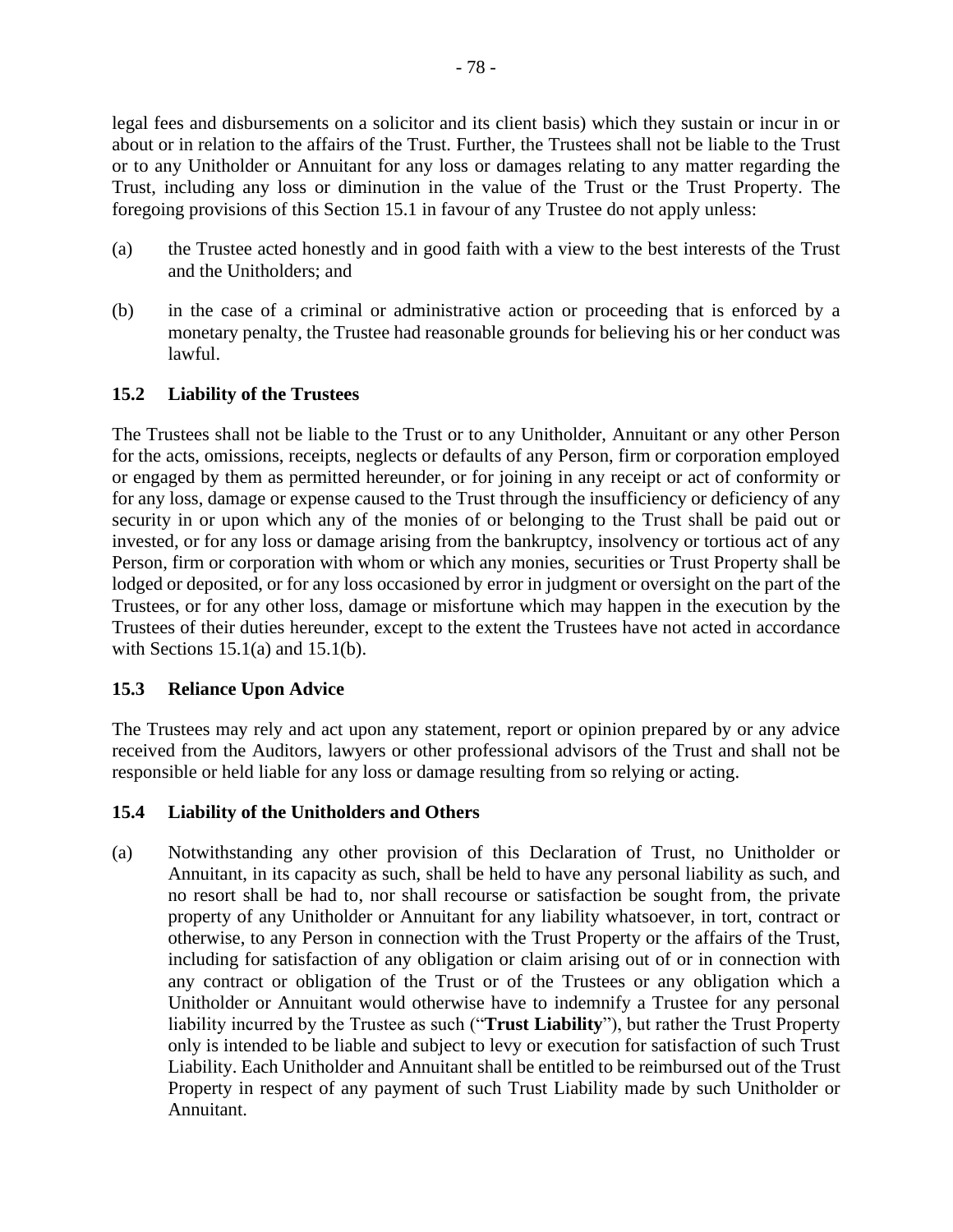(b) In addition to the policies set out in [Article](#page-36-0) 4, the Trustees shall cause the operations of the Trust to be conducted, with the advice of counsel, in such a way and in such jurisdictions as to avoid, to the extent which they determine to be practicable and consistent with their fiduciary duty to act in the best interests of the Unitholders, any material risk of liability on the Unitholders for claims against the Trust, and shall, to the extent available on terms which they determine to be practicable, including the cost of premiums, cause the insurance carried by the Trust, to the extent applicable, to cover the Unitholders and annuitants as additional insureds. Any potential liability of the Trustees with respect to the foregoing obligations or their failure to perform the same shall be governed by the provisions of Sections [15.1](#page-82-1) and [15.2.](#page-83-2)

### **ARTICLE 16**

### **GENERAL**

### **16.1 Execution of Instruments**

The Trustees shall have power from time to time to appoint any Trustee or Trustees or any Person or Persons on behalf of the Trust either to sign instruments in writing generally or to sign specific instruments in writing. Provisions respecting the foregoing may be contained in the Trustees' Regulations.

### **16.2 Manner of Giving Notice**

Except as otherwise permitted herein, any notice required or permitted by the provisions of this Declaration of Trust to be given to a Unitholder, a Trustee or the Auditors shall be deemed conclusively to have been given if given either by delivery or by prepaid first-class mail addressed to the Unitholder at its address shown on the Register, to the Trustee at the last address provided by such Trustee to the Secretary of the Trust, or to the Auditors at the last address provided by such Auditors to the Secretary of the Trust, as the case may be; provided that if there is a general discontinuance of postal service due to strike, lockout or otherwise, such notice may be given by publication twice in the Report on Business section of the National Edition of The Globe and Mail or a similar section of any other newspaper having national circulation in Canada; provided further that if there is no such newspaper having national circulation, then by publishing twice in the business section of a newspaper in the city where the Register is maintained. Any notice so given shall be deemed to have been given on the day of hand delivery or the day following that on which the notice was mailed or, in the case of notice being given by publication, after publishing such notice twice in the designated newspaper or newspapers. In proving notice was mailed, it shall be sufficient to prove that such notice was properly addressed, stamped and mailed. Notice to any one of several joint holders of Units shall be deemed effective notice to the other joint holders. Any notice sent by mail to or left at the address of a Unitholder pursuant to this Section shall, notwithstanding the death or bankruptcy of such Unitholder, and whether or not the Trustees have notice of such death or bankruptcy, be deemed to have been fully given and shall be deemed sufficient notice to all persons having an interest in the Units concerned.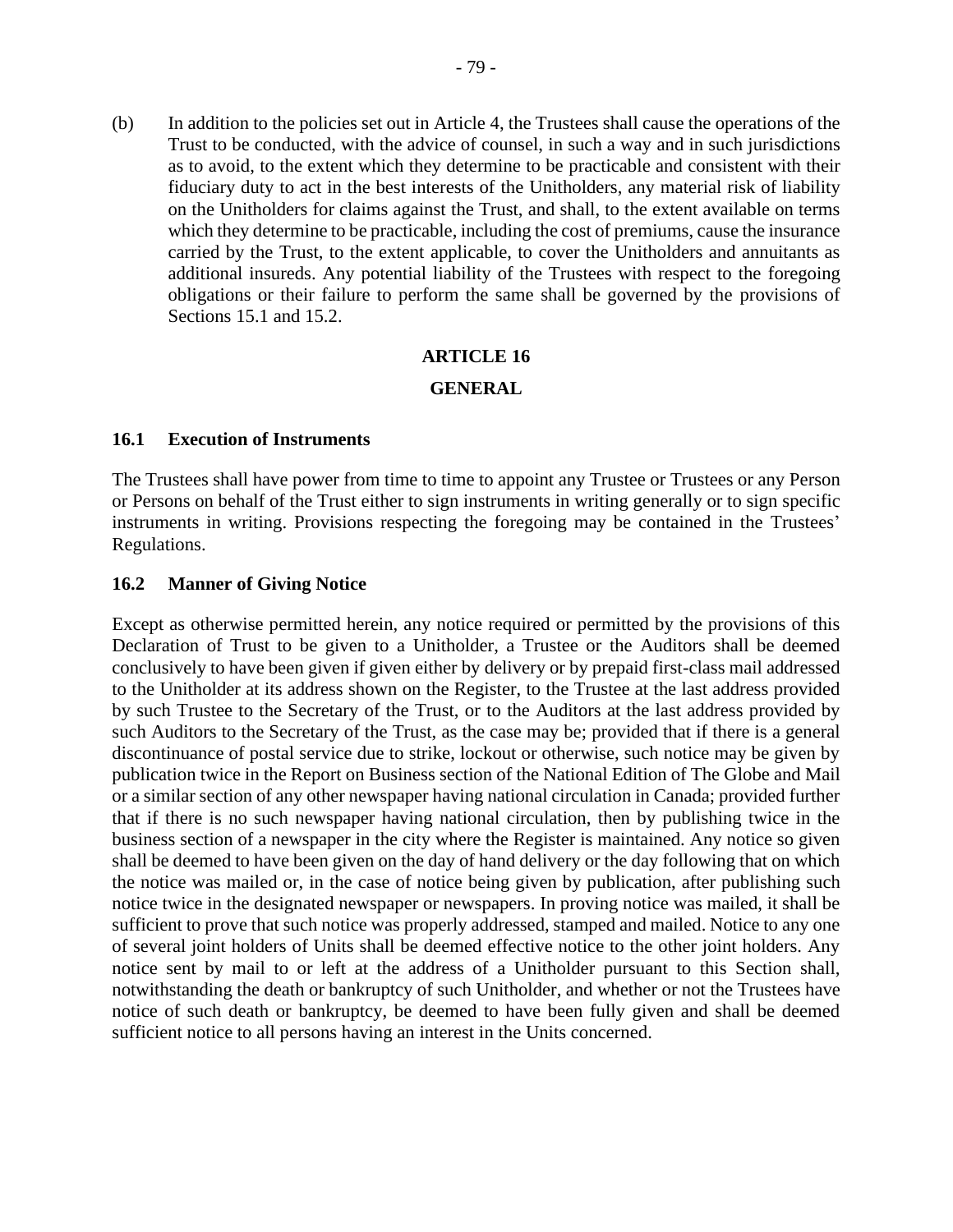# **16.3 Failure to Give Notice**

The failure by the Trustees, by accident or omission or otherwise unintentionally, to give any Unitholder, any Trustee or the Auditors any notice provided for herein shall not affect the validity, effect, taking effect or time of taking effect of any action referred to in such notice, and the Trustees shall not be liable to any Unitholder for any such failure.

### <span id="page-85-1"></span>**16.4 Trust Auditors**

The Auditors shall be appointed and removed at each annual meeting of Unitholders by an Ordinary Resolution. If at any time a vacancy occurs in the position of Auditors, the Trustees may appoint a firm of chartered accountants qualified to practise in all provinces of Canada to act as the Auditors until the next annual meeting of the Unitholders. The Auditors shall report to the Trustees and the Unitholders on the annual financial statements of the Trust and shall fulfil such other responsibilities as they may properly be called upon by the Trustees to assume. The Auditors shall have access to all records relating to the affairs of the Trust. The Auditors shall receive such remuneration as may be approved by the Trustees.

### **16.5 Change of Auditors**

Subject to applicable laws, the Auditors may at any time be removed and new Auditors appointed by a majority of the Trustees.

### **16.6 Fiscal Year**

The fiscal year of the Trust shall end on December 31 in each year.

### <span id="page-85-0"></span>**16.7 Reports to the Unitholders**

Prior to each annual and special meeting of Unitholders, the Trustees shall provide the Unitholders (along with notice of such meeting) information similar to that required to be provided to shareholders of a public corporation governed by the CBCA and as required by applicable tax and securities laws.

### **16.8 Trust Property to be Kept Separate**

The Trustees shall maintain the Trust Property separate from all other property in their possession.

### **16.9 Trustees May Hold Units**

Any Trustee or Associate of a Trustee may be a Unitholder or may be an Annuitant, and may be required to hold Units as the Board of Trustees may determine from time to time.

### **16.10 Trust Records**

The Trustee shall prepare and maintain, at the principal office of the Trust or at any other place designated in Canada by the Trustees, records containing: (i) the Declaration of Trust; and (ii) minutes of meetings and resolutions of the Unitholders. The Trust shall also prepare and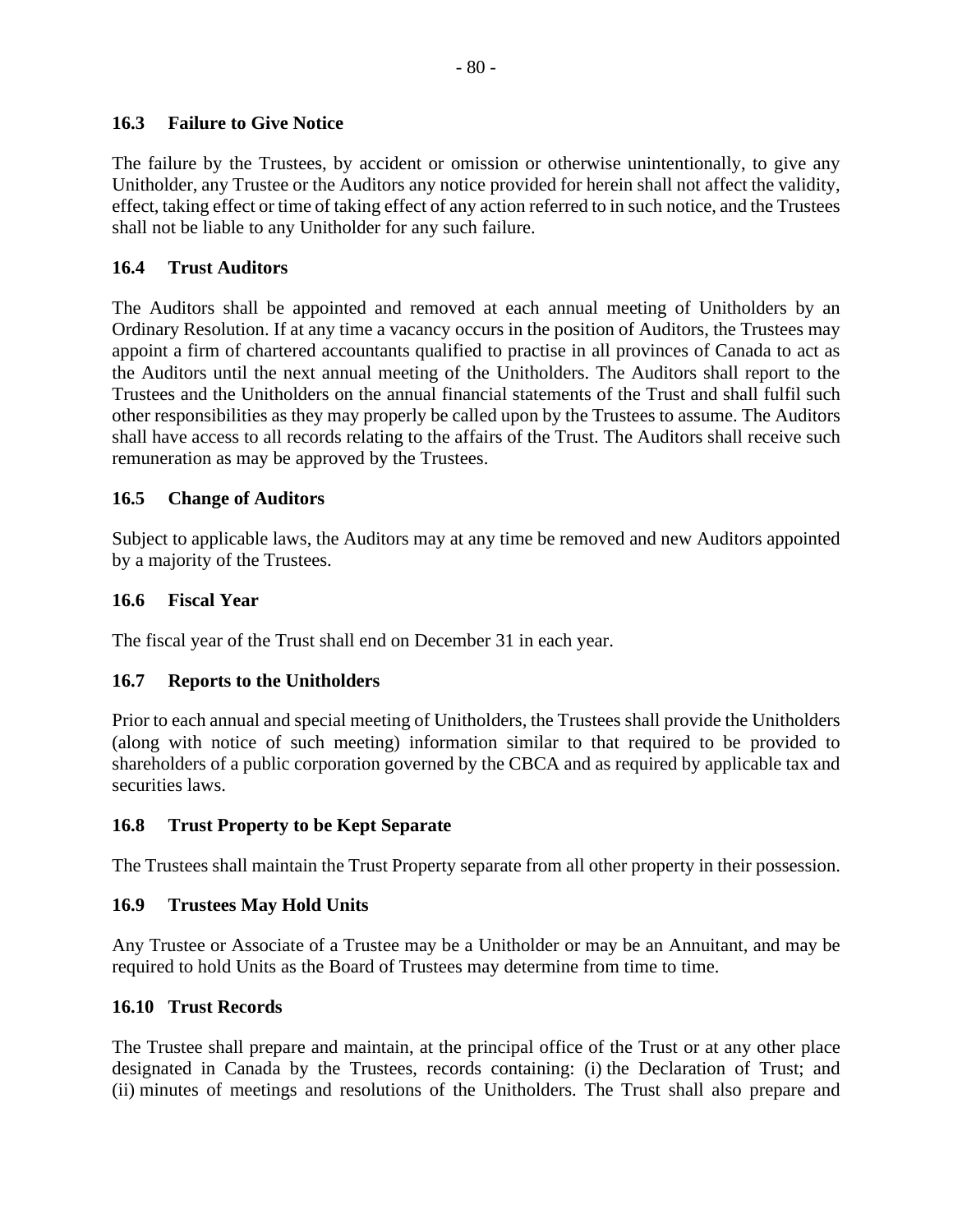maintain adequate accounting records and records containing minutes of meetings and resolutions of the Trustees and any committee thereof. Such records shall be kept at the principal office of the Trust or at such other place as the Trustees think fit and shall at all reasonable times be open to inspection by the Trustees.

# **16.11 Right to Inspect Documents**

A Unitholder and any agent, consultant or creditor of the Trust shall have the right to examine the Declaration of Trust, the Trustees' Regulations, the minutes of meetings and resolutions of the Unitholders, and any other documents or records which the Trustees determine should be available for inspection by such Person, during normal business hours at the principal office of the Trust. The Unitholders and creditors of the Trust shall have the right to obtain or make or cause to be made a list of all or any of the registered holders of Units, to the same extent and upon the same conditions as those which apply to shareholders and creditors of a corporation governed by the CBCA.

# **16.12 Taxation Information**

On or before March 30 in each year, or such earlier day as is required by applicable legislation or regulation, the Trust will provide to Trust Unitholders who received distributions from the Trust in either the prior calendar year or on or before January 31 of such year, such information regarding the Trust required by applicable law to be submitted to Trust Unitholders for income tax purposes to enable Trust Unitholders to complete their tax returns in respect of the prior calendar year.

# **16.13 Consolidations**

Any one or more Trustees may prepare consolidated copies of the Declaration of Trust as it may from time to time be amended or amended and restated and may certify the same to be a true consolidated copy of the Declaration of Trust, as amended or amended and restated.

# **16.14 Counterparts**

This Declaration of Trust may be executed in several counterparts, each of which when so executed shall be deemed to be an original and such counterparts together shall constitute one and the same instrument, which shall be sufficiently evidenced by any such original counterpart.

# **16.15 Severability**

The provisions of this Declaration of Trust are severable and if any provisions are in conflict with any applicable law, the conflicting provisions shall be deemed never to have constituted a part of the Declaration of Trust and shall not affect or impair any of the remaining provisions thereof. If any provision of this Declaration of Trust shall be held invalid or unenforceable in any jurisdiction, such invalidity or unenforceability shall attach only to such provision in such jurisdiction and shall not in any manner affect or render invalid or unenforceable such provision in any other jurisdiction or any other provision of this Declaration of Trust in any jurisdiction.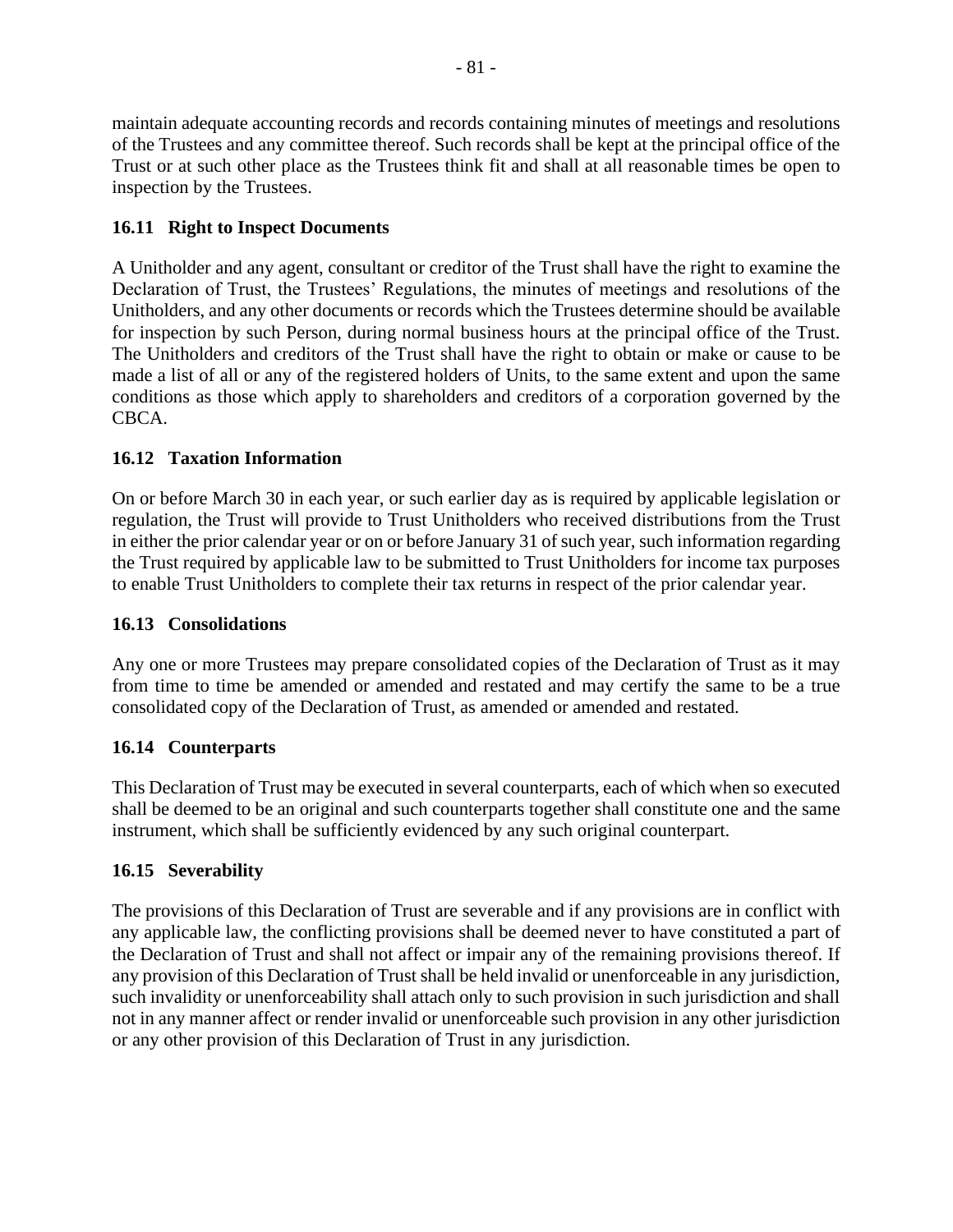### **16.16 Governing Law**

This Declaration of Trust shall be interpreted and governed by and take effect exclusively in accordance with the laws of the Province of Ontario and the federal laws of Canada applicable therein. Any and all disputes arising under this Declaration of Trust, whether as to interpretation, performance or otherwise, shall be subject to the exclusive jurisdiction of the courts of the Province of Ontario and each of the Trustees hereby irrevocably attorns, and each Unitholder shall be deemed to hereby irrevocably attorn, to the exclusive jurisdiction of the courts of such province.

### **16.17 Language**

Les parties aux présentes ont exigés que la présente convention ainsi que tous les documents et *avis qui s'y rattachent et/ou qui en découleront soient rédigés en la langue anglaise.* The parties hereto have required that this Declaration of Trust and all documents and notices resulting herefrom be drawn up in English.

*<Remainder of Page Intentionally Left Blank>*